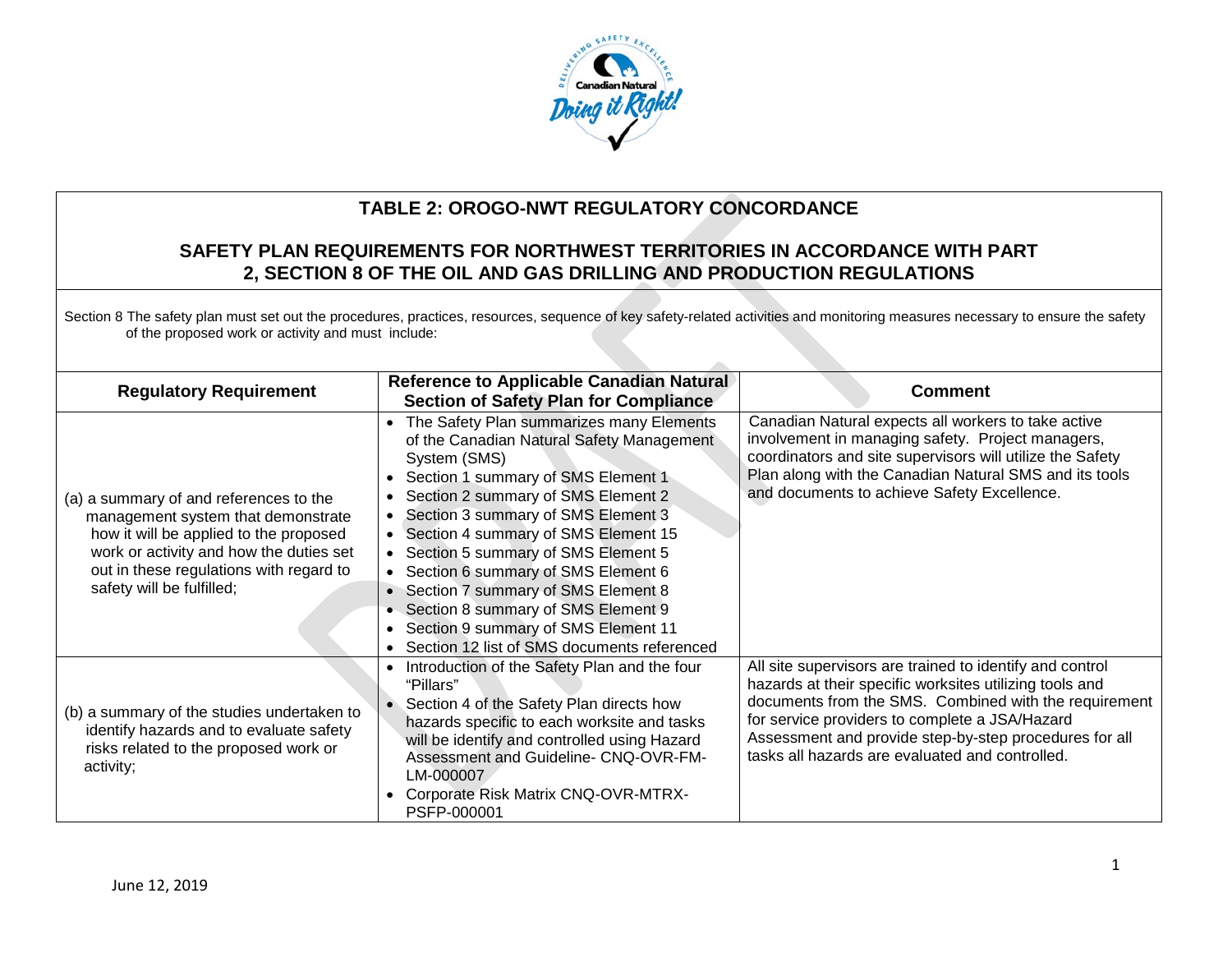

| (c) a description of the hazards that were<br>identified and the results of the risk<br>evaluation;                                                                                                                                                                                                                                                                    | Section 2 of the Safety Plan lists hazardous<br>$\bullet$<br>activities that have been identified as requiring<br>specific direction.<br>• Section 4 of the Safety Plan directs how<br>hazards specific to each worksite and tasks<br>will be identify and controlled using Hazard<br>Assessment and Guideline- CNQ-OVR-FM-<br>LM-000007 | All site supervisors are trained to identify and control<br>hazards at their specific worksites utilizing tools and<br>documents from the SMS. Combined with the requirement<br>for service providers to complete a JSA/Hazard<br>Assessment and provide step-by-step procedures for all<br>tasks all hazards are evaluated and controlled.       |
|------------------------------------------------------------------------------------------------------------------------------------------------------------------------------------------------------------------------------------------------------------------------------------------------------------------------------------------------------------------------|------------------------------------------------------------------------------------------------------------------------------------------------------------------------------------------------------------------------------------------------------------------------------------------------------------------------------------------|---------------------------------------------------------------------------------------------------------------------------------------------------------------------------------------------------------------------------------------------------------------------------------------------------------------------------------------------------|
| (d) a summary of the measures to avoid,<br>prevent, reduce and manage safety<br>risks;                                                                                                                                                                                                                                                                                 | The Safety Plan as a whole document<br>$\bullet$<br>addresses prevention, reduction and<br>management of safety                                                                                                                                                                                                                          | Canadian Natural expects all workers to take active<br>involvement in managing safety. Project managers,<br>coordinators and site supervisors will utilize the Safety<br>Plan along with the Canadian Natural SMS and its tools<br>and documents to avoid, prevent, reduce and manage<br>safety risks.                                            |
| (e) a list of all structures, facilities,<br>equipment and systems critical to safety<br>and a summary of the system in place<br>for their inspection, testing and<br>maintenance;                                                                                                                                                                                     | Section 7 of the Safety Plan references the<br>$\bullet$<br>Inspection and Audits programs from Element<br>8 of the SMS<br>Camp Inspections Form CNQ-OVR-FM-LM-<br>000001<br>Rig Inspection Form CNQ-OVR-FM-LM-<br>$\bullet$<br>000019<br><b>Worksite Safety Observation Form CNQ-OVR-</b><br>FM-LM-000027<br>See appendix # 3           | Canadian Natural relies on 3 <sup>rd</sup> party service providers to<br>execute job tasks. The expectation is that they will provide<br>equipment that is tested, inspected and maintained as per<br>manufacturer guidelines. Canadian Natural utilizes<br>inspections, the Hazard Assessment form and the WSO<br>program to confirm compliance. |
| (f) a description of the organizational<br>structure for the proposed work or<br>activity and the command structure on<br>the installation, which clearly explains<br>(i) their relationship to each other, and<br>(ii) the contact information and position<br>of the person accountable for the<br>safety plan and of the person<br>responsible for implementing it; | See appendix # 4<br>$\bullet$                                                                                                                                                                                                                                                                                                            | All workers have a role on providing a safe work<br>environment the organizational chart show distinct lines of<br>reporting to hold all levels accountable for safety.                                                                                                                                                                           |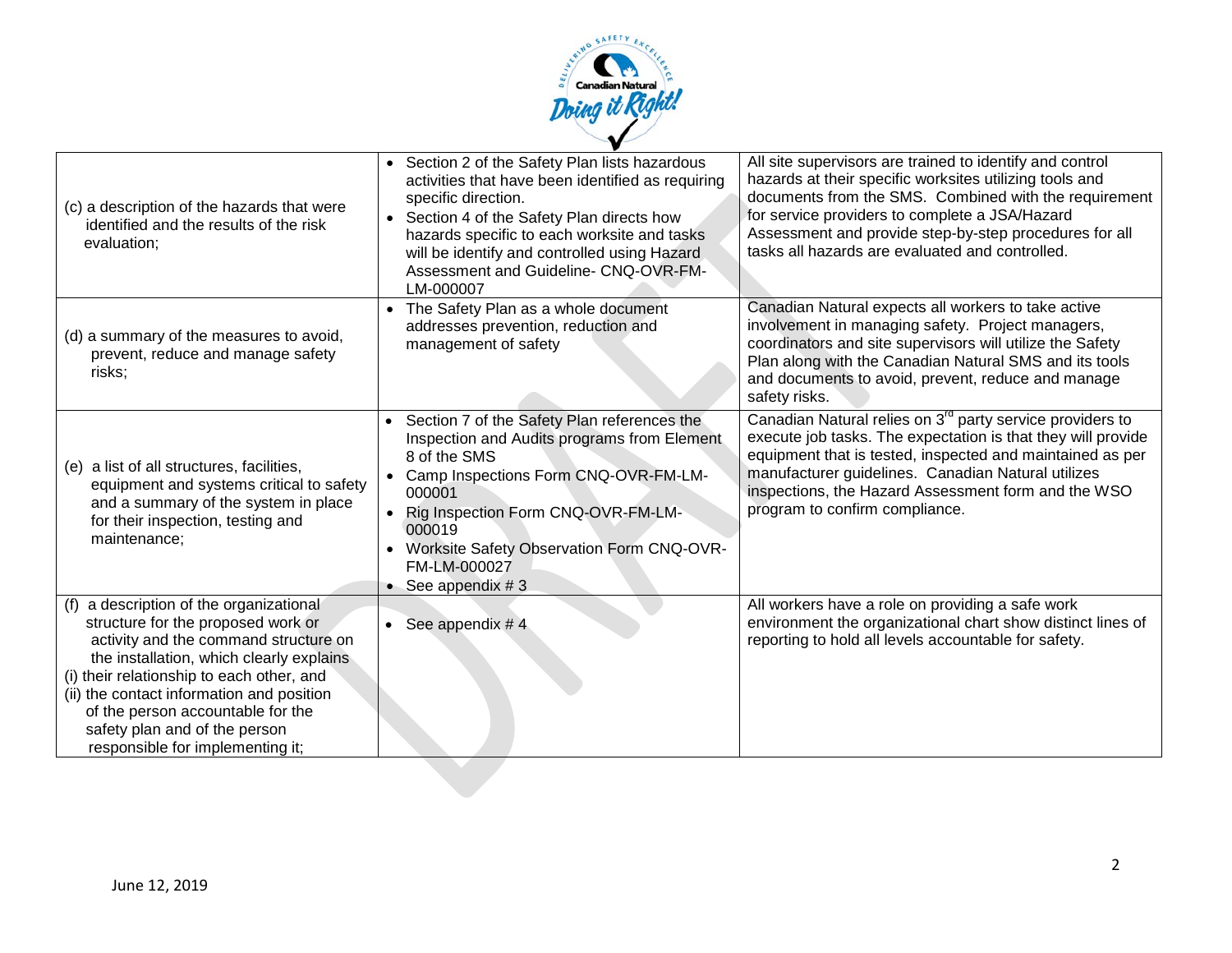

| (g) if the possibility of pack sea ice, drifting<br>icebergs or land-fast sea ice exists at the<br>drill or production site, the measures to<br>address the protection of the installation,<br>including systems for ice detection,<br>surveillance, data collection, reporting,<br>forecasting and, if appropriate, ice<br>avoidance or deflection; and | Not Applicable                                                                                                                                                          | Not Applicable                                                                                                                                                                                                                                                                                                                                                       |
|----------------------------------------------------------------------------------------------------------------------------------------------------------------------------------------------------------------------------------------------------------------------------------------------------------------------------------------------------------|-------------------------------------------------------------------------------------------------------------------------------------------------------------------------|----------------------------------------------------------------------------------------------------------------------------------------------------------------------------------------------------------------------------------------------------------------------------------------------------------------------------------------------------------------------|
| (h) a description of the arrangements for<br>monitoring compliance with the plan and<br>for measuring performance in relation to<br>its objectives.                                                                                                                                                                                                      | Section 7 of the Safety Plan references the<br>Inspection and Audits programs from Element<br>8 of the SMS<br>Worksite Safety Observation Form CNQ-OVR-<br>FM-LM-000027 | Audits and inspections are an important part of ensuring<br>compliance to safety standards. Canadian Natural has<br>had success with the Worksite Safety Observation (WSO)<br>program that works with frontline workers to identify<br>positive observation and to identify gaps in safety<br>performance. All groups have KPI's for participation in the<br>program |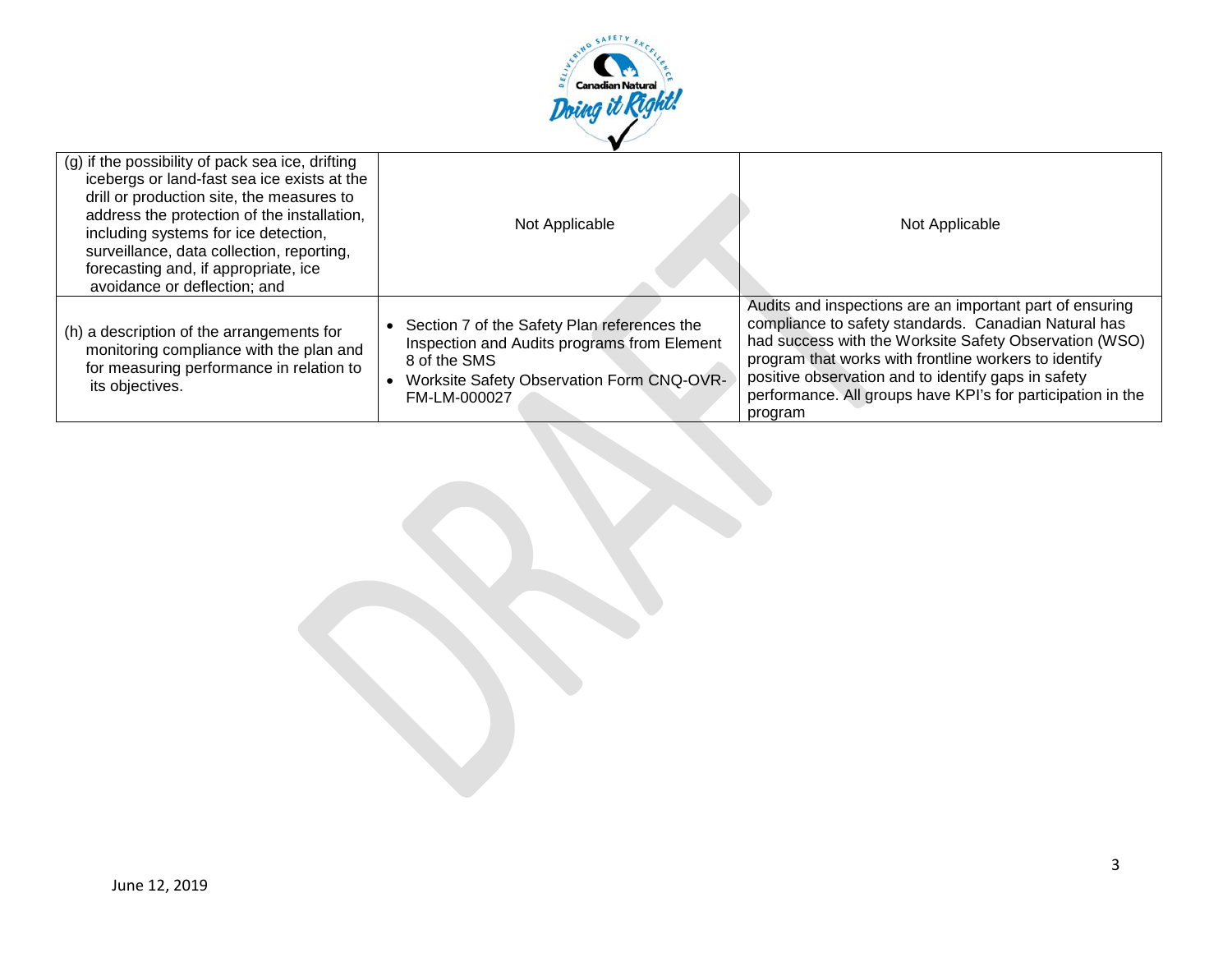# **Project Specific Facilities and Equipment List**

# **Well Facilities**

| <b>UWI Locations</b>    | <b>Well Names</b>           | <b>License Number</b> | <b>Facilities on site</b> |
|-------------------------|-----------------------------|-----------------------|---------------------------|
| 00/C-55-60.40-122.45/00 | <b>ARROWHEAD RIVER C-55</b> | 1979                  | Wellhead only             |
| 00/I-75-60.40-122.45/00 | <b>ARROWHEAD RIVER I-75</b> | 1981                  | Wellhead only             |
| 00/J-74-60.40-122.45/00 | <b>ARROWHEAD RIVER J-74</b> | 1987                  | Wellhead only             |
| 00/P-16-60.30-123.30/00 | LIARD P-16                  | 1976                  | Wellhead only             |
| 00/F-56-60.40-122.45/02 | <b>ARROWHEAD RIVER F-56</b> | 1978                  | Wellhead only             |
| 00/0-38-60.40-122.45/00 | <b>ARROWHEAD RIVER O-38</b> | 1983                  | Wellhead only             |
| 00/K-35-60.40-122.45/01 | <b>ARROWHEAD RIVER K-35</b> | 1991                  | Wellhead only             |
| 00/A-77-60.50-122.30/00 | <b>EMILE LAKE A-77</b>      | 1964                  | Wellhead only             |
| 00/M-35-60.30-123.00/00 | SW ARROWHEAD M-35           | 1989                  | Wellhead only             |
| 00/A-68-60.50-122.30/00 | NETLA A-68                  | 1936                  | Wellhead only             |
| 00/C-07-60.50-122.45/00 | NETLA C-07                  | 191                   | Wellhead only             |
| 00/K-77-60.50-122.30/00 | NETLA K-77                  | 1862                  | Wellhead only             |
| 00/P-66-60.40-123.30/00 |                             | 4050                  | Wellhead only             |

# **Equipment List**

| <b>Number</b>  | Type                                                      | Size            | Proposed Use                           |
|----------------|-----------------------------------------------------------|-----------------|----------------------------------------|
|                | Helicopter                                                | Light equipment | Crew transportation                    |
| 1              | Service Rig                                               | Heavy equipment | Well abandonment                       |
| 1              | <b>Wire Line Truck</b>                                    | Heavy equipment | Well abandonment                       |
| 1.             | <b>Welding Truck</b>                                      | Light equipment | Well abandonment                       |
| 1              | Truck with flatbed trailer                                | Heavy equipment | Transporting tubing and wellhead       |
| 1              | Grader                                                    | Heavy equipment | Recontouring wellsite                  |
| 1              | Temporary Camp (possible)                                 | 15 persons      | Crew accommodation                     |
| 2              | <b>Tracked hoe</b>                                        | Heavy equipment | Phase II ESA and recontouring wellsite |
| $\overline{2}$ | Excavators - Caterpillar 335F or<br>equivalent (38,200kg) | Heavy equipment | Access and wellsite clearing/repair    |
| 2              | Crawler tractors - Caterpillar D6                         | Heavy equipment | Access and wellsite clearing/repair    |
|                | (21,400kg) or equivalent                                  |                 |                                        |
| 1              | <b>Truck and Trailer</b>                                  | Heavy equipment | Hauling heavy equipment                |
| 2              | <b>Crew Truck</b>                                         | Light equipment | Crew transportation                    |
| 2              | Storage tanks                                             | <b>TBD</b>      | Storage of fresh water                 |
| 2              | 6 x 6 Polaris Ranger                                      | Light equipment | Crew transportation                    |
| 6              | ATVs/Snowmobiles                                          | Light equipment | Crew transportation                    |
| 4              | <b>Trash Pumps</b>                                        | N/A             |                                        |
| 1              | Tracked compact excavator with                            | Light equipment | Recontouring wellsite                  |
|                | bucket and blade                                          |                 |                                        |
| 1              | <b>Fuel truck</b>                                         | Heavy equipment | Refueling vehicles                     |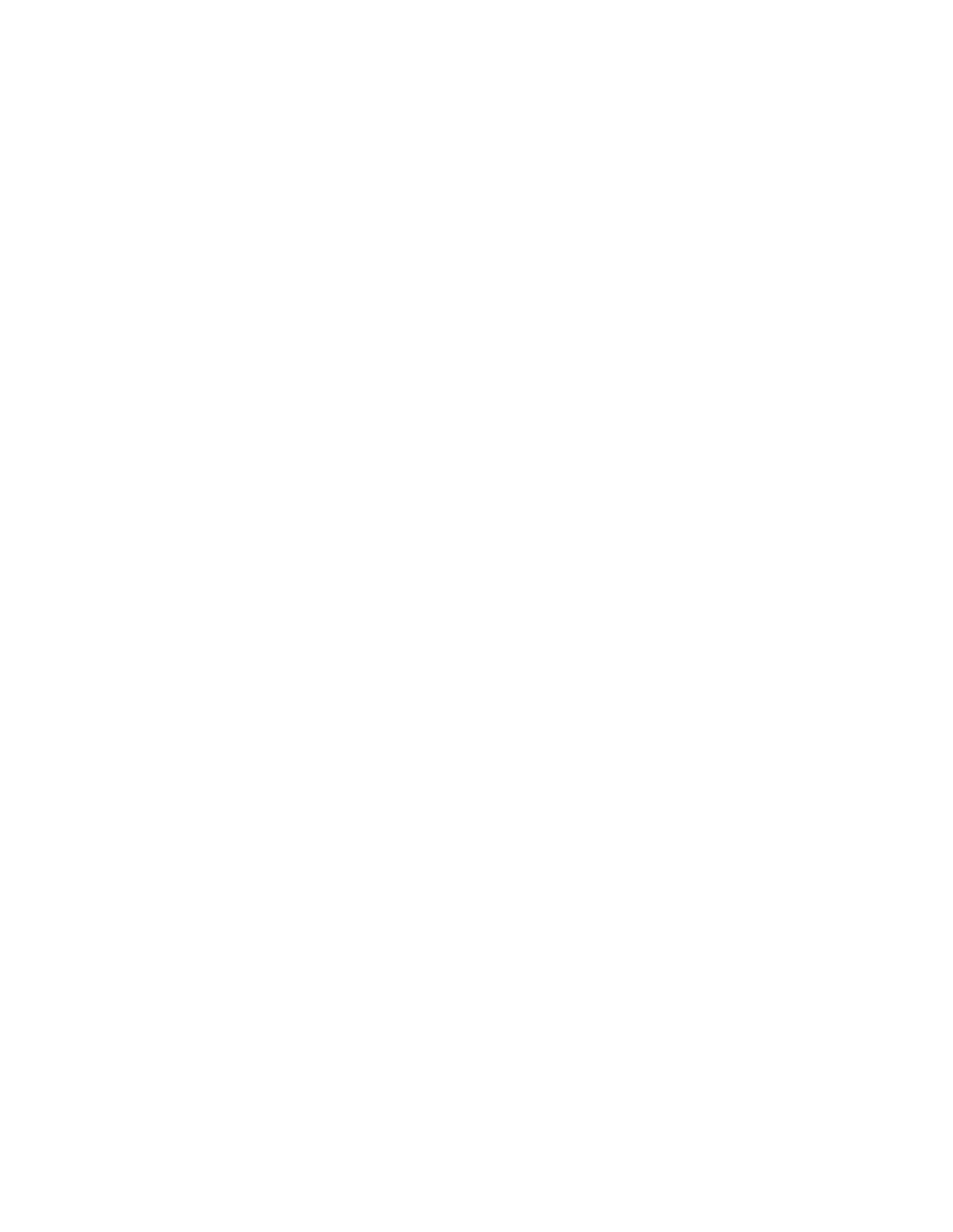\* Persons responsible for implementation of Safety Plan

SVP Development **Operations** 

> VP Drilling & Completions



# **Organizational Roles for Project**

SVP Safety, Risk Mgmt, Innovation

Coordinator

#### **Appendix # 4**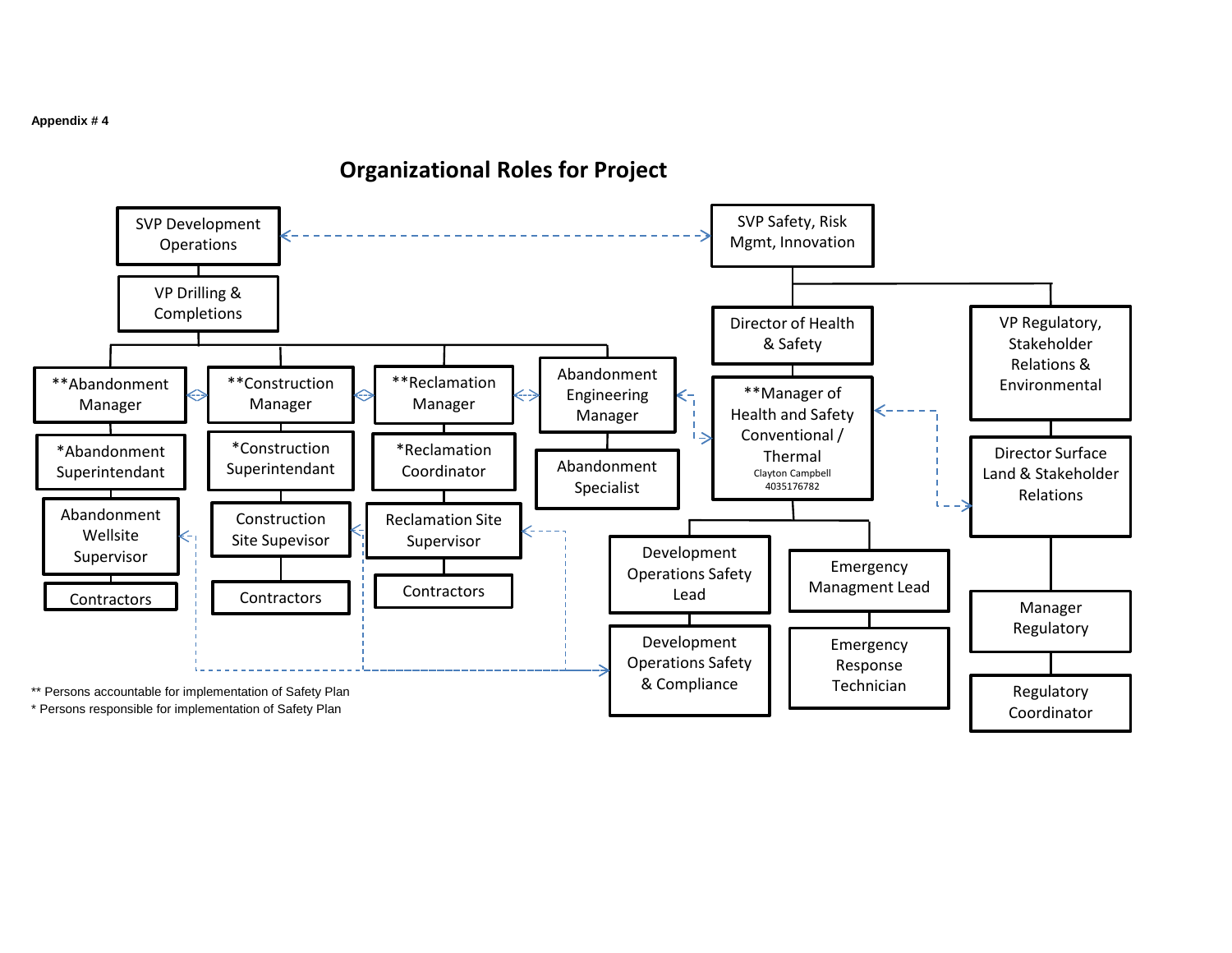

# TABLE OF CONTENTS

| 2.1 - General Health and Safety Guidelines, Standards, Policies 10        |  |
|---------------------------------------------------------------------------|--|
|                                                                           |  |
|                                                                           |  |
|                                                                           |  |
|                                                                           |  |
|                                                                           |  |
| 2.7 - Workplace Hazardous Material Information System 2015 (WHMIS 2015)12 |  |
|                                                                           |  |
|                                                                           |  |
|                                                                           |  |
|                                                                           |  |
|                                                                           |  |
|                                                                           |  |
|                                                                           |  |
|                                                                           |  |
|                                                                           |  |
|                                                                           |  |
|                                                                           |  |
|                                                                           |  |
|                                                                           |  |
|                                                                           |  |
|                                                                           |  |
|                                                                           |  |
|                                                                           |  |
|                                                                           |  |
|                                                                           |  |
|                                                                           |  |
|                                                                           |  |
|                                                                           |  |
|                                                                           |  |
|                                                                           |  |
|                                                                           |  |
|                                                                           |  |
|                                                                           |  |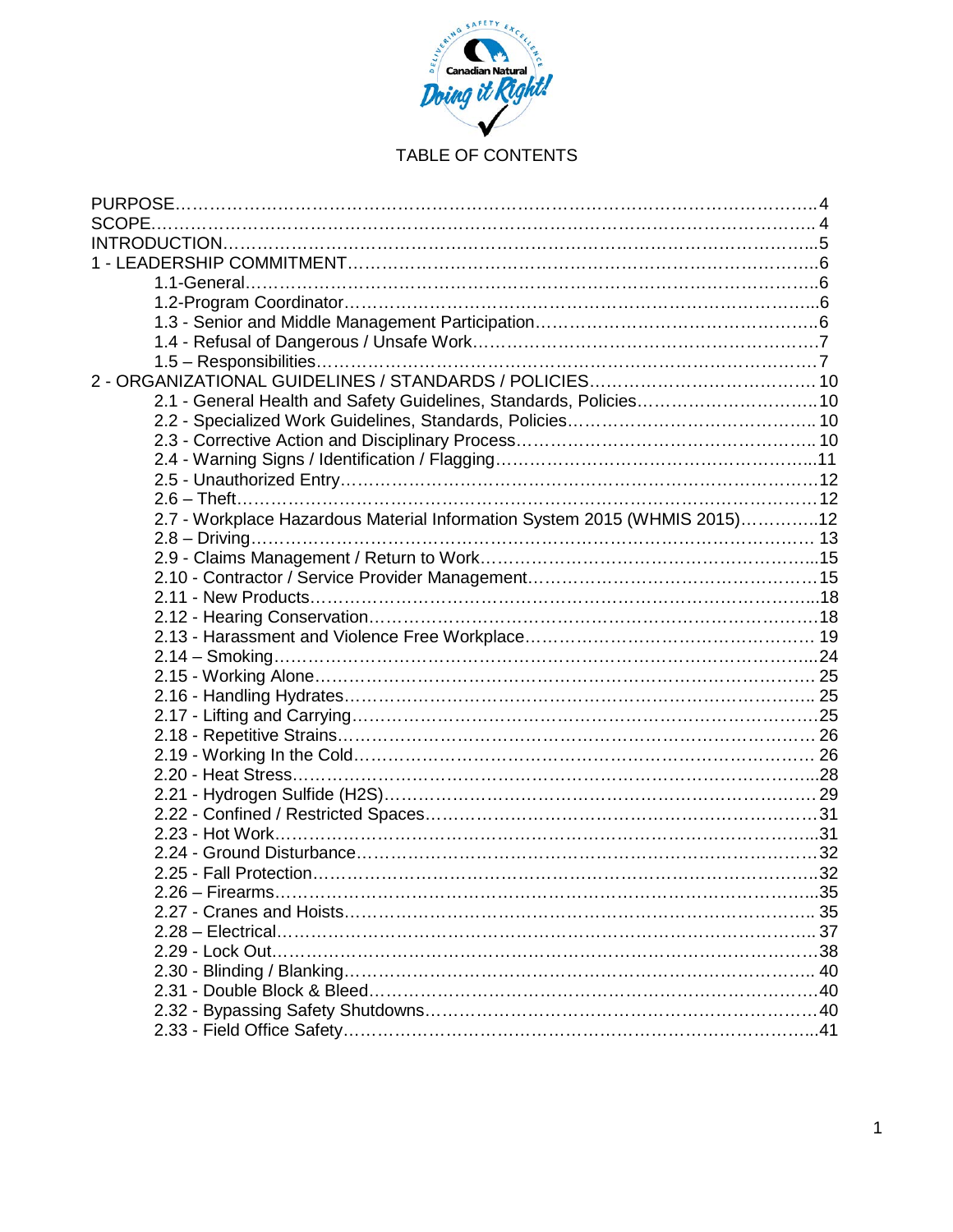

| 3.2 - Mandatory Courses for Field Positions (Canadian Natural Representative)42 |  |
|---------------------------------------------------------------------------------|--|
|                                                                                 |  |
|                                                                                 |  |
|                                                                                 |  |
|                                                                                 |  |
|                                                                                 |  |
|                                                                                 |  |
|                                                                                 |  |
|                                                                                 |  |
| 4.4 - Task Analysis and Procedures for High Risk Critical Tasks 47              |  |
|                                                                                 |  |
|                                                                                 |  |
|                                                                                 |  |
|                                                                                 |  |
|                                                                                 |  |
|                                                                                 |  |
|                                                                                 |  |
|                                                                                 |  |
|                                                                                 |  |
|                                                                                 |  |
|                                                                                 |  |
|                                                                                 |  |
|                                                                                 |  |
|                                                                                 |  |
|                                                                                 |  |
|                                                                                 |  |
|                                                                                 |  |
|                                                                                 |  |
|                                                                                 |  |
|                                                                                 |  |
|                                                                                 |  |
|                                                                                 |  |
|                                                                                 |  |
|                                                                                 |  |
|                                                                                 |  |
|                                                                                 |  |
|                                                                                 |  |
|                                                                                 |  |
|                                                                                 |  |
|                                                                                 |  |
|                                                                                 |  |
|                                                                                 |  |
|                                                                                 |  |
|                                                                                 |  |
|                                                                                 |  |
|                                                                                 |  |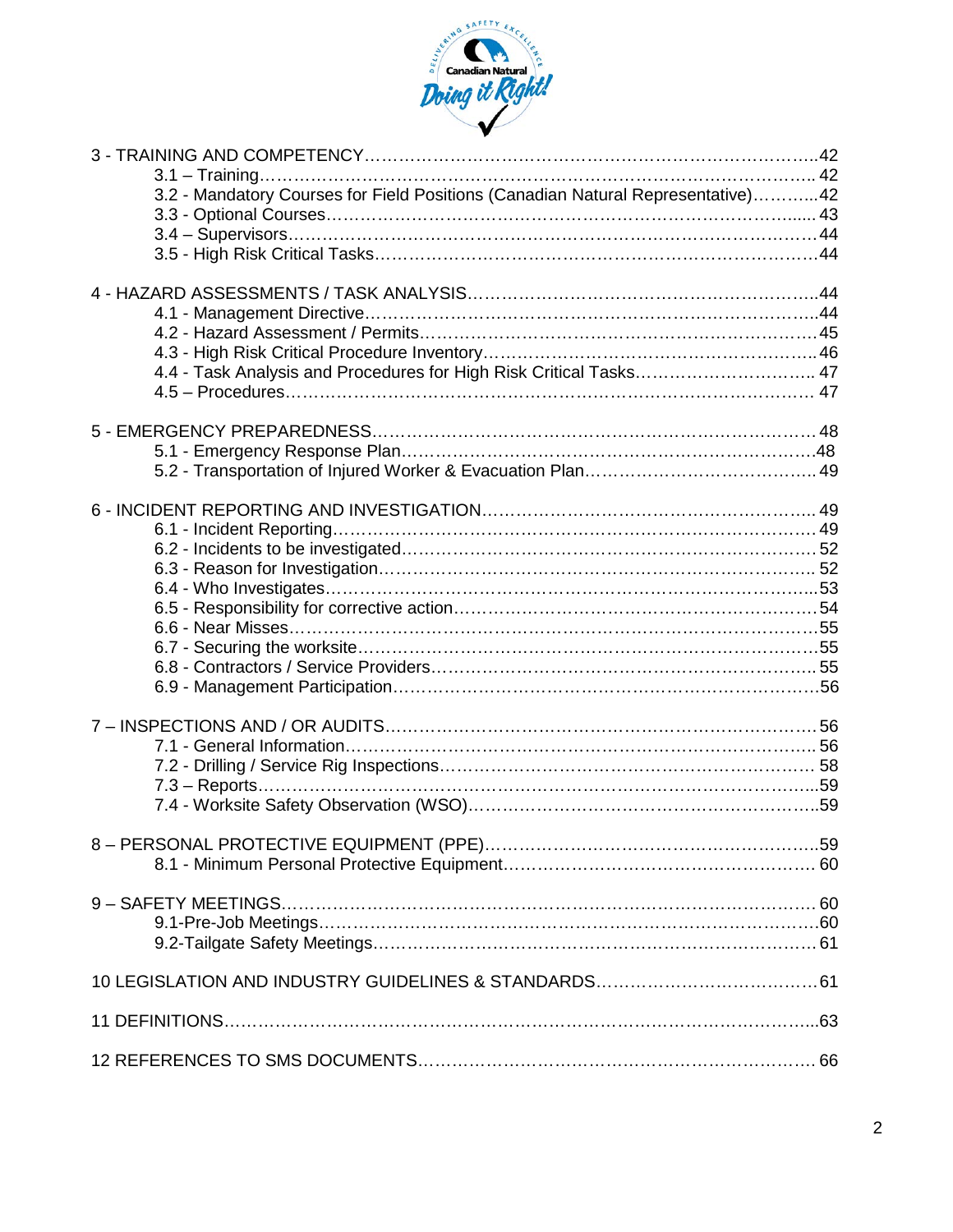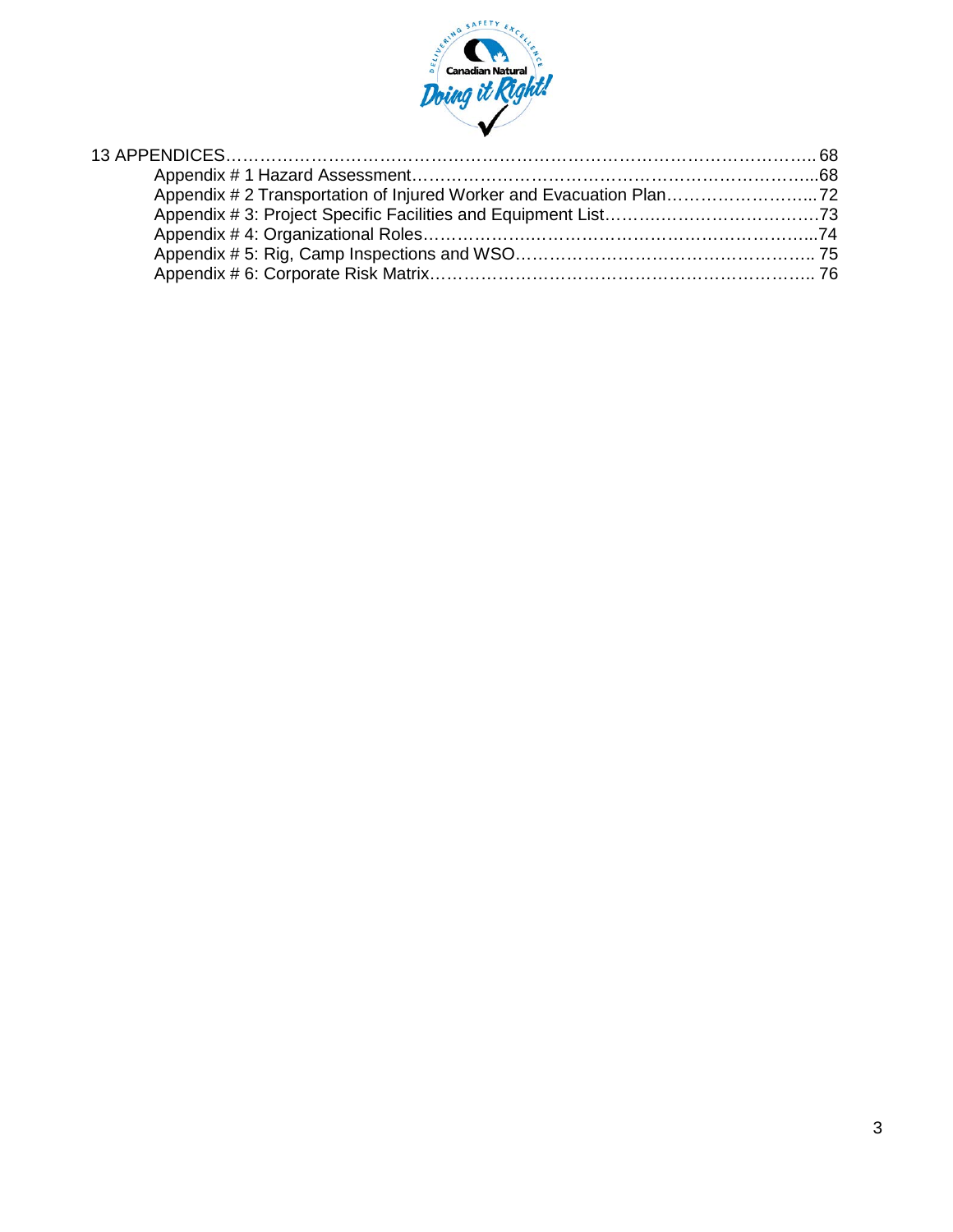

# **PURPOSE**

The purpose of this Project Site Safety Plan is to exhibit that Canadian Natural Resources understands the regulatory expectations and will conduct its operations with diligence to ensure that all reasonable steps are taken to maintain risk levels as low as reasonably practicable. As per Part 2, Section 8 of the Canada Oil and Gas Drilling and Production Regulations, the Project Site Safety Plan sets out the procedures, practices, resources, sequence of key safety-related activities and monitoring measures necessary to ensure the safety of the proposed work or activity.

It is expected that all project personnel will meet or exceed the requirements described in this plan. This is not an all-encompassing document; subcontractors are expected to comply with any additional regulatory requirements applicable to their work, and must adhere to their own company policies and procedures.

The intent of this Project Site Safety Plan is to be a living document that will grow with the project to address hazards and controls. Any questions regarding intent or interpretation of this document may be directed to the Canadian Natural Conventional / Thermal Health and Safety Manager for clarification. Requests for variances or suggested changes must be put in writing and sent to the Canadian Natural Conventional / Thermal Health and Safety Manager for review and approval.

# **SCOPE**

This Safety plan is designed using the Canadian Natural Safety Management System (SMS) as the foundation for all work to be conducted by Canadian Natural employees, contractors and or service providers during the planned Abandonment project.

The Project Site Safety Plan addresses the items listed below.

- a) references to the safety management system that demonstrate how it will be applied to the proposed work or activity and how the duties set out in Regulations with regard to safety will be fulfilled;
- b) a summary of the how hazards will be identified and to evaluate safety risks related to the proposed work or activity;
- c) a description of the hazards that were identified and the results of the risk evaluation;
- d) a summary of the measures to avoid, prevent, reduce and manage safety risks;
- e) a list of all structures, facilities, equipment and systems critical to safety and a summary of the system in place for their inspection, testing and maintenance;
- f) a description of the organizational structure for the proposed work or activity and the command structure on the installation, which clearly explains
	- I. their relationship to each other, and

II. the contact information and position of the person accountable for the Project Site Safety Plan and of the person responsible for implementing it; and

 g) a description of the arrangements for monitoring compliance with the plan and for measuring performance in relation to its objectives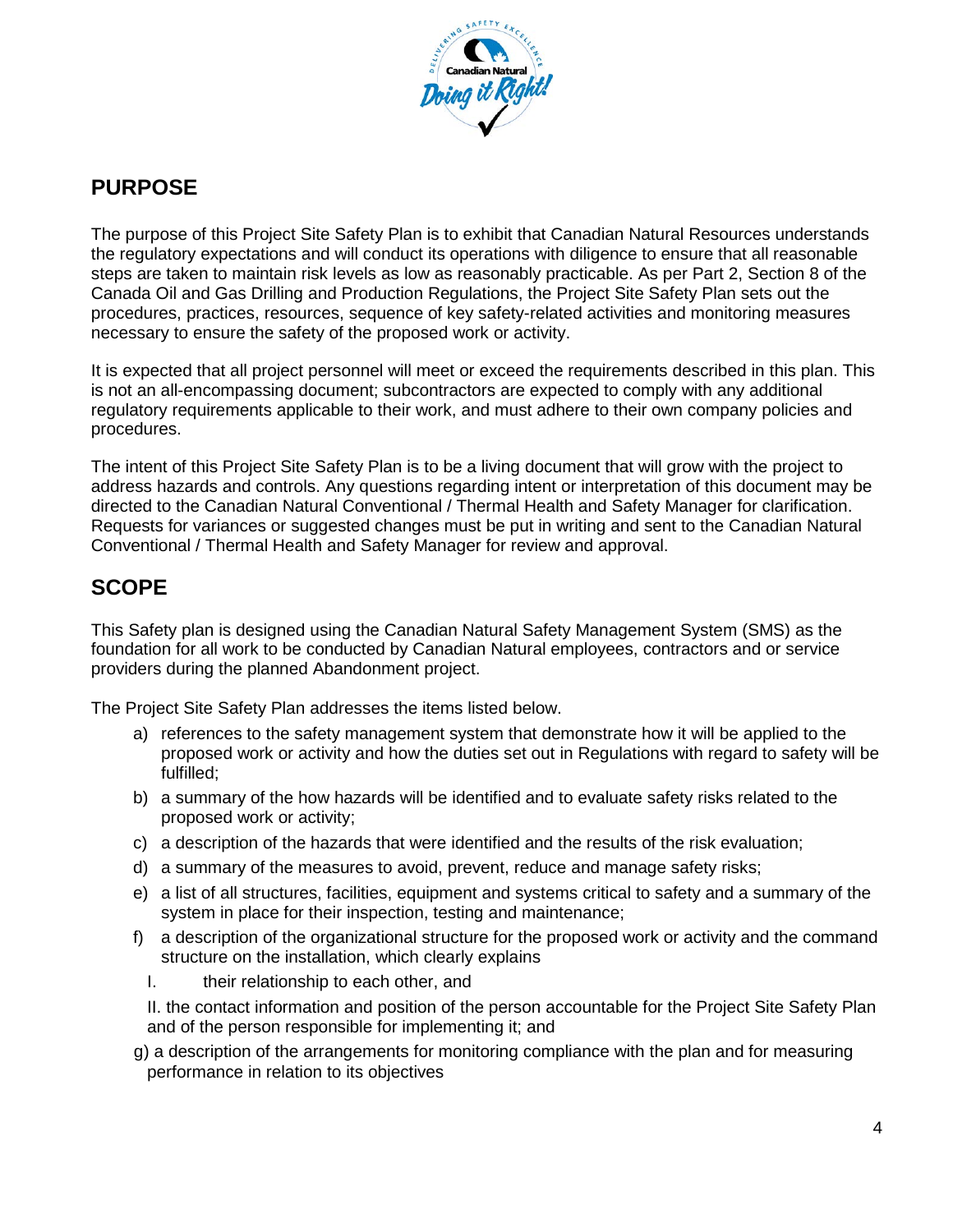

# **INTRODUCTION**

Safety at Canadian Natural:

- Is a **Core Value**. Priorities change, Core Values do not
- We are committed to **Safety Excellence: "No Harm to People; No Safety Incidents"**
- Through **Continuous Improvement** we will do everything practical to protect the health, safety and welfare of all our employees, Service Providers, and the public
- We encourage a **Front Line Driven Safety Culture** in which safety is the responsibility of every worker and is highly valued by each and every employee

Safety shall be held at the same level as job productivity and business performance. To empower every worker with the knowledge and skills to prevent injuries, four "Pillars" must be in place for all work conducted at a Canadian Natural worksite:

- 1. **Orientation**  all workers on a Canadian Natural worksite must receive appropriate information as provided by the Quadfold "Safety Orientation" or by Computer Based Training. Canadian Natural also participates in General Safety Orientation for the Industry as administered by Enform. • More information is provided in Element 3 Employee **Training**
- 2. **Hazard Assessment**  all work conducted on a Canadian Natural worksite must be guided by a Hazard Assessment conducted before the work starts. Potential hazards must be identified, assessed and controlled. Workers and Service Providers should be part of conducting Hazard Assessments and must understand the Hazard Assessment and the Controls they are expected to use. Part of Safe Work Permits / Hazard Assessment is ensuring that Job Safety Analysis / Step-by-Step Procedures are in place for the work planned. • More information is provided in Element 15 Hazard Assessment / Task Analysis
- 3. **Service Provider Hazard Assessment**  although the Canadian Natural Hazard Assessment identifies hazards associated with the site, when Service Providers are hired to conduct work on behalf of Canadian Natural, they must conduct and document a Hazard Assessment for the specialized service they are providing. • More information is provided in Element 15 Hazard Assessment / Task Analysis
- 4. **Transportation of Injured Worker and Evacuation Plan** although Canadian Natural expects that every precaution will be taken to ensure workers are not injured, every worksite must be prepared to evacuate a worker if required. • More information is provided in Element 5 Emergency Preparedness

This Safety Management System will be reviewed on an ongoing basis to ensure it is current with changing conditions of the company, worksites, and with any regulatory changes.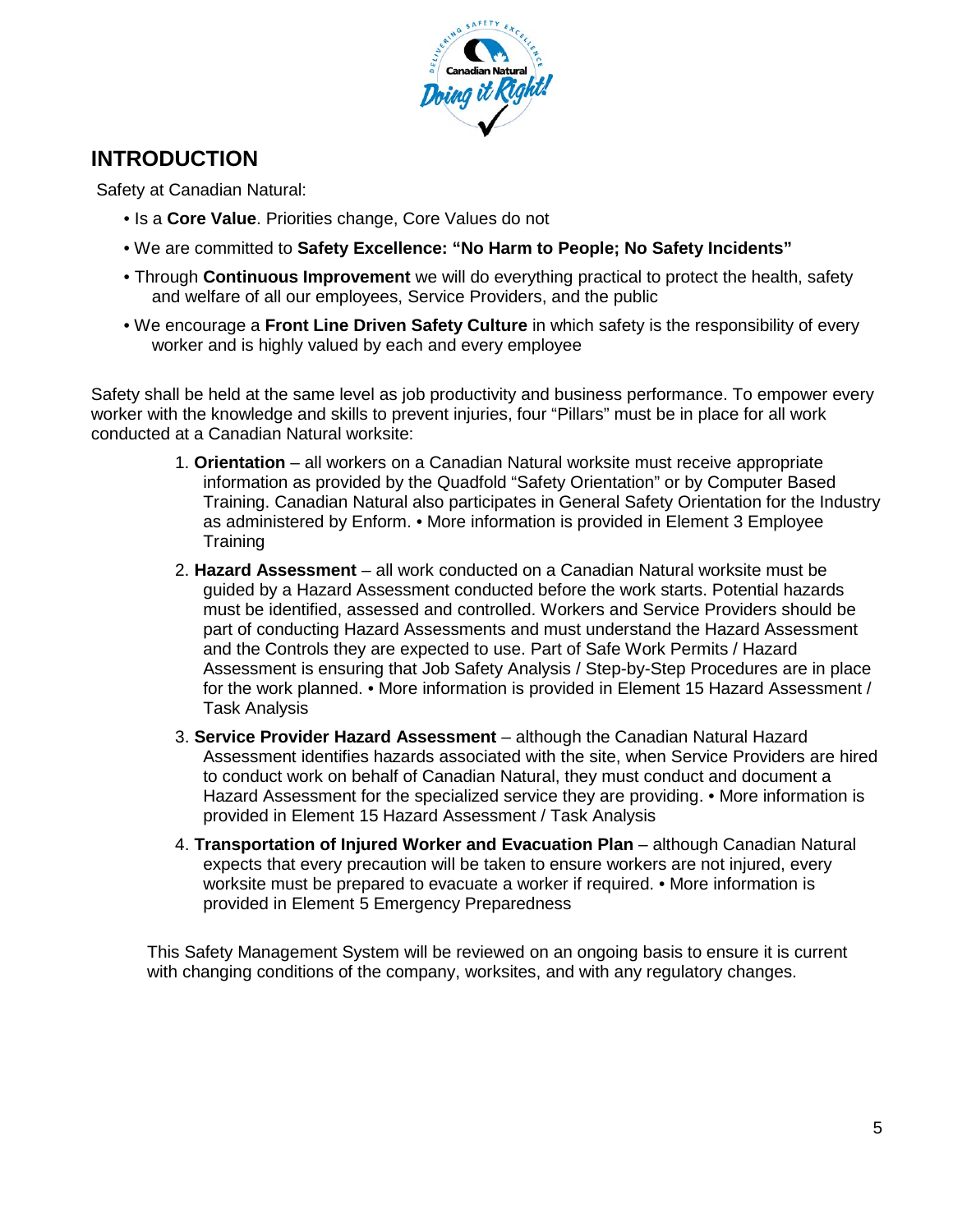

# **1 - LEADERSHIP COMMITMENT**

# **1.1 – General**

Canadian Natural maintains a Corporate Statement on Health, Safety and Welfare that clearly indicates management's commitment to Health, Safety and Welfare through reference to personal injury, occupational health, property damage, and regulatory compliance.

To help ensure that all workers are aware of Canadian Natural commitment to Health, Safety and Welfare this policy will be:

- Reviewed annually
- Signed by the President and Chief Operating Officers
- Included in manuals and appropriate booklets
- Used as part of employee or contractor orientation
- Displayed prominently in meeting rooms, area offices, or any place that workers may gather
- Displayed and referenced as part of any training
- Part of safety or operational meetings
- Displayed and referenced during meetings with contractors and service providers

#### **1.2 - Program Coordinator**

Canadian Natural employs Health and Safety Managers that report directly to Senior Management and direct teams whose primary responsibilities are coordinating the Health, Safety and Compliance of company employees and contract workers employed by Canadian Natural.

#### **1.3 - Senior and Middle Management Participation**

All levels of management are expected to show their support to Health, Safety and Welfare through their actions on a daily basis and at special events throughout the year:

- Senior management will support the Corporate Statement on Health and Safety by letters, memos, and personal visitations to employees at least once per year
- Senior management will participate in health and safety field tours or inspections at least once per year
- If a project will involve a workforce of 100 or more, appropriate management will participate in the project "kick-off" meetings for contractors
- All managers will attend safety meetings whenever possible to demonstrate support and commitment to issues relevant to workers
- Middle management, as part of their duties, will participate in health and safety inspections of facilities at least every three months
- Front line managers will conduct health and safety inspections in their respective BU / Group at least monthly using developed checklists appropriate to the work site. Any deficiencies identified must be marked for appropriate follow up action.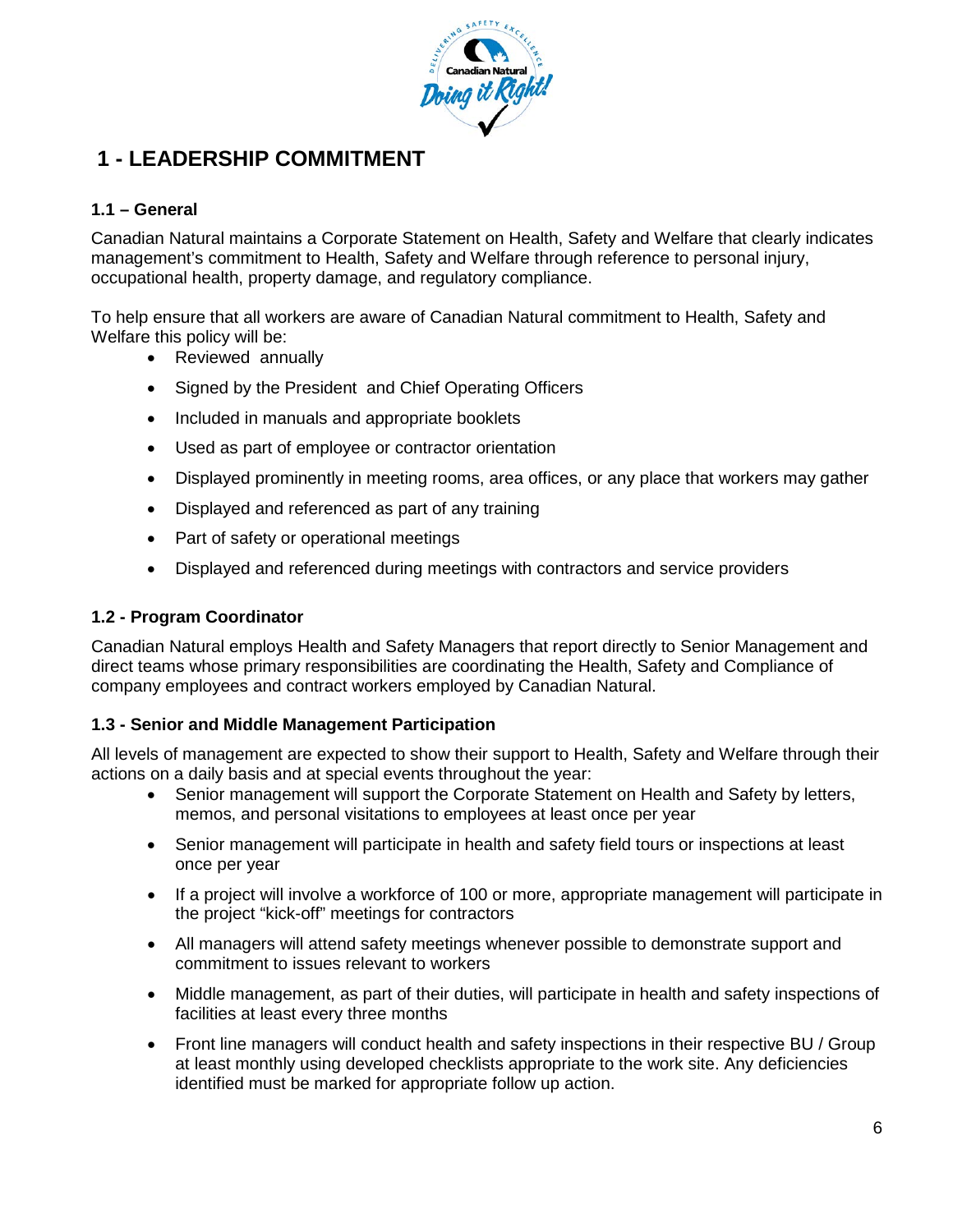

All levels of management are expected to participate in activities such as Safety Award functions, corporate safety meetings, contractor general and safety meetings.

# **1.4 - Refusal of Dangerous / Unsafe Work**

Canadian Natural recognizes that from time to time circumstances may arise when a worker does not feel safe to conduct a task. The worker may not be adequately trained or experienced in the completion of the requested work or he / she may believe conditions exist that make it dangerous / unsafe to continue. Occupational Health and Safety regulation requires that workers refuse work that is dangerous / unsafe and Canadian Natural enforces the concept that this is an obligation not a choice or right.

Any worker on a Canadian Natural worksite is required to refuse work that is believed to be dangerous / unsafe and must immediately report the reason to the supervisor.

## **1.5 - Responsibilities**

Responsibility and accountability for the health and safety of all workers lie with every manager, supervisor, employee, and contracted worker. Safety must be a united effort and a shared responsibility.

Senior management is responsible to:

- Be familiar with the Canadian Natural Safety Management System
- Provide safe work policies, standards and guidelines
- Provide direction and leadership for safety performance
- Establish responsibilities for all supervisors and workers
- Establish accountabilities at all levels
- Communicate safety programs or policies to workers directly and through supervisors
- Insist on safety performance throughout operations by ensuring contractors and employees are competent
- Provide adequate resources to maintain safe operations
- Ensure that the activities of employers, workers and other persons at the workplace relating to health and safety are coordinated
- Do everything that is reasonably practicable to establish and maintain a system or process that will ensure the health, safety and welfare of workers and compliance with regulations
- Maintain all workplaces in a manner that ensures the health, safety and welfare of persons at or near the workplace
- Provide contractors and employers information known that is necessary to identify and eliminate or control hazards
- Ensure the development of emergency response procedures
- Recognize employees and groups for safe work achievements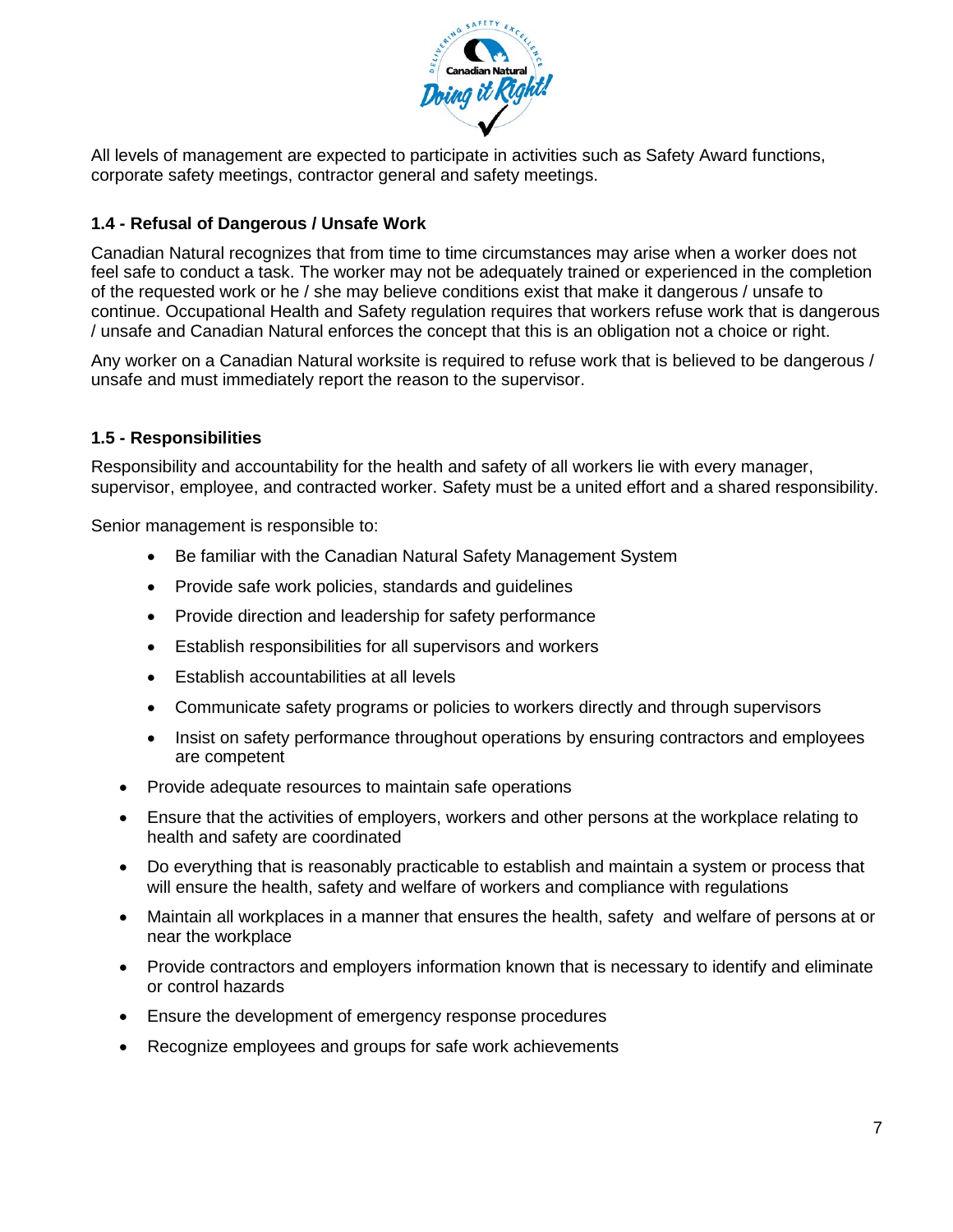

Supervisors are responsible to:

- Be familiar with the Canadian Natural Safety Management System
- Insist on performance and behavior that meet the standards of the company's health and safety management system
- Encourage employee involvement in health and safety by demonstrating management's commitment to health and safety
- Be knowledgeable of regulatory requirements and ensure all operations under their supervision comply
- Provide adequate supervision at every worksite
- Ensure workers know what is expected of them through orientation
- Ensure workers are qualified to perform their work
- Ensure workers know and are prepared to deal with potential hazards of their work and any specific hazards on the worksite
- Ensure workers are not subjected to or participate in harassment or violence
- Ensure training needs are identified and met
- Ensure safe work practices are used including the safe handling of hazardous substances
- Identify hazards through inspections, and remove them if possible
- Correct dangerous / unsafe conditions and behavior immediately
- Provide appropriate equipment required for each job
- Ensure incidents are reported, investigated and corrective actions are taken
- Ensure all devices and personal protective equipment is available, properly used, stored, maintained and replaced when necessary
- Ensure they are knowledgeable of the Emergency Response Plan and when to implement it
- Coordinate activities of contractors when there are two or more employers present at the worksite to ensure activities don't interfere or cause hazards for others
- Consult and cooperate with the Joint Work Site Health and Safety Committee or Health and Safety Representative

Workers are responsible to:

- Protect themselves and others at the worksite.
- Learn how to do their jobs properly this includes:
	- o Actively participate in training provided
	- o Develop competence in safe operating practices and standard work procedures
	- $\circ$  Gain knowledge about standards and regulations that pertain to their workplace
- Become thoroughly familiar with the health and safety program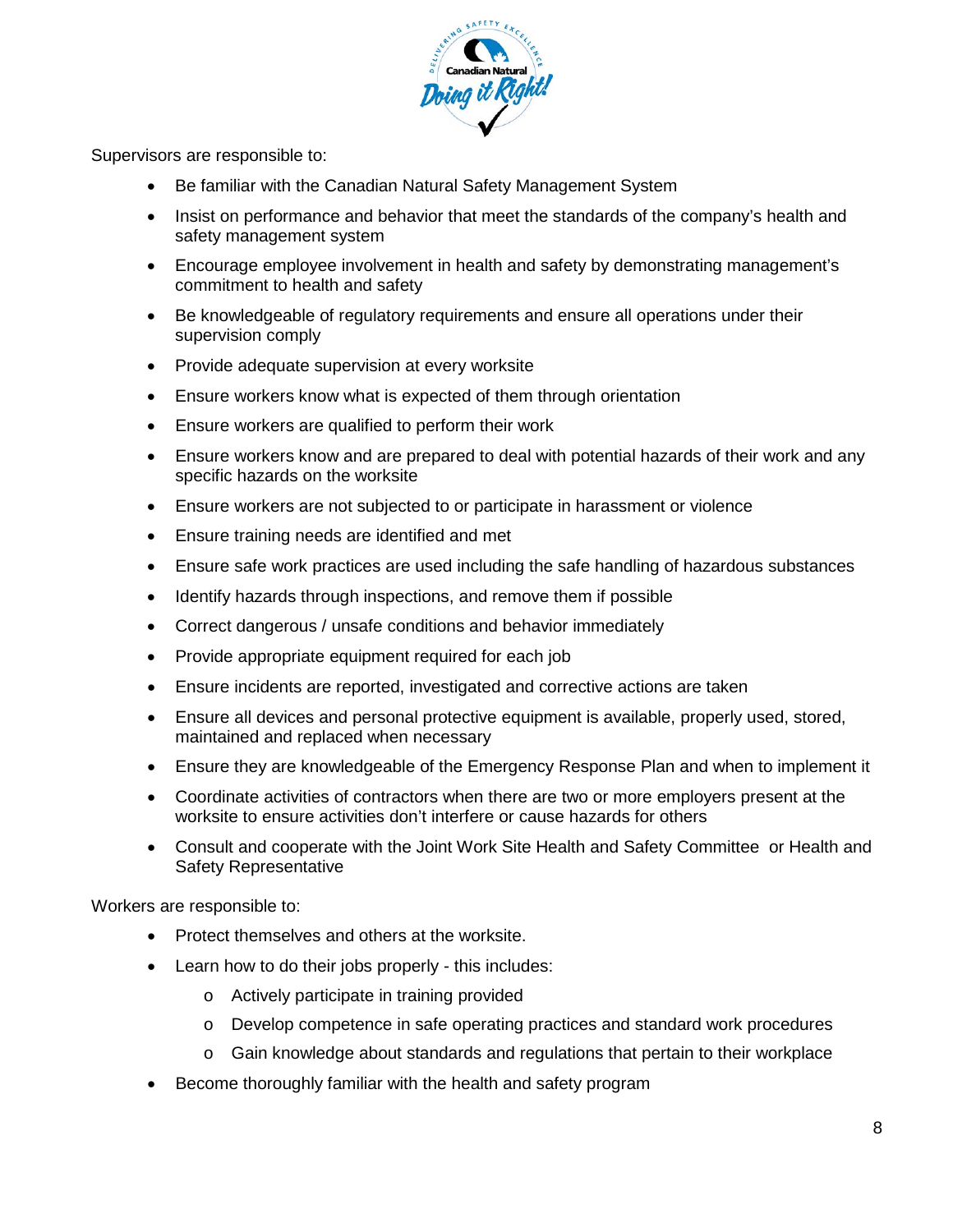

- Participate in health and safety program development and maintenance
- Comply with rules and regulations
- Follow company safety policies, procedures and requirements
- Refuse to perform work when dangerous / unsafe conditions exist or that they are not competent to perform
- Report potential hazards, incidents and injuries to supervisors as soon as practical
- Report contravention of the regulations of which the worker is aware to the supervisor
- Report the absence of or defect in any protective equipment
- Use required devices, personal protective and safety equipment
- Be clean shaven when required to use respiratory protection
- Check tools and equipment, including devices, personal protective and safety equipment for potential hazards before using them
- Know the location, type and operation of emergency equipment
- Know the location of SDS when working with hazardous products
- Know the roles and responsibilities as outlined in the Canadian Natural emergency response plan
- Refrain from causing or participating in harassment or violence
- Not engage in horseplay or similar conduct
- Be fit for work; not impaired by alcohol, drugs or other causes while on duty or designated on call
- Cooperate with the supervisor, Joint Work Site Health and Safety Committee or Health and Safety Representative

Contractors are responsible to:

- Cooperate with Canadian Natural and other contractors in providing a safe workplace
- Comply with regulatory and safety requirements
- Develop their own health and safety program and safe work procedures
- Report to the site supervisor or site entrance gate when arriving at a worksite
- Ensure their employees know and follow their safe work procedures
- Ensure work is conducted as outlined in the Canadian Natural Hazard Assessment
- Report all incidents or injuries to the Canadian Natural supervisor
- Assist Canadian Natural personnel in investigations
- Follow Canadian Natural procedures during an emergency
- Refuse dangerous / unsafe work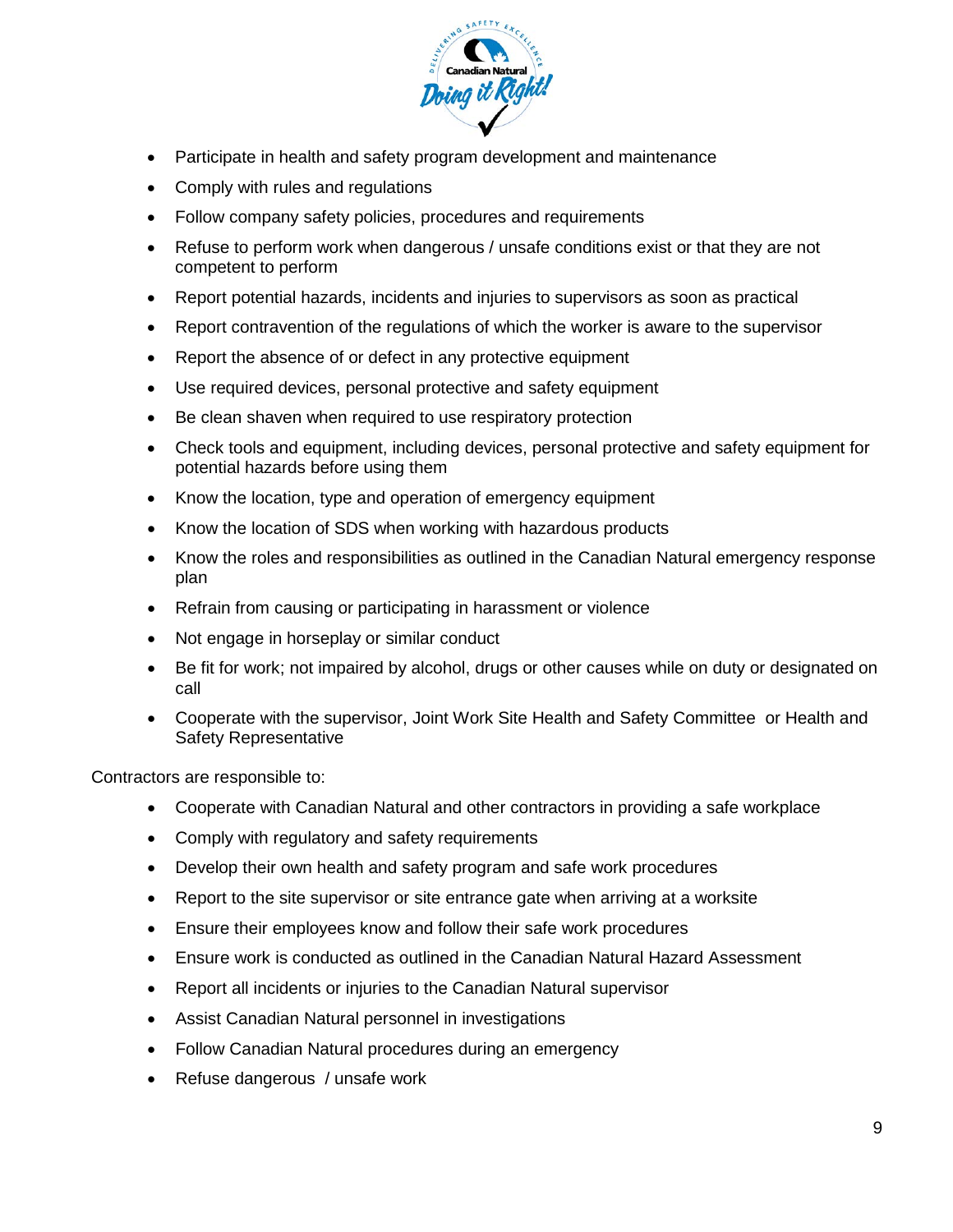

Visitors are responsible to:

- Report to the site supervisor or site entrance gate when arriving at a worksite
- Receive a site orientation involving worksite hazards
- Follow the instructions of the site supervisor or personal escort
- Wear personal protective equipment as required
- Never walk about a worksite unescorted

# **2 - Organizational Guidelines / Standards / Policies**

#### **2.1 - General Health and Safety Guidelines, Standards, Policies**

Canadian Natural will maintain written Health and Safety Guidelines, Standards, and Policies that will be available and communicated to all employees. Every worker will be provided with ready access to these Guidelines, Standards, and Policies.

- At Safety Meetings / Toolbox Talks / Tailgate Meetings etc.
- Through Safety News
- Through Safety Bulletins
- At Orientation

Whenever possible, workers that will be affected will be included in the process of developing new Guidelines, Standards, and Policies or revising existing ones to update the information.

#### **2.2- Specialized Work Guidelines, Standards, Policies**

Where potential risk associated with certain tasks cannot be adequately addressed by general Guidelines, Standards, and Policies, Canadian Natural will ensure that specific procedures are in place or developed. Examples may include turn-around work, confined space entry, and site specific procedures.

#### **2.3 Corrective Action and Disciplinary Process**

Although potential hazards exist in all types of work, dangerous / unsafe conditions can be eliminated by following established rules and procedures. Canadian Natural will make every effort to ensure the health, safety and welfare of all workers; however workers are responsible to follow Canadian Natural guidelines and procedures.

The need for disciplinary measures is reserved for personnel who:

- Have little or no respect for the health, safety and welfare of themselves or others
- Ignore and defy health and safety rules or guidelines

Violations of rules and procedures by an employee will not be tolerated. Depending on the severity of the infraction, disciplinary action, up to and including termination may be taken as outlined in Human Resources (HR) policy guidelines. Actions taken may include: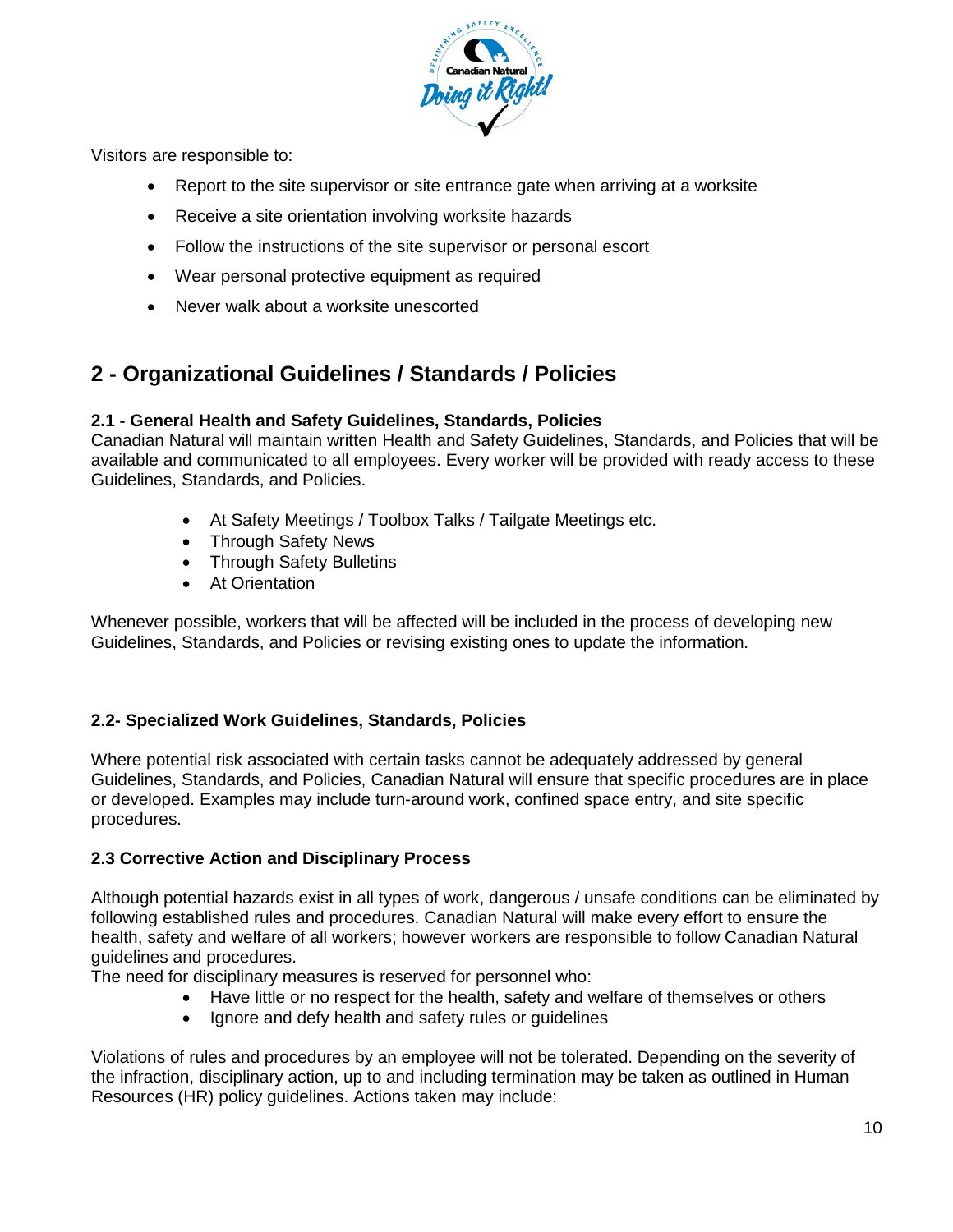

- A verbal reprimand
- A written reprimand
- Counsel by manager or supervisor
- Suspension
- Termination of employment

The Canadian Natural discipline policy will take effect in the case of willful or repeated noncompliance to Guidelines, Standards, and Policies. When it has been determined that disciplinary action will be required, the following HR guideline will be used.

## **2.4 - Warning Signs / Identification / Flagging**

Signs provide important communication and warning for any person who may access Canadian Natural worksites.

Signs that may be posted include:

- Facility entrance signs must have:
	- − Canadian Natural logo
	- − Facility name and surface location
	- − Emergency contact phone number
	- − Hazard symbol:
		- o H<sub>2</sub>S or Poisonous Gas for sour locations<br>
		o Flammable gas for sweet locations
		- Flammable gas for sweet locations
	- − Site safety requirements
- First Aid Facilities location must be identified
- Emergency Eye Wash / Showers location must be identified
- Hearing Protection Required signs at worker entrance of high noise level locations
- Noise levels must be posted where required by Occupational Health and Safety regulation
- Danger High Voltage Keep Out signs must be posted in areas or buildings with generators or high voltage electrical equipment
- Overhead power lines warning signs as required
- This machine may start automatically or by remote must be identified
- Confined Spaces must be identified where workers could enter
- Visitors Report to Office / Security as applicable
- Private property, no unauthorized personnel
- Personal Protective Equipment required as applicable
- Applicable hazard warnings and symbols
- Regularly used (more than once / month) truck loading / unloading facilities must be clearly identified and signs posted with the Canadian Natural truck loading / unloading procedure
- Other areas where grounding or bonding may be required must also be posted
- Pipeline crossings must have clear signs posted at road crossing and lease entrance
- Video surveillance as applicable

•

Flagging identifies to workers that there are potential hazards in the work area.

• **CAUTION** - identified by **YELLOW** flagging used for minor excavation, work on overhead scaffolding, or tripping hazards i.e. cords, hoses etc. Workers must proceed with caution and look for hazards.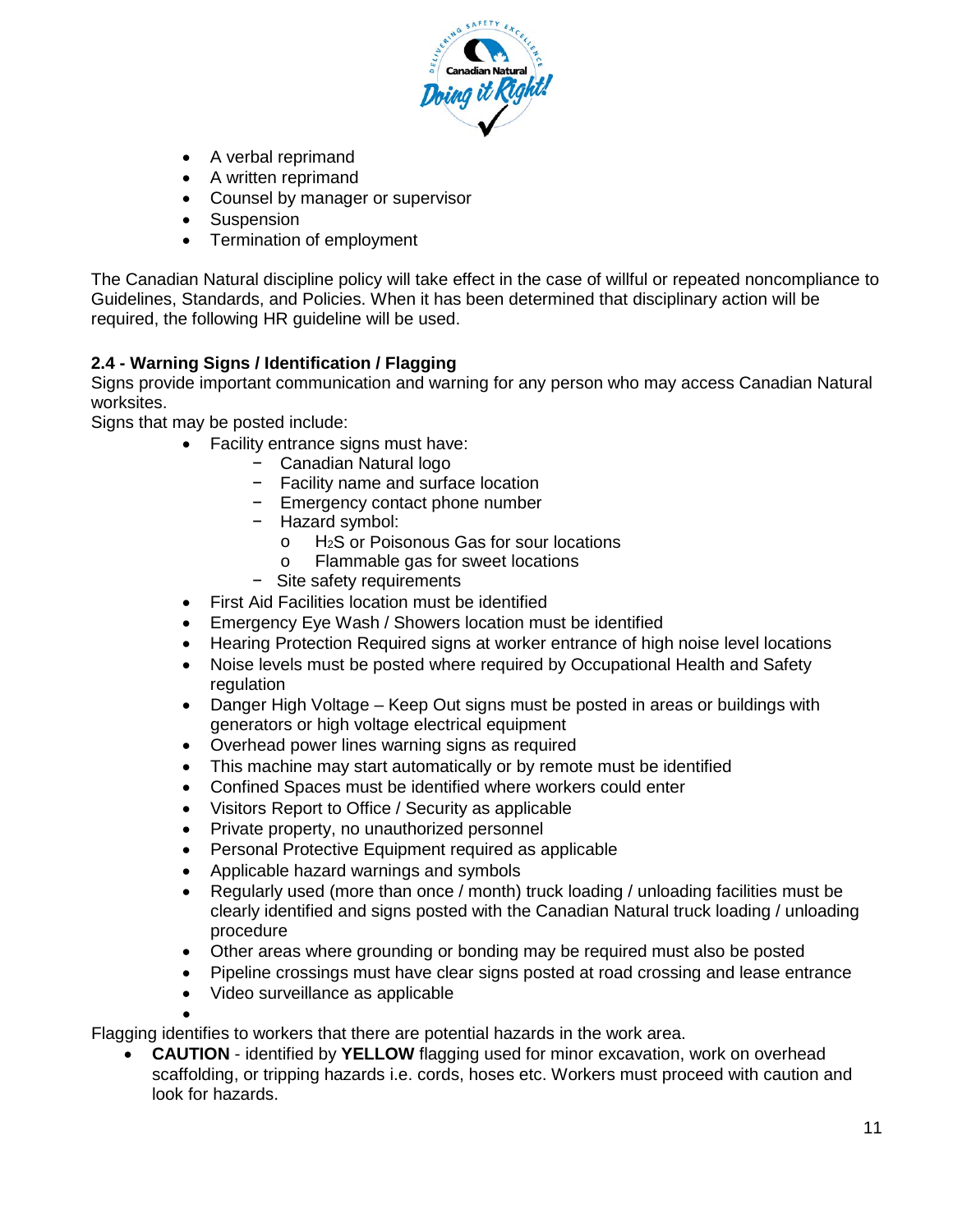

• **DANGER** - identified by **RED** flagging used for cranes working overhead, process leaks; holes or trenches or potentially life threatening hazards. Workers must **STOP** - entry is strictly prohibited until you have authorization.

## **2.5 - Unauthorized Entry**

Wherever practical, Canadian Natural will take steps to prevent unauthorized entry to our sites and facilities:

- To prevent damage to wellheads, equipment or buildings and theft
- To protect members of the public from inadvertent injury related to our processes, equipment or any associated potential risks

When unauthorized or unknown persons are identified, they should be asked to leave and the incident reported to supervisors. Workers may access a site on a regular basis through the working day, however when fences and gates are provided, they should be kept closed and locked when the facility will be left unattended for a period of time. Canadian Natural personnel must be aware and take appropriate precautions to avoid placing themselves at risk. For instance, in the event of an alarm, operators must not challenge intruders alone; call for back up from security or police.

## **2.6 – Theft**

Theft must be reported using an Incident Report. Supervisors will report to authorities for investigation and follow up as required. Keys should be removed from mobile equipment and all valuable equipment should be stored out of sight and in a lockable and secure facility, if possible. Canadian Natural insurance does not cover personal items left in company vehicles and the company will not be responsible for these items.

# **2.7 - Workplace Hazardous Material Information System 2015 (WHMIS 2015)**

WHMIS is the Canadian hazard communication standard. The key elements of the system are:

- Cautionary labeling of containers of WHMIS 2015 "hazardous products"
- Provision of Safety Data Sheets (SDSs)
- Worker education and training programs

WHMIS 2015 is implemented through coordinated federal, provincial and territorial legislation. Supplier labeling and SDS requirements are set out under the federal "Hazardous Products Act" and associated "Hazardous Products Regulations". All of the provincial, territorial and federal agencies responsible for occupational safety and health have established WHMIS 2015 employer requirements within their respective jurisdictions.

Many of the products that Canadian Natural workers deal with regularly are hazardous products and fall under WHMIS 2015 legislation. Canadian Natural is committed to complying with all WHMIS 2015 legislation including consistent worker training, effective application of labels and markings, and availability of Safety Data Sheets.

Canadian Natural keeps SDSs current for all products produced at our facilities as well as all other hazardous products brought in for use. Each worker must have easy access to all applicable SDSs and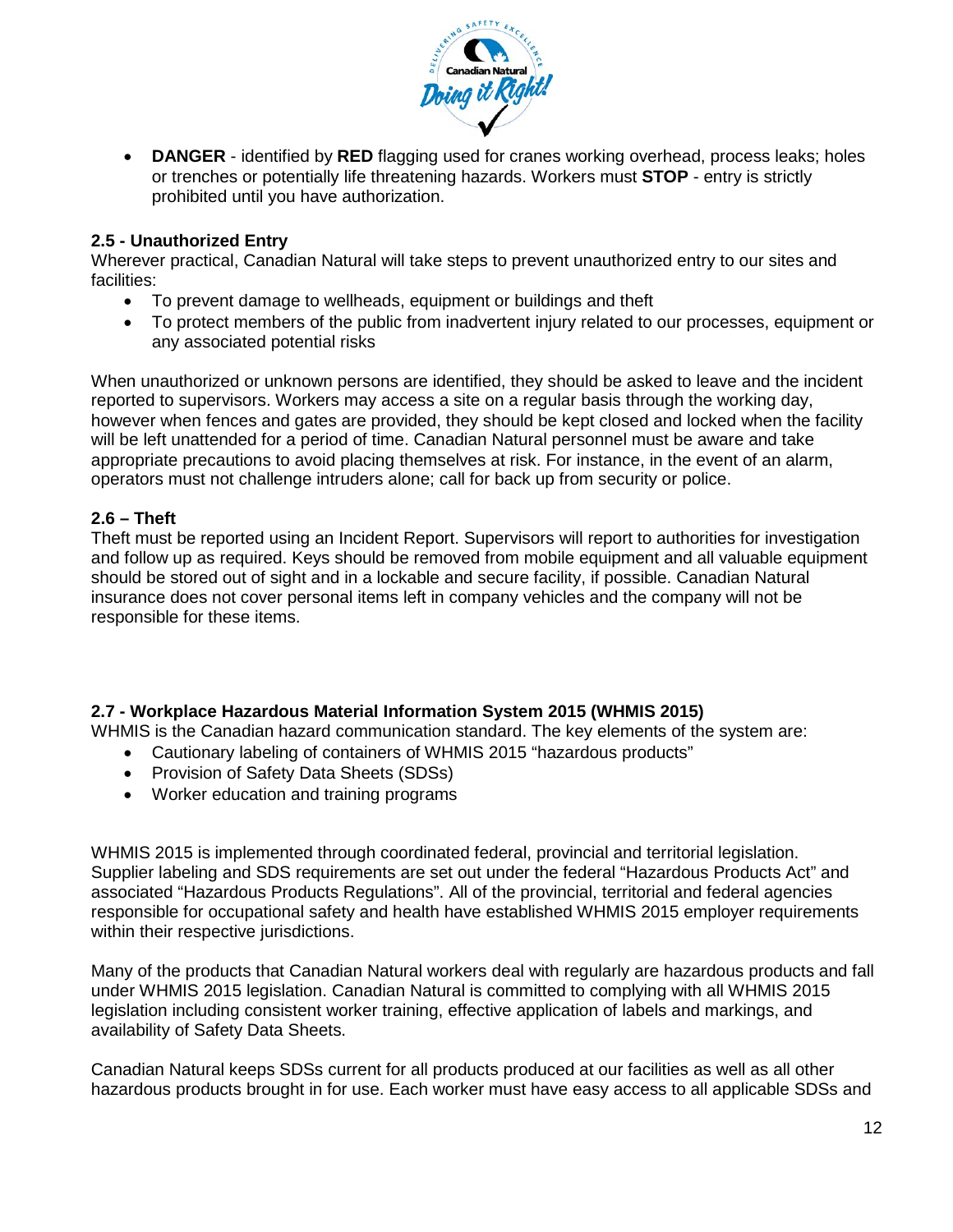

know where to find the information required. When electronic systems are used, workers must be properly trained in the use of the system. Canadian Natural relies on an online SDS Management System to ensure SDSs are available and current. SDSs for products no longer in use must be discarded.

When decanting products in to smaller containers for handling or use, workers will have access to workplace labels and must apply an appropriate label to every container used to transport or move any hazardous product. All containers, such as "Jerry Cans" must be appropriately labeled to ensure all workers are aware of the contents. A reoccurring problem with in our industry has been transferring small amounts of hazardous products, such as methanol, into bottles and when not completely used, left and mistaken for drinking water.

Canadian Natural will inspect WHMIS 2015 compliance in each BU / Group during inspections / audits and any deficiencies will be noted and corrected by the formal action plan.

Workers are expected to have current WHMIS 2015 training certification through the computer based training modules on the CNQ'U training portal

Canadian Natural facilities must utilize an effective system to identify hazardous products in piping and process systems, with arrows indicating the direction of the flow of the product. Systems may:

- Use different colored piping etc. for various products
- Use labels attached to piping to identify what is in the pipe or vessel
- Use different colored labels to identify what is in the pipe or vessel

When color coded systems are used, either with painted pipes or various colored labels, a chart must be prominently displayed to identify the product that each color represents.

#### **2.8 - Driving**

At the time of hiring, or before employees are allowed to drive company vehicles, Canadian Natural reserves the right, as part of the employee certification process to:

- Ensure that the candidate holds a valid driver's license
- Request a driver's abstract from the candidate
- Request permission to review the candidate's drivers abstract annually
- Review driver's accumulated demerit points
- Conduct a fit for duty certification test

Management will consider each case and use its discretion to make a decision regarding a potential candidate's eligibility for hire.

#### **Driver Training**

Workers whose duties include operating a motor vehicle will be trained as required by Orientation for the area they will be working in.

Workers in Conventional / Thermal Operations that are required to operate company vehicles will receive a Driver Attitude training course or equivalent within six months of employment.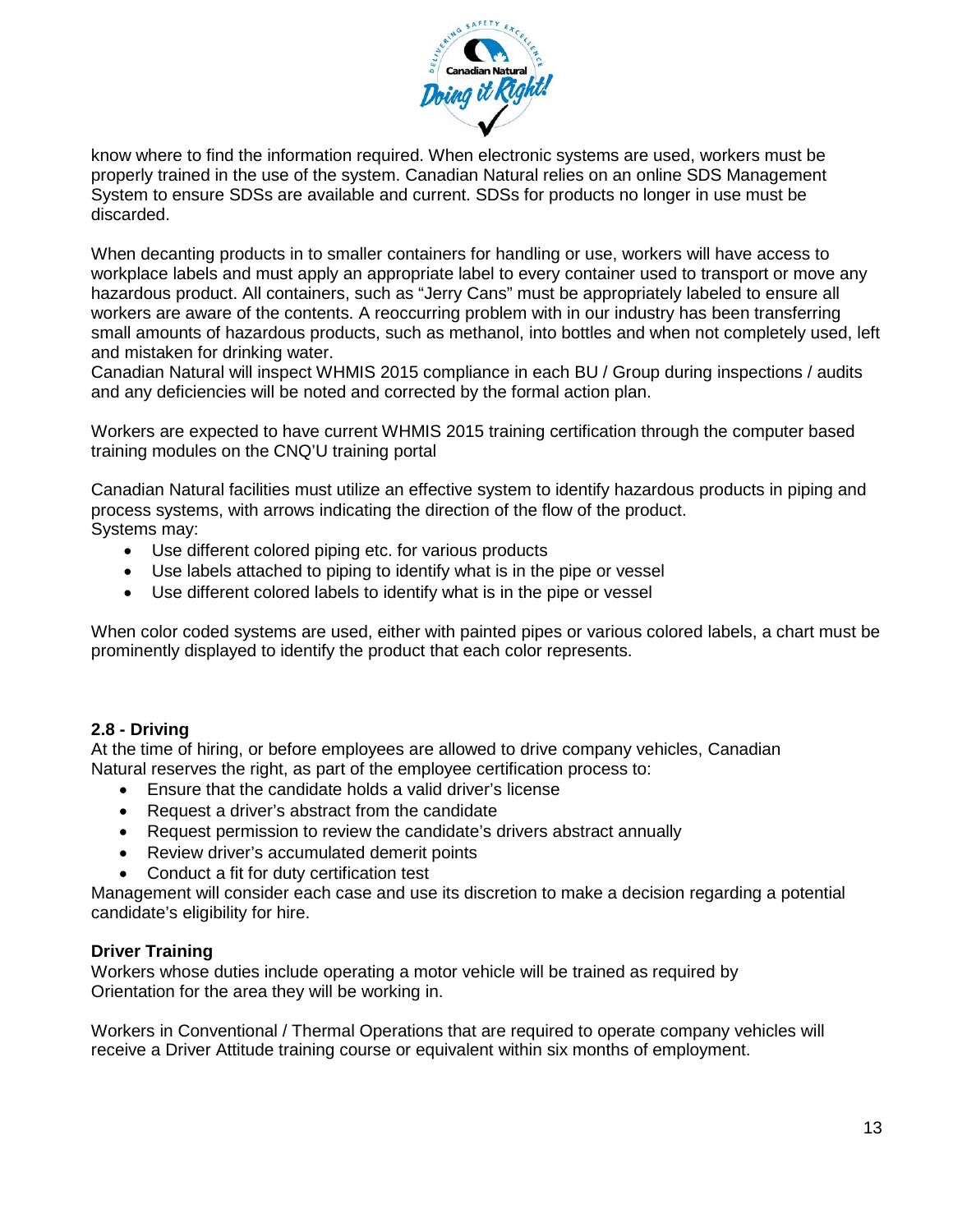

When a driver has experienced a preventable vehicle incident, the applicable supervisor must refer to the Accountability Matrix to determine appropriate action. Additional Driver Education must be considered.

#### **Loss of License**

If an employee is required to drive a company vehicle as part of their job, and loses his license for any reason, he must immediately notify the supervisor of the loss of his driver's license and the reason.

Each case will be considered on its own merit by supervisors or management to determine if it is practical to modify duties for a short time or if the worker's employment will be continued.

#### **Safe Driving Procedures**

Canadian Natural expects vehicles to be driven in a safe manner in compliance with all applicable Highway and Traffic laws:

- Ensure every passenger is wearing a seat belt before proceeding
- Ensure vehicles are maintained in a safe condition, including tires, brakes and
- windshield
- Drivers are to walk around their vehicles prior to driving to check for obstacles, leaks, tire
- condition, or any defects
- Follow the Canadian Natural Policy to "Drive In, Drive Out"
- Drive defensively and courteously
- Slow down on unfamiliar roads or in poor weather conditions, drive to conditions.
- Never drive while under the influence of alcohol or drugs
- Don't drive tired fatigue causes impairment
- Drive responsibly control distractions like cellular phones, 2 way radios, radios or CD players, conversations, eating, drinking, etc.

#### **Drive In, Drive Out Policy**

Whenever possible, drivers must park their vehicles in a position that does not require backing up to park or to leave the parking spot. Drivers must leave their vehicle in a position with the front of the vehicle facing the direction they will take when they leave that parking spot.

In some situations, when drive in / drive out is not feasible; drivers must back their vehicle in to the parking spot so they can leave in a forward direction. Many vehicle incidents occur when drivers must back up when leaving a parking spot. When drivers are able to simply drive forward, potential hazards that may have changed while they were parked are in their line of sight and many incidents are avoided. Drivers, intending to back in to a parking spot, will check the intended parking spot before making the decision to park there.

Many of the incidents that have occurred involving Canadian Natural vehicles over the past years have happened because conditions changed after the driver parked the vehicle. Another vehicle pulled up beside or behind them and when the driver intended to leave the location he backed into another vehicle.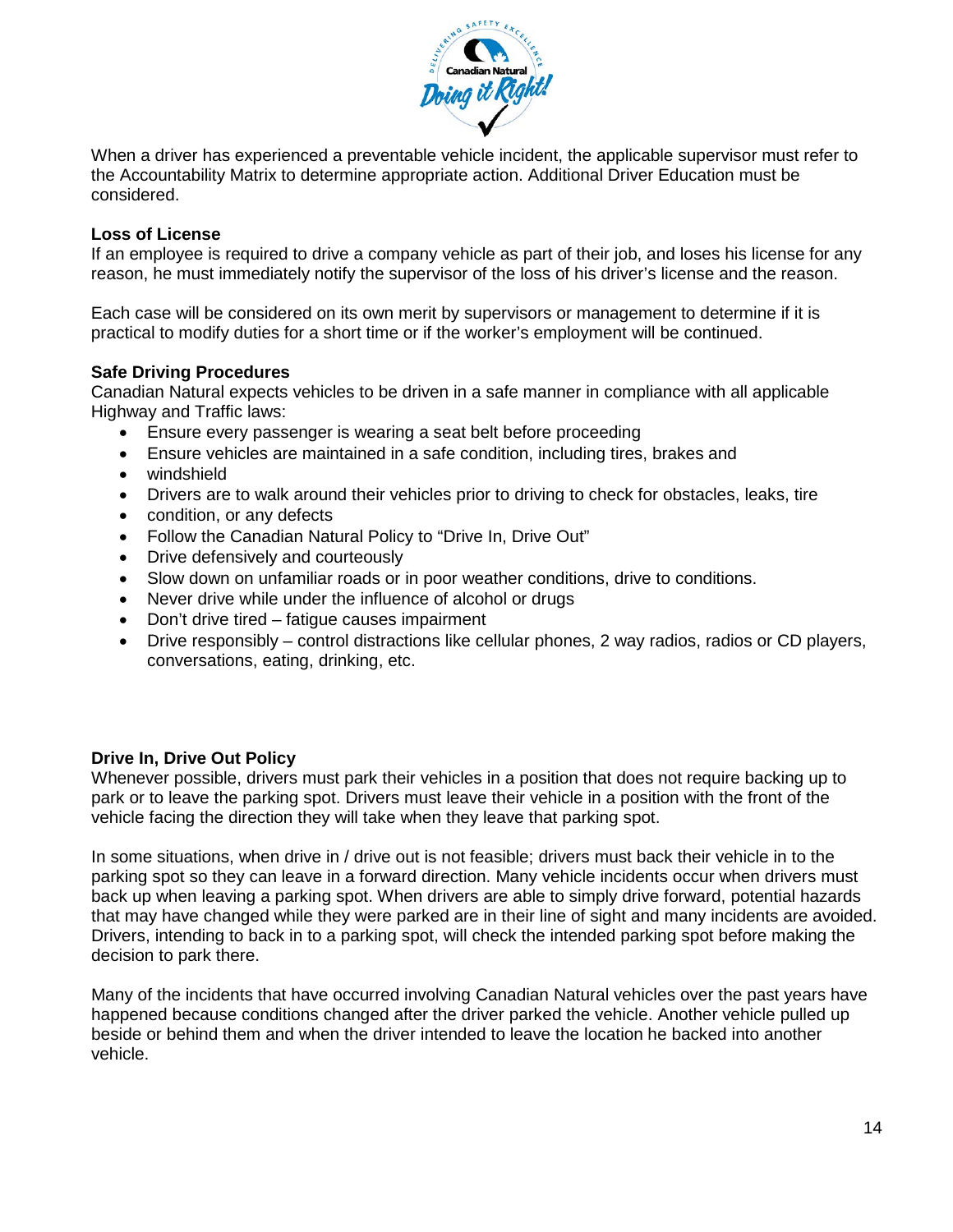

Another frequent cause of incidents that occur when backing up is a driver that parks his vehicle beside or too close to a post, building or other stationary object. Then, when leaving the location, they back up and while turning sharply to one side or the other striking the stationary object causing damage to their vehicle.

## **2.9 - Claims Management / Return to Work**

Every employee working for Canadian Natural is covered by the Workers Compensation Board in the jurisdiction they are working. The Canadian Natural WCB accounts in the various jurisdictions are kept in good standing.

All incidents involving injuries must be reported using the Canadian Natural Incident Report. If the worker is unable to complete the report, his immediate supervisor will provide the information.

- Conventional / Thermal the injured worker's supervisor is responsible to submit forms to Horizon Health Centre.
- Horizon all WCB cases are processed at the Horizon Health Centre. If a worker receives medical attention off site, he must also report to the Horizon Health Center as soon as possible.

#### **Data Review / Statistical Analysis**

A quarterly statistical incident report provides a breakdown of incidents by BU / Group supervisor / foreman, or support group for operations and management. Reports are evaluated to identify incident / injury trends or concerns so that the requirement for corrective action plans can be identified and initiated.

#### **Return to Work Program**

Employees and contractors are responsible to advise their immediate supervisor as soon as possible of any need to be absent from work due to injury or illness.

The Canadian Natural Return-To-Work Plan will be used to promote a proactive approach to assist injured or ill workers to return to safe, meaningful and productive employment when medically able. Individual plans will be designed to be flexible, short-term accommodations leading toward the primary goal of complete rehabilitation.

The duration of any modified work plan will depend on the injured worker's medical recovery, but will normally not exceed six months. Revisions to the modified work may be made as the worker's medical condition changes, until the worker is considered medically fit to return to preaccident level of employment or permanent work restrictions are identified.

#### **2.10 Contractor / Service Provider Management**

Service Providers with an effective, recognizable health and safety program and a low injury rate will be given preference when awarding work. It will be the responsibility of the Canadian Natural representative hiring Service Providers or Service Providers to access Canadian Natural's Contractor Management System through Complyworks to ensure Service Providers are eligible for hire.

Service Providers are required to be familiar with and comply with all applicable regulation. Small Contractors who do not have their own health and safety program will follow the Canadian Natural health and safety program guidelines.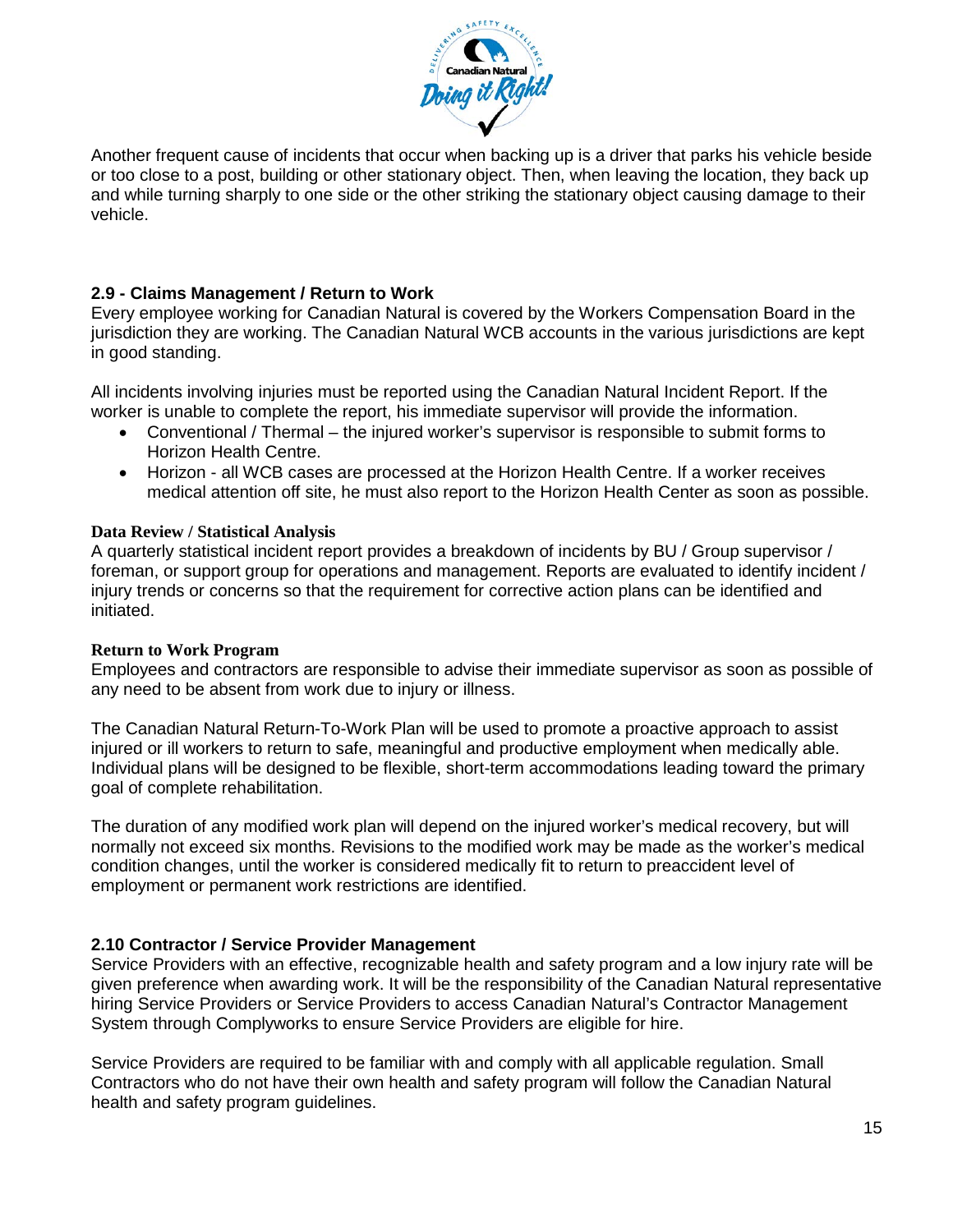

In some circumstances, as identified by business requirements or by Worksite Safety Observation, Canadian Natural personnel may conduct reviews or audits of Service Provider's Safety Programs to ensure compliance to Canadian Natural requirements and Occupational Health & Safety legislation.

#### **Safety Orientation**

Every person involved in work on a Canadian Natural worksite must receive appropriate orientation. Proof of Orientation does not expire.

#### **Hazard Assessment**

Canadian Natural will provide as much information as possible regarding all known or expected hazards at each job site. Service Providers must conduct an appropriate Hazard Assessment and provide written procedures for the service(s) they are providing.

#### **Responsibilities**

Service Providers are responsible to:

- Provide adequate on-site safety personnel and support for the number of workers on location.
- Ensure subcontractors and their employees are familiar with and follow applicable legislation for the work they are conducting.
- Ensure all workers are familiar and comply, as applicable, with Canadian Natural standards, practices, and expectations.
- Ensure all hazards are identified.
- Provide competent workers able to do the work. Service Providers are expected to perform the work they are hired for in a safe and competent manner. If the position requires certification, such as crane operators, a copy of the certification must be provided to the Site Supervisor and documented on the Canadian Natural Hazard Assessment.
- Include all health, safety and welfare provisions of the contract in any agreement with a subcontractor.
- Ensure that their workers have safe working conditions including reasonable hours of work. It is the Service Provider's responsibility to ensure workers have received adequate rest and are not impaired by fatigue or anything else. Workers must be fit for duty.
- Ensure their workers have received appropriate training.
- Ensure their workers have received appropriate job orientation.
- Ensure their workers have been provided with all required Personal Protective Equipment.
- Conduct regular and periodic inspections of the worksite to identify unsafe conditions or practices.
- Provide appropriate and safe equipment with appropriate safe guards that are required to do the job.
- Take all necessary precautions to protect all personnel including workers, visitors and the public from any injury or illness as a result of their work.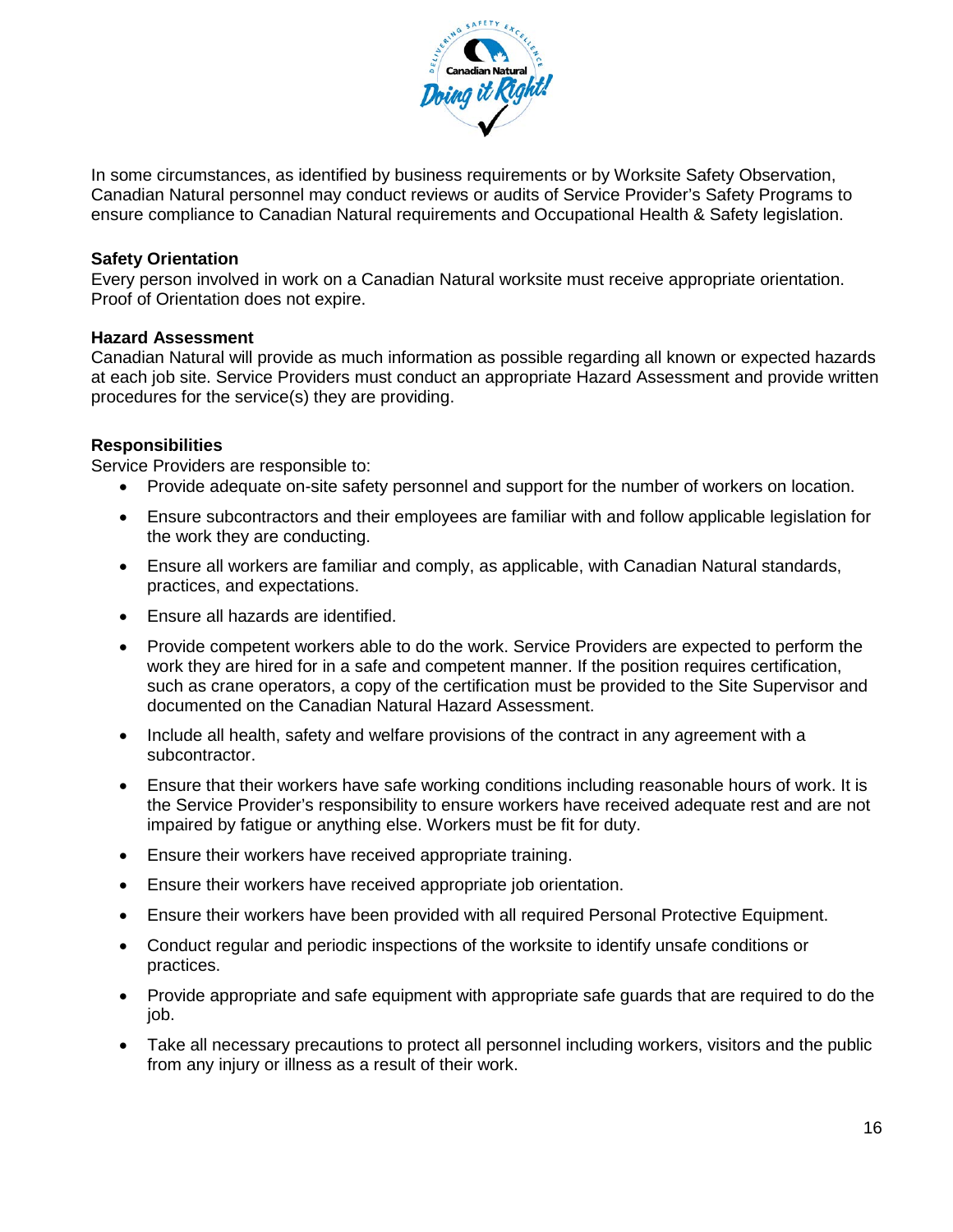

- Exercise the right to refuse dangerous / unsafe work by stopping all activities if it is considered dangerous / unsafe. The situation must be investigated and documented on a Canadian Natural Incident Report and resolved.
- The Canadian Natural Safety and Compliance Coordinator will conduct the investigation with the refusing worker of the dangerous / unsafe condition and a member of the Joint Work Site Health and Safety Committee or Health and Safety Representative.
- Report incidents using the Canadian Natural Incident Report form and conduct an appropriate investigation. Copies of the investigation report must be made available to Canadian Natural.
- Remove any worker or subcontractor who doesn't comply with health and safety requirements from the job site.

#### **Designated Authority for Safety**

Each Service Provider must designate, in writing, the person on each jobsite that has the responsibility and authority regarding the health, safety and welfare of that Service Provider's work activities on the site.

If the site supervisor leaves the site for any reason it is his responsibility to designate, in writing, an alternative person to have the ultimate authority for health, safety and welfare in his absence.

#### **Safety Meetings**

Service providers are expected to:

- Hold pre-job safety meetings with their workers to discuss health, safety and welfare issues pertinent to the job, such as site specific emergency plans and job specific hazards.
- Hold regular meetings to discuss general health, safety and welfare concerns, review incidents, and determine actions needed to improve job health, safety and welfare. Minutes of every meeting must be taken to document issues and concerns discussed as well as the attendance of each worker.
- Hold job specific tailgate meetings before beginning any potentially hazardous job to discuss hazards and the safe work procedures to be followed to control the hazards.

#### **Alcohol and Drug Program**

Service providers are encouraged to have a Alcohol and Drug program in place for their employees. If there is reasonable cause to suspect that a worker is unfit for duty, the worker will be removed from the Canadian Natural worksite. Canadian Natural may request that the worker's employer activate their Alcohol and Drug program.

#### **Inspections**

Service providers are expected to conduct regular and informal inspections of the worksite to ensure unsafe conditions or practices that may develop are dealt with and controlled.

Canadian Natural representatives will also conduct Worksite Safety Observations (WSO) to ensure that health, safety and welfare requirements are being followed. If unsafe conditions or equipment are identified, Canadian Natural may require the removal or repair of the faulty equipment or replacement at the Service Provider's expense.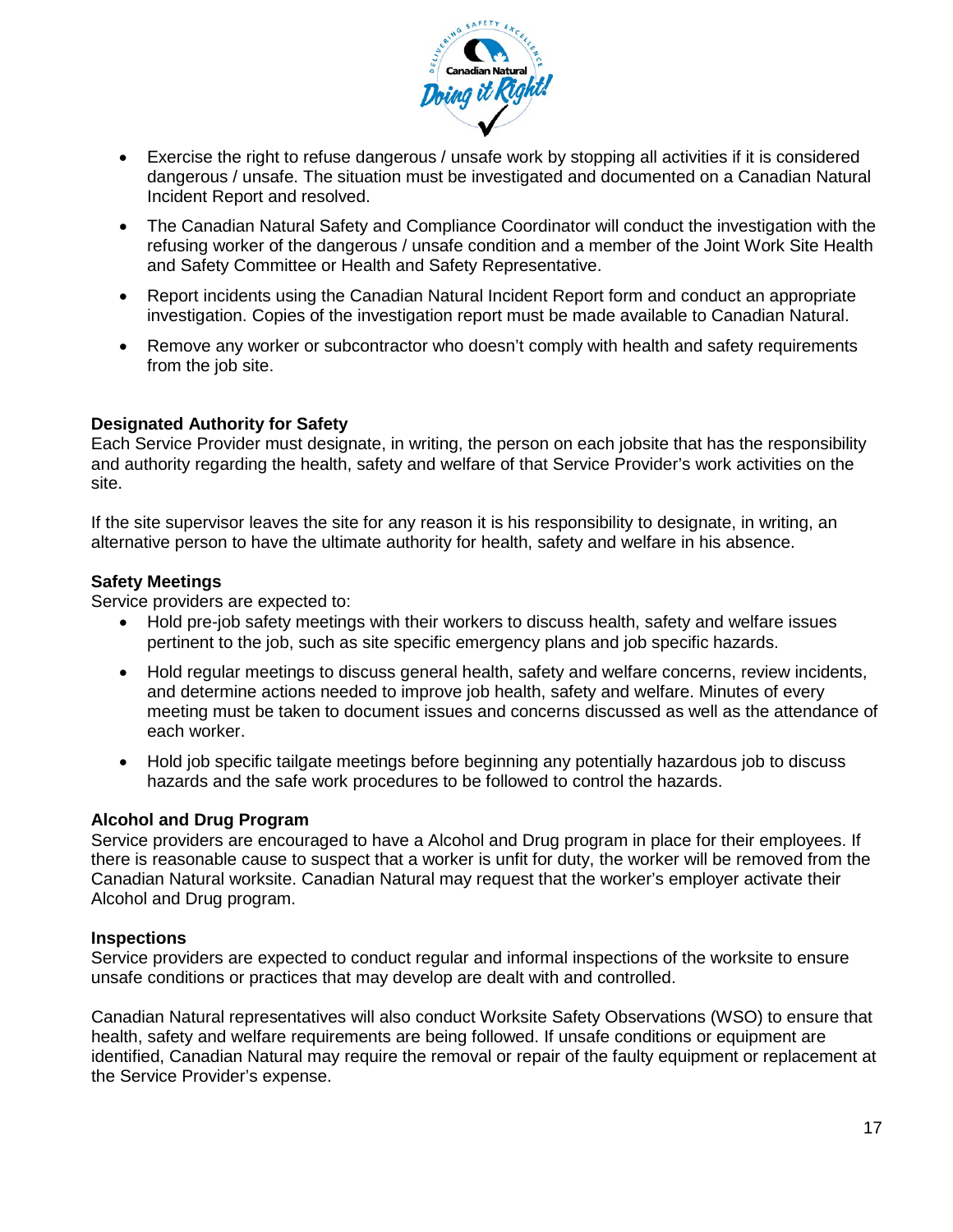

# **2.11 - New Products**

When new products are introduced to a work site, it must be discussed with appropriate management personnel to ensure that all Canadian Natural Standards are met.

#### **Safety Data Sheets (SDS)**

All chemicals or hazardous substances must be accompanied by the applicable SDS and all workers that may be exposed to the product must be:

- Trained in regards to the information
- Knowledgeable of the potential hazards and the appropriate protective measures to be taken, including Personal Protective Equipment
- Familiar with emergency procedures, such as emergency shower or eye wash requirements

#### **Equipment**

All equipment provided on Canadian Natural works sites must meet applicable standards. If the equipment is safety related it must be CSA or ANSI approved, or equivalent.

Supervisors must ensure that workers are familiar with new equipment and that the manufacturer's specifications and recommendations are available for reference and followed. When possible, a manufacturer's representative should be invited to provide initial training and demonstration of the equipment to all workers that may be required to work with it. Additional site specific procedures may be required.

#### **2.12 - Hearing Conservation**

Field workers may be exposed to high noise levels at some facilities. Although engineering controls will be used to reduce noise levels wherever possible, it is not always feasible to reduce noise to a safe level.

Signs must be used to identify where hearing protection is required and workers are responsible to use appropriate hearing protection. Some areas, that have noise levels above 105 decibels, will require the use of both ear plugs and ear muffs to provide adequate hearing protection.

Effects of worker exposure to high noise levels may not be immediately apparent but develop over time. Workers that may be exposed to noise levels above 85 decibels will have their hearing tested:

- Within 6 months of being hired
- At least every two years or as required by provincial regulation (BC annually)

Canadian Natural will supply hearing protection as required to employees.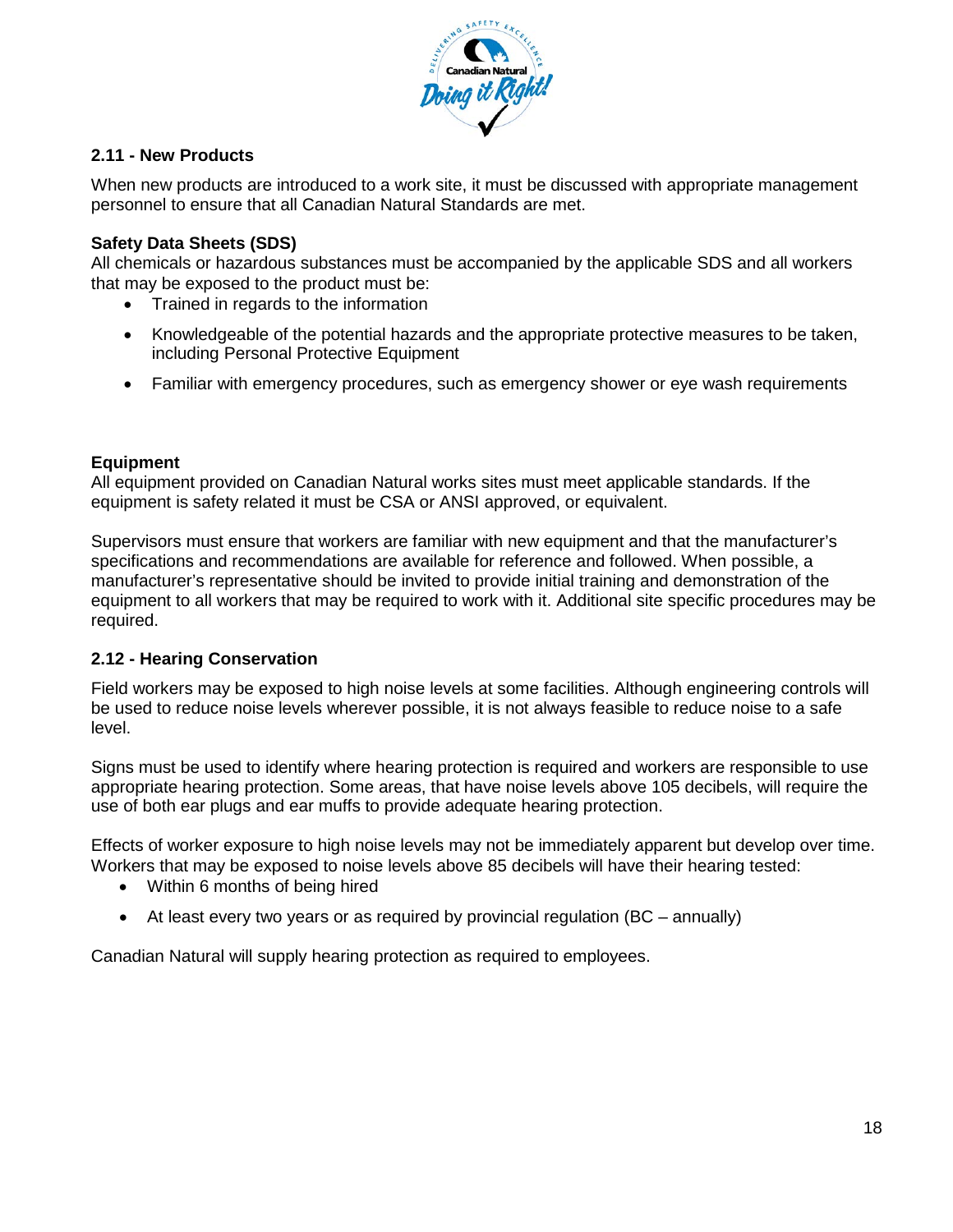

#### **2.13 - Harassment and Violence Free Workplace**

#### **Introduction**

Canadian Natural is committed to a healthy, productive work environment, where the dignity and safety of each individual employee is respected and protected. Our Mission Statement provides strong support for this concept through its focus on 'people working together' and 'integrity'.

This policy is intended to prevent harassment and/or workplace violence against Canadian Natural employees and to deal effectively with any incident.

#### **Policy**

Harassment or violence in the workplace will not be tolerated. Verified incidents of harassment or violence in the workplace are subject to corrective action, including disciplinary actions up to and including termination of employment for cause.

## **Definition of Violence in the Workplace:**

Any inappropriate physical contact or action, or threat of inappropriate physical contact or action that would result in pain and/or suffering to individuals.

This includes:

- Behavior that would be interpreted by a reasonable person as a substantial threat to harm another person(s) or to endanger the health, safety or wellbeing of other persons.
- Any abnormal behavior that causes emotional or physical distress to other persons.
- Any behavior that causes or is likely to cause physical or psychological injury or harm and includes domestic or sexual violence

#### **Definition of Harassment:**

Harassment is any form of conduct, comment, bullying or action that:

- Creates an intimidating, hostile, or offensive work environment
- Adversely affects an individual's employment relationship or work performance
- Denies an individual dignity and respect
- Causes or is likely to cause, physical or psychological injury or harm and includes domestic or sexual violence

Examples of behavior that is considered harassment are: insulting comments; slurs; insulting or demeaning posters; insulting or demeaning invitations; unwanted or offensive actions, teasing, jokes, cartoons, graffiti, innuendoes, drawings; unwanted touch; unwanted gifts; lack of respect for personal space, etc. Harassment may have occurred if a behavior was known, or ought to have reasonably been known, will or would cause offence or humiliation to the worker, to be unwelcome or adversely affect an individual's health and safety.

The definition of harassment can be applied to the following categories:

• Prohibited Grounds: Harassment is prohibited on the grounds of Race, Color, Ethnic Origin, Sexual Orientation, Creed, Religion, Mental Disability, Physical Disability, Marital Status, Family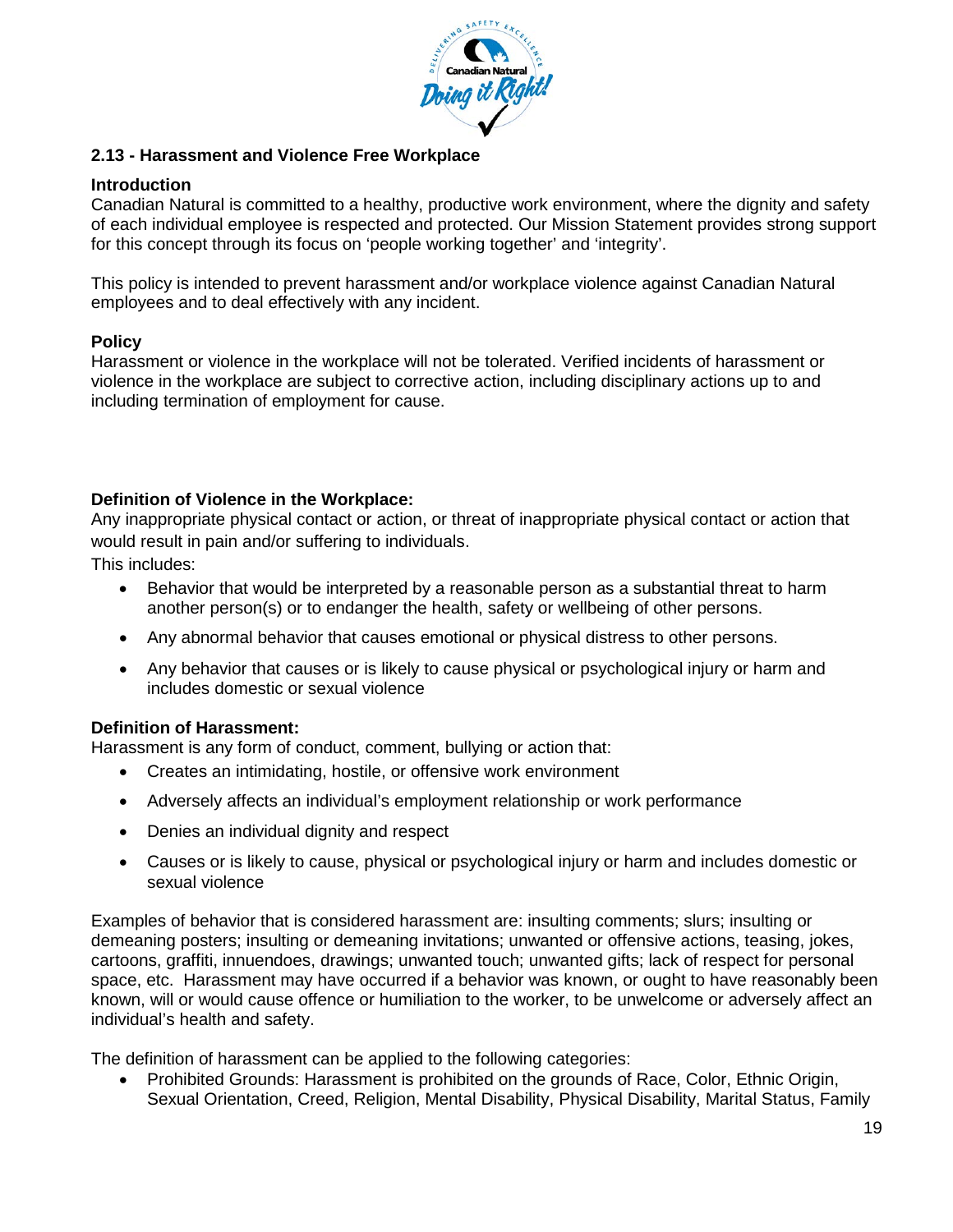

Status, Pregnancy, Age, and Gender, Source of Income, Gender Identity or expression, as well as any other ground defined in the legislative jurisdictions where Canadian Natural operates.

- Sexual Harassment: Any conduct, comment, gesture, or contact of a sexual nature that is likely to cause offense or that may be reasonably perceived as placing a condition on employment or opportunity for career development.
- Workplace Harassment: Any unwelcome conduct or comment that an employee finds offensive, which interferes with work performance, affects employment relationships, or denies dignity and respect. This includes, but is not limited to, offensive language, unwanted taunting/teasing, and the display of written material that is offensive or derogatory.

#### **Application:**

This policy applies to all permanent and temporary employees of Canadian Natural Resources Limited, and all Service Providers who work with Canadian Natural employees and/or represent Canadian Natural in any way.

Any incidents of harassment or violence in the workplace that involved customers, vendors, or visitors to Canadian Natural will be managed by Canadian Natural's leadership through a process based on the procedure outlined below, but may require alternate steps and/or the cooperation of other business entities.

Victims of harassment, violence, or of the threat of violence may wish to report the incident to the police. Nothing in this policy prevents them from exercising that right.

#### **Responsibilities:**

All employees are responsible for:

- Refrain from causing or participating in harassment or violence
- Fostering a workplace where harassment or violence is not tolerated
- When encountering objectionable behavior, for advising that individual (where possible) that the behavior is unwelcome

Managers and Supervisors are responsible for:

- Ensure workers are not subjected to or participate in harassment or violence
- Taking seriously any allegation or report of harassment or violence
- Addressing any abnormal or threatening behavior or statements which indicate the possibility for violence
- Consulting with Human Resources in order to facilitate the resolution of any complaint

Human Resources is responsible for:

- Supporting a workplace free from harassment, discrimination violence, or threat of violence
- Taking seriously any allegation or report of harassment or violence
- Ensuring the investigation of any complaint of harassment or violence is conducted in an expedient, confidential, and fair manner

Vindictive or frivolous complaints are a serious offence. Employees who have been found to have made such a complaint will be subject to disciplinary action.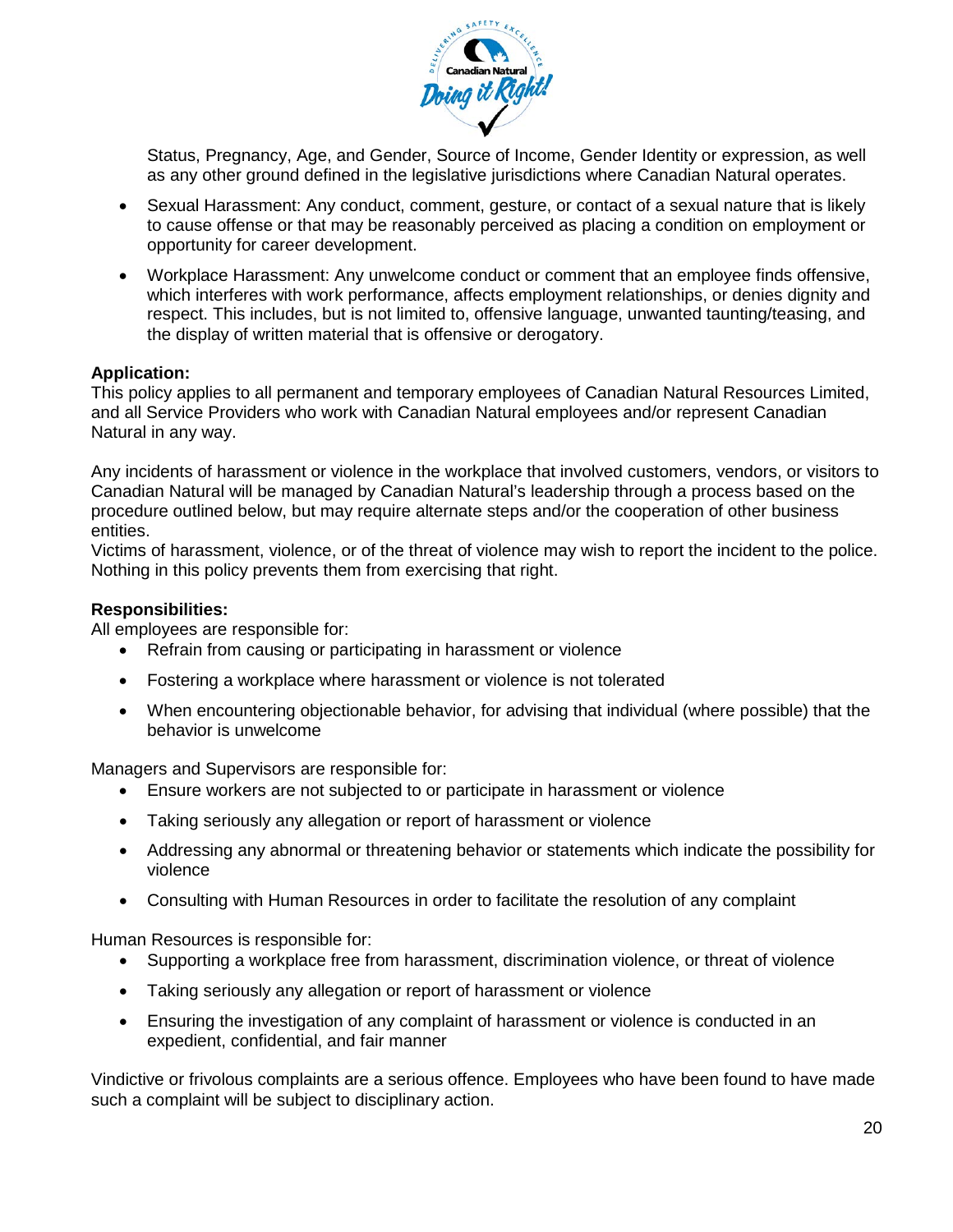

# **Confidentiality:**

Complaints of harassment or violence will be treated with the strictest of confidence. They will be investigated and resolved with as few people involved as possible. The names of individuals involved and the circumstances will only be divulged if clearly necessary for the purpose of investigating the complaint or if required by Law.

#### **Procedure:**

If you are being harassed or have been subjected to violence or threat of violence:

- 1. If possible, tell the individual either verbally or in writing that the behavior is unwelcome and ask him/her to stop.
- 2. Keep a record of the incident(s) (dates, times, locations, what happened, witnesses, etc.).
- 3. If you are not comfortable that Steps #1 and #2 (will) resolve the issue, then file a complaint with any of:
	- Your immediate supervisor or Department Manager
	- Any member of the Canadian Natural Management Committee
	- Your Human Resources Advisor, or the Manager, Human Resources

Employees also have the right to contact the Alberta Human Rights Commission and, if appropriate, the police to file a charge of assault.

Once reported, the complaint will be kept strictly confidential. An investigation will be undertaken immediately and all necessary steps will be taken to resolve the problem as expediently as possible.

If the investigation reveals evidence to support the complaint, the harasser's behavior will be corrected appropriately, and the incident will be documented in the harasser's personnel file.

If the investigation fails to find supportive evidence, there will be NO documentation concerning the complaint placed on the alleged harasser's personnel file. However, no matter what outcome is reached, Human Resources will maintain a separate file that documents the investigation process. The resolution/decision of the issue will be shared with the victims of the harassment.

Regardless of the outcome, the employee lodging the complaint as well as others providing information will be protected from any form of retaliation by co-workers or superiors, including demotion, or denial of opportunities within Canadian Natural.

If you observe an incident of harassment, violence, or threat of violence:

- 1. If possible, tell the alleged harasser or source of violent behavior that the behavior is inappropriate and ask him/her to stop.
- 2. Keep a record of the incident(s) (dates, times, locations, what happened, etc.).
- 3. Refer the victim of the incident to this Policy and/or his/her immediate supervisor, a member of the Management Committee, or Human Resources.
- 4. Report the incident yourself to your Department Manager, a member of the Management Committee, or Human Resources.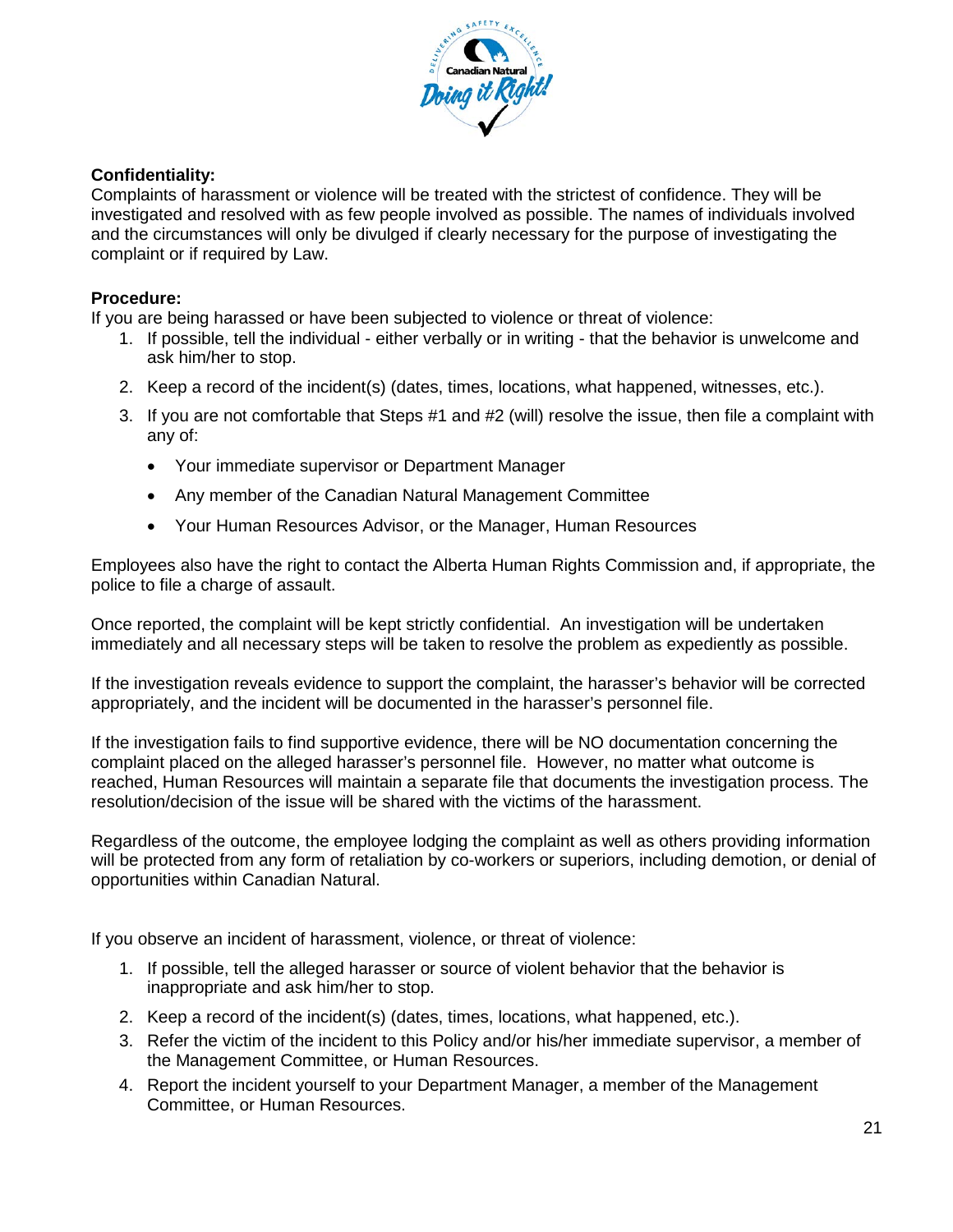

#### **Avoid Confrontation:**

In the event that a confrontational situation or a perceived threat is recognized, either between Canadian Natural workers or between a Canadian Natural worker and a member of the public, every effort should be made to control the situation. If there appears to be a potential for escalation, personnel are expected to stop, back down, and ensure they protect themselves.

The situation must be reported and, if necessary, another way determined to handle it with the aid of a supervisor.

The following chart outlines some situations where workers at Canadian Natural could potentially encounter violence or harassment at the workplace. Controls and Actions to be taken in the event of violence or harassment are suggested.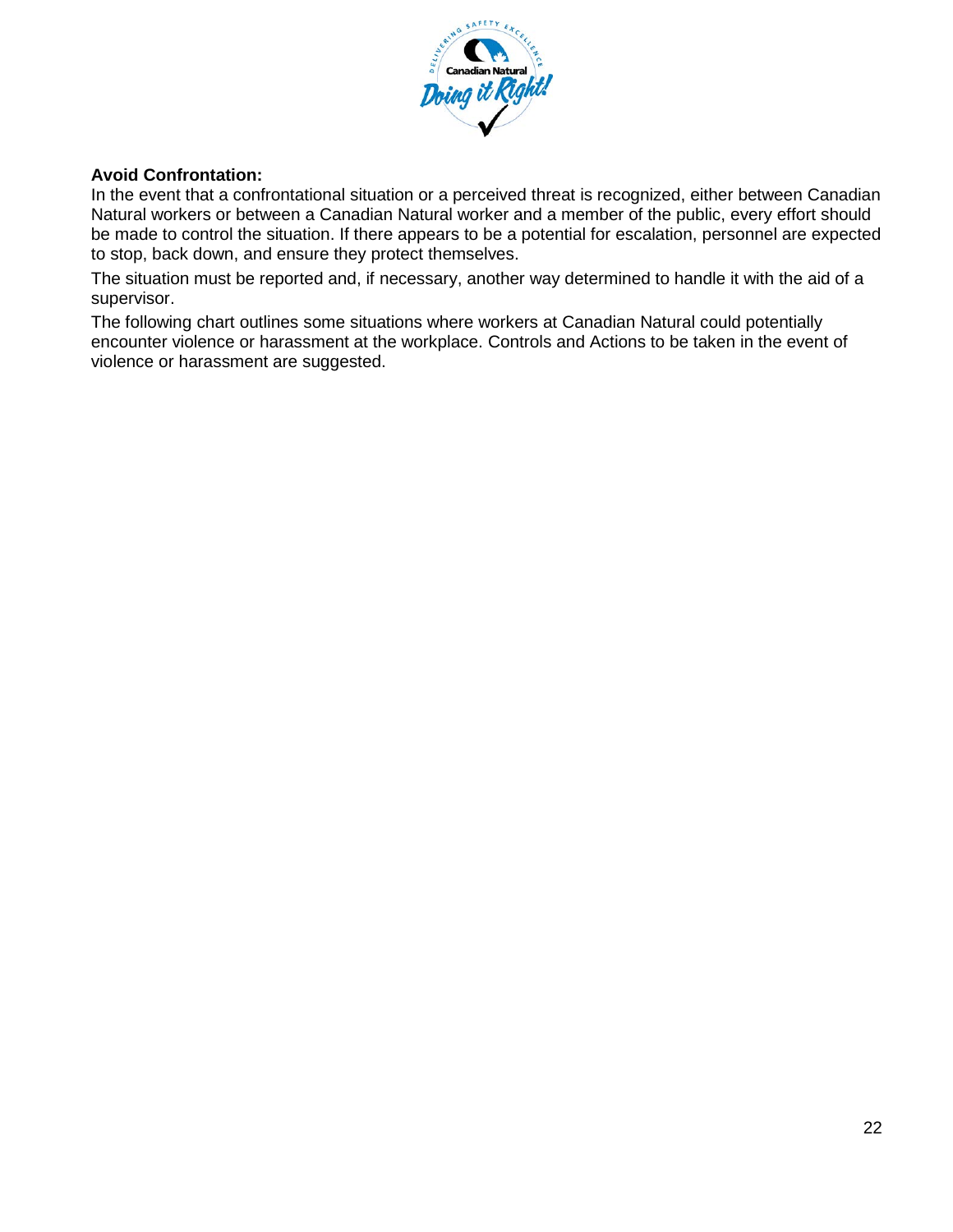

| <b>SITUATION</b>  | <b>HAZARD</b>                              | <b>CONTROLS AND ACTION</b>                 |
|-------------------|--------------------------------------------|--------------------------------------------|
| 1. Dismissal of   | Potential conflict including               | Control the workplace environment.         |
| personnel         | violence resulting in injury               | Terminations to be done in a room set      |
|                   | Potential for property                     | up for easy exit and in presence of        |
|                   | damage                                     | more than one individual.                  |
|                   |                                            | Terminations to be performed by trained    |
|                   |                                            | personnel.                                 |
|                   |                                            | Follow Human Resources termination of      |
|                   |                                            | employment guidelines.                     |
| 2. Acts of terror | Equipment changed or                       | Protect yourself.                          |
| or violence from  | tampered with                              | Security (system or method)                |
| others.           | Break-ins / vandalism                      | Report any vandalism, threat or            |
|                   |                                            | violence to supervisor                     |
| 3. Land owner     | Violence or threat of                      | Do not allow to escalate, back away        |
| altercations /    | violence occurs between                    | and                                        |
| confrontations.   | land owner and employee                    | Report all or any altercations, threats or |
|                   |                                            | harassment by landowners to                |
|                   |                                            | immediate supervisor. Document time        |
|                   |                                            | and situation.                             |
| 4. Construction   | <b>Unsuccessful Service</b>                | Do not allow to escalate, back away        |
| Project           | Providers may confront                     | and                                        |
| (Service          | employees at                               | Report any and all altercations or         |
| Provider conflict | Construction sites with                    | threats to immediate supervisor and        |
| with employee)    | threats or actual violence                 | document the time, place and situation.    |
| 5. Open           | to on site personnel<br>General public may | Communicate set agenda prior to            |
| houses / public   | become agitated at public                  | meeting                                    |
| consultations     | consultation meetings and                  | Arrange for appropriate security           |
|                   | threaten or actually                       | beforehand                                 |
|                   | physically or                              | Do not allow to escalate, do not argue     |
|                   | psychologically abuse an                   | Report any harassment, threats or          |
|                   | employee                                   | violent behavior to supervisor             |
| 6. Road rage.     | Employees may be subject                   | Slow, Stop, get out of the situation and   |
|                   | to road rage from other                    | Report aggressive driving behaviors of     |
|                   | drivers. Field personnel                   | others to supervisor                       |
|                   | drive public roads                         |                                            |
| 7. Hunting        | Operations personnel may                   | Be courteous when asking hunters to        |
| confrontations    | be subject to harassment,                  | vacate company property and if they do     |
|                   | violence or threats of                     | not leave immediately, contact             |
|                   | violence when confronting                  | immediate supervisor or local              |
|                   | hunters trespassing on                     | authorities for assistance.                |
|                   | company property                           | Report any harassment, violence or         |
|                   |                                            | threat of violence to supervisor.          |
|                   |                                            | Document occurrence including              |
|                   |                                            | description of personnel, license plate    |
|                   |                                            | numbers or any other identifiable          |
|                   |                                            | means                                      |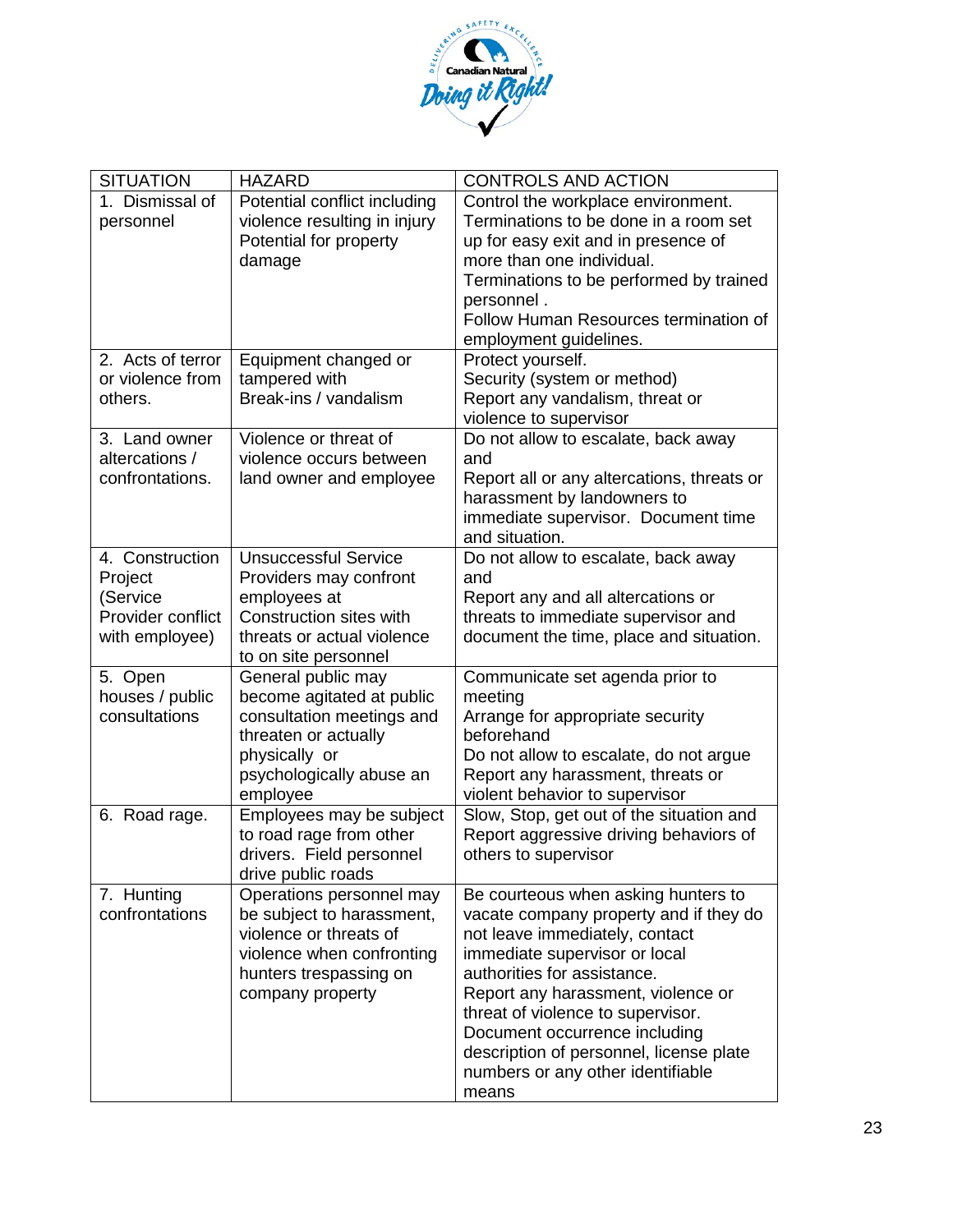

| 8. Employee<br>altercations               | Disagreements that turn<br>into violence or threat of<br>violence                                                      | Report to supervisor<br>Document any situations that lead to<br>harassment, violence or threat of<br>violence                                                              |
|-------------------------------------------|------------------------------------------------------------------------------------------------------------------------|----------------------------------------------------------------------------------------------------------------------------------------------------------------------------|
| 9. Acquisitions /<br>take overs           | Disgruntled employees<br>may confront other<br>employees<br>Threats or violence may<br>occur                           | Report to supervisor any actions that<br>consist of harassment, violence or<br>threat of violence<br>Communication of changes as soon as<br>possible to effected personnel |
| 10. Horseplay /<br><b>Practical jokes</b> | Horseplay or practical<br>jokes can get carried too<br>far resulting in conflict<br>including violence to<br>personnel | Horseplay and practical jokes should be<br>kept out of the work place<br>Report situations to supervisor                                                                   |
| 11. Scouting<br>locations<br>(drilling)   | Threats of personal injury<br>may occur if confrontation<br><b>OCCULS</b>                                              | Follow working Alone procedure<br>Report any confrontations to supervisor                                                                                                  |
| 12. E-mail<br>advances or<br>abuse        | Unwanted harassment or<br>inappropriate emails may<br>offend others                                                    | Report any inappropriate or unwanted<br>email to supervisor                                                                                                                |

It is difficult to identify every possible problem or hazard, which could be encountered at Canadian Natural locations; however workers must recognize the need to always put their safety first when dealing with any situation. Should situations develop that require additional personnel and or equipment - notify your supervisor. Canadian Natural facilities are designed with personal safety in mind. The controls and safety equipment are in place to aid and protect personnel however it is the employee's responsibility to communicate any unwanted contact or action to the applicable personnel. Review established Human Resource procedures for workplace violence, know what to do.

# **2.14 - Smoking**

Canadian Natural is committed to comply with regulation in all jurisdictions. Smoking:

- Is limited to clearly designated outdoor areas only, more than 6 meters from any doorway, window, or air intake. Workers must be provided with safe access to and in designated smoking areas.
- Is not permitted in a company owned or leased vehicle
- In a camp used for group living, may be permitted in a designated private room only if camp rules permit. Signs must be posted at the entrance to these rooms indicating that smoking is permitted
- Electronic cigarettes or similar devices must be treated in the same way as tobacco.
- Workers may choose to completely leave the worksite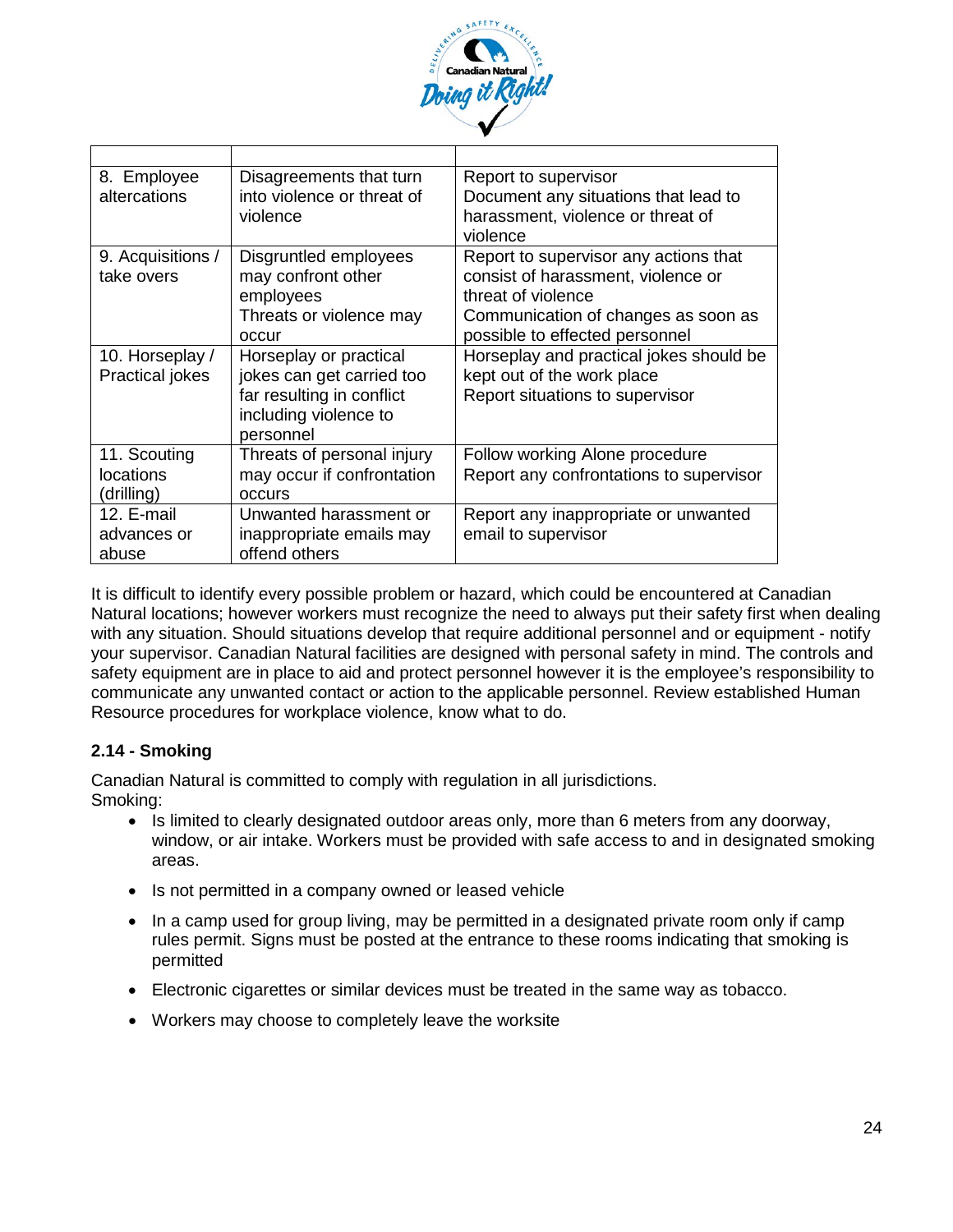

# **2.15 - Working Alone**

When workers are required to work alone or in isolation, an appropriate plan must be in place to protect workers and comply with applicable provincial regulation.

A plan must be implemented:

- Hazards must be assessed, documented and discussed with workers
- Hazards must be reduced or eliminated. Check-in intervals must be appropriate to potential hazards associated with the work. In most cases intervals should not exceed 2 hours.
- Effective communication (radio, telephone, scheduled check in points) must be provided for workers to summon assistance
- Check in times and locations must be documented
- An effective written plan must be in place and activated in the event of a missed check in

#### **2.16 - Handling Hydrates**

Hydrates are a mixture of water and gas molecules that crystallize to form a solid "ice plug" in piping under certain conditions of temperature and pressure. Although every effort is made to prevent hydrates, workers must be aware that, like any obstruction, they present a significant potential hazard due to pressure differential.

Differential pressures can quickly accelerate a hydrate plug to velocities that create excessive forces. Moving hydrates can cause serious mechanical damage at downstream locations where restrictions or a sharp change of direction exists. The failure can occur through impact or from the over pressure caused by the shockwave.

When a hydrate has been detected, operators must not allow the pressure differential to exceed 10%. Pressure must be bled off equally on both sides of the plug.

Please refer to Hydrate Removal procedures and the Canadian Association of Petroleum Producers (CAPP) publication entitled Prevention and Safe Handling of Hydrates.

#### **2.17 - Lifting and Carrying**

Many back injuries occur while lifting and carrying. Whenever possible use mechanical assistance such as hoists, bars, jacks, rollers or hand trucks when moving heavy material. Never place yourself under a heavy object when it is being lifted. Be sure that footing is secure. Place feet firmly with one foot slightly ahead for stability and be very cautious of slippery surfaces.

Before attempting to lift an object, estimate the weight and get help, if needed. When lifting a load, start from a squatting position and, keeping the load as close to your body as possible, lift with your legs. If the load is heavier than anticipated, stop and get help. When two or more workers are lifting and carrying, ensure everyone understands signals or directions to work together to move the load. Work deliberately - when moving light objects, use the same, correct lifting procedures as you would for heavy weight. Never pick up or put down an object while in a twisted position. Do not twist your torso while lifting.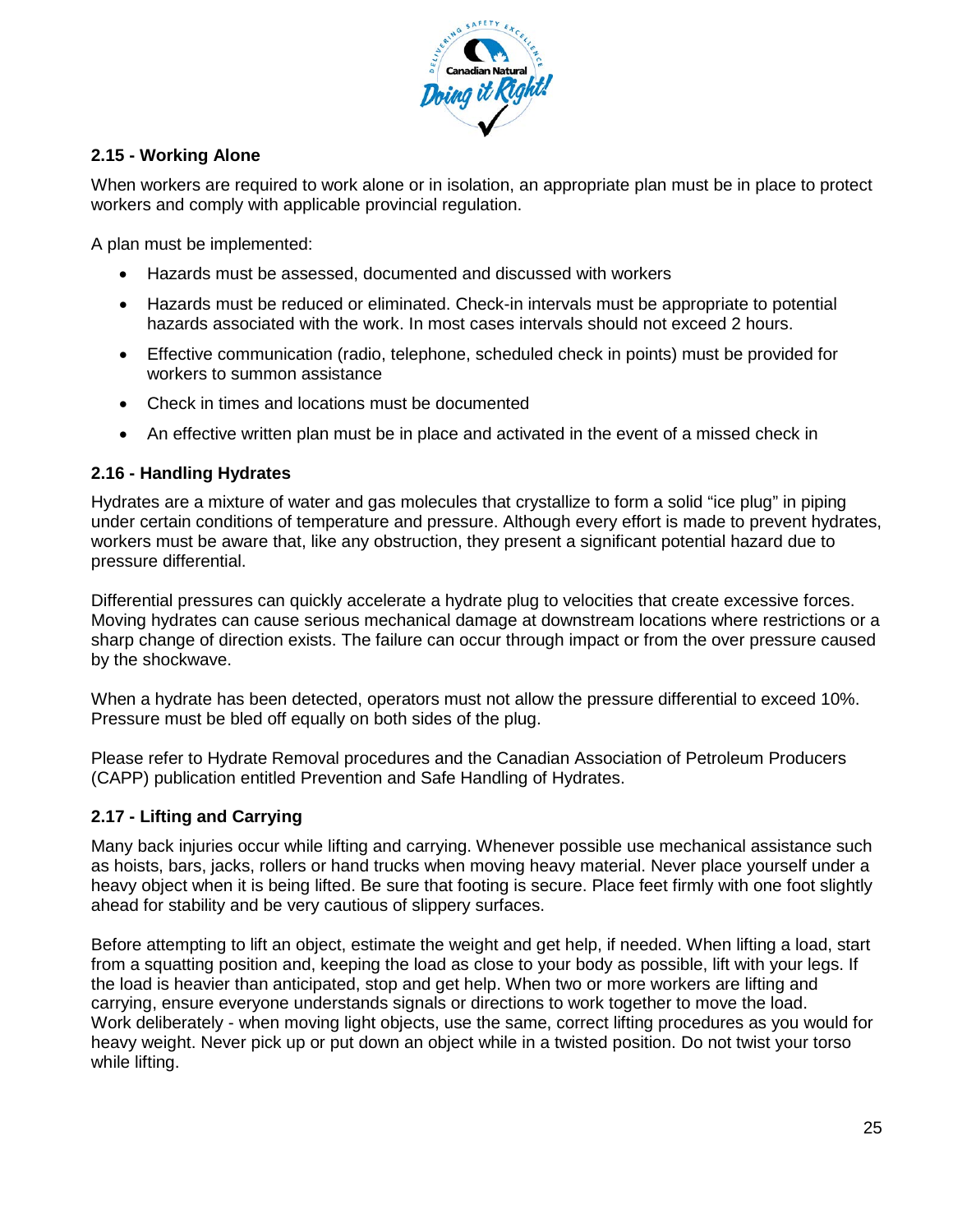

## **2.18 - Repetitive Strains**

#### **Repetitive Strain**

Repetitive strain injuries can occur in many different areas of the body. Common examples include tennis elbow; runners knee problems and carpal tunnel syndrome.

Repetitive movements do not cause injuries. They are the result of the strain we subject our bodies to while we are in the act of performing repetitive movement. They can also be related to previous injuries, poor posture or other traumas.

Work at your own pace and take breaks. Whenever possible, organize tasks to include a variety of postures and movement. Maintain good posture and set up workstations, keyboards and chairs to fit you.

## **To help Preventing Injury:**

- Maintain a straight wrist position (up, down and sideways). Your forearm should be parallel to the floor
- Never rest your wrists while typing (rest your wrists only when you are not typing).
- Use your whole arm (from the shoulder) to move your hands. Don't stretch for far away keys. (Escape, End, Insert and Delete)
- Keep your fingers curved. Don't hold your pinkie (or thumb) in the air. Relax your thumb. By relaxing your thumb you relax your whole hand
- Use strong fingers instead of stressing your pinkie. (Shift, Control, Alt, Tab and Enter)
- Use both hands for two key strokes. Don't stretch one hand to hit both
- Use a light touch. Pounding on the keyboard is like dancing on a concrete floor
- Work at a comfortable pace and take frequent breaks. If it hurts, stop
- Keep your fingernails short so you can use your fingertips instead of the flat of your finger

#### **2.19 - Working in the Cold**

Much of the work performed by Canadian Natural operational personnel is done outside.

When the work requires workers to be outside in cold conditions (-7°C or colder) for an extended time, a place must be provided to warm up. A vehicle or similar equipment can be used.

Workers must use adequate clothing to prevent hypothermia. Cold workers can become disorientated, less alert, and less attentive to the job. Safety-toed footwear designed for cold conditions is also required in winter.

When workers are required to travel by snowmobile or ATV / UTV for an extended period, a good quality snowmobile suit with water resistant covering and lightweight high insulating lining is recommended.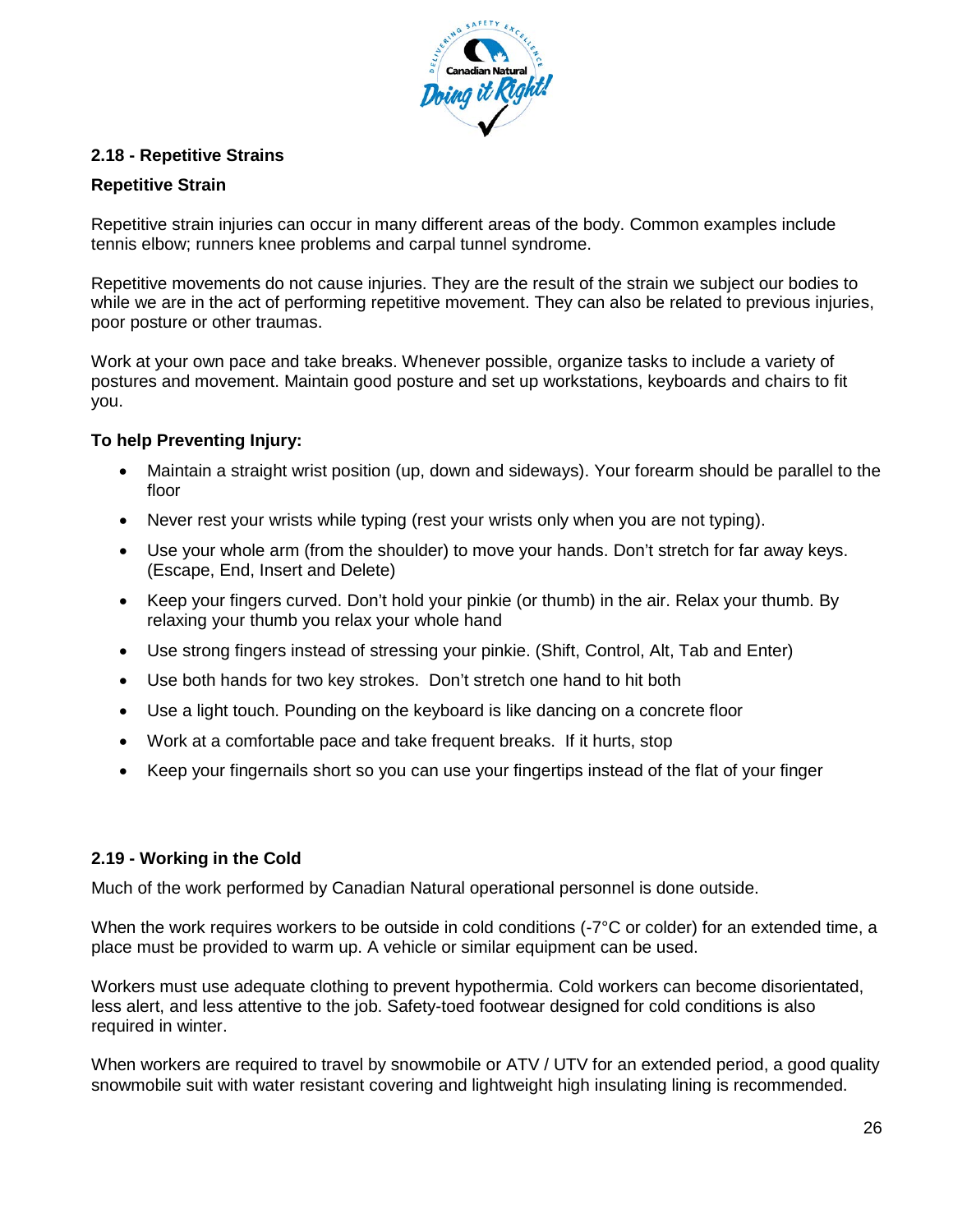

Good thermal underwear will provide extra insulation. Remember that Fire Resistant Clothing is required when working within 25 meters of a potential hydro carbon source.

Wear a cold weather mask or wool scarf during severe wind chill conditions, and check frequently for frostbite. Ensure there are no dangling ends that could become entangled.

When travelling always carry an emergency kit and survival gear (including a parka and a winter sleeping bag, if possible) in case of emergency.

**Hypothermia** refers to a condition in which the core temperature of the body falls below the normal 37 degrees C (98.6° F). Hypothermia can develop rapidly, as a result of falling into cold water, or slowly, from working in wet, windy environments.

The effects of hypothermia occur in the following order: shivering, slowing of the heart and breathing, lack of co-ordination, lack of organ (e.g., kidney) function, disorientation, and stopping of the heart (death).

Individuals affected by hypothermia are often unaware of their problem and may resist help. Provide help even if the person resists.

To treat hypothermia:

- If necessary, administer artificial respiration but not heart massage, as this may cause heart failure
- Move the victim out of the cold and into a warm room or shelter. Move gently; rough handling may also cause the heart to fail
- Remove wet clothing and very gently towel the person dry
- Warm the person by applying hot-water bottles or towels soaked in hot water to the neck, armpits and inside the thighs. If these methods are not possible, one or two persons can lie in close contact with the person to warm him or her.
- Keep the person awake until he or she has received medical aid
- Give sweets to eat, as they are turned into energy quickly

#### **Do Not:**

- Give the victim alcohol or hot liquids. (Hot liquids should be given only after the person is totally re-warmed)
- Immerse the victim in a hot bath
- Massage the person to warm him or her
- Cover the victim, unless the victim is simultaneously being warmed underneath the wrap

**Frostbite** is characterized by white, waxy skin that feels numb and hard. It requires immediate emergency medical attention:

- Immerse frozen areas in warm water (around 100 degrees Fahrenheit) or apply warm compresses for 30 minutes. If warm water is not available, wrap gently in warm blankets.
- Do **not** use direct heat such as a fire or heating pad.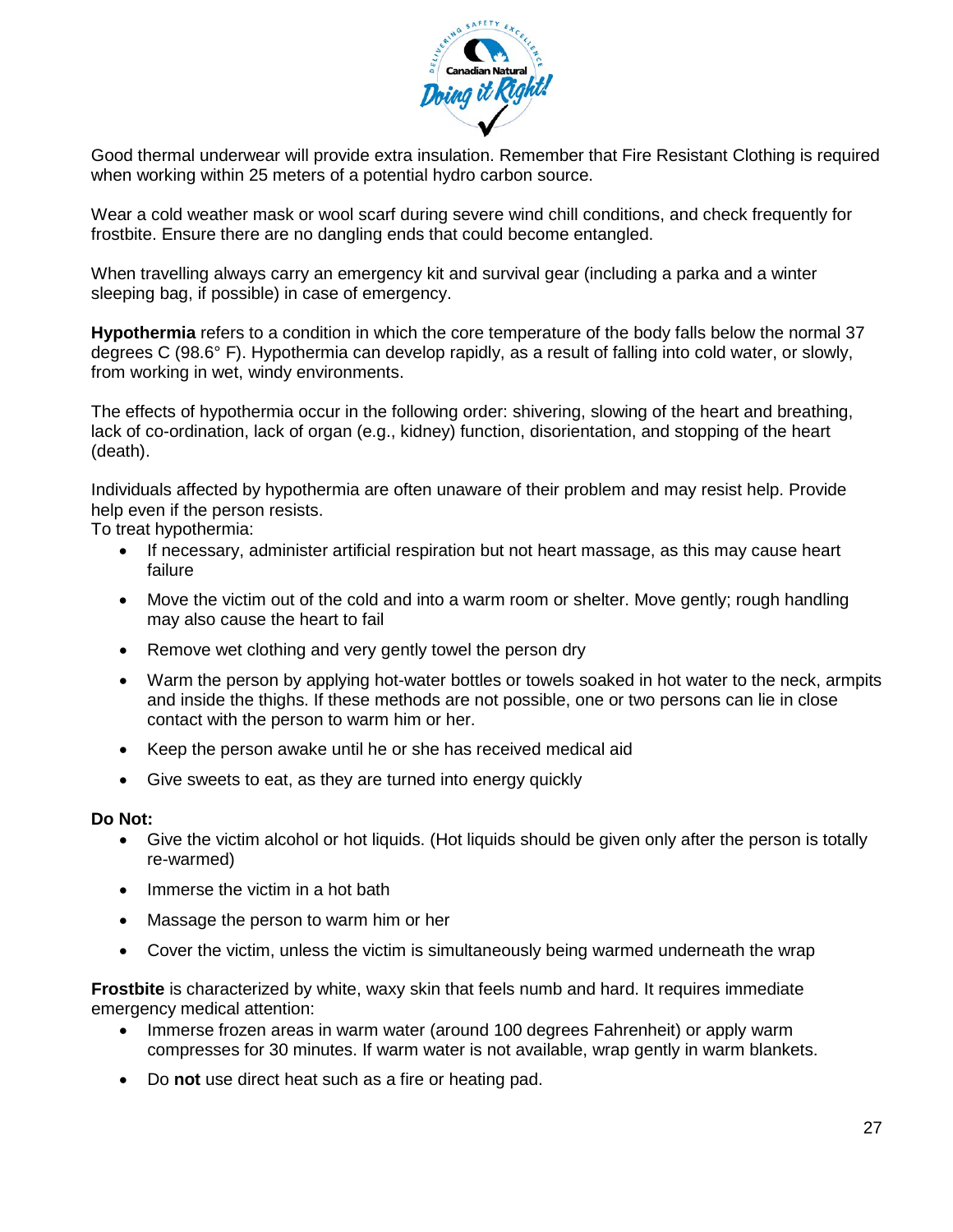

- Do **not** thaw the area if it is at risk for refreezing, which may cause severe tissue damage.
- Do **not** rub frostbitten skin or rub snow on it.
- Re-warming will be accompanied by a burning sensation. Skin may blister and swell and may turn red, blue, or purple. When skin is pink and no longer numb, the area is thawed.
- Apply sterile dressing to the area, placing it between fingers and toes if they are affected. Try not to disturb any blisters.
- Wrap re-warmed areas to prevent refreezing, and keep thawed areas as still as possible.

**Wind Chill** refers to the combined chilling effect of wind and temperature. A wind chill factor can result from even a relatively gentle 15 km/h wind. For example, a temperature of 4°C plus a 32 km/h wind lowers the temperature to freezing.

| -7<br>-7<br>-9 | -12<br>$-12$                                                                           | Ambient Temperature (∞C)<br>-18<br>$-18$ | -23   | $-29$<br>Equivalent Chill Temperature (∞C)                 | -34   | -40                                                         |
|----------------|----------------------------------------------------------------------------------------|------------------------------------------|-------|------------------------------------------------------------|-------|-------------------------------------------------------------|
|                |                                                                                        |                                          |       |                                                            |       |                                                             |
|                |                                                                                        |                                          |       |                                                            |       |                                                             |
|                |                                                                                        |                                          |       |                                                            |       |                                                             |
|                |                                                                                        |                                          |       |                                                            |       |                                                             |
|                |                                                                                        |                                          | $-23$ | $-29$                                                      | $-34$ | $-40$                                                       |
|                | $-14$                                                                                  | $-21$                                    | $-26$ | $-32$                                                      | $-38$ | $-44$                                                       |
| $-16$          | $-23$                                                                                  | $-30$                                    | $-35$ | $-43$                                                      | $-50$ | $-57$                                                       |
| $-20$          | $-28$                                                                                  | $-36$                                    | $-43$ | $-50$                                                      | $-58$ | -65                                                         |
| $-23$          | $-32$                                                                                  | $-39$                                    | $-47$ | $-55$                                                      | -63   | -71                                                         |
| $-26$          | $-34$                                                                                  | $-42$                                    | $-51$ | -59                                                        | -67   | $-76$                                                       |
| $-22$          | $-36$                                                                                  | $-44$                                    | $-53$ | -62                                                        | -70   | $-78$                                                       |
| $-29$          | $-37$                                                                                  | $-46$                                    | $-55$ | -63                                                        | -72   | -81                                                         |
| $-29$          | $-38$                                                                                  | $-47$                                    | $-56$ | -65                                                        | -73   | -82                                                         |
|                |                                                                                        |                                          |       |                                                            |       |                                                             |
|                | Little danger in less than one<br>hour exposure of dry skin<br>Maximum danger of false |                                          |       | <b>DANGER - Exposed flesh</b><br>freezes within one minute |       | <b>GREAT DANGER - Flesh may</b><br>freeze within 30 seconds |

#### **2.20 - Heat Stress**

Workers at Canadian Natural may also be exposed to hot conditions when working inside process buildings or working outside in hot weather.

Three common disorders associated with heat are:

**Heat cramps** - painful cramps in the stomach, arms and legs can result if heavy sweating drains a person of salt. Cramps may occur suddenly while at work or after hours. Cramps are a warning that more serious heat disorders may occur if the stress continues. When heat cramps occur, move the victims to a cool area, loosen their clothing and have them drink cool water. If cramps continue, provide first aid and take victims to a doctor.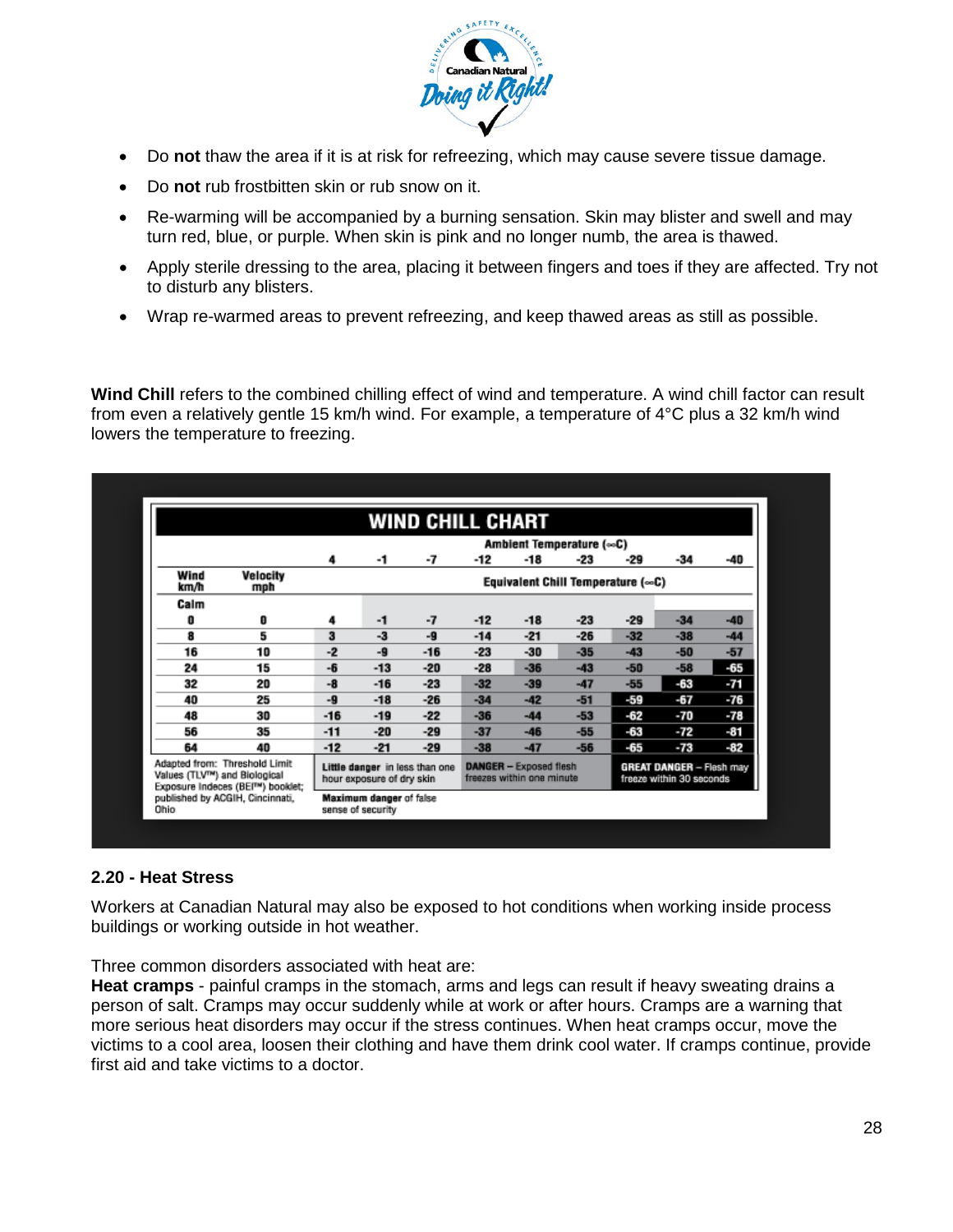

**Heat exhaustion** - occurs when the body's cooling system cannot keep up with the heat stress. Sweat contains a balance of important fluids and salts. If lost water and salt are not replaced, the body becomes dehydrated. Signs of heat exhaustion include: heavy sweating, cool, moist skin, body temperature greater than 38°C, weak pulse, normal or low blood pressure. Victims may be tired, weak, clumsy, upset or confused. They are usually very thirsty, panting and may have blurred vision. Victims should be moved to a cool area, given cool water to drink and have their clothing loosened. Since heat exhaustion can lead to heat stroke, provide first aid and send victims to a doctor.

**Heat stroke** - develops when all the water and salt available for sweating has been used up. The body's temperature rises to above 40°C, the skin becomes hot, dry and red. Victims may act strangely, be weak, confused, have a fast pulse rate, headache or be dizzy. In later stages, victims may faint or have convulsions. Heat stroke can kill. Anyone in this condition must be taken to a hospital immediately. During transport remove excess clothing from the victims, fan and spray their bodies with cool water, offer sips of cool water.

When hot work conditions are anticipated or encountered, a work plan must be developed applicable to the job effort and working environment. Natural ventilation and fans should be used whenever possible to provide cooler working areas where air conditioning is not practical. If possible, schedule work for cooler times of the day and allow workers to set their own work pace.

Workers must take frequent rest and drink breaks, frequently drinking small amounts of water or other cool (but not cold) fluids. One cup of fluid every 15 - 20 minutes should replace water lost in sweat. If workers drink only when they are thirsty, they may not get enough fluid.

Workers, supervisors, and first aid attendants must recognize heat stress disorders and how to treat them.

# **2.21 - Hydrogen Sulfide (H<sub>2</sub>S)**

Hydrogen Sulfide  $(H<sub>2</sub>S)$  is a naturally occurring gas found in a variety of geological formations and as a production byproduct in many of Canadian Natural's field areas. These areas and the products associated with production such as gas, produced water or condensate are commonly referred to as "sour".

Exposure occurs through inhalation of hydrogen sulfide in air and it is quickly absorbed by the lungs. Hydrogen sulfide is extremely toxic:

- Low concentrations cause irritation to the nose, throat, eyes and lungs.
- Higher concentrations can cause breathing to stop immediately one inhalation can result in death.

Hydrogen Sulfide:

- Is colorless.
- Smells like rotten eggs in low concentrations.
- Deadens the sense of smell.
- Is heavier than air and generally settles in low lying areas.
- Is flammable / explosive through a wide range when mixed with air.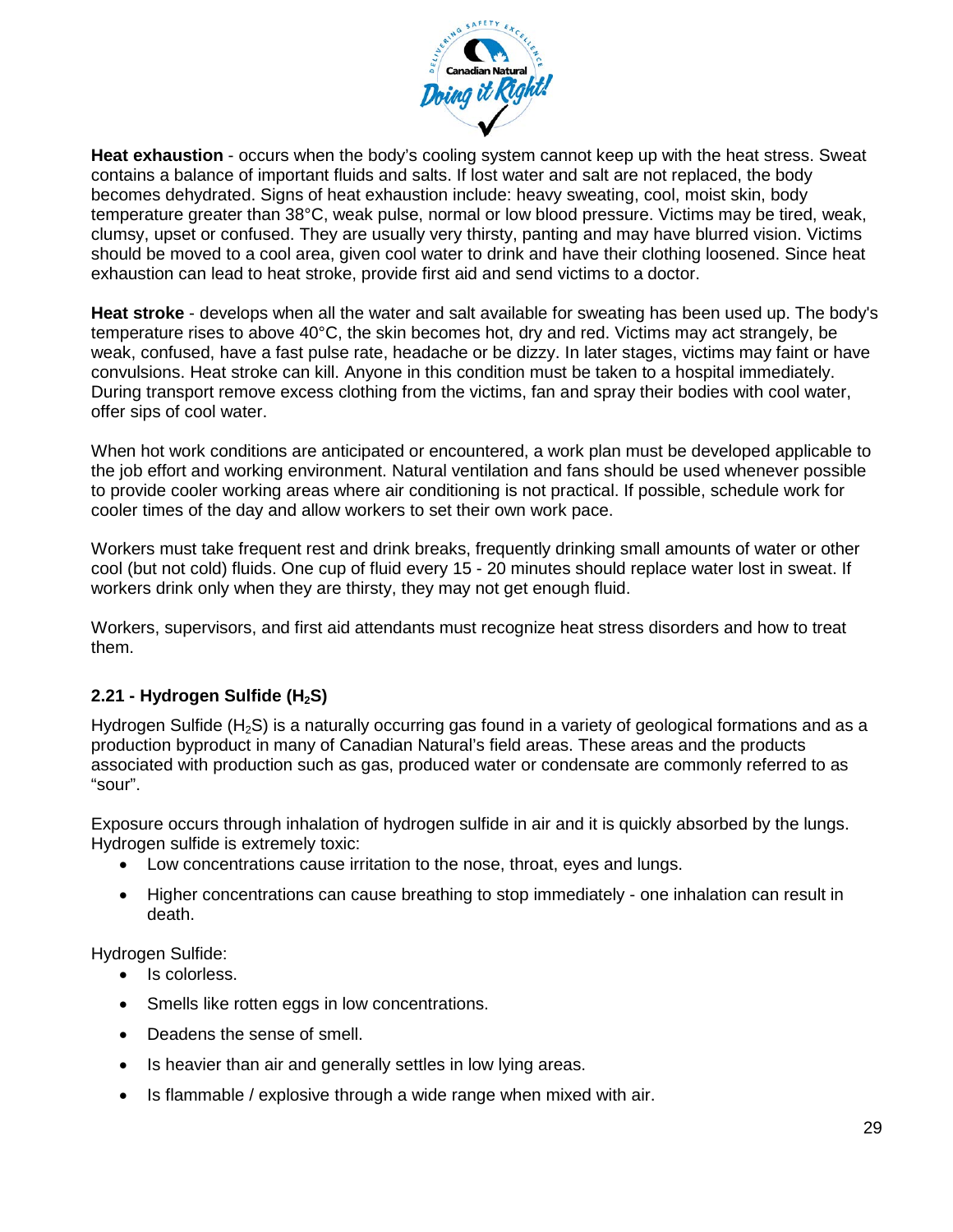

- Is soluble in water, oil, sludge, emulsions, well fluids and molten sulfur.
- Can be released if liquids are agitated, heated or system is depressurized.

Workers in sour areas must be adequately trained and use personal monitors at all times.

Although Occupational Exposure Limits (OEL) vary from province to province from 10 parts per million (ppm) to 20 ppm, there may be potential long term effects of exposure to low level concentrations of  $H_2S$ and Canadian Natural expects workers to target "0" exposure.

If workers encounter low concentration levels (below OEL) they are encouraged to use appropriate respiratory protection to identify and eliminate the source. If the concentration exceeds the OEL they must use Self Contained Breathing Apparatus (SCBA) or Supplied Air Breathing Apparatus (SABA). They must be fit tested for the face piece they intend to wear.

Concentrations greater than 100 ppm are an imminent danger or Immediately Dangerous to Life and Health (IDLH) and a backup person, also equipped with respiratory protection must be available and capable to effect a rescue for the worker intending to conduct work in that area.

Refer to the Hydrogen Sulfide and Respiratory Protection Codes of Practice.

| 10 ppm or less       | No known short term effects from 8hr. exposures                                                                   |
|----------------------|-------------------------------------------------------------------------------------------------------------------|
| 20-50 ppm            | Eye, nose, throat and lung irritation                                                                             |
| 50-100 ppm           | Marked eye, nose, throat and lung irritation                                                                      |
| 100-150 ppm          | Severe eye, nose, throat and lung irritation. Loss of smell.<br>Exposure duration of 8 hours or more may be fatal |
| 200-300 ppm          | Headaches, drowsiness. Prolonged exposures of several<br>hours may cause the lungs to fill with fluids.           |
| 300-500 ppm          | May cause unconsciousness and death in 1-4 hours                                                                  |
| 500-700 ppm          | Knockdown (may be fatal) with 1 hour exposure                                                                     |
| Greater than 700 ppm | Immediate knockdown (may be fatal)                                                                                |

#### **Concentration Table and Effects:**

#### **In an emergency:**

- 1. Evacuate Immediately to pre-determined muster point upwind of the release
- 2. Alarm Call for help, sound bell or horn, call for outside assistance
- 3. Assess Determine a plan of action to safely handle the situation
- 4. Protect Use appropriate breathing apparatus to participate in a rescue exercise
- 5. Rescue Complete rescue of casualty to a safe area
- 6. Revive Initiate First Aid (artificial respiration and CPR if necessary)
- 7. Medical Aid Ensure casualty receives medical aid promptly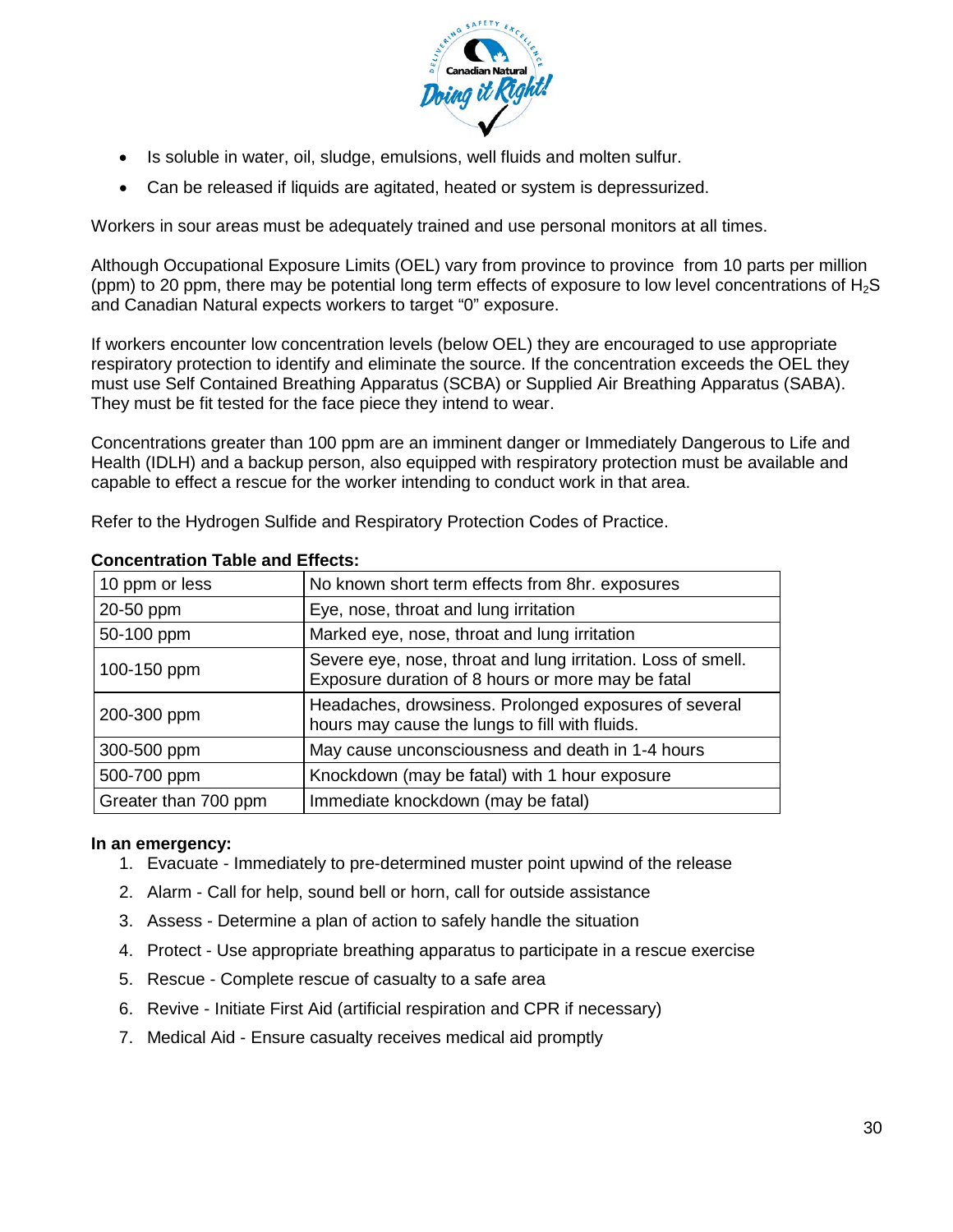

## **2.22 - Confined / Restricted Spaces**

## A **restricted** space is:

- An enclosed or partially enclosed space.
- Large enough and so configured that a worker could enter.
- Not designed or intended for continuous human occupancy.
- Has restricted means of entry or exit.

A **confined** space has the above characteristics and, in addition:

- May become hazardous to a worker entering it due to:
	- − Its design, construction, location, work activities or atmosphere
	- − The materials or substances in it
	- − The provision of first aid, evacuation, rescue or other emergency response service is compromised; or
	- − Any other hazards relating to it.

When Canadian Natural is conducting Confined Space work, the appropriate Canadian Natural documentation (Hazard Assessment / Confined Space Permit) must be in place.

When a Service Provider has been hired to conduct Confined Space work as a specialized service to Canadian Natural, the Service Provider's documentation (Hazard Assessment / Permits etc.) must be used. The Canadian Natural representative is responsible to review and ensure it is adequate to keep workers safe and comply with regulation.

Potential hazards in confined spaces are numerous and varied, however the most obvious and lethal in the oil and gas industry is the presence of  $H_2S$  or other toxic gas, and the deficiency of oxygen. Work processes such as welding, or applying coatings may affect the atmosphere. Ventilation must be adequate to keep workers safe, or workers must use supplied air respiratory protection. If ventilation relies on mechanical means, a warning device must provide workers with sufficient time to evacuate.

A worker is considered to have entered the confined space when his breathing zone enters even if his lower body remains outside.

Isolation of the confined space must ensure that no form of energy can be released or product introduced while workers are required to be in it.

Personnel completing the confined space hazard assessment / entry permit, supervising, or entering must be appropriately trained and certified.

## **2.23 - Hot Work**

Hot work is any activity which may cause an ignition source to be introduced into an area within 25 meters of a potential hydrocarbon source.

Examples of hot work include:

• Transporting infield condensate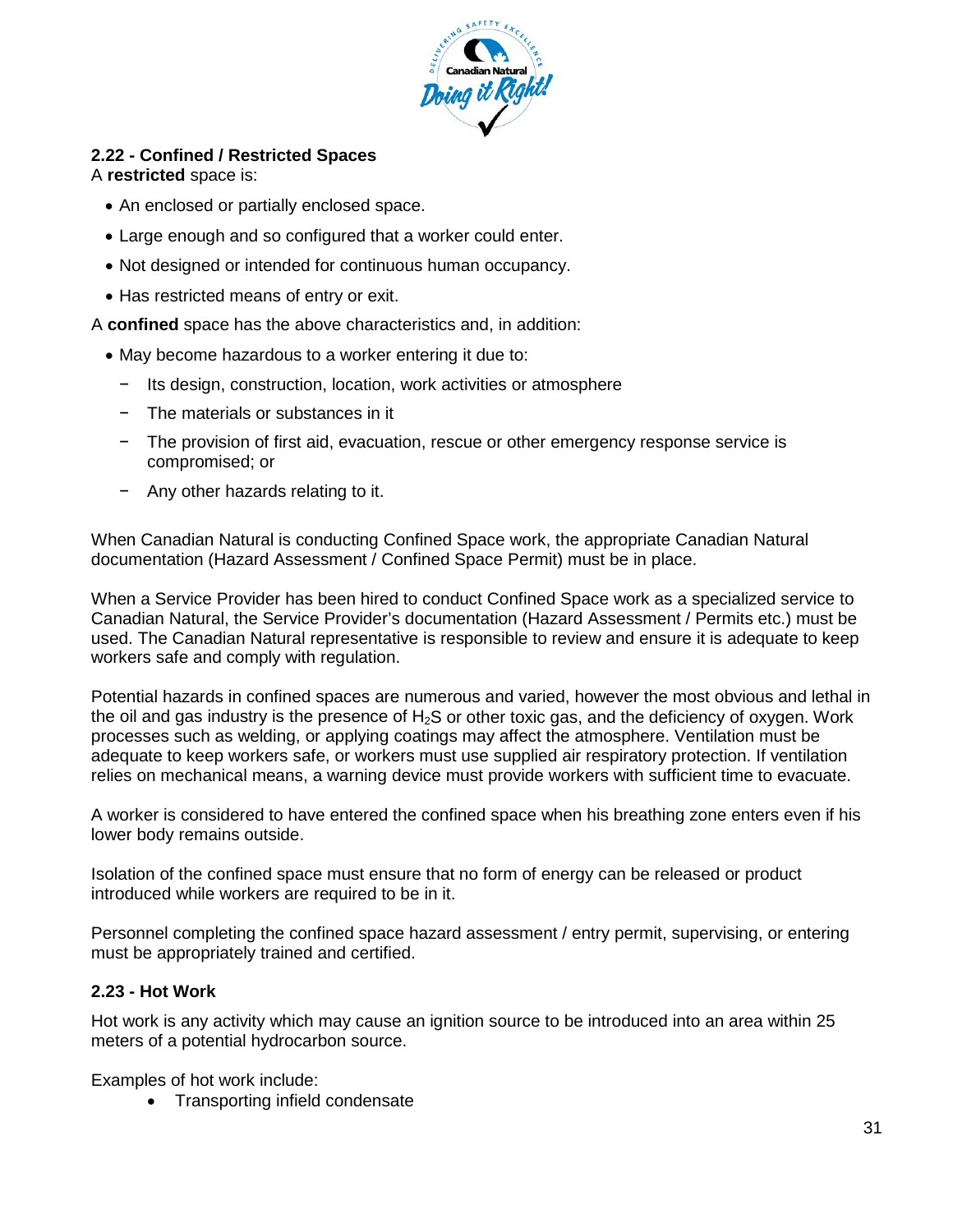

- Welding
- **Grinding**
- Cutting with a torch
- Using electrical equipment that is not classified for use in a hazardous location

Whenever hot work is contemplated in an area with a potential hydro carbon source, appropriate documentation must be completed and followed to ensure controls are identified and implemented.

Controls may include isolation, depressurizing, and purging, along with appropriate gas detection and warnings to ensure an explosive atmosphere does not develop.

## **2.24 - Ground Disturbance**

A ground disturbance is defined by the oil and gas industry as any work, operation or activity that results in a disturbance of the earth to a depth of 30cm or more, or in a reduction of the initial installation cover over a pipeline.

Anyone proposing to undertake a ground disturbance must make every effort to determine the existence of underground facilities in the vicinity. Canadian Natural defines the search area as an area extending 30m in all directions surrounding the work area. All underground facilities with in the search area must be identified and marked prior to undertaking a ground disturbance.

#### **Excavations and Trenches**

No mechanical excavation may take place until:

- Canadian Natural Ground Disturbance documentation has been completed
- A 360° degree grid sweep has been done to identify all underground facilities within 30 meters of the proposed excavation
- All underground facilities have been exposed by hand or hydrovac

No worker may enter an excavation deeper than 1.5m (AB), 1.2 (BC/SK) unless it is adequately sloped or shored to prevent any possibility of cave in. Use a one to one ratio of slope, that is for every foot in depth, the side should be sloped back an equal amount, or use an engineered shoring system.

Safe access and egress must be provided when workers enter an excavation. A ladder may be used.

The spoil pile must be kept back at least a meter from the edge of the excavation.

All excavations must be clearly marked and barricaded. See Canadian Natural Ground Disturbance Code of Practice.

#### **2.25 - Fall Protection**

Fall Protection is an integral part of Canadian Natural's commitment to a safe work environment. Falls from height can represent a high risk to workers if appropriate measures are not taken. Falls from the same elevation present a much lower risk but have a potential to occur more often.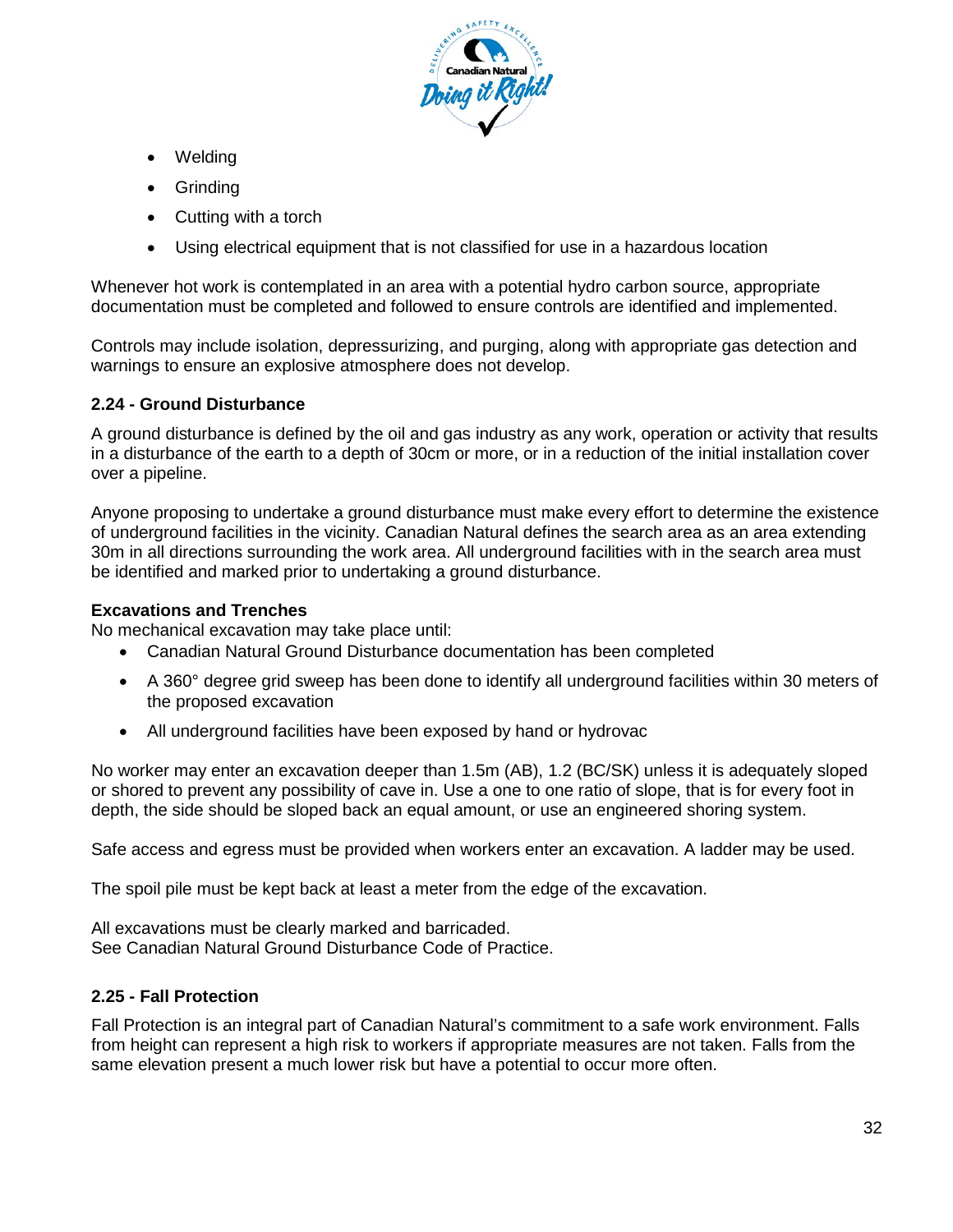

All Canadian Natural field operators will receive formal fall protection training and all personnel required to use fall protection equipment must be trained in inspection and use of it by a competent person. As well, personnel expected to conduct a site rescue will be trained in the procedures and techniques to conduct such a rescue.

It must be recognized that falls and injuries can occur when working on the same elevation. Slips and trips account for approximately 60% of falls:

- Spills, smooth surfaces or other material that reduces traction
- Cords or hoses that could be tripped over
- Protruding objects, exposed corners
- Uneven surfaces
- Ruts
- Worker inattention

Although fall protection is required for any work above 3 meters, any work at an elevation above floor or grade level increases the hazard of a fall. Potential fall hazards include but are not limited to:

- Ladders portable, temporary, or fixed
- Vessels
- Building roofs
- Rig Derricks
- Over water
- Over other obstacles where a fall could result in greater injury than a flat surface. E.g. impalement
- Any work above 3 meters
- Working from a man basket

The goal of every worker at Canadian Natural should be to eliminate falls.

Fall Protection can be achieved through:

- Identification of hazards
- Elimination of hazards through engineering
- Administrative procedures to mitigate hazards through restraint systems
- Fall arrest

When equipment and facilities are designed and built, consideration should be given to worker access:

- The use of skid resistant materials and coatings should be used to reduce the risk of slips.
- Piping, cables etc. should be routed to avoid presenting a tripping hazard.
- Adequate lighting must be provided to ensure workers are aware of potential hazards.
- If work at height cannot be eliminated the following hierarchy should be used: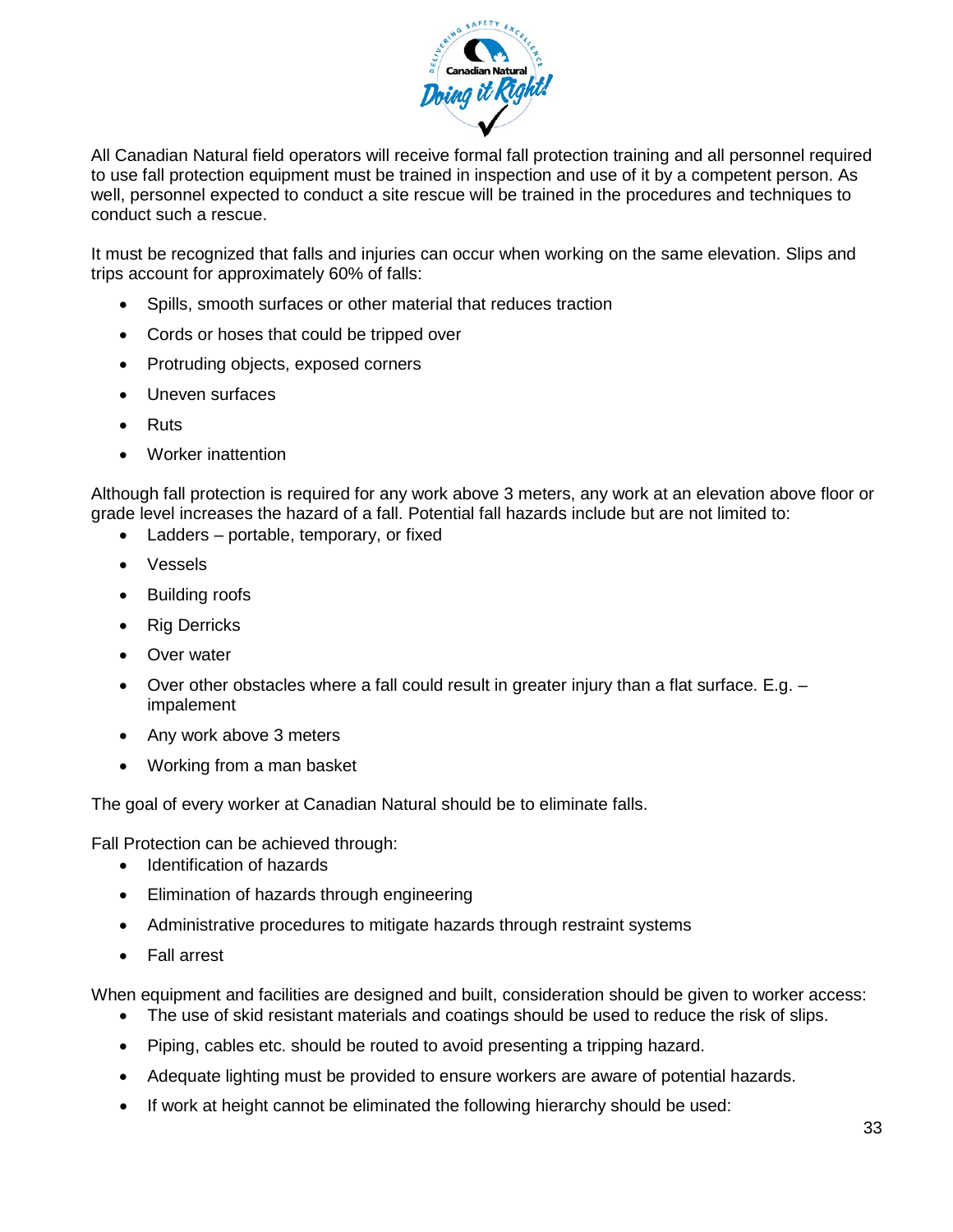

- 1. Stairs and **platforms with guardrails** should be provided if possible.
- 2. **Fall restraint** can be used to restrict worker movement to a safe area. An effective anchor capable of withstanding 3.5 kN (800#), appropriate length of lanyard, and a safety belt or harness must be used to prevent workers from accessing any point they could fall from.
- 3. As a last resort, **fall arrest systems** will be used. This equipment is designed to protect workers after they have fallen. Full body harnesses, lanyards that restrict free fall to 1.2 meters (4') without a shock absorber and 1.9 meters (6') with a shock absorber, must be attached to an anchor capable of withstanding 22 kN (5000 #) (Alberta - 16 kN / 3500#).

Provincial OHS regulation requires that a written fall protection plan is in place prior to using a personal fall protection system for work with a potential fall hazard:

- AB / SK / MB 3 meters (10') or more
- BC 7.5 meters (25') or more

The plan must identify:

- Potential fall hazard
- The fall protection system to be used
- Instructions on how to assemble, use, and disassemble the system
- Instructions on how to rescue a worker who has fallen and can't initiate a self-rescue

Every task undertaken by a worker can have inherent risks associated with it. It is the worker's responsibility to assess their current task, the risk associated with it and what precautions must be taken to reduce or eliminate that risk while climbing and working at heights. When workers are unsure of the methods, equipment or procedures to reduce the risk, they are to seek direction from their supervisor.

#### **Ladders**

Although workers climbing or descending a ladder are not required to be in continuous fall protection, ladders may be equipped with a climbing device that workers can attach their harness to and remain in continuous fall protection as they climb, work from, and descend the ladder. An alternative is for workers to use two lanyards that can be moved up individually so protection remains constant.

- Workers on ladders must retain three points of contact at all times.
- Tools and equipment must not be carried in the workers hands.
- Portable ladders must be secured from movement and extend at least 1 meter (3') above the access point.
- All work from ladders must be short duration 15 minutes or less and allow the worker to maintain a three point contact. A work positioning system can be used to allow the use of both hands.
- Workers must not reach the worker's center of gravity must remain between the side rails at all times.
- No work from the top 2 rungs of step ladders.
- Canadian Natural does not permit walking on tank roofs unless;
	- A manufactured or engineered walkway extends across the tank roof, or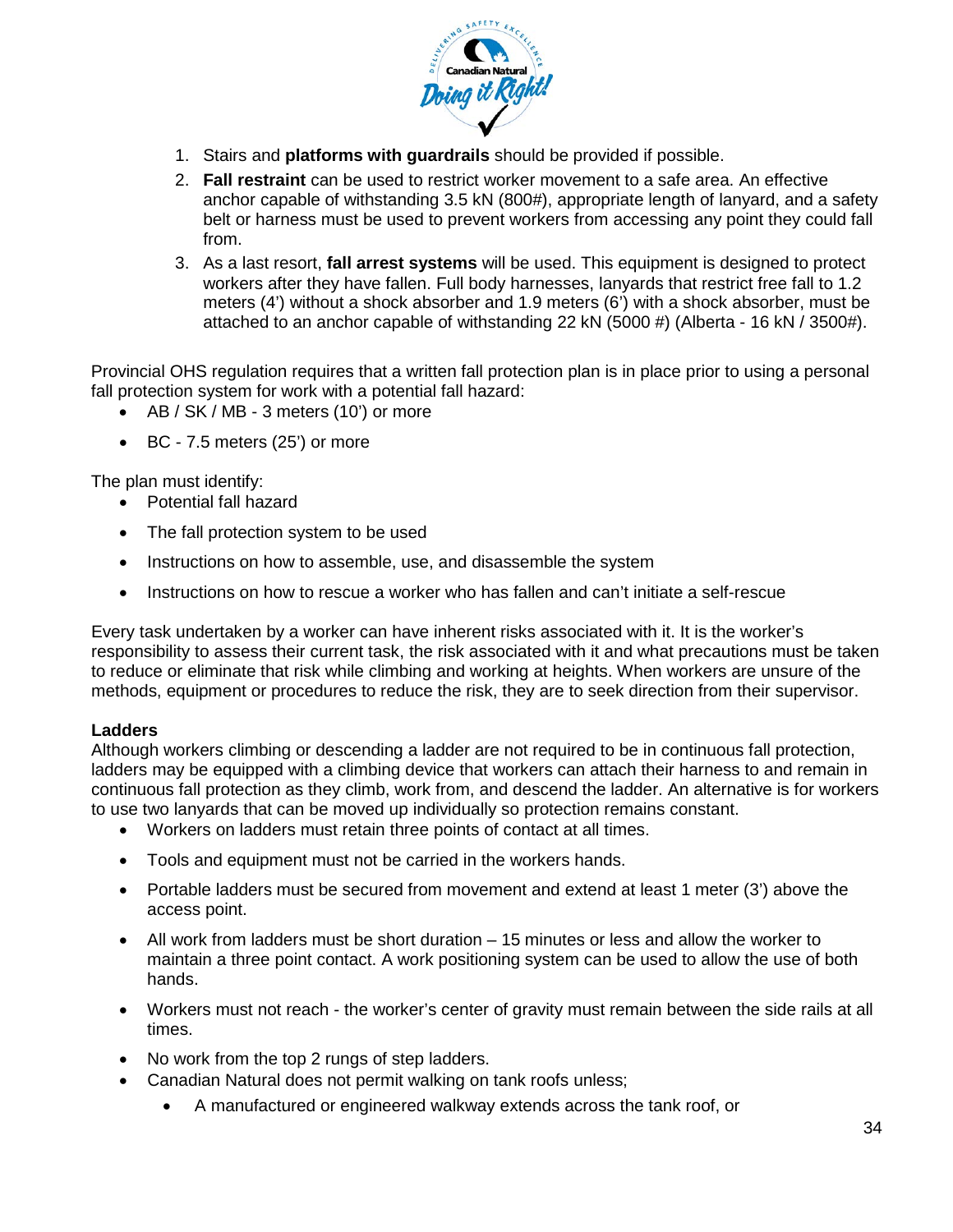

• Engineering have confirmed the integrity of the tank roof.

## **Equipment Selection**

All equipment selected for fall protection shall be:

- Canadian Standards Association (CSA) approved. Tags must remain legible
- Inspected prior to use by the worker using the equipment
- Inspected at least annually by a competent person as per manufacturers recommendations and legislated requirements

It is imperative that workers follow the manufacturer's guidelines in the inspection, use, care and maintenance of the specific equipment used

## **2.26 - Firearms**

Except for individuals in Law Enforcement (Peace Officers, RCMP, SRD etc.) that carry weapons in their normal line of duty, firearms are prohibited on any Canadian Natural work site unless specifically authorized by Canadian Natural.

Some Canadian Natural worksites are in remote areas, and many are in wildlife habitat so worker safety must be considered:

- Supervisors must consider times and areas where predatory wildlife presents a potential hazard
- When carrying a firearm is considered the only effective option, it is to be used as a last resort for protection only
- When using aircraft to access remote sites, alternative arrangements must be made to ensure worker safety

When workers are authorized by a Canadian Natural supervisor to carry a firearm:

- The Canadian Natural supervisor must develop a site specific guideline / procedure to clearly identify expectations and limits
- Firearm users must provide a firearm appropriate for protection from aggressive wildlife that could be encountered. Canadian Natural will not provide firearms.
- No restricted firearms will be allowed
- Firearm users must provide proof of training appropriate to the firearm. (Canadian Firearms Safety Course)
- Firearm users must hold a Possession Acquisition License (PAL) or Possession Only License (POL)
- Firearm users are responsible to ensure firearms are transported and secured safely at all times
- If workers are not comfortable with firearms, another worker may be assigned to conduct the work, or accompany other workers for their protection

## **2.27 - Cranes and Hoists**

A written operating and safety procedure is required at each facility with a crane. If the facility makes up their own operating procedures, reference should be made to the manufacturers operational and safety procedures.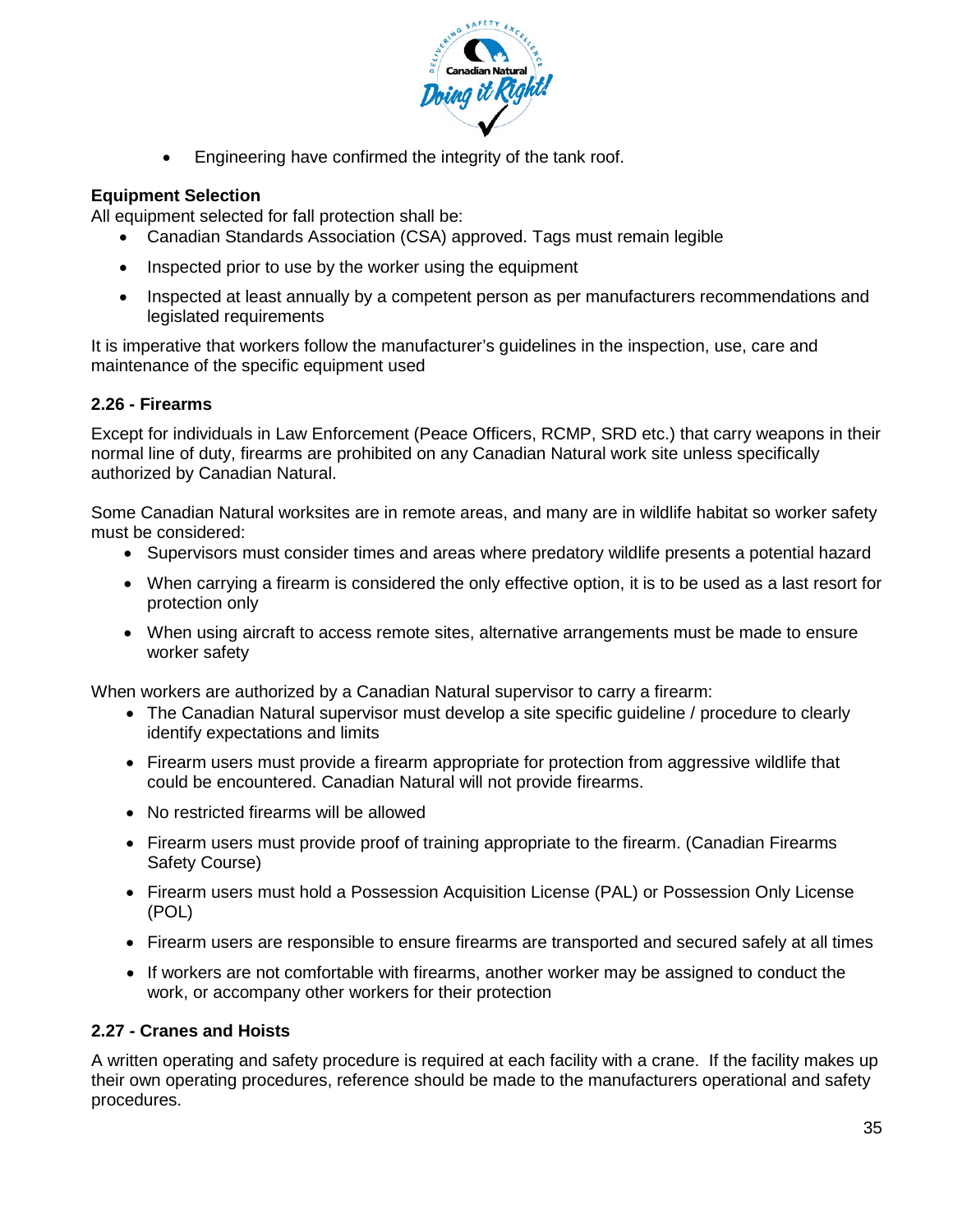

The crane operator is responsible to be familiar with the safe operating procedure.

A log must be kept available for inspection for each crane or hoist operating at each work site.

The equipment must be visually inspected by the operator before using it.

The following information is required in the log for each crane or hoist (including date and time any related work was done):

- Inspections and tests including those listed in manufacturers specifications
- Any defects or deficiencies
- Any repairs and modifications
- Sizes and types of ropes or load chains in the hoist
- Any matter or incident that could affect the safe operation of the crane or hoist
- A record showing certification by a Professional Engineer

Inspections should include the following checks:

- Date of inspection
- All lifting equipment capacities should be compatible and be equal to or less than the super structure
- Load capacities must be clearly indicated on super structures, hoists and all lifting equipment
- Hooks and safety latches
- Ropes and chain for wear or damage
- All functions operate normally
- Upper and lower limit devices, if applicable
- Any unusual noises or rough operation
- Any obvious damage to components
- Emergency stop and the main line contactor

Preventive maintenance and safety inspections must be performed by qualified personnel and all repairs or modifications must be certified by a Professional Engineer:

- Overhead hoists must be inspected by a qualified Professional Engineer or manufacturer's representative every 2 years
- Mobile cranes must be inspected and certified by a qualified Professional Engineer or manufacturer's representative at least annually

Cranes and hoists are to be operated only by competent personnel:

• Before every lift, visually inspect all lifting equipment. Replace any damaged or worn parts. Be sure a preventive maintenance system is used on slings.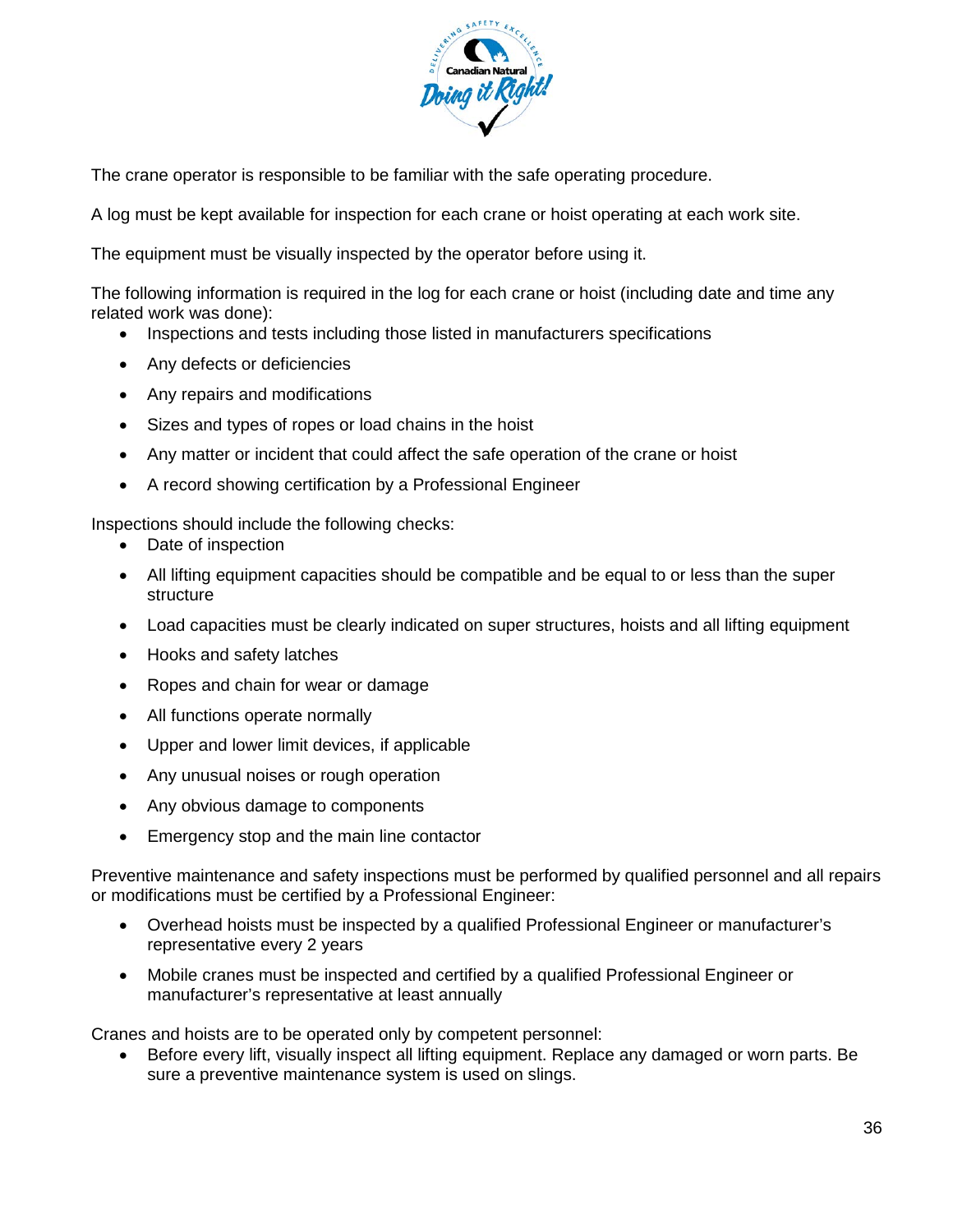

- Before attempting a lift, ensure the load does not exceed the capacity of the equipment by using a load scale indicator
- Properly hook up all loads by using good rigging techniques
- Instruct workers to watch for pinch points when holding on to hook or slings while the slack is being taken up
- Use non-conductive tag lines for controlling the load
- Ensure all hooks have properly working safety latches
- Do not lift unbalanced loads, lift loads over workers, or pull loads sideways

The following are safe practices for using slings:

- Inspect slings before use and remove any defective slings from service
- Store slings properly when not in use
- Do not use wire rope slings with kinks or knots in the wire rope
- Use non-conductive slings wherever possible
- Pad sharp corners of the load to avoid damaging the sling
- Lift loads slowly

#### **2.28 - Electrical**

Work on any electrical equipment at Canadian Natural must be conducted by qualified personnel in compliance with the Canadian Electrical Code.

Electrical panel / contents must be clearly identified.

A Hot Work Hazard Assessment must be completed before performing electrical work in any area where a hydrocarbon may be introduced. Test for combustible gas to ensure the area is gas free before any hot work is done on electrical equipment.

Power sources must be locked out and a bump test must be completed to ensure zero energy before work is started on electrical equipment.

Maintain a log of all electrical work done.

#### **Static Electricity**

Sparks resulting from the accumulation of static electricity can cause fires.

- Steam, a blast of sand, or hydrocarbons rushing through a hose or pipe or escaping from an open end of a pipe can generate a large static charge
- Ensure equipment is properly grounded to avoid the buildup of static electricity
- Do not open sample lines or drains any wider than necessary
- Use metal catch trays; plastic trays are not recommended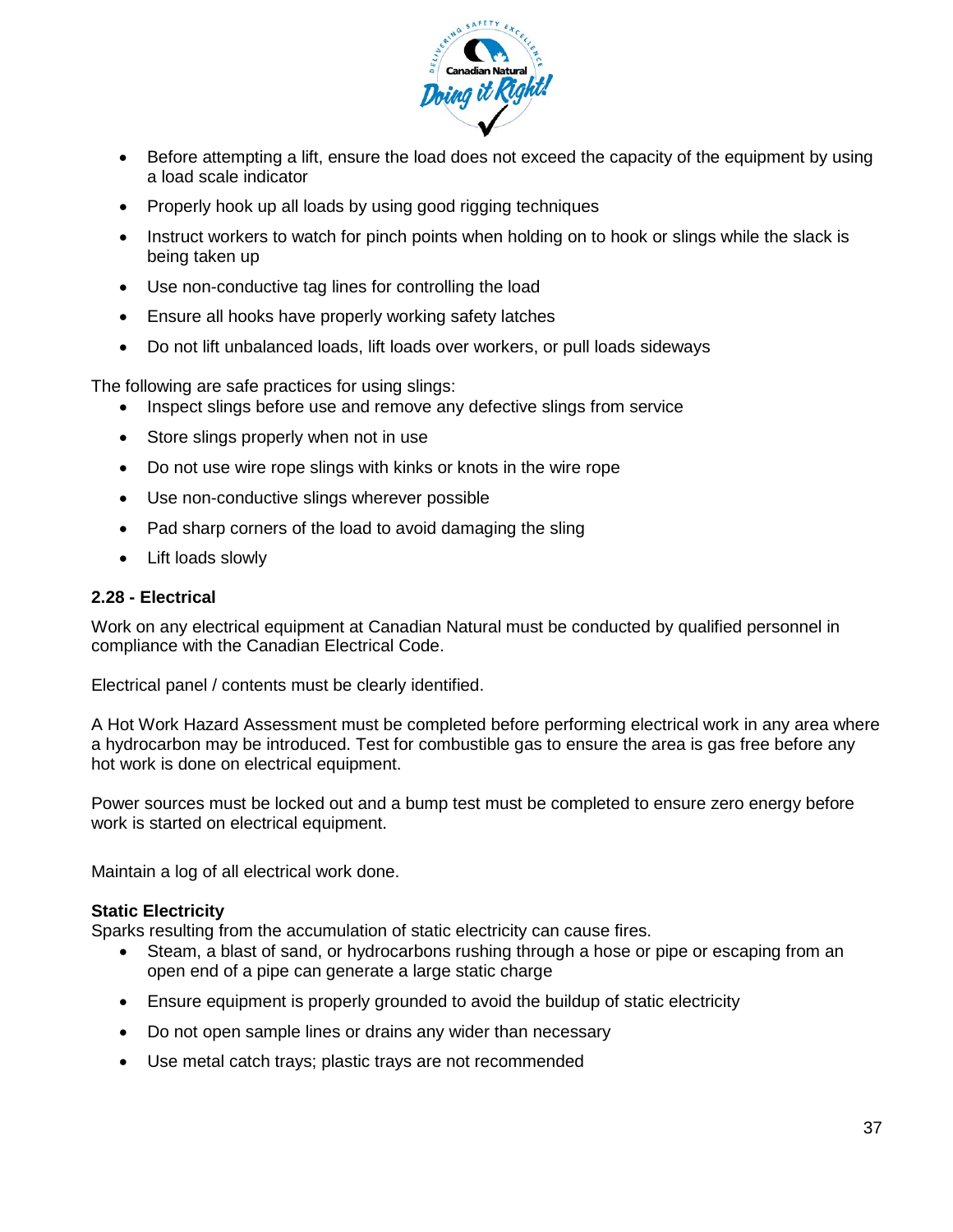

#### **Cheater Cords**

The use of a cheater cord is not considered routine work and all necessary precautions required for Hot Work must be followed. If fixed, continuous monitoring is not provided, LEL readings must be verified and documented before starting the job and at regular intervals (15 min) for the duration of the Hot Work.

The Hot Work Hazard Assessment must indicate that:

- When the job is completed, the connection at the explosion proof receptacle must be disconnected first and then at the standard connection to the cheater cord to prevent any chance of arcing.
- The cheater cord can only be used as laid out in the Hazard Assessment and that a change in work, area, etc. will need another assessment and permit.

Cheater cords must be stored in a manner to prevent unauthorized use.

#### **Grounding and Bonding**

All equipment, including portable electrical equipment, must be properly grounded to prevent static electricity build up.

All trucks loading or unloading hydrocarbon fluids must be properly grounded or bonded while pumping fluids.

When taking samples or transferring fluids, containers must be bonded before pouring.

Catch trays must be bonded, when possible use metal catch trays; plastic trays are not recommended.

All blowdown barrels must be properly grounded.

#### **Limits of Approach to Power Lines**

All equipment and personnel must be kept at least 7 meters (20') away from overhead power lines unless the owner of the line has been contacted to provide procedures and appropriate limits of approach. When work must be conducted within 7 meters (20') of any overhead power lines, the power Service Provider must be contacted to confirm a safe distance or disconnect the power.

#### **2.29 - Lock Out**

Whenever work is done on any equipment at Canadian Natural, it must be rendered inoperative; all residual energy must be released, and effectively prevented from any inadvertent movement or release and locked out to prevent worker injury.

Canadian Natural has a general lock out procedure and there must be specific written lock out procedures available for workers when equipment must be locked out. The specific procedures must identify every potential energy source and the most effective way to isolate and lock each point.

Energy sources to consider are not limited to but include:

- Pneumatic Hydraulic
- Electrical Mechanical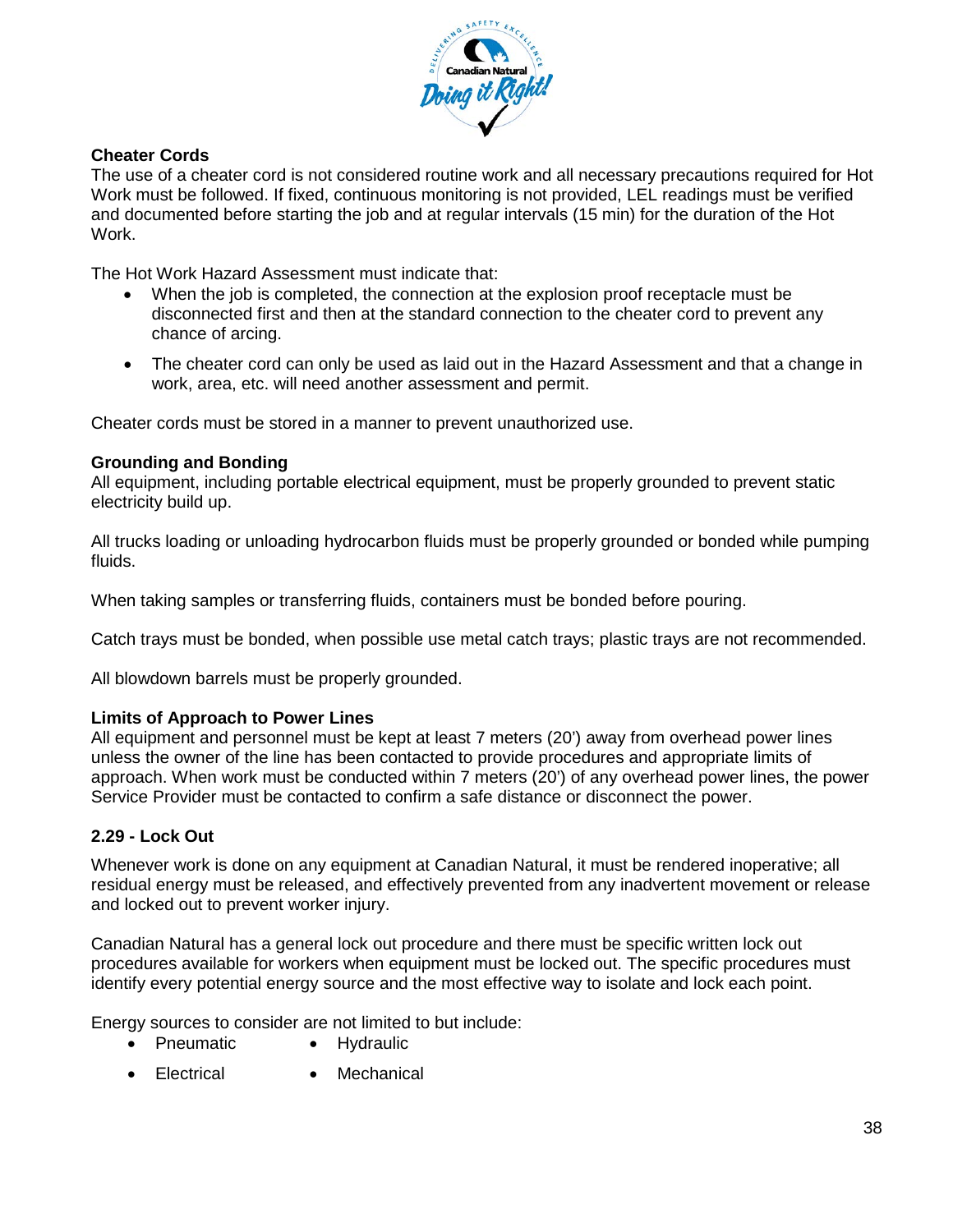

- - Gravity Chemicals
- 
- Nuclear Any other form of energy
- Gas

Each worker that performs work on the equipment must ensure that each potential energy source is isolated and install his lock at each point.

After lock out is completed according to Canadian Natural Lock Out or Job Specific procedures, and all energy is bled off, it must be tested by attempting to start the equipment to ensure all appropriate switches, valves, etc. have been shut off.

Locks can only be removed by the worker that installed them. If the equipment is shut down through a shift change or similar circumstances, the worker leaving must remove his lock and his replacement must install his lock. If a worker inadvertently leaves his lock installed and the equipment needs to be restarted, the supervisor will make every effort to contact the worker and request that he return to the job site to remove his lock. If this is not possible, the supervisor will inspect the equipment and, when satisfied that everything is safe, remove the workers lock. Disciplinary action may be taken at the discretion of the supervisor.

#### **Group Lock Out**

When there are a large number of isolation points or a large number of workers working on equipment, such as turn arounds etc. it may be more practical to consider a group lock out procedure.

#### **In a group lock out procedure:**

A qualified, designated worker (two workers in BC) isolates and locks out each potential energy source using group locks. (AB – a second qualified worker must verify). The designated worker verifies effective isolation by testing start switches etc. as applicable.

All the keys to the isolation locks are then placed in a lock box designed for this purpose.

The qualified worker(s) that installed the isolation locks on each energy source then install their personal locks on the lock box.

The designated worker must complete, sign and post a check sheet indicating which equipment is isolated and locked out.

Additional workers that are required to work on the equipment can then simply install their locks on the lock box.

Multi Lock hasps will have to be used to accommodate every worker's locks.

#### **Vehicles / Mobile Equipment**

When maintenance work must be performed on any vehicles or mobile equipment, at a minimum, the operator must remove the key from the ignition and keep it on his person at all times while he is working on the machine. A tag must be used to inform any other workers that the machine or vehicle is not to be started or moved.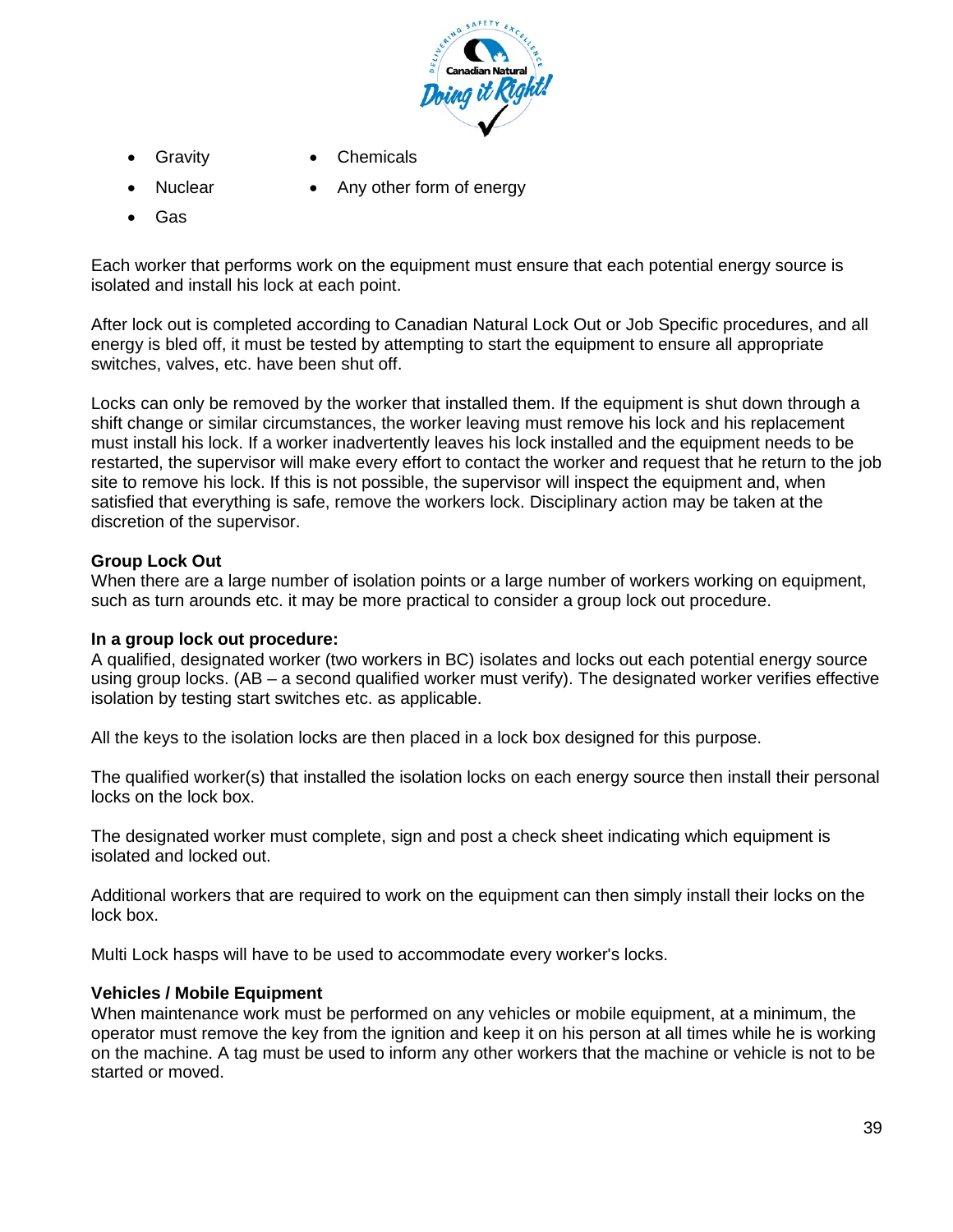

Depending on the work required, other options are available and should be considered, such as disconnecting the battery cables and applying a box and lock to prevent any way for it to be reconnected before the lock is removed.

Wheel chocks must be used to prevent movement when workers are working on the machine or vehicle.

Hydraulic cylinders, gravity, and air operated equipment must be correctly blocked or all energy must be at a zero state before workers attempt to enter to work on the equipment.

#### **2.30 - Blinding / Blanking**

The most effective way to isolate a vessel or any equipment from a piping system is to disconnect a flange as close as possible to the equipment to be isolated and install a blind that is certified and correctly rated for the application.

When this method is used, a blind list may be used to identify each flange blinded or blank used.

#### **2.31 - Double Block & Bleed**

To isolate piping, or a pipeline, a double block and bleed system may be used. Each potential source of energy must be isolated by 2 valves, secured in the closed position, with a bleed valve secured in the open position between them.

#### **2.32 - Bypassing Safety Shutdowns**

Much of the equipment operating on Canadian Natural worksites is protected by safety shutdown systems that are designed to detect abnormal conditions and initiate a shut down or pressure relief before dangerous conditions develop.

Examples of safety shutdown systems include:

- Control panels with fault detection.
- High / Low pressure switch (Presco Dyne) on pumping wellheads.
- Pilot button on catalytic heater control valve.
- Drilling / Service rig crown savers.

Safety shutdowns, devices and engineering controls are in place to protect:

- 1. People
- 2. Environment
- 3. Equipment

Whenever a safety shut down or alarm must be bypassed for maintenance or any reason, the BU / Group Supervisor must be notified and his approval given. The Canadian Natural Bypass Shutdown Check sheet must be completed and prominently posted to inform any workers that may be affected.

Safety Shutdowns are not to be bypassed for convenience or production.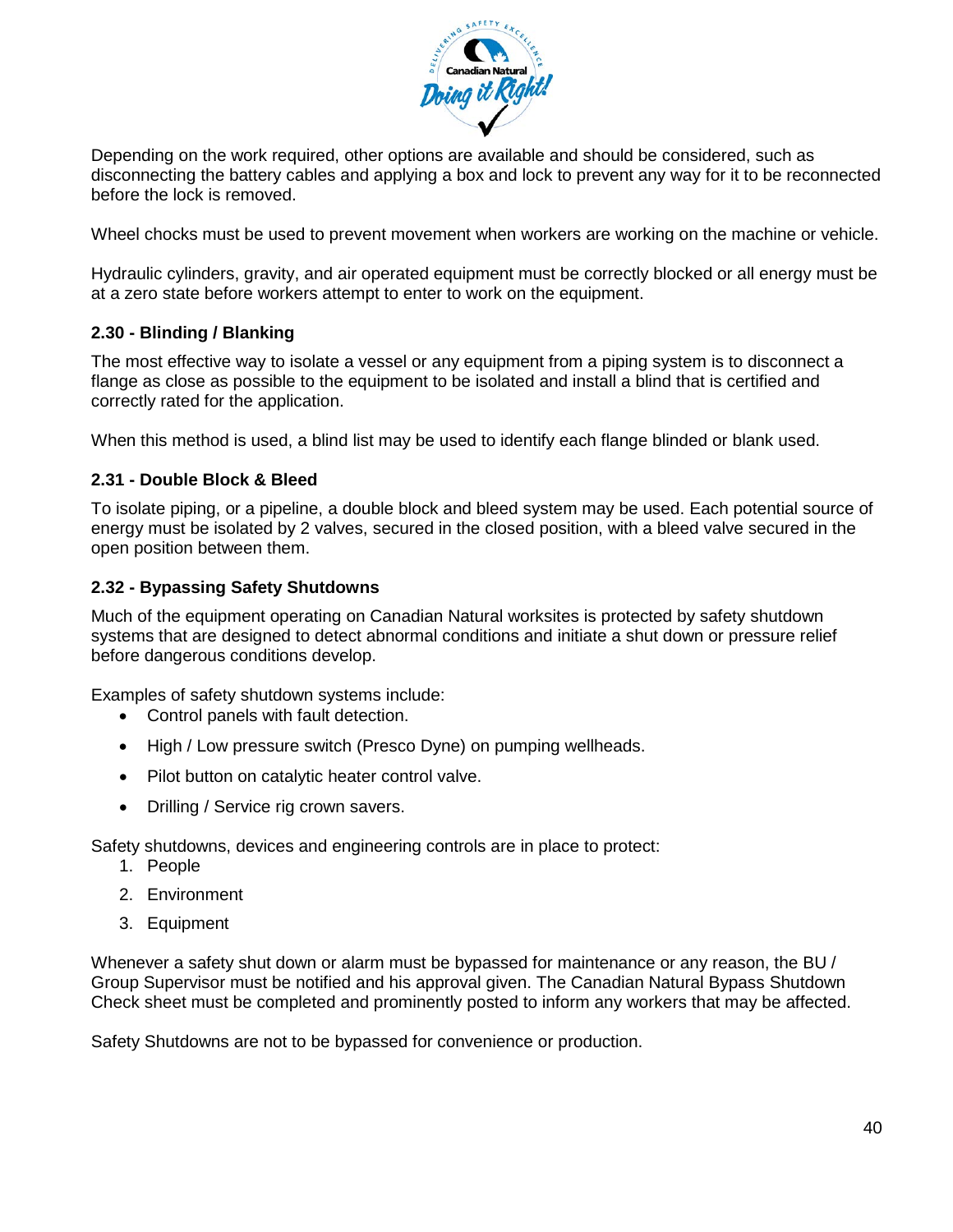

## **2.33 - Field Office Safety**

Emergency Exits:

- Must be provided as required, marked with signs, to permit prompt escape in case of emergency
- Must be kept unobstructed and accessible at all times.

Passageways / Aisles

- Must be kept clear of obstructions or tripping hazards and not used for storage
- Doors must be installed to swing out of the passageway / aisle

#### Floors

• Must be kept clean, dry, and free from tripping / slipping hazards

#### **Stairways**

- Stairways must be anti-slip
- Equipped with handrails

File Cabinets and Shelves

- Must be adequate for the purpose
- May be attached to the wall, or other means to ensure stability
- Bottom shelves and drawers must be filled first
- Avoid overloading top drawers and shelves
- Interlocks must allow only one drawer to be opened at a time

#### Desks

- Must not block exits or passageways
- Must be appropriate and sturdy enough for intended purpose

#### **Chairs**

- Never allow anyone to climb on any office chair use an approved ladder
- Rolling chairs must have at least 5 castors
- Repair or replace damaged chairs

#### Material Storage

- Do not store boxes, papers, or other materials on top of lockers or file cabinets
- Keep aisles and passageways free of obstruction
- Store all hazardous products safely flammable products must be stored in separate, vented cabinets
- Never store combustible material near a heat source or other potential source of ignition
- Always maintain at least 18 inches of clearance from sprinkler heads

#### Fire Prevention

- Use only approved electrical appliances and turn off when not in use
- Remove combustible material from recycling and waste bins as per the Fire Code

Emergency Preparedness

- Floor plans or workplace maps as required, must clearly show emergency escape routes
- Conduct emergency drills on a regular basis to assess procedures and evacuation time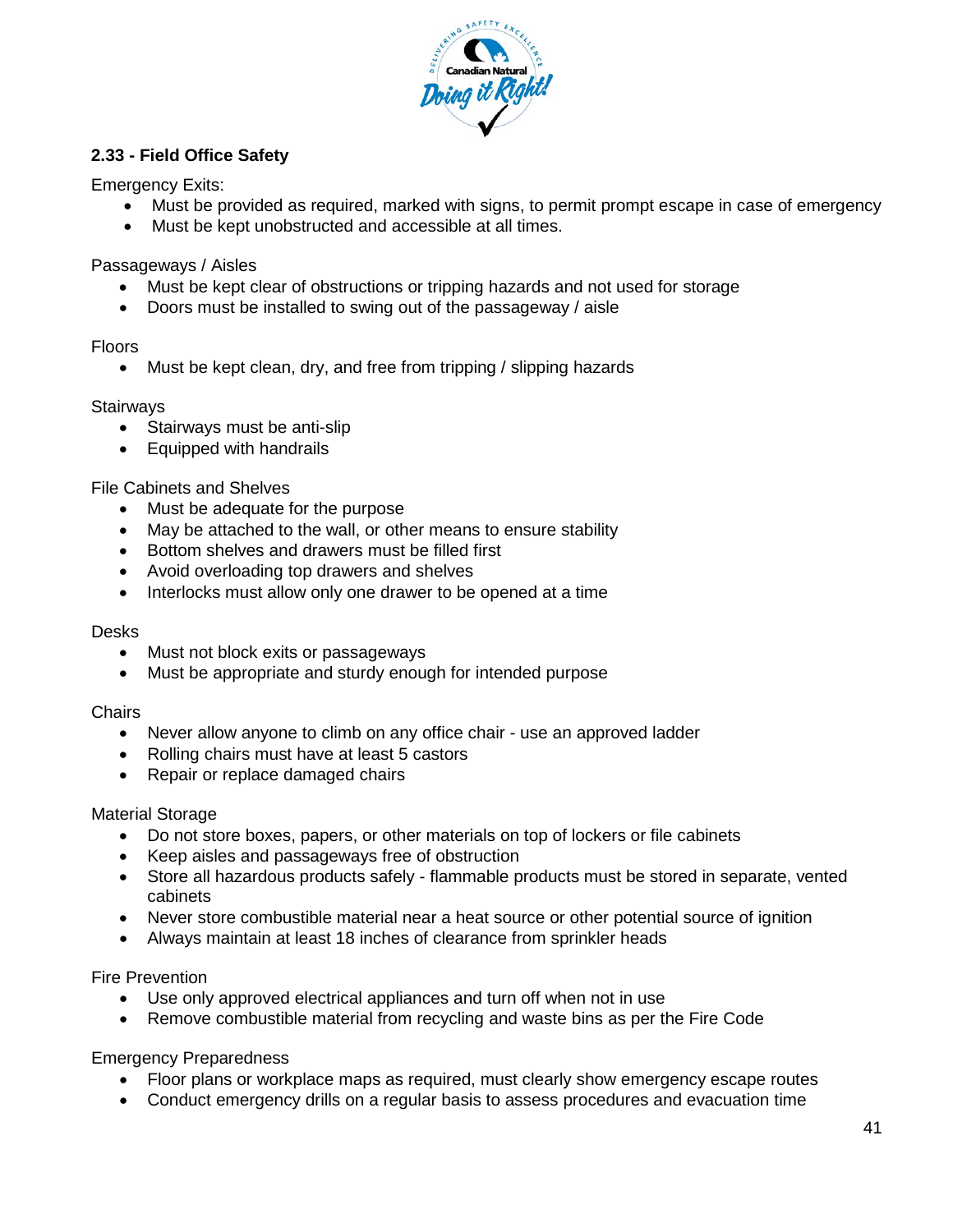

• Test emergency alarms regularly

Electrical Cords

- Extension cords should only be used when necessary and must not be located across walkways or aisles
- Use only industrial grade electrical cords in excellent condition
- Do not place cords on radiators, steam pipes, or other heat sources

Machine Incidents

- Always read the directions or get appropriate training before operating an unfamiliar machine
- Moving parts must be guarded do not remove these guards
- If a machine malfunctions, unplug it and have it repaired
- Always close hand-operated paper cutters after each use and activate the guard
- Follow manufacturer's direction for maintenance, repair, or troubleshooting. Machines must be shut off or unplugged and allowed to cool.

Inspections

• Safety Inspections should be conducted monthly.

Field Office Footwear

• All personnel are encouraged to wear appropriate footwear at the discretion of the supervisor. Closed toe shoes with non-slip soles are recommended.

## **3 - TRAINING AND COMPETENCY**

#### **3.1 - Training**

Canadian Natural recognizes the value of qualified workers and will make every effort to ensure worker competency through formal and on-the-job training. This section lists courses or training that workers may receive but this does not limit any additional training that supervisors or workers believe would benefit workers in the safe and efficient performance of their duties.

Safety Training courses are necessary to ensure workers are competent in the safety aspects of their jobs. Competent is defined as being adequately qualified, suitably trained and with sufficient experience to work safely without supervision or under the supervision of a competent worker. Operations managers and supervisors must ensure that each employee receives the required training for his job and tasks.

#### **3.2 - Mandatory Courses for Field Positions** (Canadian Natural Representative)

| <b>Conventional / Thermal:</b>                          | <b>Oil Sands:</b>                                              |
|---------------------------------------------------------|----------------------------------------------------------------|
| Energy Safety Canada Common Safety<br>Orientation (CSO) | <b>Energy Safety Canada Common Safety</b><br>Orientation (CSO) |
| <b>Emergency Response Plan</b>                          | <b>Emergency Response Plan</b>                                 |
| <b>WHMIS 2015</b>                                       | <b>WHMIS 2015</b>                                              |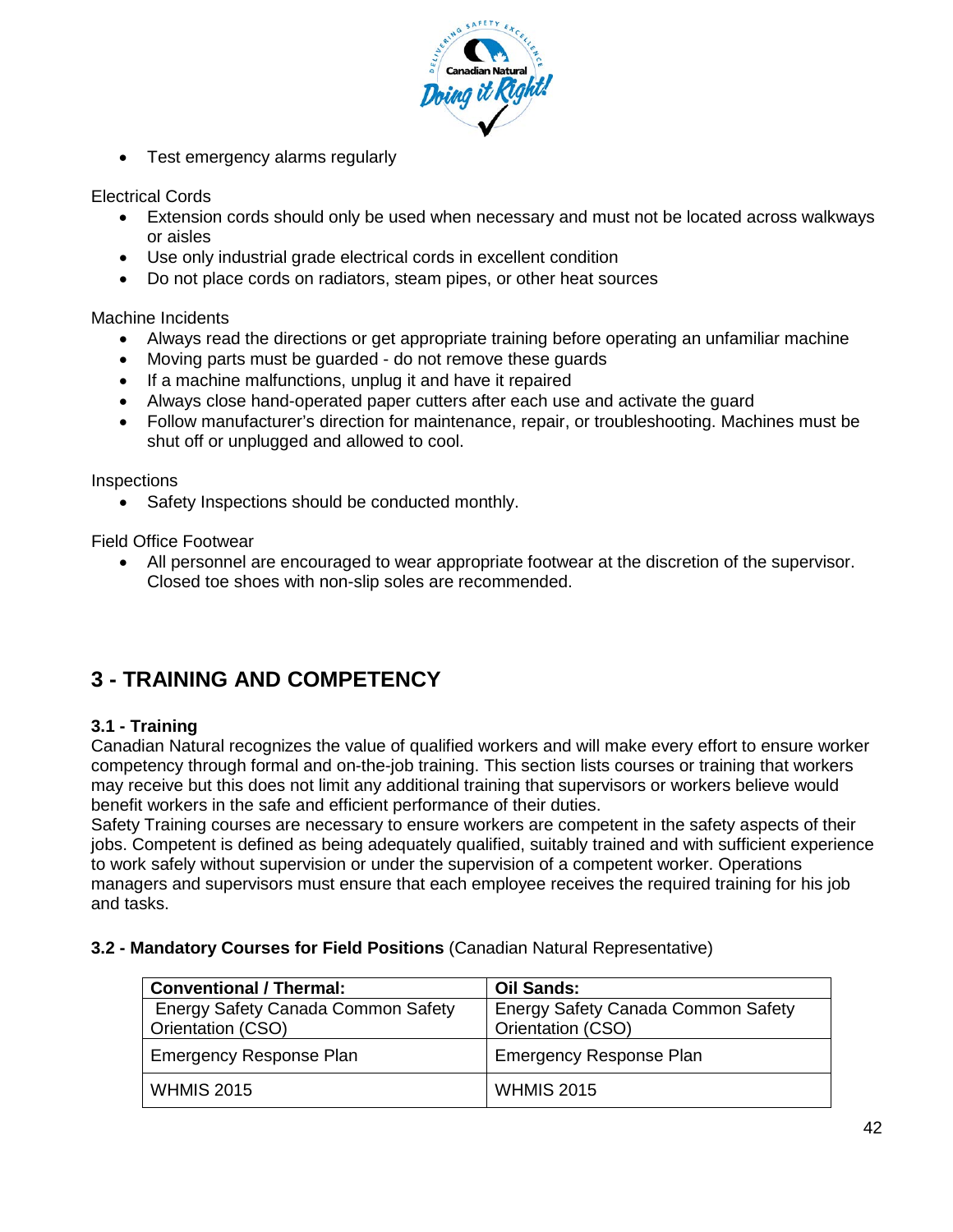

| <b>TDG</b>                                                              | <b>H2S Alive</b>                              |
|-------------------------------------------------------------------------|-----------------------------------------------|
| First Aid / CPR (with Transportation<br>Endorsement in BC)              | Elevated Work Platform (EWP)                  |
| Driver Attitude or equivalent (for workers<br>driving company vehicles) | Fire Warden Training                          |
| <b>Fire Fighting</b>                                                    | <b>Respiratory Protective Equipment (RPE)</b> |
| <b>Fall Protection</b>                                                  | <b>NORM Detection/Awareness</b>               |
| Site Supervisor Safety Training (SSST)                                  | <b>Gas Detection</b>                          |
| $H2S$ Alive                                                             | Heavy Hauler / Haul Road Training             |
| Bear / Wildlife Awareness                                               | A & D Awareness                               |
| <b>Confined Space Entry</b>                                             | Field Level Hazard Assessment (FLHA)          |
| <b>Ground Disturbance</b>                                               | Spark Watch                                   |
| ATV / UTV (Quads, Side-by-sides,<br>Snowmobiles, Argos etc.)            |                                               |

## **3.3 - Optional Courses**

| <b>Conventional / Thermal:</b>                                                                               | <b>Oil Sands:</b>                                                                                            |
|--------------------------------------------------------------------------------------------------------------|--------------------------------------------------------------------------------------------------------------|
| Other Mobile Equipment (e.g. forklift,<br>loaders, skid steer, tractors etc.)                                | Rigging / Crane Training                                                                                     |
| Training for Joint Work Site Health and<br>Safety Committee Members and Health<br>and Safety Representatives | Training for Joint Work Site Health and<br>Safety Committee Members and Health<br>and Safety Representatives |
| <b>Hazard Identification</b>                                                                                 | Nitrogen Awareness / Training                                                                                |
| Incident Investigation                                                                                       | First Aid / CPR                                                                                              |
| <b>NORM Detection</b>                                                                                        | <b>Fall Protection</b>                                                                                       |
| <b>Cold Weather Survival</b>                                                                                 | TDG                                                                                                          |
| Food Safe                                                                                                    | <b>Basic Fire Extinguisher Use</b>                                                                           |
| Asbestos / RCF Abatement                                                                                     | Mine Orientation                                                                                             |
| <b>Hydrates</b>                                                                                              |                                                                                                              |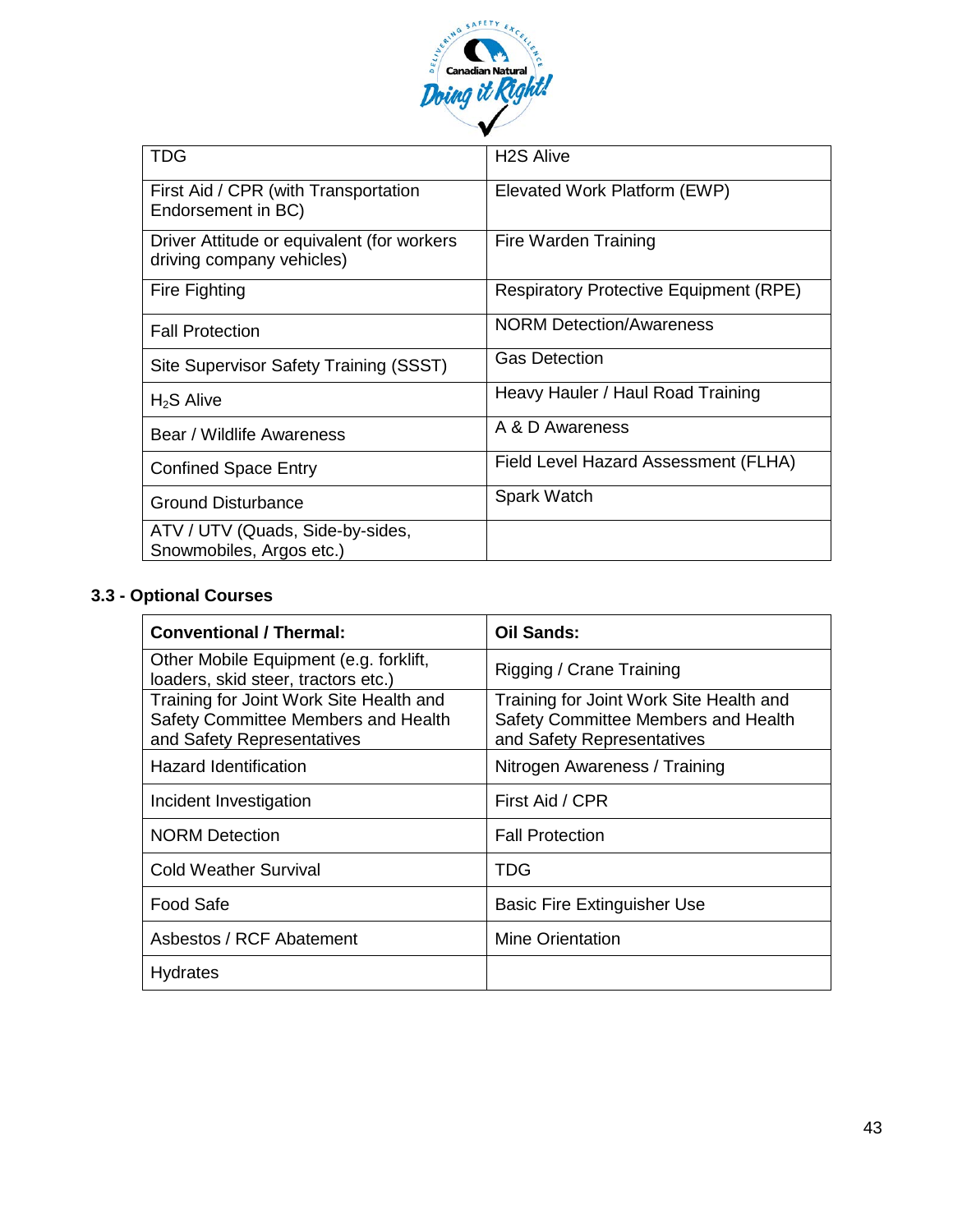

## **3.4 - Supervisors**

Canadian Natural Site Supervisors must be trained in (minimum):

- Canadian Natural Site Supervisor Safety Training (SSST)
- Canadian Natural Successful Supervisor
- WHMIS 2015
- TDG (as applicable)
- Blow Out Prevention (as applicable)
- Detection and Control of Flammable Substances (as applicable)
- $\bullet$  H<sub>2</sub>S Alive (as applicable)
- [Safety Management and Regulatory Awareness for Wellsite Supervision](http://www.pits.ca/safety_programs/safety_management_courses/sara.htm) (as applicable)
- First Aid (as applicable)
- Alcohol and Drug Awareness
- Others as deemed necessary

## **3.5 - High Risk Critical Tasks**

- Some of the work procedures may present a higher potential of risk and should be given extra care and consideration
- Workers must be trained in these high risk critical tasks through the review of written procedures.
- High risk critical tasks should be identified by supervisors who must review the task step-by-step using developed written procedures

This Canadian Natural Safety Management System and developed procedures should be used as tools to assist in training and evaluation of workers through:

- o Review on a one to one basis
- o At safety meetings / toolbox/ tailgate meetings
- If there is no written procedure for the task contemplated, a site specific procedure must be developed and used for training purposes

# **4 - HAZARD ASSESSMENTS / TASK ANALYSIS**

## **4.1 - Management Directive**

Canadian Natural, in a continued effort to provide an incident free work place, incorporates safety in to the planning and execution of every job. Every task should be well thought out in advance and broken down to basic steps. The task must be analyzed to determine what potential hazards may be involved and the appropriate precautions and practices to eliminate or mitigate the hazard.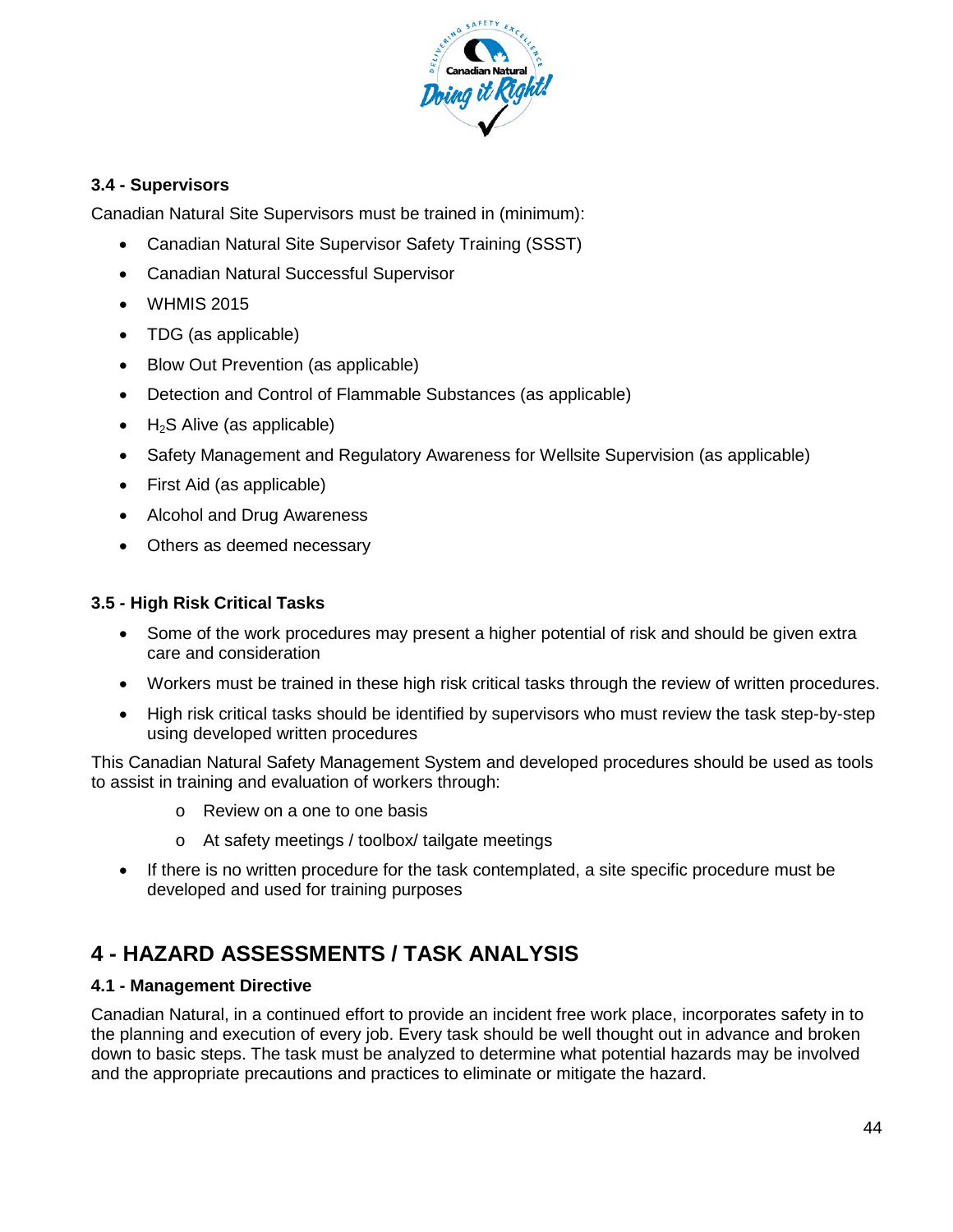

Procedures must be developed, reviewed and followed in the performance of all tasks where there is a potential for personal injury or loss.

## **4.2 - Hazard Assessment / Permits**

Work at Canadian Natural, as with most work and activities, presents potential hazards. With appropriate assessment and planning, all potential hazards can be eliminated or controlled so as not to present an undue risk to workers.

• Conventional / Thermal Operations use a Hazard Assessment See Appendix #1

Hazard Assessment is required for all work conducted by Service Providers.

The Hazard Assessment / Safe Work Permit is completed by a Canadian Natural representative, employee, or contract operator that is responsible to supervise the work.

If the Supervisor must leave the site, the Hazard Assessment / Safe Work Permit must be left at the worksite and the Onsite Designate will be responsible for safety at the site.

Workers conducting Hazard Assessments / Safe Work Permit will be appropriately trained including the Canadian Natural Site Supervisor Safety Training.

Hazard Assessments and Permits must be kept on file for a minimum of one year.

Hazard Assessments / Safe Work Permit:

- Identify the scope of the work to be completed
- Identify potential hazards of the work or task
- Ensure appropriate measures are taken to eliminate or control all identified hazards
- Are specific to the work to be done
- Identify the time period in which the work is to be completed
- Completed for each phase of an operation
- Are reviewed and / or redone if conditions of the work, or at the work site, change significantly
- Are reviewed with all workers who may be involved with the work to ensure they understand the hazards and the controls
- Are acknowledged by workers. (not used as a sign-in sheet)
- Identify what to do and where to go in an emergency
- Identify the On-Site Designate if Supervisor leaves

The Canadian Natural representative must include the workers involved to identify potential hazards before work commences. Each documented hazard must be considered and identified if applicable.

When a potential hazard is identified, appropriate control(s) must be documented and implemented. If additional potential hazards are identified, controls may be noted in the comments section, or on an additional page(s) which must be attached to the Hazard Assessment / Safe Work Permit.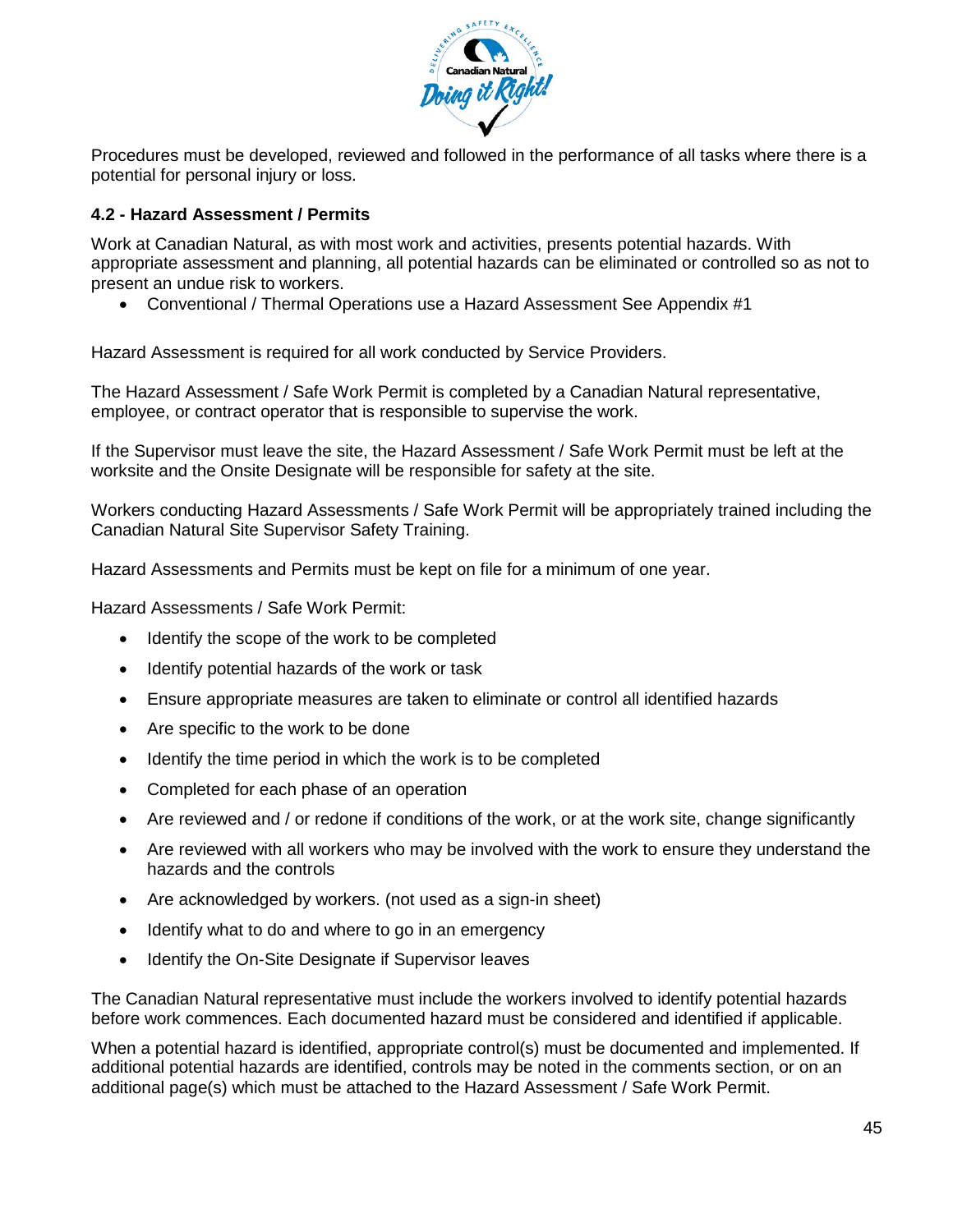

Service Providers must also complete appropriate Hazard Assessment / Safe Work Permit and job specific procedures for specialized services being provided.

Additional Hazard Assessment / Safe Work Permit will be required for:

- Hot Work
- Confined Space Entry Hazard Assessment / Safe Work Permit
- Ground Disturbance / Backfill Report

Extended Hazard Assessments / Safe Work Permits may be issued to proven Service Providers who perform routine and repetitive work at similar work sites. If conditions at the worksite(s) change significantly or if the nature of the work performed changes, a new Hazard Assessment / Safe Work Permit must be conducted and issued. The Canadian Natural representative issuing the extended Hazard Assessment / Safe Work Permit must:

- Clearly identify all potential hazards and control measures to the Service Provider
- Clearly identify the need for the Hazard Assessment / Safe Work Permit to be in the possession of the Service Provider at the work site
- Verify that the Service Provider has their own Hazard Assessment / Safe Work Permit and job procedures at the worksite for the tasks to be done
- Ensure extended Hazard Assessments / Safe Work Permits are not used for any activity involving Hot Work, Confined Space Entry, Ground Disturbance, or pumping out any underground tanks at a battery or facility

When work procedures or peculiar circumstances require deviation from standards and guidelines outlined in this manual, appropriate written procedures must be developed in consultation with the BU / Group Safety and Compliance Coordinator, to ensure equivalent, or better, worker safety is provided.

Step-by-step written procedures are developed with consideration of the potential hazards that may be associated with the task. Controls of the hazards are identified and incorporated into all instructions, signs etc. at the worksite.

## **4.3 - High Risk Critical Procedure Inventory**

Each BU / Group must maintain a list of tasks that have a high potential to cause personal injury or a significant loss if performed incorrectly.

A written Hazard Assessment / Procedure must be developed for each high risk / critical task on this list. Written procedures will be available for the workers conducting the tasks at their area of work. Workers that have received a high risk critical task procedure and demonstrated their understanding and competency to perform the task sign an acknowledgement with their Supervisor.

Written procedures should be reviewed as part of on the job training and at safety meetings etc. They should also be reviewed as part of any investigation that is required for high potential incidents to determine if they were used and followed and if they are adequate.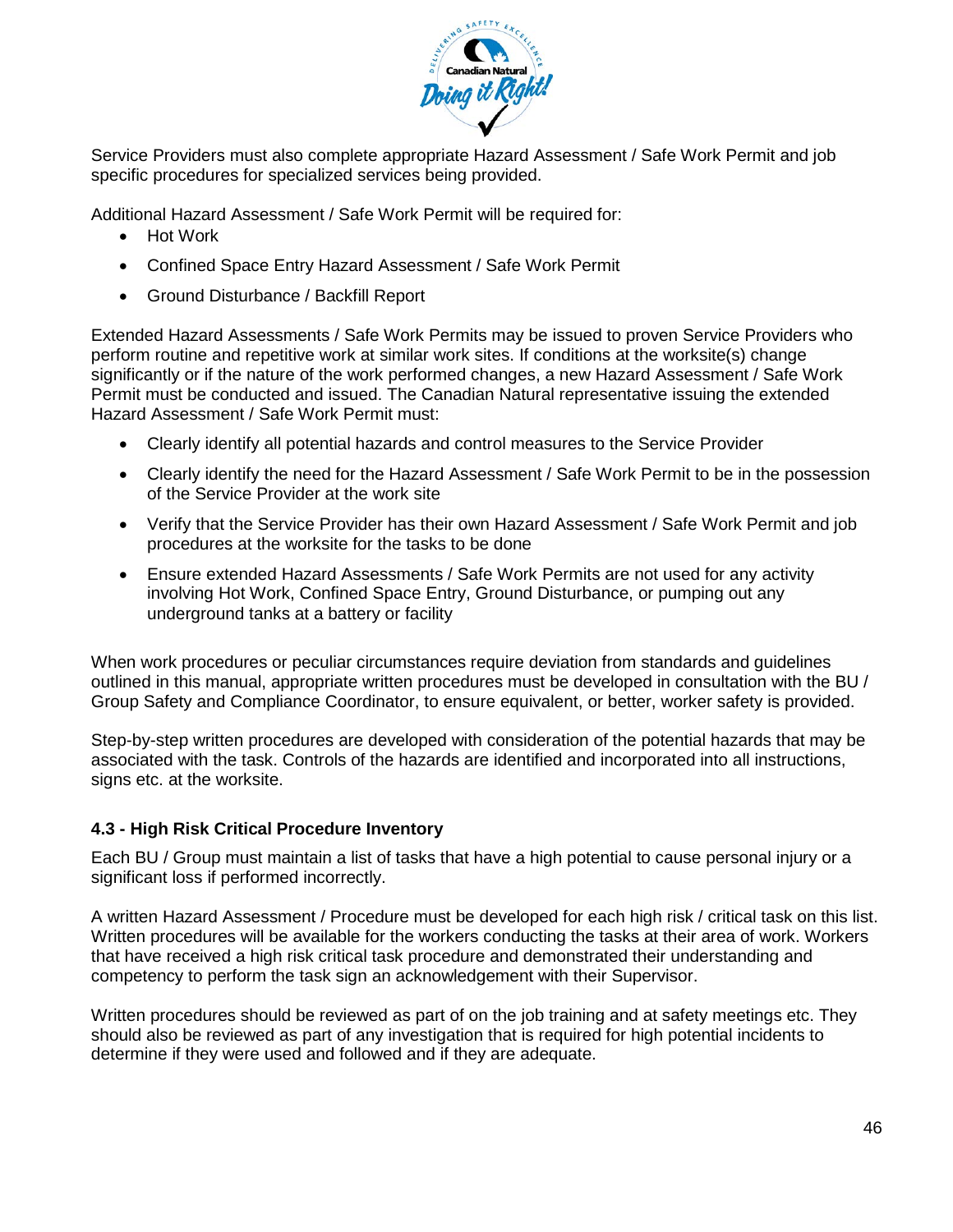

Supervisors in all areas are responsible to ensure workers under their direction review all applicable high risk critical procedures annually or, at minimum, prior to performing the task.

- In safety meetings
- During planned personal contacts
- When assigning tasks
- Employee orientation and training programs (Safety Orientation & Competency Training)
- Incident investigation
- Preparation for work observations (Worksite Safety Observation)
- Identification of health hazard
- Identification of needs for rules

## **4.4 - Task Analysis and Procedures for High Risk Critical Tasks**

There are two basic steps to ensure a job is safe:

- 1. Hazard Assessments are to be conducted before tasks are performed to consider each aspect of the work with potential hazards and controls to eliminate or mitigate the hazard.
- 2. Job observations must be conducted by Supervisors to ensure procedures are followed. Supervisors must provide direction, take corrective action, and provide positive reinforcement as the situation warrants. Procedures can be developed or modified to improve work place practices.

When site specific procedures are developed, they must follow a hazard assessment format to identify hazards, risk ranking, and controls as well as step-by-step procedures.

#### **4.5 - Procedures**

Procedures are initially developed by workers in the field and are provided as reference for all workers to follow. When workers conduct a task procedure less frequently than once per month, they must review the procedure before conducting the work.

Canadian Natural does not conduct procedure review in a set frequency. Procedures are updated and / or enhanced if the following apply:

- New technology emerges
- Work procedures change
- Valid suggestions are received
- Regulations change
- Accepted Industry practice changes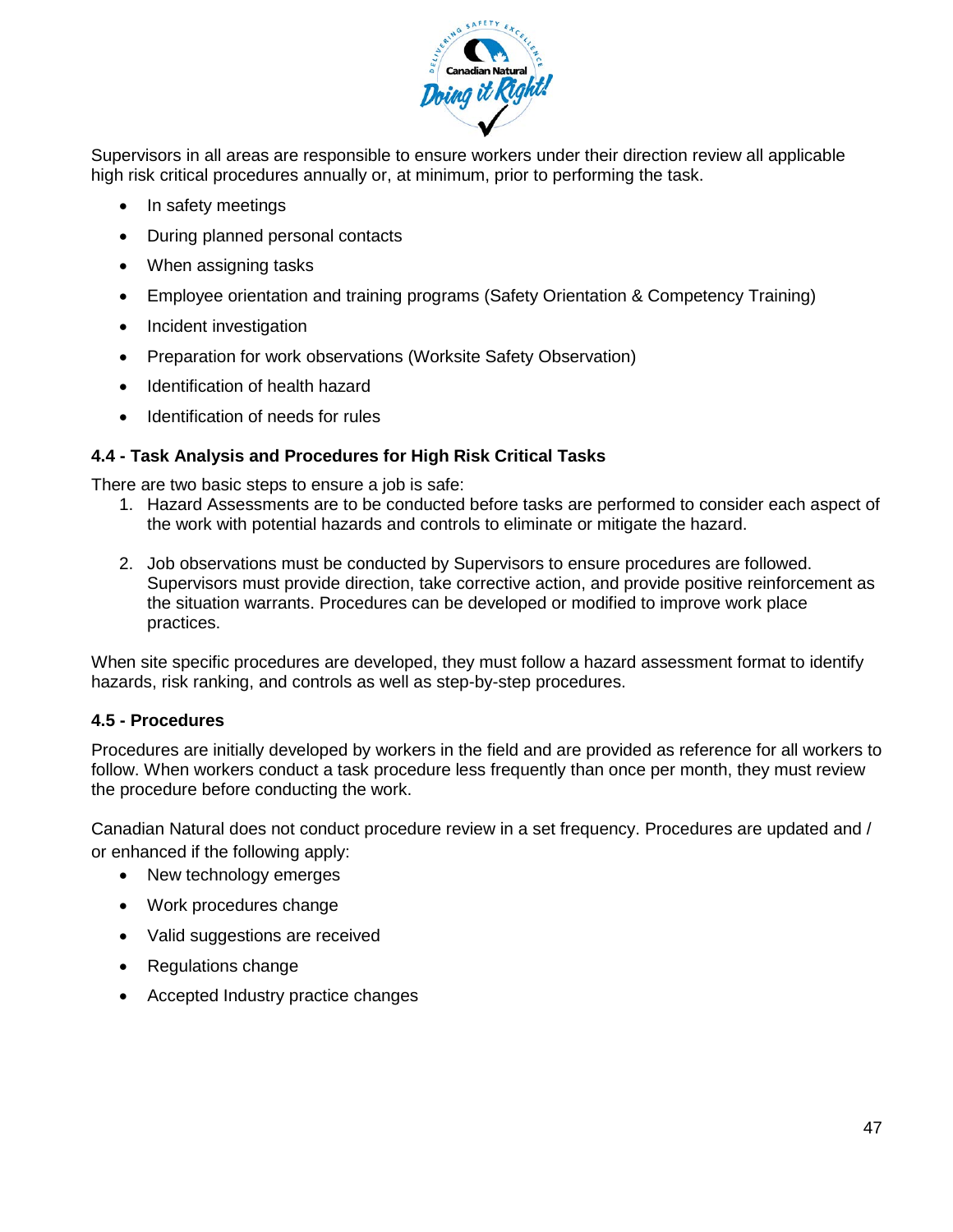

## **5 - EMERGENCY PREPAREDNESS**

## **5.1 - Emergency Response Plan**

Canadian Natural maintains a Corporate Emergency Response Plan (ERP) and site-specific ERPs where applicable by regulatory requirements.

The Corporate ERP contains pertinent emergency response information such as forms, guidelines, procedures, roles and responsibilities and other general information. Site-specific ERPs contain site information (e.g. contact numbers, facility data, ERP map) for a specific facility.

ERPs may be available at applicable plant locations and BU / Group offices. An electronic version of the Corporate ERP is available on the company intranet (CiNQ).

An Emergency Response Guide, which is a condensed summary of the Corporate ERP, is provided to all field personnel for an easy and quick reference. This guide is printed in a smaller booklet format and consists of information such as field related guidelines and procedures, roles and responsibilities and the Media Statement. It may be used if the Corporate ERP manual is unavailable.

Emergency Response Sun Visor Kits are supplied to field personnel to help guide them in the initial stages of an emergency. The kits are to be kept in all vehicles and include:

- a copy of the Emergency Response Guide
- a Time / Action Log Post-It pad (yellow)
- a copy of the First Responders Guide (pamphlet)
- a copy of the Vehicle Incidents Reporting Procedure.

A corporate 24-Hour Emergency Phone List is updated and distributed regularly. These lists must be posted and kept current at locations as deemed necessary, such as at First Aid Stations, near phones and with designated personnel, such as first aid attendants.

Canadian Natural's 10 Steps for Emergency Response helps personnel manage an emergency situation from start to finish. It is a significant element of the company's Emergency Management system.

The 10 steps of an emergency:

- 1. Initial contact regarding problem
- 2. Assess situation
- 3. Classify emergency level
- 4. Activate emergency response plan
- 5. Define emergency planning zone
- 6. Decide on public protection method
- 7. Make external (government) notification
- 8. Activate personnel and equipment
- 9. Respond and control the emergency
- 10. Stand down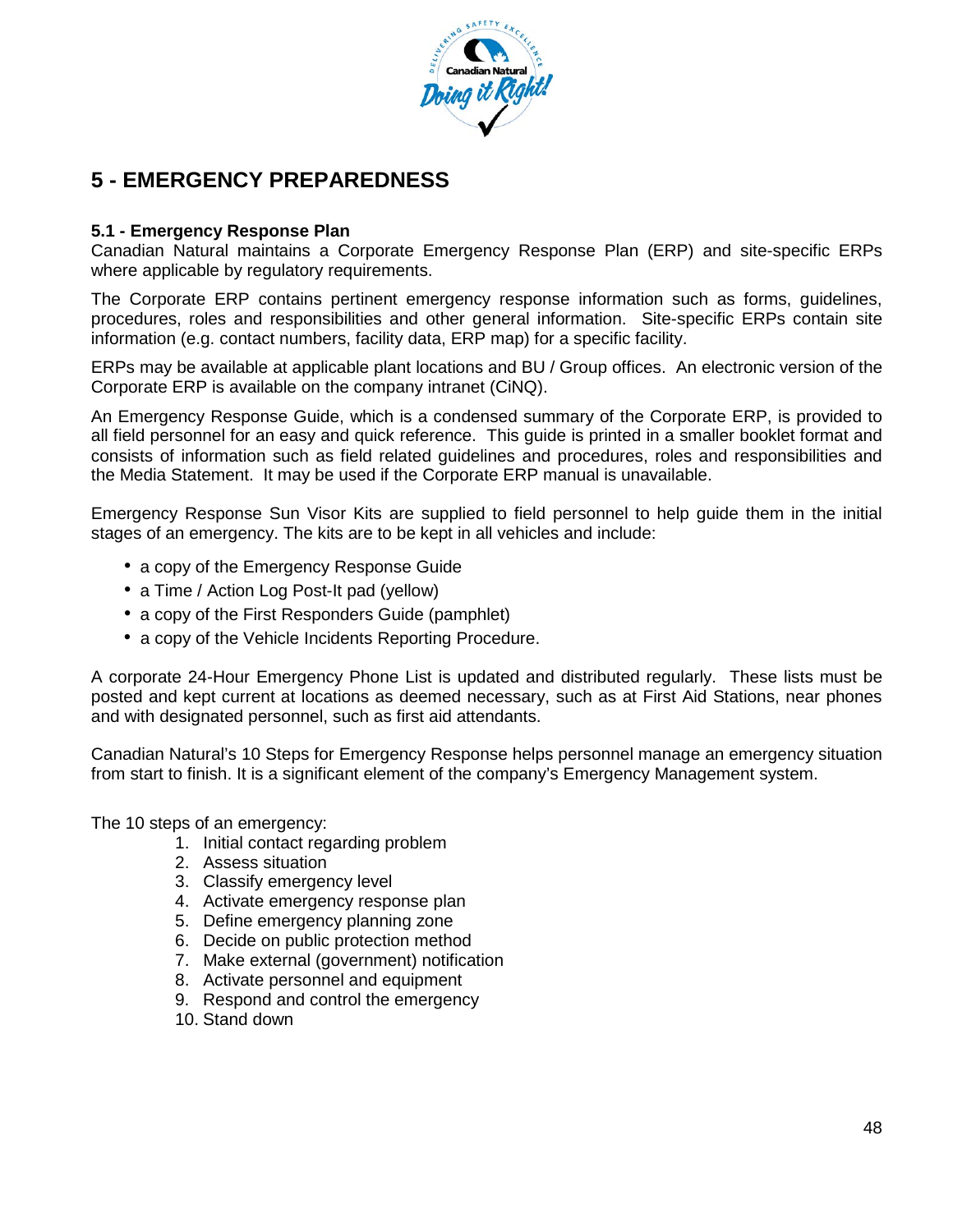

## **5.2 - Transportation of Injured Worker & Evacuation Plan**

The Canadian Natural Transportation of Injured Worker & Evacuation Plan must be completed and posted before work commences at any development operation such as Pipeline or Facility Construction, Drilling and Completions, Lease or Road construction, and Seismic. It must also be posted at Plants, Camps, Batteries, and Compressor Stations that have an office. Each worker at the site must be aware of the contents of the plan and what his role may be in the event of an emergency. Appendix #2 is an example document of the TIWEP.

The plan provides an effective emergency response and meets the intent of regulatory requirements by providing the following information:

- The equipment, supplies, facilities, first aid attendants and services available
- The location of, and how to call for, first aid
- Identify the First Aid Attendant
- How the first aid attendant is to respond to a call for first aid
- The authority of the first aid attendant over the treatment of injured workers
- Who is to call for transportation for the injured worker
- The method of transportation
- Co-ordinates (Longitude, and Latitude) of location
- Driving direction to location

The plan must be posted conspicuously in suitable locations throughout the workplace and the information communicated to workers.

The first aid attendant and all other persons authorized to call for transportation for injured workers must be trained in the procedures.

## **6 - Incident Reporting and Investigation**

#### **6.1 - Incident Reporting**

All Injuries, Equipment Damage, Spills, and Near Misses must be reported as soon as possible after the incident is controlled and the site is secured.

\*To report an incident involving Harassment and Violence in the workplace contact Human Resources. Ref: CNRL-OVR-POL-HR-000018.

Canadian Natural North American Operations follow the Canadian Association of Petroleum Producers "*Health & Safety Performance Metrics Reporting Guide*" to classify and report injury statistics. The incident reporting protocol provides accurate up-to-date incident information and identifies appropriate investigation.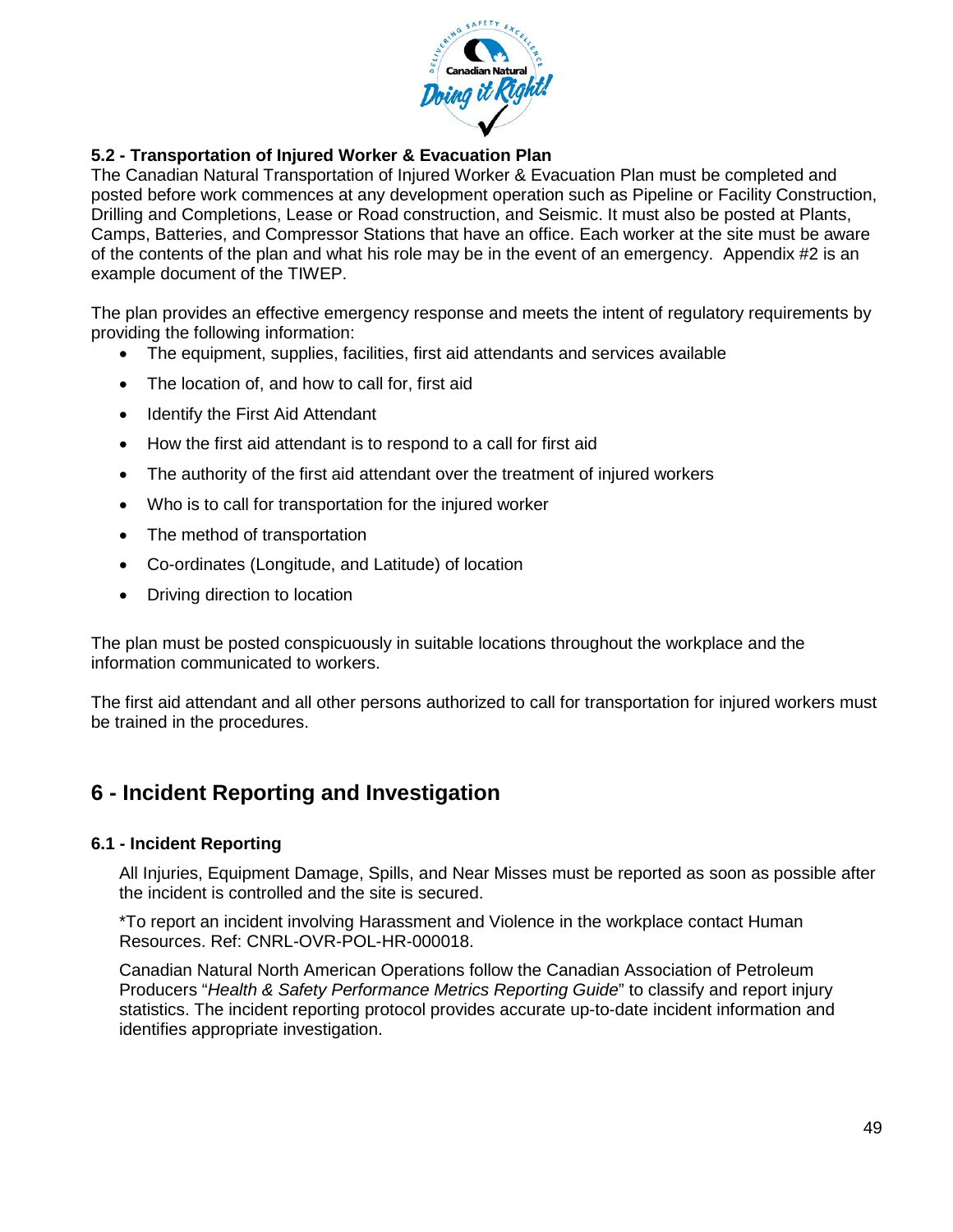

#### **Incident reports ensure:**

- Incidents are reported in a timely manner
- Consistent information
- Accurate reporting
- All levels of management are aware of incidents and involved in prevention
- Consistent investigation
- Accurate statistics
- Costs are captured

#### **Examples of incidents to be reported:**

- Fatality
- Lost Time (LTI) an injury that requires the worker to miss his next scheduled shift
- Medical Aid medical physician visit with treatment, but worker returns to work on his next shift
- First Aid minor injury, no medical aid required, visit medical physician but no treatment
- Restricted work
- Occupational illness
- Any refusal of dangerous / unsafe work
- Fire or Explosion
- Motor Vehicle Incidents (MVI) must be reported to police as well as the Administrative Assistant for Commercial Operations
- Damage to equipment or property (includes unexpected failure but not normal wear and tear)
- Near misses an occurrence which, under slightly different circumstances, may have caused harm to people, the environment, property, or the public
- Spills or emissions
- Pipeline Leaks Mandatory Reporting to applicable Provincial Oil & Gas Regulatory Authority (AER, OGC etc.)
- Theft
- Sabotage or vandalism reported to police in jurisdiction, insurance carrier, and the Canadian Natural Coordinator for Legal Services
- Others for example, Security violations, medical conditions, pipeline strikes.

#### **Incidents may need to be reported to various regulatory bodies** including, but not limited to:

- Alberta Boilers Safety Association or other provincial Safety Authorities
- Canadian Electrical Association
- Provincial Oil & Gas Regulators (AER, OGC, etc.)
- Provincial Occupational Health & Safety / Workers Compensation Boards
- Provincial Environment Regulators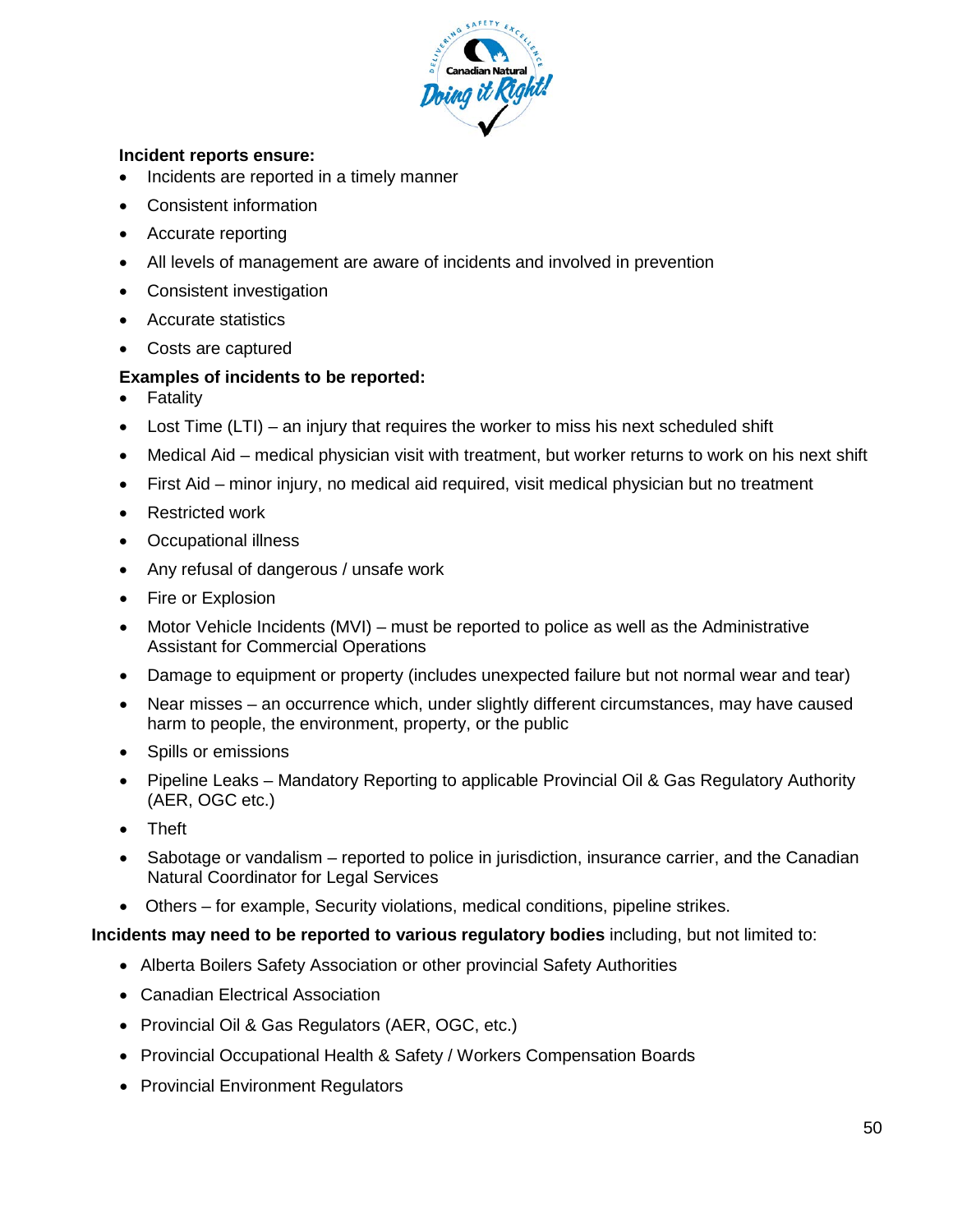

- Canadian Nuclear Safety Commission
- Environment Canada
- Fisheries and Oceans Canada

The applicable Canadian Natural Supervisor, BU / Group Safety and Compliance Coordinator, and Safety Department Authority (i.e. Safety, Asset Integrity and Technical Safety) are responsible to ensure compliance with regulatory reporting requirements.

#### **Incidents that must be reported to OH&S / WCB:**

- Injury / incident resulting in death. (except MVI on public road)
- Injury / incident as defined by provincial OH&S / WCB:
	- $\circ$  AB results in a worker being admitted to hospital, excludes a worker being assessed in an emergency room or urgent care centre
	- $\circ$  BC any serious injury (e.g. fractures, crushing, amputation, penetration, 3<sup>rd</sup> degree burns, respiratory compromise, loss of sight or hearing)
	- o SK results in being admitted to a hospital for 3 or more days
	- o MB any serious injury (e.g. fractures, concussion, amputation,  $3<sup>rd</sup>$  degree burns, respiratory compromise, loss of sight)
- Unplanned or uncontrolled explosion, fire, or flood that causes a serious injury or has the potential to cause a serious injury
- Collapse, upset or failure of crane, derrick, or hoist
- Collapse or failure of building, bridge, excavation or structure
- Major hazardous substance release
- Near Miss that has the potential to cause serious injury to a person
- Any incidents required, by specific regulation, to be reported:
	- − Dangerous incident involving explosive, with or without injury (BC)
	- − Diving incident (BC)
	- − Bursting of a grinding wheel (SK)
	- − Accidental contact with a power source (SK)

Failure of atmosphere supplying respirator (SK)

#### **When an incident occurs:**

- 1. As soon as practical, notify your Supervisor.
- 2. Notify the BU / Group Safety and Compliance Coordinator (Environmental Coordinator if applicable) immediately after notifying your Supervisor.
- 3. As soon as possible (within 24 hours of incident) complete an Incident Report, attach Hazard Assessment / Field Level Hazard Assessment and send to Safety Admin. Include any applicable attachments (i.e. Spill drawings, contractor reports, photos etc.).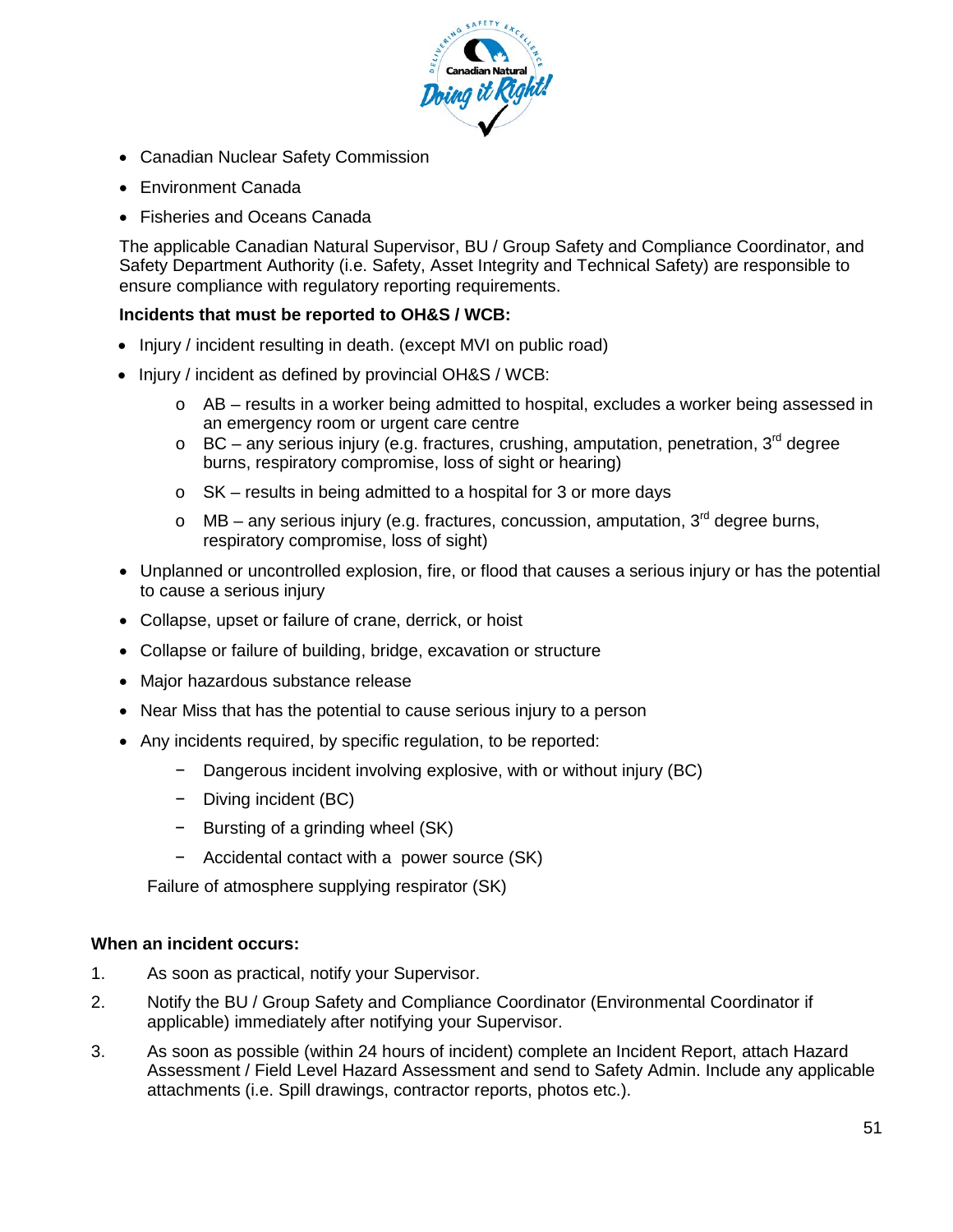

#### **6.2 - Incidents to be investigated:**

Canadian Natural is committed to conducting thorough and timely investigations. Incidents are not investigated to place blame or define responsibility but to learn what can be changed to prevent similar instances.

#### **The severity, or potential severity, of the incident will determine the extent of the investigation process in the following sequence. Depending on the incident, legal client privilege may be required.**

- 1. All incidents are reported using the Incident Report:
	- Supervisors and BU / Group Safety and Compliance Coordinators provide comments and recommendations for prevention.
	- Supervisors must assist with reported incidents to recommend and initiate appropriate corrective or preventative measures. Comments regarding the incident and corrective measures must be provided within 7 days and reports returned.
	- To be communicated with other workers at Safety Meetings for prevention
	- The Supervisor of the worksite and the BU / Group Safety and Compliance Coordinator are responsible to ensure that the Canadian Natural 4 Pillars of safety were in place when the incident occurred:
		- o Orientation for all workers on site
		- o Canadian Natural Hazard Assessment / Field Level Hazard Assessment
		- o Service Provider Hazard Assessment / Step-by-Step Procedure / JSA
		- o Canadian Natural Transportation of Injured Worker and Evacuation Plan
- 2. Incidents classified as severity 3 and above on the Corporate Risk Matrix are typically investigated by BU / Group Safety and Compliance Coordinators using the Canadian Natural Investigation Report Form.
- 3. When an incident classified as a severity 3 or above on the Corporate Risk matrix is reported, additional Safety Department Authority group engagement will be determined through discussion between the Safety Manager and the relevant Safety Department Authority BU / Group managers and / or management.

In cases when it is decided that other Safety Department Authority BU / Groups (e.g. Safety, Asset Integrity and Technical Safety) are better suited to conduct the investigation, they will lead and complete the investigation using the Canadian Natural Investigation Report Form. Ref: CNQ-OVR-FM-LM-000011.

#### **6.3 - Reason for Investigation**

#### **Investigation determines:**

- 1. Who was involved
- 2. What happened
- 3. When it happened
- 4. Why it happened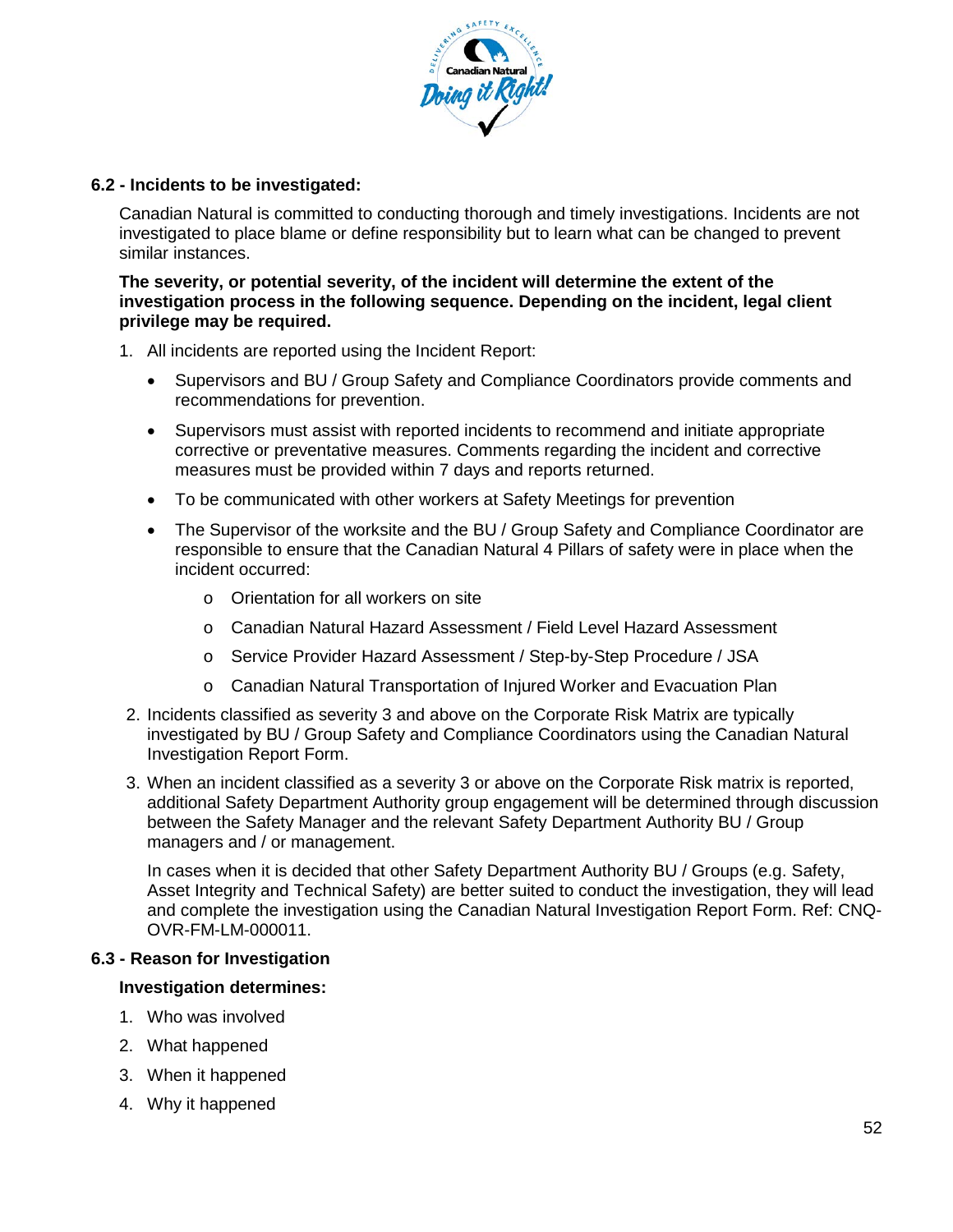

- 5. Where it happened
- 6. How it will be prevented in the future

## **Investigations are carried out:**

- To prevent reoccurrences by determining and documenting the cause of the incidents or violations
- To develop helpful information to pass on to other areas of the company
- To comply with provincial regulatory requirements
- To help settle insurance claims as quickly as possible
- To determine actual costs
- To provide accurate, detailed information and determine company liability in case of possible future legal action
- To help assess the efficiency of company operations
- To increase the focus on safety for Supervisors and workers

#### **6.4 - Who Investigates**

The BU / Group Canadian Natural Safety and Compliance Coordinator will initiate and steward investigations unless the incident is deemed to be the responsibility of another Safety Department Authority:

- The Calgary Supervisor or the BU / Group Supervisor / Foreman responsible for the site or work will attend the worksite as soon as possible to work with the BU / Group Safety and Compliance Coordinator.
- In serious cases, or as required, the BU / Group Safety Lead will assist on site.
- Members of the Joint Work Site Health and Safety Committee or Health and Safety Representative as applicable will be involved.
- Senior Management will be notified and may be involved when an incident causes a disabling injury or death, or has significant potential.
- Other Canadian Natural Safety Department Authority BU / Groups will be notified as applicable, and may assist, including:
	- − Asset Integrity
	- − Environment
	- − Land
	- − Technical Safety Engineering
	- − Instrumentation / Electrical
	- − Legal / Financial
	- − Supply Management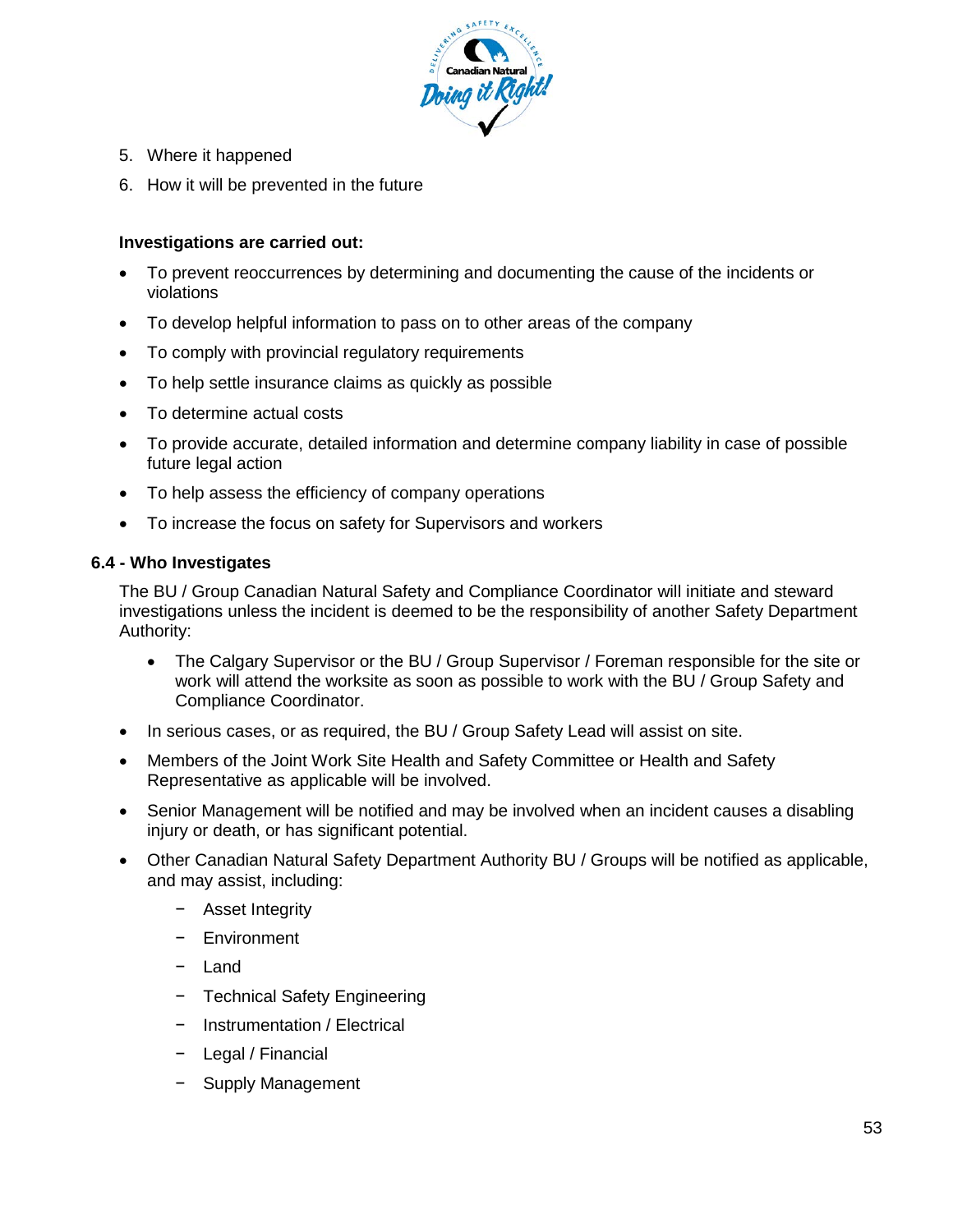

- − Process Safety
- Fire Prevention
- Other
- The BU / Group Safety and Compliance Coordinator will work with the appropriate Safety Department Authority BU / Group to determine and follow up when external resources are required for things like failure analysis, non-destructive testing etc.
- Some situations may require the assistance of external investigators to ensure impartiality and an objective approach. This will be determined by the Manager of Health and Safety in discussion with Senior Management.
- BU / Group Safety and Compliance Coordinators or Safety Department Authority will distribute final Investigation Reports to:
	- − The appropriate Safety Department Authority Manager
	- − BU / Group Supervisor / Foreman or Development Operations Superintendent
	- − BU / Group Superintendent
	- − Operations Manager or Development Operations Manager
	- − Vice Presidents Safety & Integrity, Production Operations, Drilling, Completions, etc. and Business Units as applicable.
	- − Senior Vice President
	- − BU / Group Safety Lead
	- − Health and Safety Manager
	- − Health and Safety Director
	- − Joint Worksite Health and Safety Committee or Health and Safety Representative

**For incidents involving "refusal of dangerous / unsafe work" provide a copy of the incident report to the Joint Work Site Health and Safety Committee or Health and Safety Representative. The report must not contain any personal information related to the worker who refused the dangerous / unsafe work.**

#### **6.5 - Responsibility for corrective action**

Investigations will identify appropriate remedial actions and preventative measures. The supervisor most able to initiate and control recommendations will be assigned to ensure corrective measures are completed in an assigned time period.

BU / Group Safety and Compliance Coordinators and / or the Safety Department Authority representative who has completed the investigation are responsible to ensure corrective actions are completed in the time frame in the Investigation Report.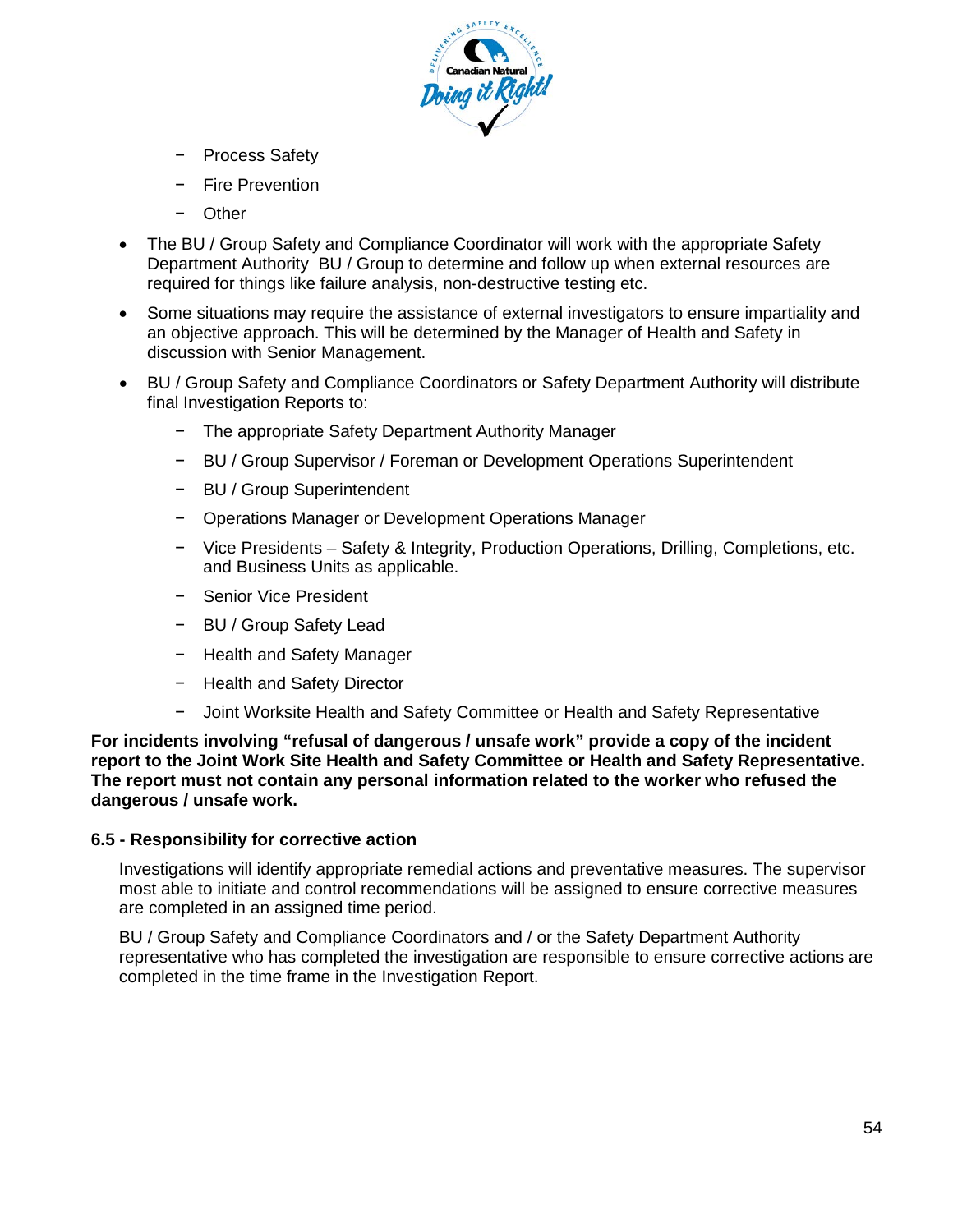

#### **6.6 - Near Misses**

A Near Miss is defined as an occurrence which, under slightly different circumstances, may have caused harm to people, the environment, property, or the public. Near misses will be given the same significance as an incident so that lessons can be learned and applied to prevent actual incidents or injuries.

#### **Near Misses:**

- Report using the Near Miss / Hazard Identification / Opportunity cards, or
- Report using the same Incident Reporting process as any other incident

#### **Information regarding near misses must be distributed:**

- As appropriate through Newsletters, Safety Bulletins etc.
- To all BU / Groups that could have similar conditions
- Discussed at safety meetings / toolbox / tailgate meetings

#### **6.7 - Securing the worksite**

The worksite must be secured and undisturbed as much as possible in the event of an incident that may require reporting to any regulatory body (Occupational Health and Safety, Environment, Alberta Boilers Safety Association or other provincial Safety Authorities, Provincial Oil and Gas Regulators etc.):

- Stop work
- Secure the scene and leave it undisturbed except to ensure the safety of workers or others that could be affected
- Report the incident to Canadian Natural Supervisor and BU / Group Safety and Compliance Coordinator who will call regulators (WCB, OHS etc.) as required
- Take separate witness statements from workers that were involved or saw what happened
- Complete the Canadian Natural Incident Report
- Site will be released as determined by Canadian Natural BU / Group Safety and Compliance Coordinator in cooperation with regulators

#### **6.8 - Contractors / Service Providers**

Contractors and Service Providers working on Canadian Natural sites are required to follow the same reporting protocol:

- 1. Notify their Supervisor and the Canadian Natural Supervisor
- 2. Notify the BU / Group Safety & Compliance Coordinator
- 3. Consult with BU / Group Canadian Natural representative concerning any reporting requirements to appropriate regulatory bodies as applicable
- 4. Conduct their own investigation in co-operation with the Canadian Natural BU / Group Safety and Compliance Coordinator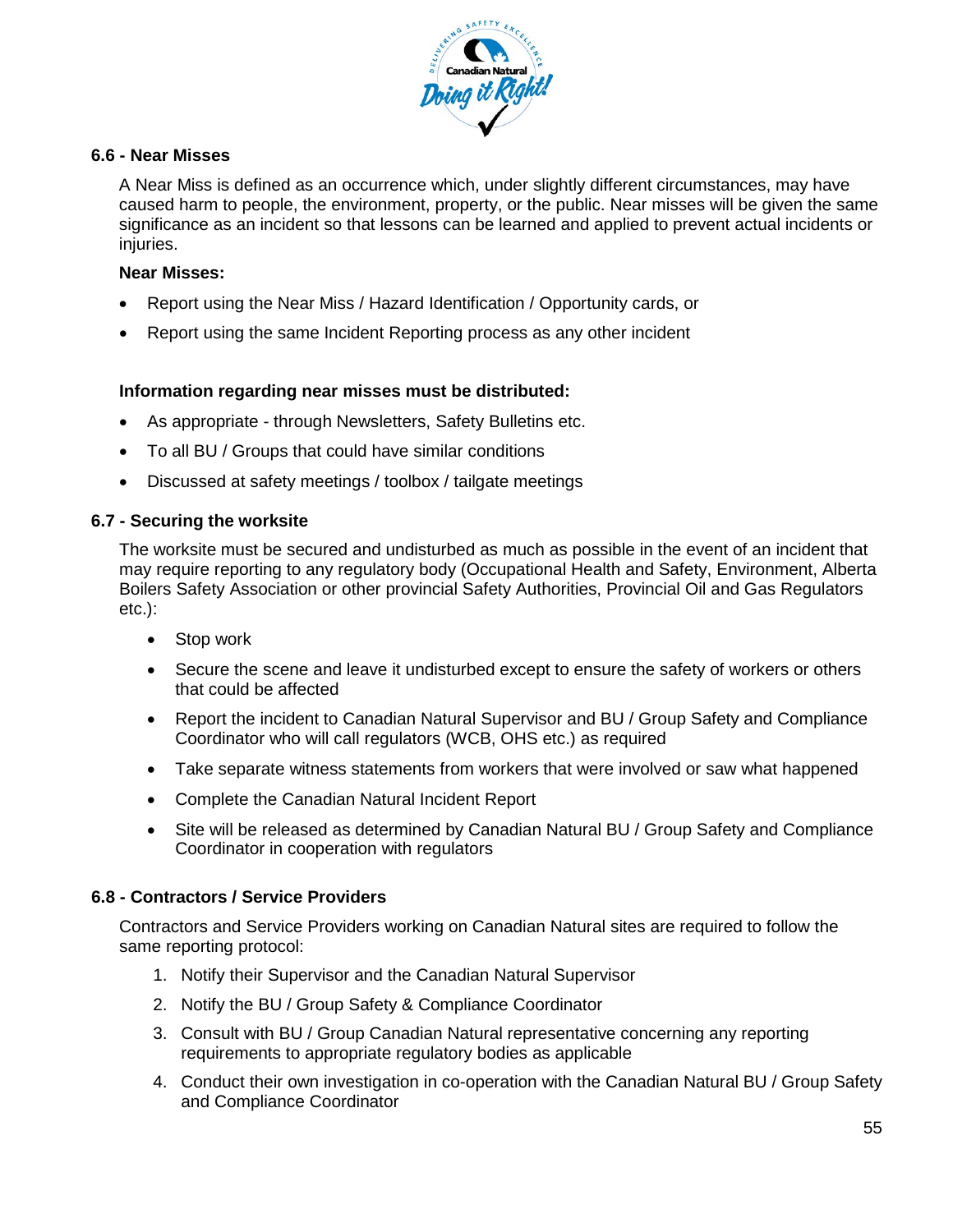

Canadian Natural is responsible for:

- Obtaining a copy of their investigation report
- Releasing pictures or media statements
- Authorizing access to site
- Ensure external notifications are made properly

#### **6.9 - Management Participation**

In the event of an incident that requires a formal investigation as identified by the Corporate Risk Matrix of severity 3 and above. The Safety Vice President escalates the incident information to the appropriate level of Canadian Natural Senior Management who will be involved and assist in the investigation process. The applicable Vice President will review and approve the investigation report and prevention measures prior to final distribution.

Senior management demonstrates commitment to safety by contacting regulators, attending the incident scene, and getting involved to ensure appropriate preventative measures are put in place.

Investigation Reports will be discussed at Management Committee meetings. Concerns or questions will be forwarded to the applicable Health and Safety Manager for follow up.

## **7 – INSPECTIONS AND / OR AUDITS**

#### **7.1 - General Information**

In the interest of maintaining the health, safety and welfare of workers in the workplace Canadian Natural has developed inspection programs to identify potential hazards and prevent incidents by verifying that hazard controls have been implemented and are working. There are many types of inspections, formal and informal, that can be used to meet this purpose. The key to successful inspections is a culture of continually looking for hazards.

Middle management, as part of their duties, will participate in safety inspections of various facilities at least every three months with the intention of identifying any safety concerns and demonstrating support of the health and safety program.

Formal Inspections are conducted by Supervisors, Operators, and Safety and Compliance Coordinators using applicable inspection forms to provide consistency and ensure items are not overlooked.

Informal Inspections are conducted by Supervisors, Operators, and Safety and Compliance Coordinators as part of their daily work routine. Checklists should be used as tools to remind the inspector of non-compliance or unsafe situations or conditions.

#### **Workers have ongoing responsibilities to keep work areas safe that include:**

- Watching for hazardous developing conditions in the work area
- Reporting real or potential hazards
- Continuous monitoring of equipment and parts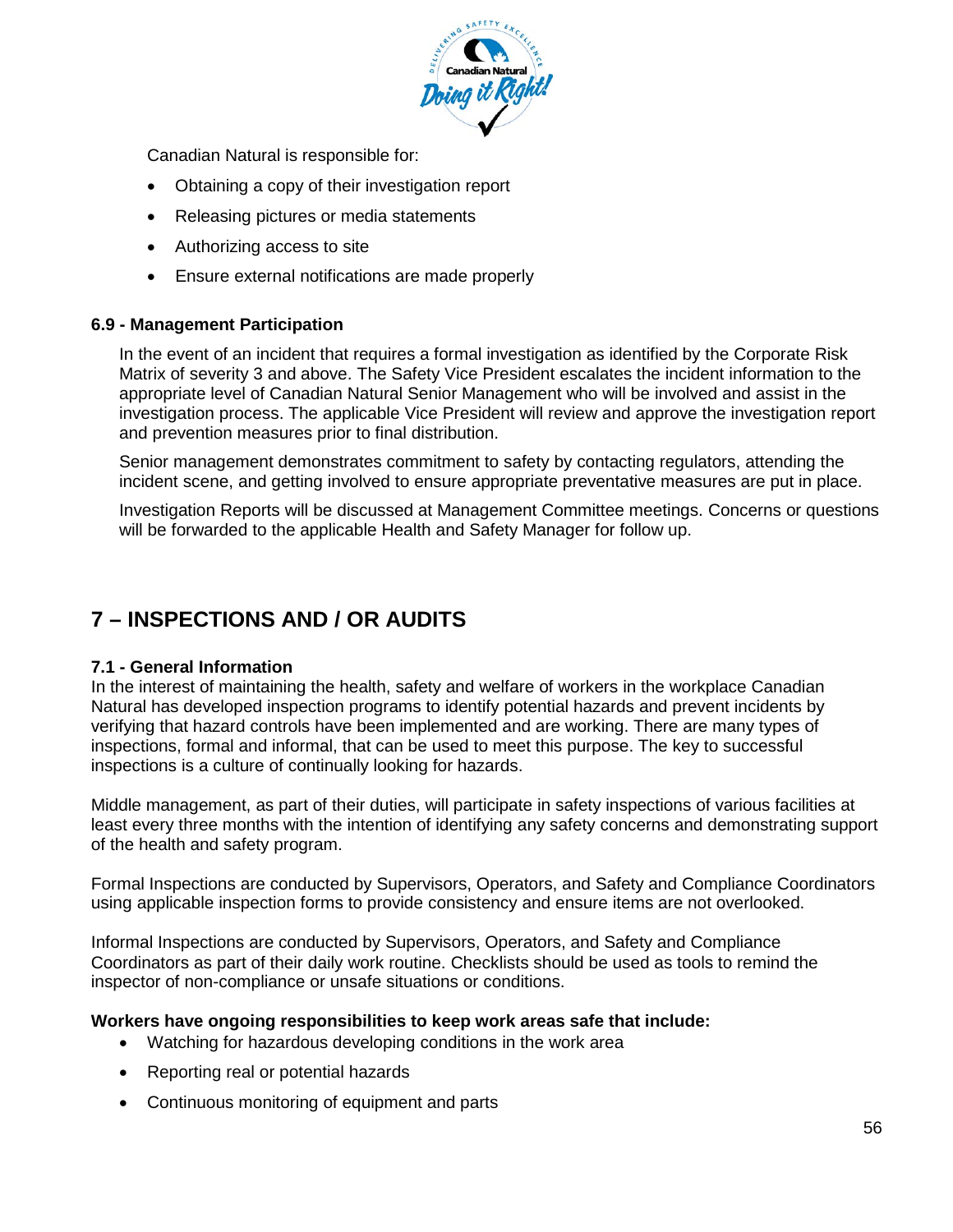

- Complete the appropriate forms
- Work Order Requests when maintenance or repair work is required

Planned safety inspections are to start before new jobs begin and continue throughout the job. Inspections must be documented and deficiencies noted for follow up. Safety meetings can be used to discuss inspection results.

#### **Types of inspections include:**

- Preventative maintenance
- Pre-start up
- Vehicle inspections
- Facility inspections
- Rig inspection
- Fire and safety inspections
- NORM testing

*These inspections include compliance to Canadian Natural Safety Management System, Industry Standards, Federal and Provincial Regulatory Requirements.*

#### **Site Inspections should assess:**

- Health and Safety hazards and potential impacts from materials handled or work carried out
- Physical layout and conditions of the site, including location, terrain, season and weather
- Condition of equipment and tools
- Work practices and behavior of people at the site (employees, contractors, service providers, and visitors)
- Level and quality of supervision given workers
- Compliance to Regulations and Legislation
- Compliance to Canadian Natural Standards, Policies and Procedures

#### **Hazards include but are not limited to:**

- Slipping and tripping hazards
- Faulty or missing emergency equipment
- Improper or missing signs
- Faulty machinery, cables, tie-downs etc.
- Equipment guarding
- Mobile equipment
- Hoisting devices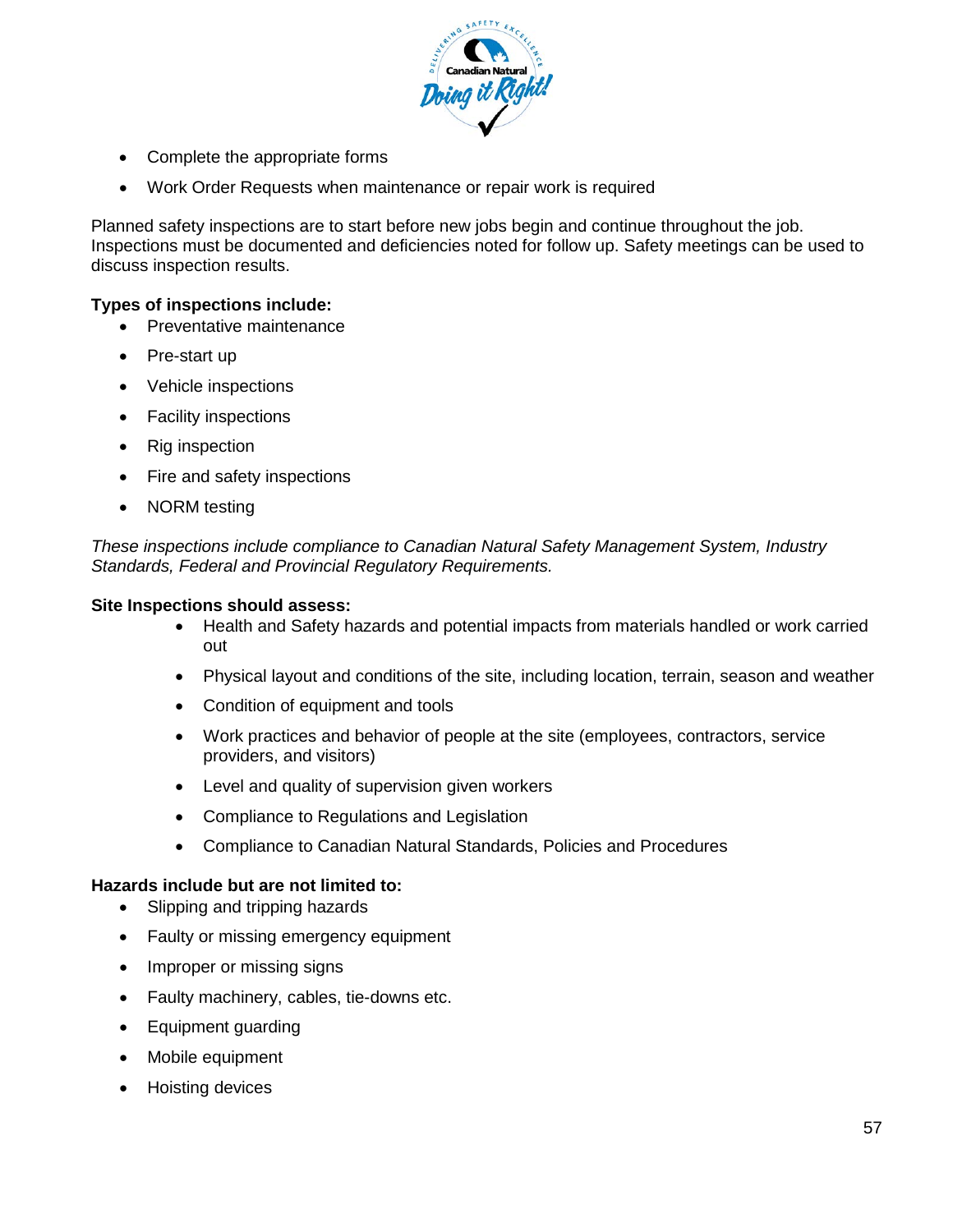

- Noise levels
- Poor housekeeping
- Atmospheric hazards present inside confined spaces
- Incorrect or missing Personal Protective Equipment
- Blocked exits
- Overhead hazards
- Electrical hazards
- Difficult terrain for vehicular or personal movement
- Improperly stored hazardous chemicals
- Lack of access to chemical safety information from SDSs
- Thermal Stress (heat stress or cold stress)
- Pathogens from animal droppings, handling sewage or untreated water etc.

## **Inspections of work practices and procedures should also be conducted by BU / Group supervisors to ensure workers:**

- Know and follow standard work practices or procedures
- Use tools and equipment properly
- Use all devices, Personal Protective Equipment and other safety equipment properly
- Are adequately trained to perform their work properly
- Know emergency response procedures

## **7.2 - Drilling / Service Rig Inspections**

The Site Supervisor and Rig Manager are expected to jointly complete a rig inspection using, as a minimum, a Canadian Association of Oil Well Drilling Contractors (CAODC) rig inspection form, at least once each hole or weekly, whichever occurs first. The contractor may choose to develop their own form that meets or exceeds the CAODC standard. Both the Site Supervisor and Rig Manager must sign the inspection form and ensure it is filed for future reference, if needed.

The Site Supervisor and Rig Manager are also to conduct daily walk around inspections and record their findings in the tour report.

Safety and Compliance Coordinators will conduct inspections on rigs working for Canadian Natural once a year.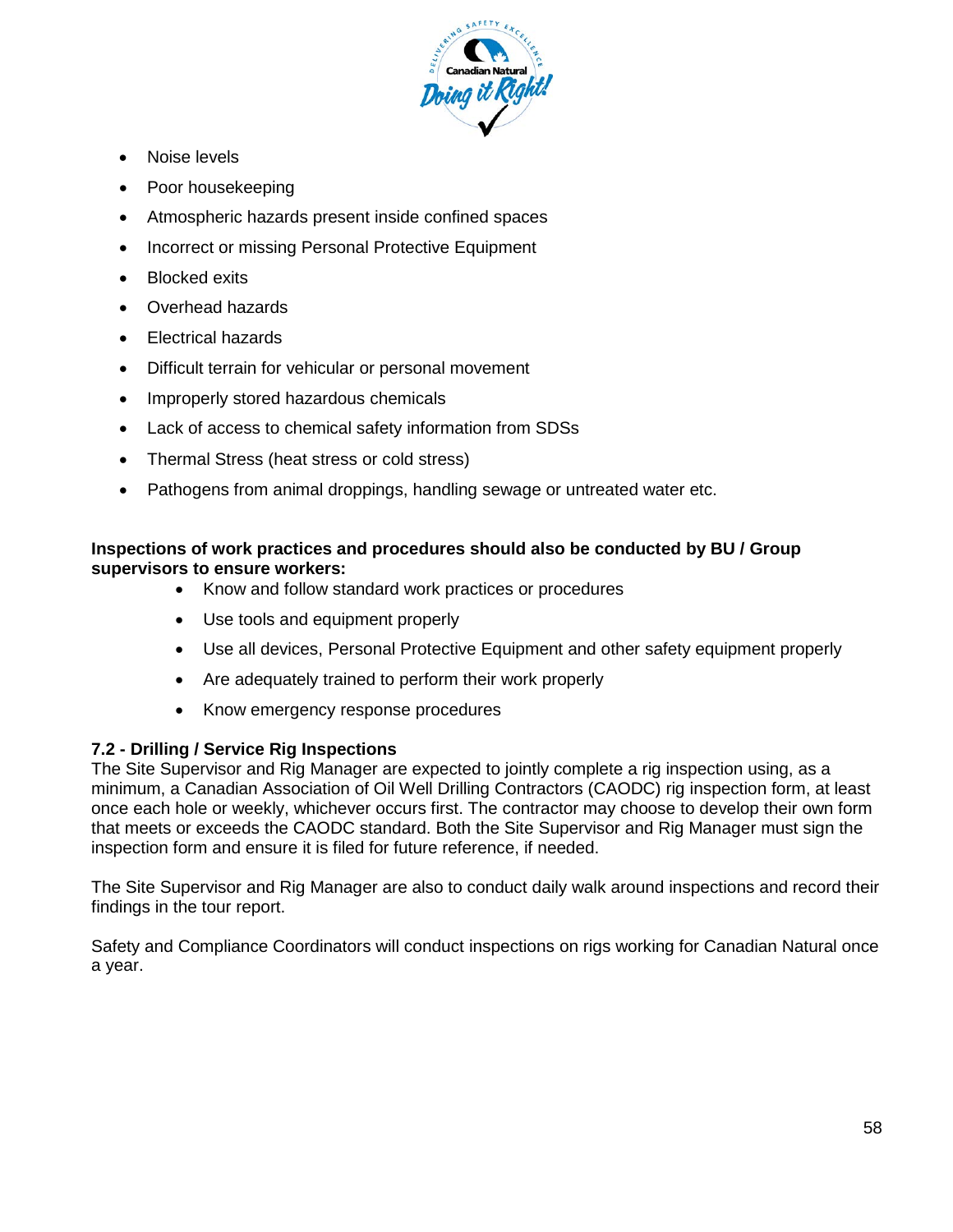

## **7.3 - Reports**

All inspection reports must be distributed to assigned personnel for review, and maintained on file in the BU / Group offices.

## **7.4 - Worksite Safety Observation (WSO)**

The WSO is intended to provide positive reinforcement and identify opportunities for improvement of Health, Safety and Welfare through observation of people, equipment, processes and procedures while engaged in activities at Canadian Natural worksites.

Worksite Safety Observations are to be completed by Canadian Natural Representatives including:

• Canadian Natural (Employee, Contract Operator, or Consultant)

Worksite Safety Observations can be conducted on:

- Canadian Natural field operations
- Service Providers
- Consultants

Every Worksite Safety Observation, at a minimum, must identify that Canadian Natural's "Four Pillars" are in place for every worksite.

# **8 – PERSONAL PROTECTIVE EQUIPMENT (PPE)**

- Should engineering, administrative, and work practice controls fail, the last line of defense is Personal Protective Equipment.
- Ensure Personal Protective Equipment is adequately supplied, maintained, and properly used in all operations.
- Ensure Personal Protective Equipment requirements (standards) are in place and evaluated periodically.

To avoid or reduce personal injuries, Canadian Natural requires that all employees, contract workers and visitors use all devices and wear Personal Protective Equipment when required on a Canadian Natural work site.

Some potential hazards include:

- Fire
- Explosion
- Hazardous chemicals
- Toxic gas
- Falling or moving objects
- Loud noise
- Working at heights

Canadian Natural supplies all required Personal Protective Equipment for employees. Service Providers are to provide and maintain appropriate Personal Protective Equipment for their employees when working on a Canadian Natural work site.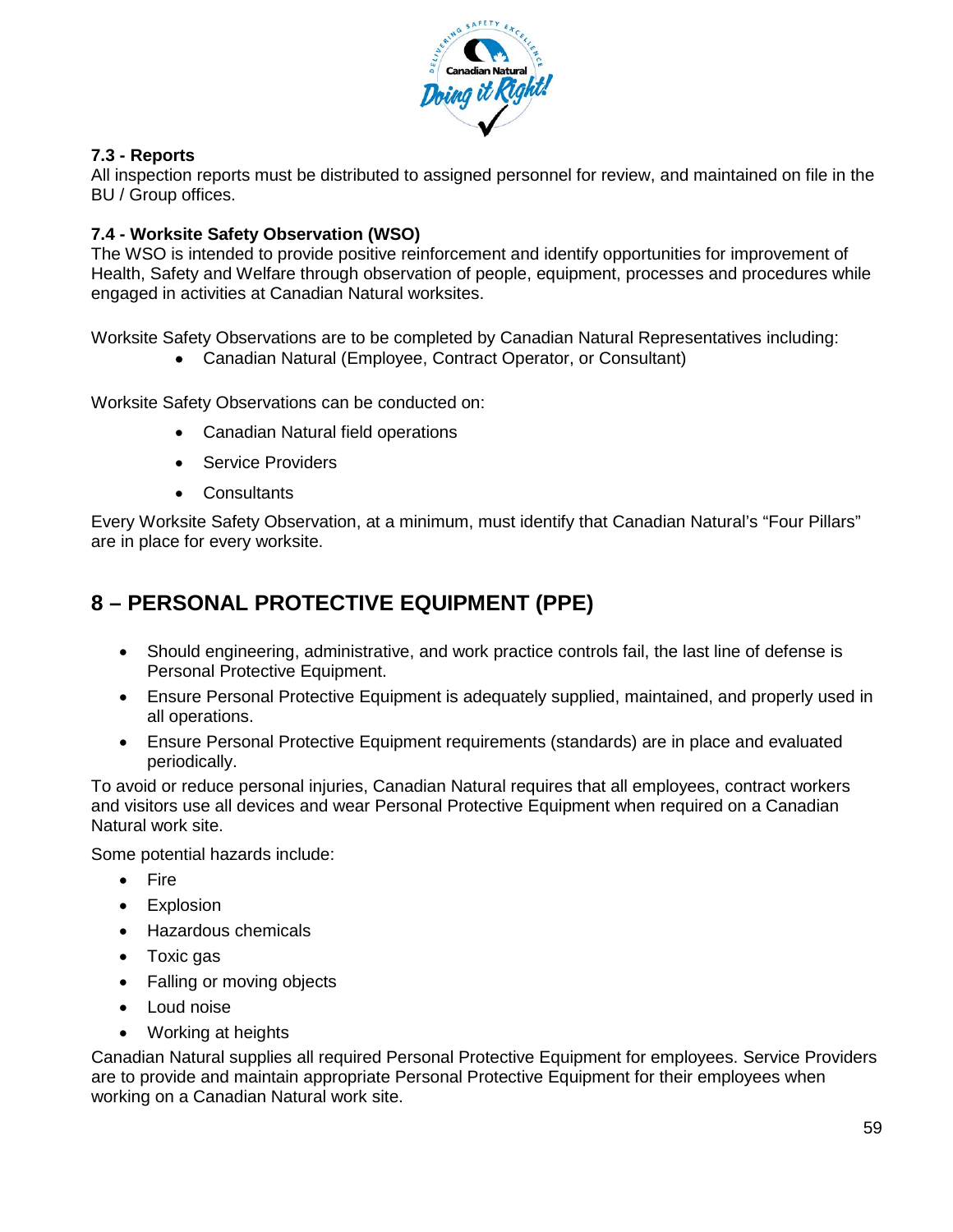

Related Documents:

• Safety Footwear Policy

## **8.1 - Minimum Personal Protective Equipment**

As a minimum, all workers on Canadian Natural field worksites are required to wear:

- Approved head protection.
- CSA approved footwear.
- Fire Resistant Clothing (FRC) (within 25 meters of a potential hydro carbon source).
- Safety Glasses with Side Shields.
- High Visibility outerwear when working around mobile equipment.
- Appropriate gloves for the task.
- Other Personal Protective Equipment for specific tasks and conditions as identified by Hazard Assessments.
- Outerwear must be appropriate for the work and should fit reasonably close to the body. All dangling objects must be removed.
- Field workers must ensure their legs are covered to the ankle and arms to the wrist.

## **9 – SAFETY MEETINGS**

Safety meetings are an integral part of the Canadian Natural safety program.

Meetings may be used as education and communication opportunities of a general nature or of very specific issues as required. All workers on Canadian Natural sites are encouraged to remain alert and observe worksite conditions at all times. Unsafe conditions must be reported to their supervisor immediately and should be discussed at Safety Meetings.

#### **All safety meetings should provide**:

- A cooperative communication climate
- Appropriate information to workers
- An opportunity for everyone to contribute ideas or suggestions
- Continuing education and motivation

## **Section 1 of**

#### **9.1- PRE-JOB MEETINGS**

- Pre-job meetings are typically held for contract work or service providers before a crew of any size starts work. The Canadian Natural Hazard Assessment / Safe Work Permit should be discussed to ensure every worker understands the associated potential risks and the controls that have been put in place to eliminate or mitigate them. Every worker must understand the scope of the job, any other specific procedures (JSA's), the emergency response procedures, and his role for the duration of the work.
- Minutes are typically recorded by the service provider holding the meeting and must be kept on file.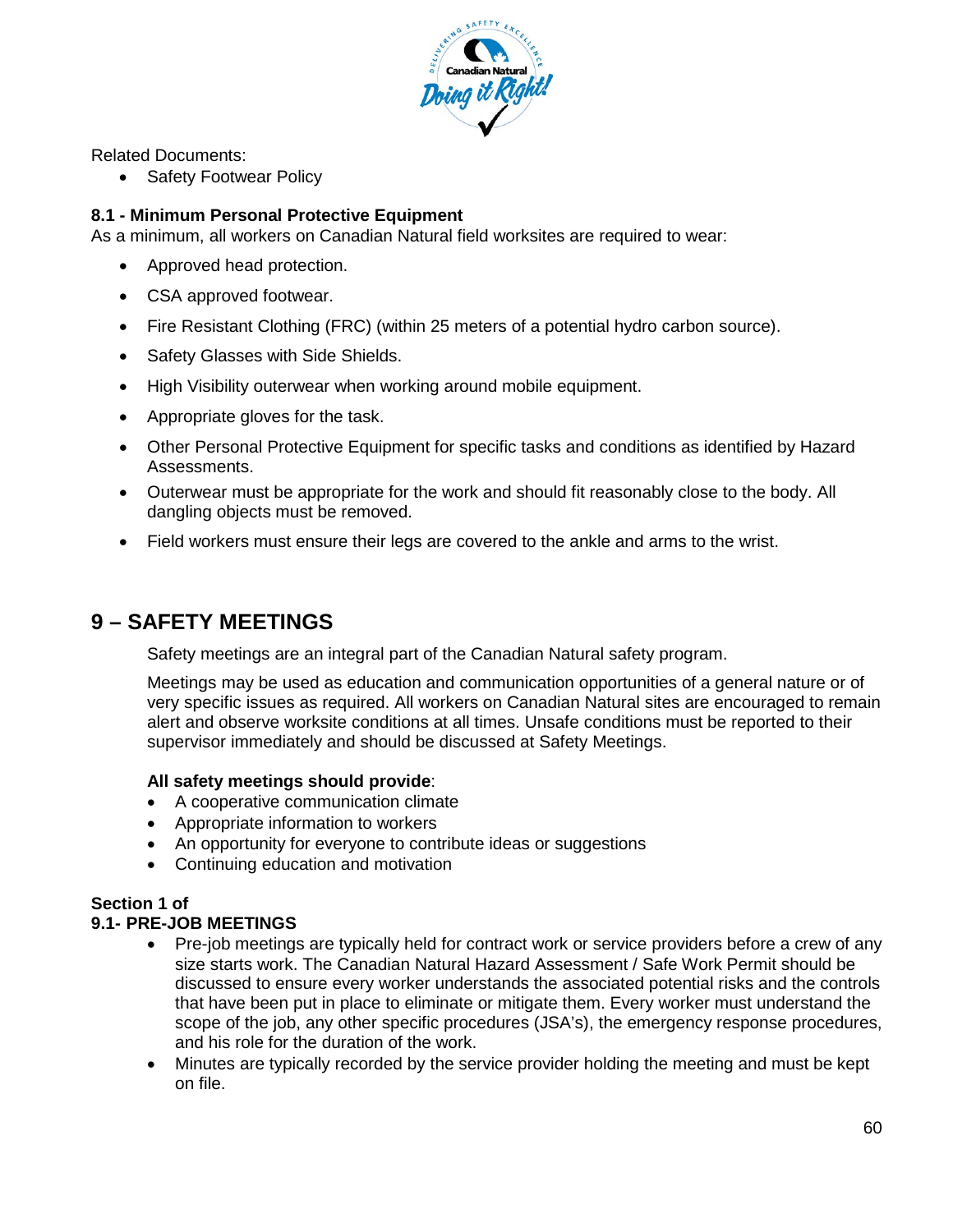

## **9.2- TAILGATE SAFETY MEETINGS**

- Tailgate meetings are held at least daily during an ongoing job to address issues workers are likely to encounter during their duties that day. The supervisor, considering the job site circumstances, may require additional meetings as required:
- If unexpected situations arise during the course of the regular work
- When conditions of the work or site change significantly
- When new tasks are started
- Prior to beginning high risk activities or specific work
- When other services come on site
- These are short meetings usually from five to fifteen minutes long.
- Minutes must be recorded and kept on file with the service provider for recall, if required.

## **10- LEGISLATION AND INDUSTRY GUIDELINES & STANDARDS**

The following legislative references were used in development of this Safety Plan. However, except where noted, this plan has adopted a "best practice" approach that will take the most restrictive reference in the development of specific requirements.

Field work associated with the project will take place primarily in the Northwest Territories but may also require travel through British Columbia, and/or Alberta. Canadian Natural and all contractors must comply with the applicable provincial and territorial legislation. The Occupational Health and Safety Regulation sets the minimum requirement for regulating the health and safety component of the Project. (NWT Government 2015). The well abandonment program will comply with NWT Oil and Gas act regulations. Copies of the required legislation should be made readily available to all personnel at the work site.

| Legislation                  | <b>Remarks</b>                                                                                                                                                                                                                                                                                                                                                                                                                                                                                                                                                                                                                                                                                    |
|------------------------------|---------------------------------------------------------------------------------------------------------------------------------------------------------------------------------------------------------------------------------------------------------------------------------------------------------------------------------------------------------------------------------------------------------------------------------------------------------------------------------------------------------------------------------------------------------------------------------------------------------------------------------------------------------------------------------------------------|
| <b>National Energy Board</b> | Regulates operational aspects of oil and gas activities in the Northwest<br>Territories, Nunavut and offshore northern Canada                                                                                                                                                                                                                                                                                                                                                                                                                                                                                                                                                                     |
| Indian and Northern Affairs  | Works in partnership with Northern and Aboriginal governments and<br>٠<br>people to govern the allocation of Crown lands to the private sector for oil<br>and gas exploration and develop the regulatory environment.                                                                                                                                                                                                                                                                                                                                                                                                                                                                             |
| <b>NWT Government</b>        | The following legislation governs workplace health and safety in the<br>٠<br>Northwest Territories and Nunavut.<br>The Petroleum Resources Act<br>$\cap$<br>The Oil and Gas Operations Act<br>$\Omega$<br>Safety Act and Regulations<br>$\circ$<br>Mine Health and Safety Act and Regulations<br>$\circ$<br><b>Explosive Use Acts and Regulations</b><br>$\Omega$<br><b>Summary Convictions Procedures</b><br>$\circ$<br>The Petroleum Resources Act sets the rules around how a company can<br>get permits to explore for and produce oil on N.W.T. lands.<br>The Oil and Gas Operations Act regulates what happens once a company<br>$\bullet$<br>starts exploring for or producing oil and gas |
| OROGO                        | OROGO is an arm's length unit within the Department of Industry, Tourism                                                                                                                                                                                                                                                                                                                                                                                                                                                                                                                                                                                                                          |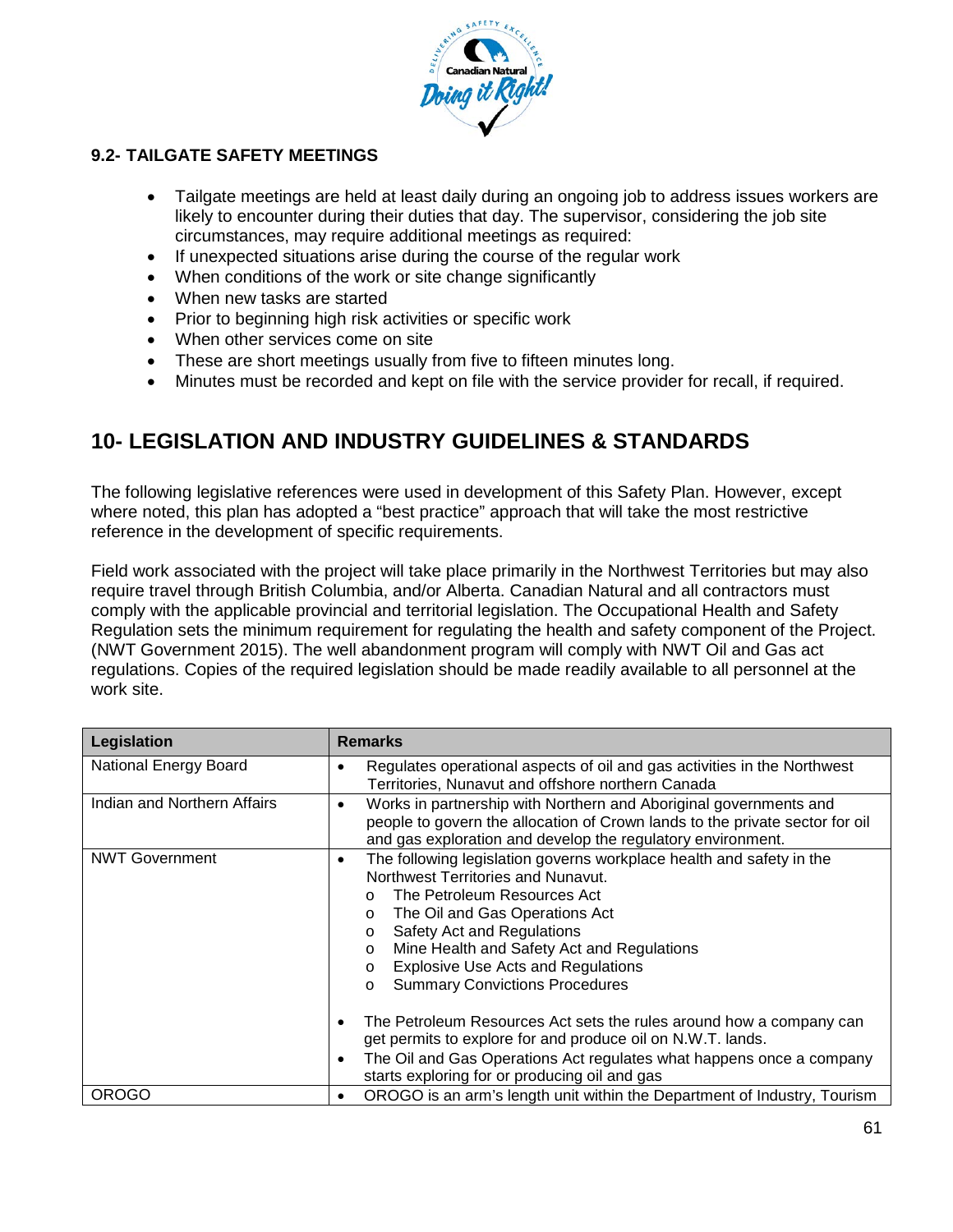

| and Investment (ITI), operating outside of ITI's regular policy structure and<br>separate from the Mineral and Petroleum Resources unit.<br>OROGO receives technical support and expertise through service<br>$\bullet$<br>agreements with the Alberta Energy Regulator and the National Energy<br>Board. |
|-----------------------------------------------------------------------------------------------------------------------------------------------------------------------------------------------------------------------------------------------------------------------------------------------------------|
| o Oil and Gas Certificate of Fitness Regulations                                                                                                                                                                                                                                                          |
| o Oil and Gas Drilling and Production Regulations                                                                                                                                                                                                                                                         |
| o Oil and Gas Geophysical Operations Regulations                                                                                                                                                                                                                                                          |
| o Oil and Gas Operations Regulations                                                                                                                                                                                                                                                                      |
| o Oil and Gas Spills and Debris Liability Regulations                                                                                                                                                                                                                                                     |
| o Oil and Gas Diving Regulations                                                                                                                                                                                                                                                                          |
| o Oil and Gas Installations Regulations                                                                                                                                                                                                                                                                   |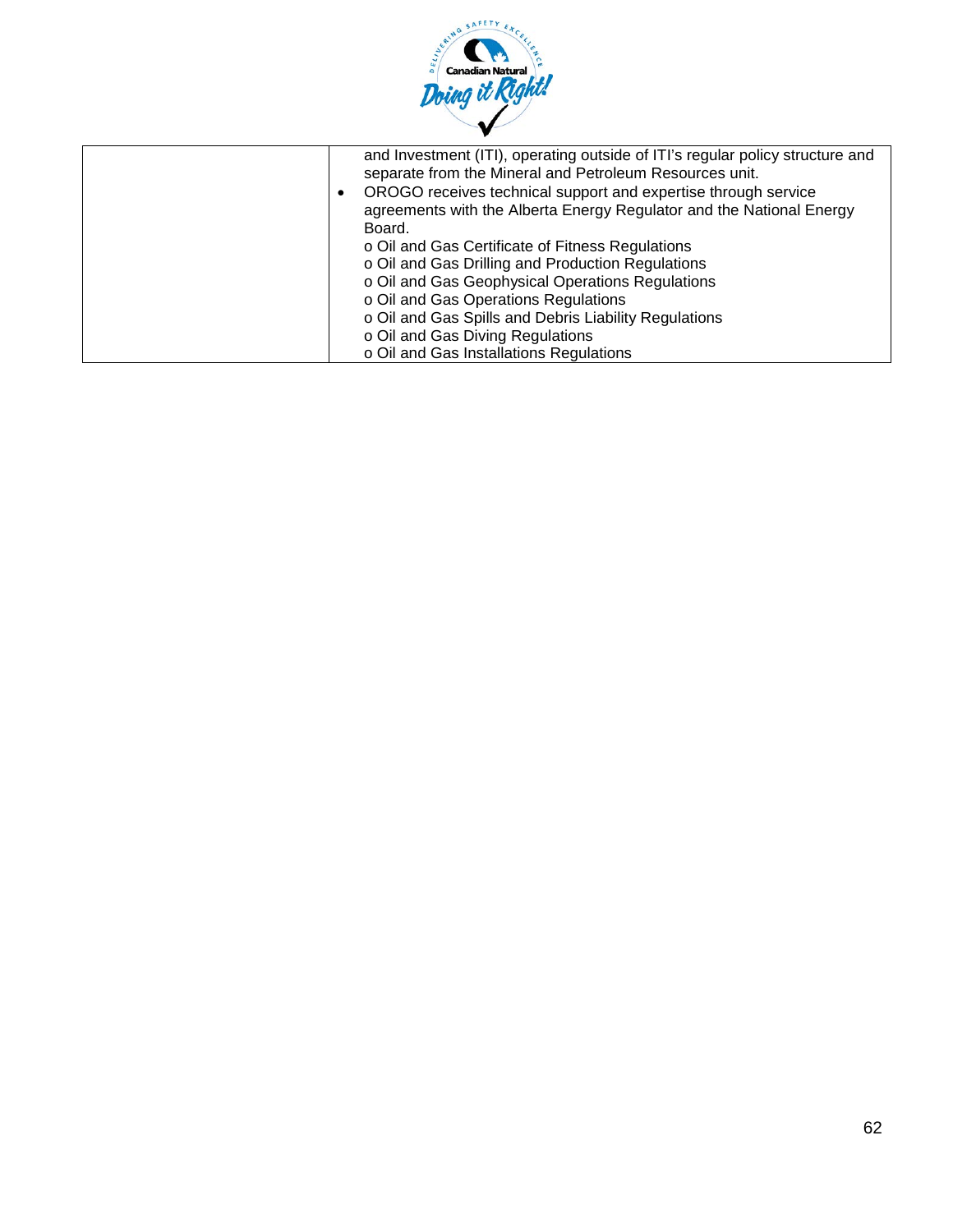

# **11- DEFINITIONS**

| <b>Audit:</b>                             | A comprehensive and formal examination/verification process of a system<br>utilizing an established and recognized protocol.                                                                                                                                                                                                                                                                                                                                                                                              |
|-------------------------------------------|---------------------------------------------------------------------------------------------------------------------------------------------------------------------------------------------------------------------------------------------------------------------------------------------------------------------------------------------------------------------------------------------------------------------------------------------------------------------------------------------------------------------------|
| <b>Basic Causes:</b>                      | The job and personal factors, such as inadequate engineering, lack of<br>knowledge or skill, etc., from which the substandard acts and/or<br>substandard conditions originate. Basic causes may also be referred to as<br>underlying, root or real causes, systems defects or contributing factors.<br>Basic causes are most frequently the result of an inadequate program,<br>inadequate program standards, and/or inadequate compliance with<br>standards.                                                             |
| BU:                                       | <b>Business Unit.</b>                                                                                                                                                                                                                                                                                                                                                                                                                                                                                                     |
| Codes:                                    | Rules and standards which have been adopted, by a governmental agency<br>or professional regulatory body, as mandatory regulations having the force<br>and effect of law.                                                                                                                                                                                                                                                                                                                                                 |
| <b>Controls:</b>                          | (1) Physical devices to regulate a machine, apparatus or system within<br>prescribed limits or physical standards of safety and operating<br>effectiveness.<br>(2) Policies/procedures and other measures to regulate systems,<br>environments or actions.                                                                                                                                                                                                                                                                |
| <b>Critical Parts:</b>                    | An item or component part of machinery, equipment, material, structure or<br>area that is likely to result in a major loss to people, property, process<br>and/or environment when worn, damaged, abused, misused or improperly<br>applies etc. Those critical few items part which, when worn, damaged,<br>abused, misused or improperly applied, are more likely to result in a major<br>loss.                                                                                                                          |
| <b>Critical Task:</b>                     | A specific element of work which historically has procedure and/or which<br>possesses the potential to produce major loss (people, property or<br>process) when not properly performed.                                                                                                                                                                                                                                                                                                                                   |
| <b>Disability:</b>                        | Any injury or illness, temporary or permanent, which prevents a person<br>from carrying on with his/her usual activity.                                                                                                                                                                                                                                                                                                                                                                                                   |
| <b>Emergency</b><br><b>Response Plan:</b> | (ERP) A comprehensive document to provide guidance to personnel on<br>actions to be taken under various possible emergency conditions. Includes<br>responsibilities of individuals and departments, organization resources<br>available for the use, sources of aid outside the organization, general<br>methods or procedures to follow, authority to make decisions,<br>requirements for implementing procedures within departments, training<br>practice of emergency procedures, communications and reports required. |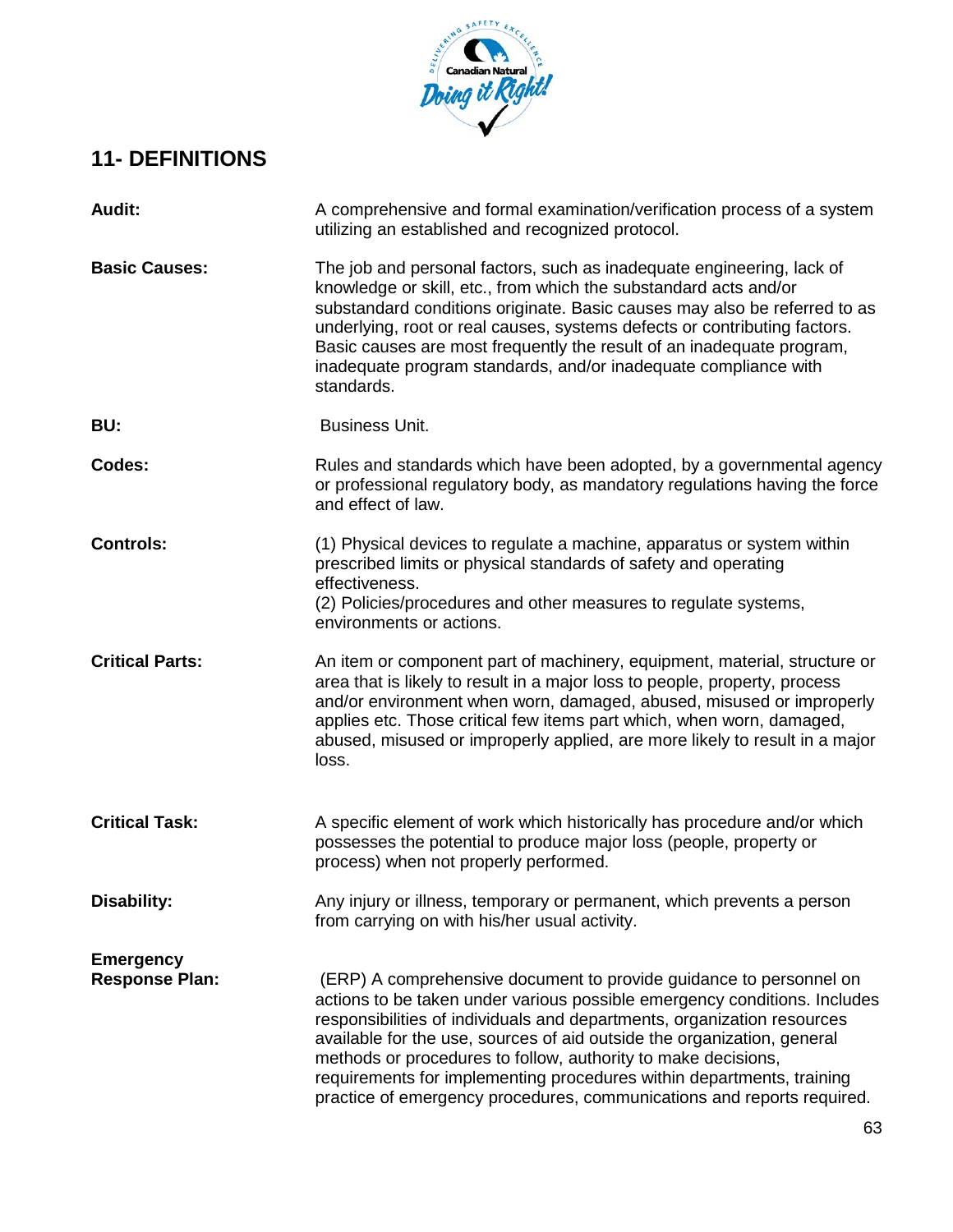

| <b>Competency Training:</b>                        | Training which includes classroom instruction, student testing and<br>reference material. Certification to be issued upon passing of final<br>examination. Those who directly supervise the bulk of the hourly and/or<br>non-supervisory salaried employees. Typical titles are Foreman,<br>Supervisor, Project engineers, and safety representatives.                         |
|----------------------------------------------------|--------------------------------------------------------------------------------------------------------------------------------------------------------------------------------------------------------------------------------------------------------------------------------------------------------------------------------------------------------------------------------|
| <b>Front Line</b><br><b>Management:</b>            | Those who directly supervise the bulk of the hourly and / or non-<br>supervisory salaried employees. Typical titles are Foreman, Assistant<br>Foreman, Supervisor, Lead Hand, Shift Team Lead, Lead and Project<br>Engineers.                                                                                                                                                  |
| <b>Guideline:</b>                                  | Provide information and direction to the correct way of performing actions<br>or duties.                                                                                                                                                                                                                                                                                       |
| Hazard:                                            | A condition / practice with the potential danger to cause harm.                                                                                                                                                                                                                                                                                                                |
| <b>Health and Safety</b><br><b>Representative:</b> | Health and safety representatives promote awareness and interest in<br>health and safety, and take on many of the roles of the joint work site<br>health and safety committee.                                                                                                                                                                                                 |
| <b>Immediate Causes:</b>                           | The substandard acts or conditions which directly contribute to the<br>occurrence of an accident/incident. (also-unsafe acts or conditions)                                                                                                                                                                                                                                    |
| Incident:                                          | An event / occurrence causing harm to people, equipment, property, the<br>environment and / or the public.                                                                                                                                                                                                                                                                     |
| <b>Incident Analysis:</b>                          | Study of statistical information of accidents and incidents to identify trends,<br>problems and potential problems. Analyses usually include frequency of<br>occurrence, severity, nature of injury/damage, part of body injured, part of<br>equipment or material damaged, agency of the accident, substandard<br>practices and conditions, job factors and personal factors. |
| Inspection:                                        | Checking or testing a component in the system to an established standard.                                                                                                                                                                                                                                                                                                      |
| <b>Injury Frequency Rate:</b>                      | An injury experience measurement. An injury frequency rate may also be<br>referred to as a lost-time frequency rate, as defined by the American<br>National Institute Z16.4 code.<br>Incidence rate<br>Number of<br>of lost workdays<br>recordable cases X 200,000<br>plus lost<br>$=$<br>Exposure or employee-hours<br>workday cases                                          |
| <b>Job Orientation:</b>                            | An orientation that is specific in nature and designed to orientate the<br>employee to specific information necessary to prepare him/her for the<br>specific job. The employee's immediate supervisor usually does these<br>orientations.                                                                                                                                      |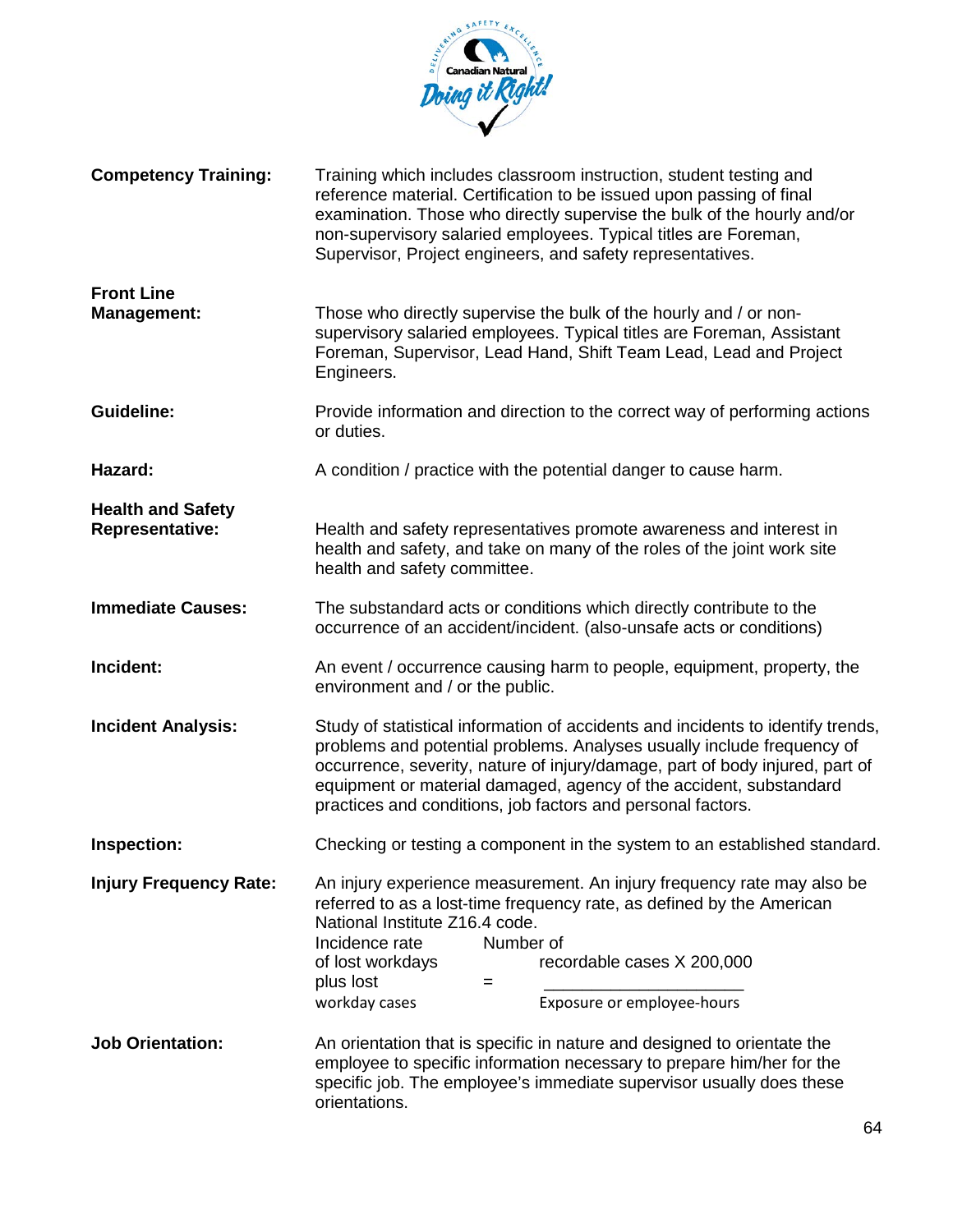

| <b>Joint Work Site Health &amp;</b><br><b>Safety Committee:</b> | (JWSHSC) A joint work site health and safety committee is a group of<br>worker and employer representatives working together to identify and<br>solve health and safety problems at the work site. |
|-----------------------------------------------------------------|----------------------------------------------------------------------------------------------------------------------------------------------------------------------------------------------------|
| <b>Middle Management:</b>                                       | Those between the senior managers and the front lines - titles, typically<br>Managers or Superintendents.                                                                                          |
| <b>Occupational Illness:</b>                                    | An occupational illness is any abnormal condition or disorder caused by<br>repeated exposure to environmental factors associated with employment.                                                  |
| <b>Occupational Injury:</b>                                     | Any injury that results from a work accident or from an exposure involving<br>a single incident in the work environment.                                                                           |
| <b>Policy:</b>                                                  | A high level overall plan embracing the general goals and acceptable<br>procedures.                                                                                                                |
| <b>Recordable Incidents:</b>                                    | Recordable as regulatory requirements for reporting injuries to<br>governmental agencies.                                                                                                          |
| Procedure:                                                      | An established and defined step by step method of performing specified<br>work.                                                                                                                    |
| <b>Risk:</b>                                                    | The degree of probability of loss. (possibility of loss or injury)                                                                                                                                 |
| <b>Safety Orientation:</b>                                      | A pre-assignment presentation to employees on the major points of the<br>organization's policy, benefits, services, facilities, general rules and<br>practices, and the work environment.          |
| <b>Senior Management:</b>                                       | Typical titles are Presidents, Vice President, Director or anyone reporting<br>directly to a Vice President.                                                                                       |
| Standard:                                                       | A structured method serving as a base that has been well established and<br>widely recognized.                                                                                                     |
| <b>Substandard Acts:</b>                                        | Those acts or conditions that do not meet established standards. They are<br>frequency referred to as unsafe acts or conditions in a safety and health<br>program.                                 |
| Task:                                                           | A specific work assignment within an occupation.                                                                                                                                                   |
| <b>Task Analysis:</b>                                           | The systematic review of a task to identify all loss exposures present while<br>the task is being done.                                                                                            |
| <b>Work Practice:</b>                                           | The industry expected way of performing work.                                                                                                                                                      |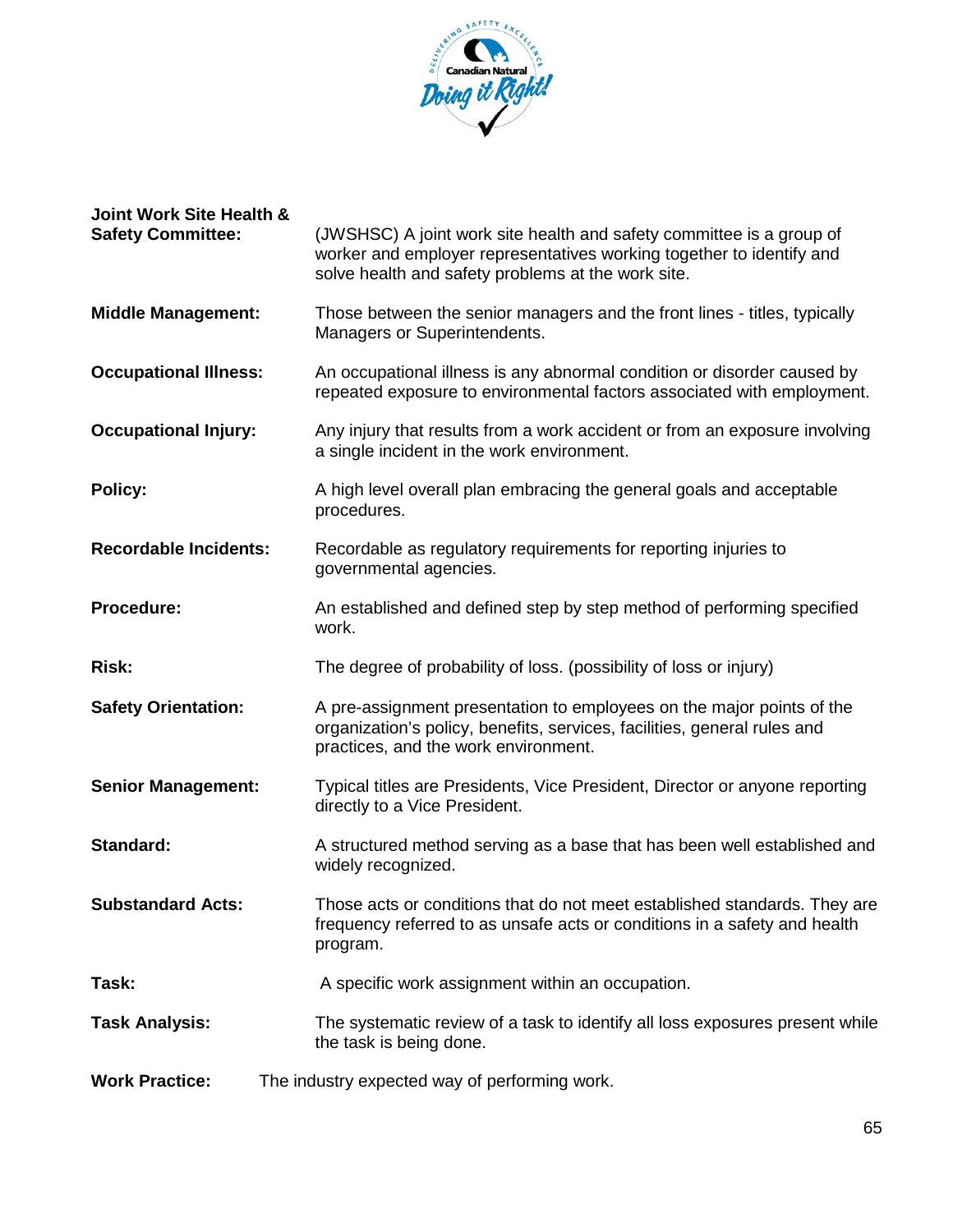

## **12- REFERENCES**

## **Canadian Natural Documents:**

| <b>FORMS</b>             |                                                                                                  |
|--------------------------|--------------------------------------------------------------------------------------------------|
| CNQ-OVR-FM-LM-000107     | BC RESOURCE ROAD QUADFOLD                                                                        |
| CNRL-OVR-FM-LM-000001    | BENZENE / VOC SURVEY FORM                                                                        |
| CNO-OVR-FM-LM-000001     | <b>CAMP INSPECTION FORM</b>                                                                      |
| CNQ-OVR-MTRX-PSFP-000001 | <b>CORPORATE RISK MATRIX</b>                                                                     |
| CNQ-OVR-FM-LM-000021     | CNRL SUSPENDED WELL INSPECTION FORM                                                              |
| CNQ-OVR-FM-LM-000002     | CONFINED AND OR RESTRICTED SPACE GUIDELINE                                                       |
| CNQ-OVR-FM-LM-000003     | EMERGENCY SHUT DOWN (ESD) FUNCTION TEST LOG                                                      |
| CNQ-OVR-FM-LM-000010     | <b>FACILITY INSPECTION FORM</b>                                                                  |
| HZN-00-FM-LM-000190      | FIELD LEVEL HAZARD ASSESSMENT                                                                    |
| CNQ-OVR-FM-LM-000004     | FIRE EXTINGUISHER INSPECTION FORM                                                                |
| CNQ-OVR-FM-LM-000035     | FIREARM AUTHORIZATION FORM                                                                       |
| CNQ-OVR-FM-LM-000005     | FIRST AID TREATMENT RECORD SHEET                                                                 |
| CNQ-OVR-FM-LM-000017     | GROUND DISTURBANCE / PIPELINE CONSTRUCTION INSPECTION FORM                                       |
| CNQ-OVR-FM-LM-000006     | GROUND DISTURBANCE GUIDELINE AND PERMIT PIPELINE EXPOSURE AND BACKFILL REPORT                    |
| CNQ-OVR-FM-LM-000007     | HAZARD ASSESSMENT AND GUIDELINE                                                                  |
| CNQ-OVR-FM-LM-000125     | INCIDENT REPORT FORM                                                                             |
| CNQ-OVR-FM-LM-000011     | <b>INVESTIGATION REPORT</b>                                                                      |
| CNQ-OVR-FM-LM-000024     | MOBILE WELDER INSPECTION FORM                                                                    |
| CNQ-OVR-FM-LM-000037     | NEAR MISS/HAZARD ID/OPPORTUNITY                                                                  |
| CNRL-OVR-FM-LM-000005    | NOISE SURVEY FORM                                                                                |
| CNRL-OVR-FM-LM-000002    | NORM SURVEY FORM                                                                                 |
| CNQ-OVR-FM-LM-000018     | PROJECT KICK OFF SAFETY AND COMPLIANCE CHECKLIST                                                 |
| CNQ-OVR-FM-LM-000122     | PUBLIC COMPLAINT FORM                                                                            |
| CNQ-OVR-FM-LM-000121     | REPORTING AND INVESTIGATING POTENTIALLY SERIOUS INCIDENTS (PSI) GUIDE FOR SAFETY<br><b>LEADS</b> |
| CNQ-OVR-FM-LM-000019     | <b>RIG INSPECTION FORM</b>                                                                       |
| CNQ-OVR-FM-LM-000020     | SAFETY MEETING MINUTES                                                                           |
| CNQ-OVR-FM-LM-000016     | SAFETY ORIENTATION                                                                               |
| CNQ-OVR-FM-LM-000119     | STORAGE TANK INSPECTION MONTHLY SUMMARY                                                          |
| CNQ-OVR-FM-LM-000108     | TRAFFIC CONTROL PLAN                                                                             |
| CNQ-OVR-FM-LM-000117     | TRANSPORTATION OF DANGEROUS GOODS - SHIPPING DOCUMENT INFORMATION                                |
| CNQ-OVR-FM-LM-000022     | TRANSPORTATION OF INJURED WORKER AND EVACUATION PLAN                                             |
| CNQ-OVR-FM-LM-000113     | <b>VEHICLE INCIDENT GUIDELINE</b>                                                                |
| CNQ-OVR-FM-LM-000023     | <b>VEHICLE INSPECTION FORM</b>                                                                   |
| CNQ-OVR-FM-LM-000118     | <b>VISITOR AUTHORIZATION</b>                                                                     |
| CNQ-OVR-FM-LM-000027     | WORKSITE SAFETY OBSERVATION                                                                      |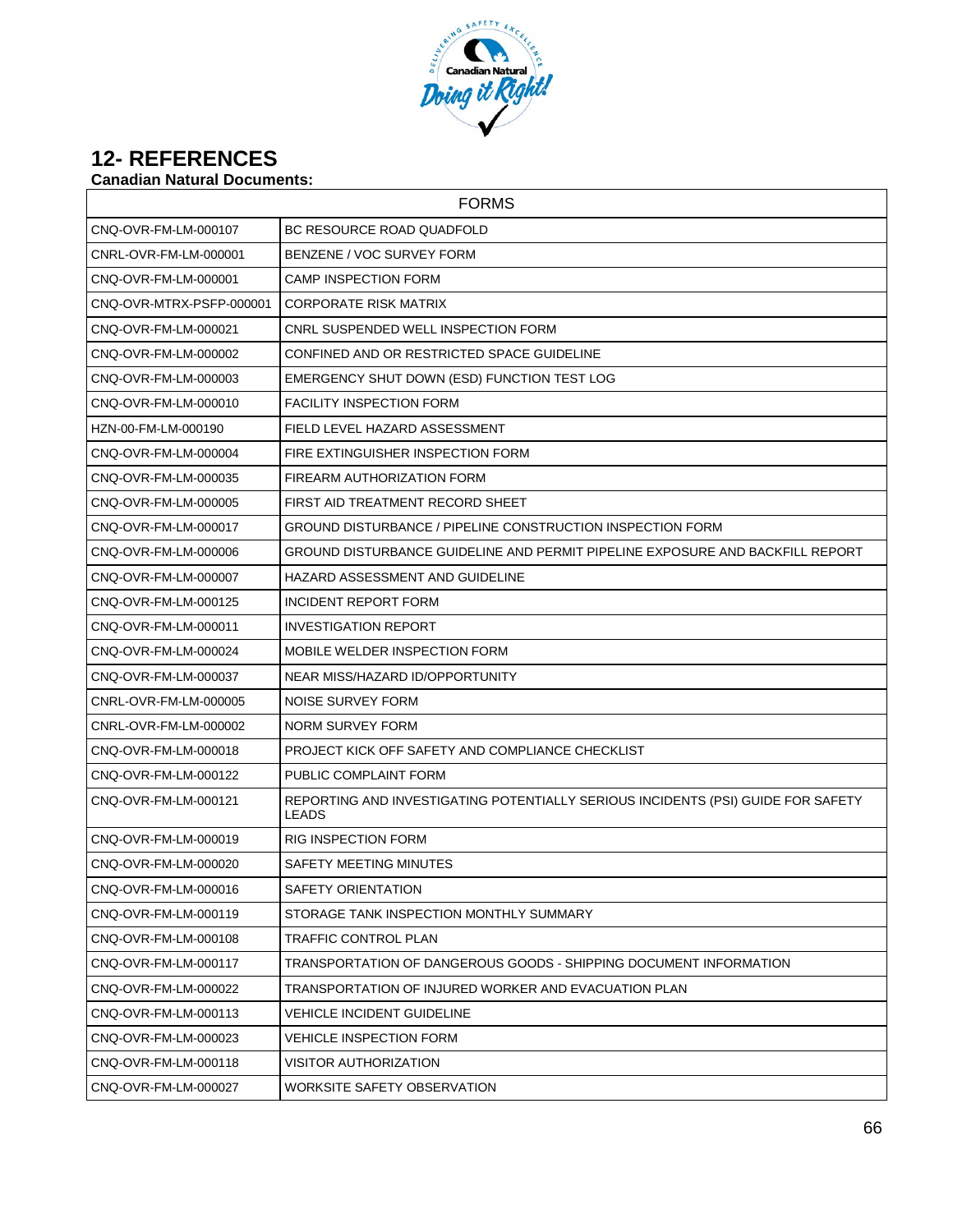

| <b>CODES OF PRACTICE</b> |                                                                     |  |  |  |  |
|--------------------------|---------------------------------------------------------------------|--|--|--|--|
| CNQ-OVR-PRG-LM-000001    | <b>CODE OF PRACTICE ASBESTOS</b>                                    |  |  |  |  |
| CNRL-OVR-PRG-LM-000002   | <b>CODE OF PRACTICE BENZENE</b>                                     |  |  |  |  |
| CNQ-OVR-PRG-LM-000008    | CODE OF PRACTICE CHEMICAL MANAGEMENT AND WHMIS 2015                 |  |  |  |  |
| TC-OVR-PRG-LM-000018     | CODE OF PRACTICE CONFINED SPACE CONVENTIONAL / THERMAL              |  |  |  |  |
| CNO-OVR-PRG-LM-000004    | CODE OF PRACTICE ENERGIZED ELECTRICAL WORK                          |  |  |  |  |
| CNQ-OVR-PRG-LM-000017    | CODE OF PRACTICE ERGONOMICS & MUSCULOSKELETAL INJURY PREVENTION     |  |  |  |  |
| CNQ-OVR-PRG-LM-000005    | CODE OF PRACTICE FALL PROTECTION                                    |  |  |  |  |
| CNQ-OVR-PRG-LM-000006    | CODE OF PRACTICE GROUND DISTURBANCE                                 |  |  |  |  |
| CNO-OVR-PRG-LM-000007    | CODE OF PRACTICE HARASSMENT AND VIOLENCE IN THE WORKPLACE           |  |  |  |  |
| CNO-OVR-PRG-LM-000009    | CODE OF PRACTICE HYDROGEN SULFIDE (H2S)                             |  |  |  |  |
| CNO-OVR-PRG-LM-000010    | CODE OF PRACTICE MERCURY                                            |  |  |  |  |
| CNO-OVR-PRG-LM-000011    | CODE OF PRACTICE NATURALLY OCCURRING RADIOACTIVE MATERIAL (N.O.R.M) |  |  |  |  |
| CNO-OVR-PRG-LM-000012    | CODE OF PRACTICE PIPELINE PIGGING                                   |  |  |  |  |
| CNQ-OVR-PRG-LM-000013    | CODE OF PRACTICE REFRACTORY CERAMIC FIBERS (RCF)                    |  |  |  |  |
| CNQ-OVR-PRG-LM-000014    | CODE OF PRACTICE RESPIRATORY PROTECTION                             |  |  |  |  |
| CNQ-OVR-PRG-LM-000015    | <b>CODE OF PRACTICE SILICA DUST</b>                                 |  |  |  |  |
| CNQ-OVR-PRG-LM-000016    | CODE OF PRACTICE TRANSPORTING INFIELD CONDENSATE                    |  |  |  |  |

| <b>PROCEDURES</b> |                                   |  |  |  |  |
|-------------------|-----------------------------------|--|--|--|--|
| 01                | <b>ARTIFICIAL LIFT</b>            |  |  |  |  |
| 02                | CHEMICAL INJECTION                |  |  |  |  |
| 03                | <b>COMPRESSORS AND ENGINES</b>    |  |  |  |  |
| 05                | <b>GAS DETECTORS</b>              |  |  |  |  |
| 06                | <b>GENERAL SAFETY</b>             |  |  |  |  |
| 12                | <b>PIPELINES</b>                  |  |  |  |  |
| 13                | CODE OF PRACTICE PIPELINE PIGGING |  |  |  |  |
| 15                | SURFACE WATER RELEASE             |  |  |  |  |
| 16                | <b>SYSTEMS</b>                    |  |  |  |  |
| 17                | <b>TANKS</b>                      |  |  |  |  |
| 19                | <b>TRUCKING</b>                   |  |  |  |  |
| 21                | <b>WELLS AND FACILITIES</b>       |  |  |  |  |
| 22                | <b>EMERGENCY RESPONSE</b>         |  |  |  |  |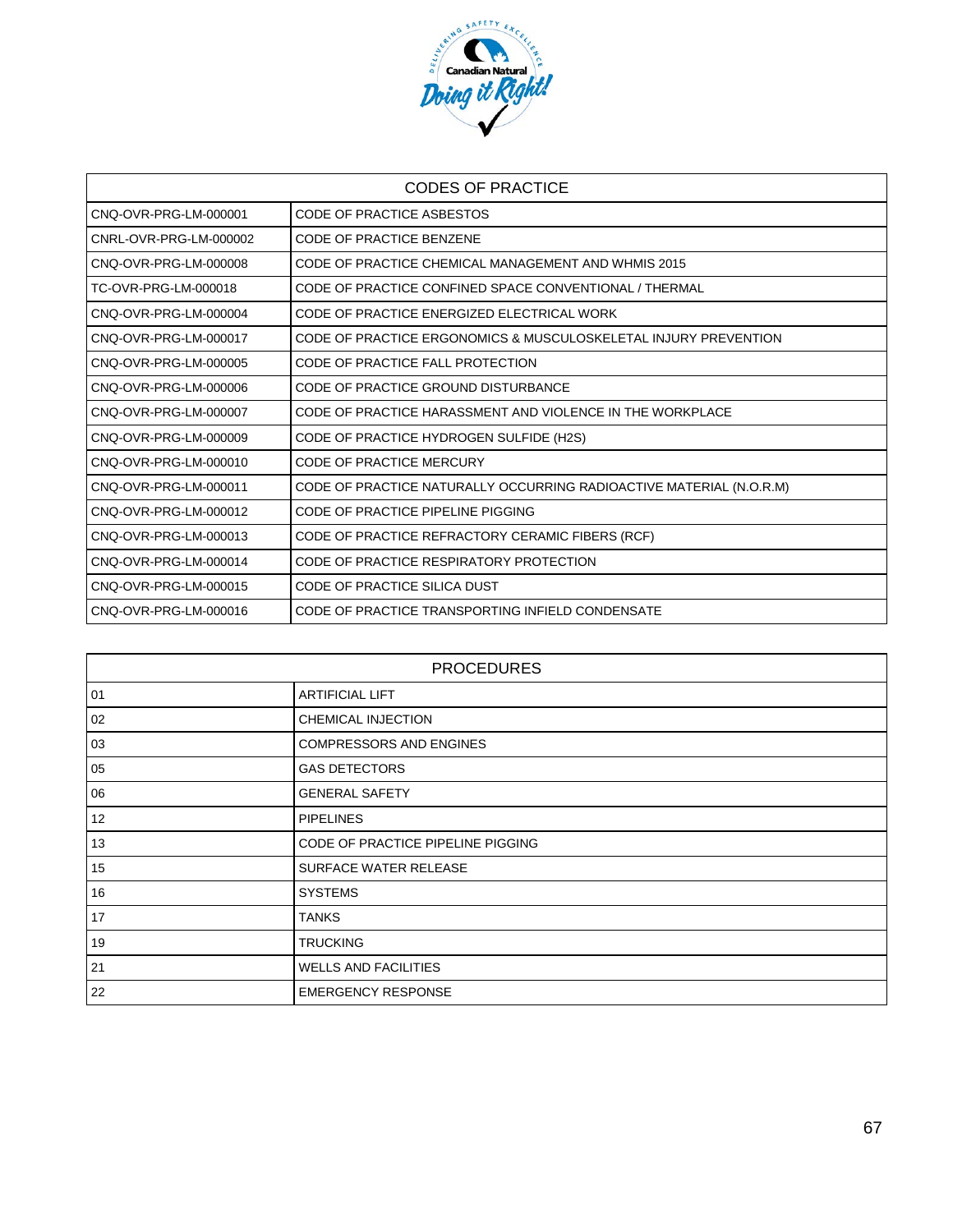

## **APPENDIX #1 (pages 65-65):**

# **HAZARD ASSESSMENT GUIDELINE (DIRECTIVE)**

**This Hazard Assessment is Canadian Natural's requirement to ensure the safety of workers on our sites and comply with WCB / OH&S regulations.**

#### **INSTRUCTION TO COMPLETE:**

- **1. This Hazard Assessment is required for all work performed by contractors / service providers.**
- **2. The purpose of Canadian Natural's Hazard Assessment is to:** 
	- **Identify the work to be done,**
	- **Identify the hazards involved with that work, and**
- **Identify the control measures to be taken to mitigate hazards and communicate to all workers involved. \*NOTE:\***
	- **If a hazard is identified (i.e. checked in the "Y" column) an appropriate control must be identified.**
	- **This is not a checklist - write in the control to be implemented or, when several controls are identified, circle the appropriate control(s).**
	- **All sections must be completed.**
	- **If additional potential hazards are identified that are not listed on the Hazard Assessment, use the "comments" section to identify the hazard(s) and appropriate control(s).**
	- **3. The Canadian Natural Hazard Assessment must be completed by an employee, contract operator, or consultant (company representative) who has received formal Site Supervisor Safety Training.**
	- **4. The Hazard Assessment must identify, in writing, an Alternate Onsite Designate to be in charge of safety when the supervisor is not on site. ("Alternate Onsite Designate" at bottom of Hazard Assessment)**
	- **5. If the scope of the job, conditions or personnel change, the hazard assessment must be revised or a new Hazard Assessment completed and reviewed with all workers involved.**
	- **6. An additional Hazard Assessment will be required for all Hot Work.**
	- **7. The Hazard Assessment must be completed / reviewed in the presence of the contractor(s) / service provider(s).**
	- **8. It is the responsibility of the Canadian Natural representative to verbally review the completed Hazard Assessment with all workers before they begin work at the location. Workers must sign the Hazard Assessment Acknowledgement. On a work site where a Prime Contractor is required, the Prime Contractor is advised of the names of all of the Supervisors of the workers therefore all "Designated Supervisor(s)" must insert a check in the check box beside their name in the "Service Provider Company Name" column.**
	- **9. The Prime Contractor for the site is typically "Canadian Natural" unless Prime Contractor has been designated in writing to other person(s) at the work site).**
	- **10. If you have any questions and / or require clarification to complete the Hazard Assessment, consult your BU / Group Safety & Compliance Coordinator.**
		- **Contractor(s) / Service Provider(s) must produce their Hazard Assessment / JSA's / Procedures for each task and review with all workers that will be involved prior to performing the work.**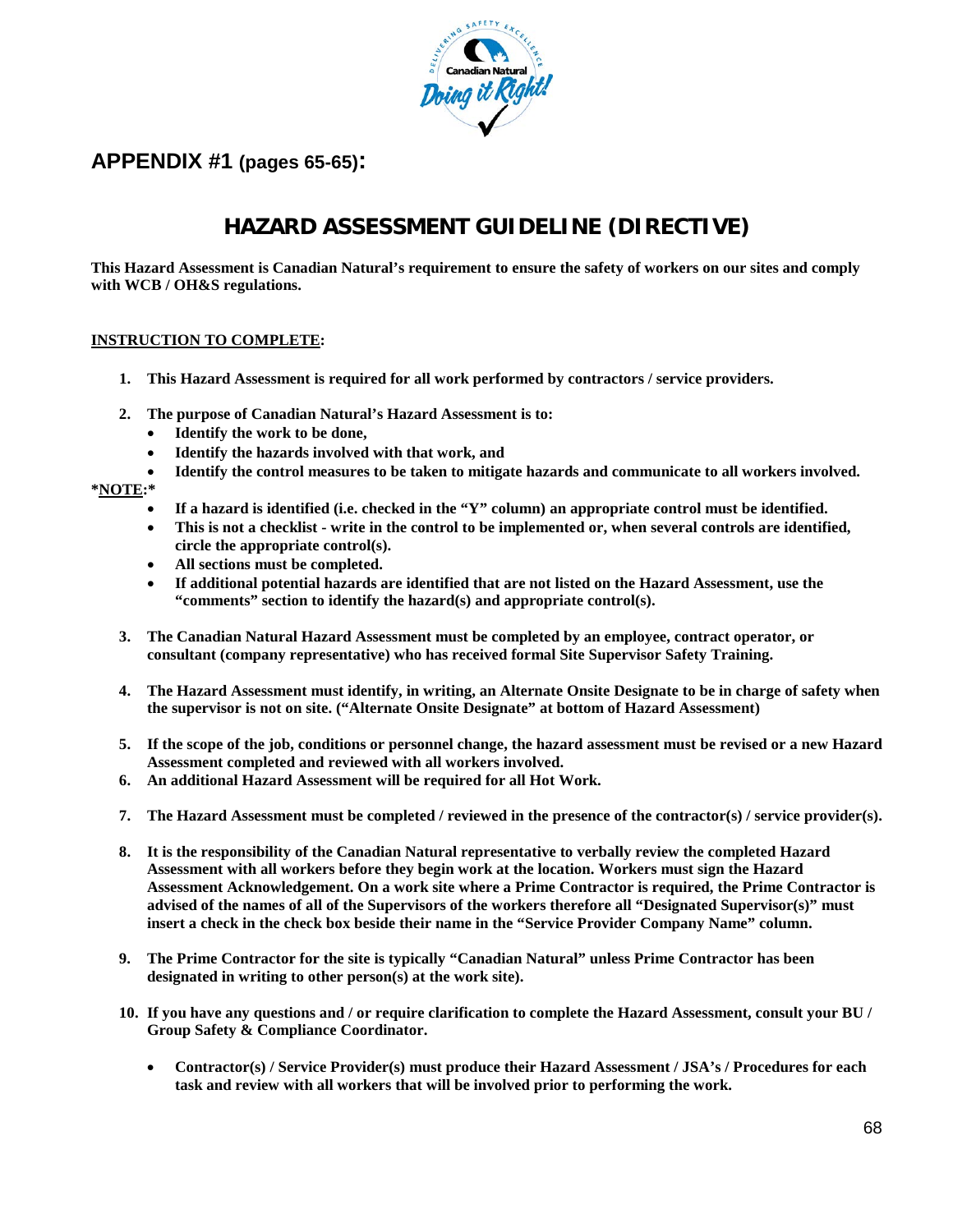|                                                                 |                 | JERING SAFETY<br>$\tilde{\epsilon}$<br><b>Canadian Natural</b><br>۵<br>Doing it Right: |         |                                                                                                   |              |
|-----------------------------------------------------------------|-----------------|----------------------------------------------------------------------------------------|---------|---------------------------------------------------------------------------------------------------|--------------|
| <b>HAZ ARD ASSESSMENT</b><br>Emergency Phone 1 (888) 878 - 3700 |                 |                                                                                        |         | <b>MISSION STATEMENT</b><br>'To develop people to work together to create value for the Company's |              |
| Please do not modify this form or the existing wording          |                 | <b>Canadian Natural</b>                                                                |         | shareholders by doing it right with fun and integrity"                                            |              |
| Location:                                                       |                 | <b>Service Provider:</b>                                                               |         | Date:                                                                                             |              |
| <b>Type of Work: Cold Work</b><br><b>Description of Work:</b>   | <b>Hot Work</b> | Drilling<br><b>Pipelines</b>                                                           | Seismic | <b>Well Servicing</b>                                                                             | Construction |

| Mark With √ In Appropriate Column<br>(if checked "Y" - the control must be noted)                                                                                                                                                                                                                                                | Y | $\mathbf N$ | Mark With $\sqrt{}$ In Appropriate Column<br>(if checked "Y" - the control must be noted)                                                                                                                                                                                                                                                                       | Y | N |
|----------------------------------------------------------------------------------------------------------------------------------------------------------------------------------------------------------------------------------------------------------------------------------------------------------------------------------|---|-------------|-----------------------------------------------------------------------------------------------------------------------------------------------------------------------------------------------------------------------------------------------------------------------------------------------------------------------------------------------------------------|---|---|
| Service provider(s) must have a Hazard Assessment and<br>step-by-step Procedure / JSA for task(s) to be<br>performed.<br>Control: Canadian Natural Representative is responsible to ensure that<br>Hazard Assessment will be in place and verify that step-by-step<br>procedure(s) /JSA(s) are reviewed with applicable workers. |   |             | Will Powered Mobile Equipment be used? (i.e. loader / skidsteer /<br>forklift / dozer / grader / backhoe / ATV / snowmobile etc.)<br>Control: Operators must demonstrate competency / provide certification /<br>possess a valid Provincial Driver's License when on public roadways.<br>Equipment over 700 kgs. must have seat belts $\&$ rollover protection. |   |   |
| All workers must receive Canadian Natural Safety<br>Orientation (Quadfold)<br>Control: Canadian Natural Representative is responsible to verify and<br>conduct orientation for new workers and to retain signed<br>acknowledgements.                                                                                             |   |             | Will there be potential exposure to radiation? (Use of X-ray<br>Equipment, Naturally Occurring Radioactive Material (NORM) in well or<br>surface equipment)<br>Control: Check area history, use appropriate detection, PPE. Ref. Code of Practice.<br>Service Provider's JSA / Procedures, Establish safe distance with<br>signage.                             |   |   |
| Are you aware of any workers with allergies to foods<br>and/or insects, or taking prescribed medication?<br>Control: Notify supervisor / first aid attendant what or where control<br>measures are: (i.e. epi-pen):                                                                                                              |   |             | Will there be any Rigging required, involving the use of<br>Slings, Cables, Ropes or Chains?<br>Control: Confirm load rating and certification, inspect condition, safety latches<br>on hooks etc. Rigging work must be conducted by trained workers.                                                                                                           |   |   |
| Have wind and weather conditions been considered?<br>Control: Monitor direction of wind (dust, exhaust, trees, windsock etc.)<br>Consider lightning / thunderstorms or other extreme<br>conditions                                                                                                                               |   |             | Are any additional Safeguards required? (Circle all that apply)<br><b>Control:</b> Equipment guards installed / handrails $\&$ toe boards where required /<br>barriers & fences as required / covers secured etc. Others:                                                                                                                                       |   |   |
| Are Equipment Certifications and/or Specifications<br>equired?<br>Control: Service provider must confirm equipment is of sufficient size,<br>strength & design for the proposed work.                                                                                                                                            |   |             | Will Scaffolds and / or Temporary Platforms be required?<br>Control: Equipment must be installed & tagged by a competent worker (before<br>use & intervals not more than 21 days)                                                                                                                                                                               |   |   |
| Are there any Chemical Hazards or Harmful Substances<br>present? Reference Provincial Regulations for exposure limits<br>Control: Review and follow SDS. An Exposure Control Plan may be<br>required e.g. silica (frac sand), invert mud etc.<br>Identify chemical or substance:                                                 |   |             | Are appropriate Drinking Fluids, Toilet & Washing Facilities<br>available for the # of workers?<br>Control:<br>Identify where:                                                                                                                                                                                                                                  |   |   |
| Will there be any Confined Space entry?<br>Control: Review and follow provincial regulatory requirements and<br>ensure confined space hazard assessment, entry permits, and<br>procedures are completed prior to entry.                                                                                                          |   |             | Are Power Tools, Equipment and Machinery required to<br>perform the work at this location?<br>Control: Ensure they are used as designed, by competent workers and operated<br>within Manufacturer Specifications.                                                                                                                                               |   |   |
| Will Cranes, Hoists or Lifting Devices be used?<br>Control: Cranes / Pickers must display an engineering certification<br>label that is less than a year old. Operator must provide applicable<br>certification.<br>Note Certification or Apprentice #                                                                           |   |             | Will Ventilation Systems be required to remove airborne<br>contaminates (dust, smoke, fumes, gas) and maintain oxygen<br>$>19.5\%$ ?<br>Control: Must be sufficient to ensure contaminants are kept below Occupational<br>Exposure Limits and Oxygen above 19.5 %                                                                                               |   |   |
| Is Emergency Preparedness & Response established and<br>reviewed for the location?<br>Control: Canadian Natural corporate or site specific Emergency<br>Plan must be available.<br>Response                                                                                                                                      |   |             | Will an individual be Working Alone?<br><b>Control:</b> Ensure contractor / service provider has an appropriate working alone<br>program in place.                                                                                                                                                                                                              |   |   |
| Are Entrances, Walkways, Stairways & Ladders used?<br>Control: Inspect to ensure they are installed, adequate, secured, and<br>free of obstruction; Use safe accesses provided and maintain 3 point<br>contact.                                                                                                                  |   |             | Have all WHMIS & TDG requirements been met?<br>Control: SDS's applicable to the product used must be reviewed by the workers<br>prior to use. Loads secure & appropriate placards displayed.                                                                                                                                                                    |   |   |
| Is Fall Protection required?<br>Control: Individuals working above 3 meters must be trained, fall arrest<br>equipment must be CSA approved, Fall Protection Hazard Assessment<br>/Plan in place as required.                                                                                                                     |   |             | Will any Demolition be required?<br>Control: Services must be disconnected & the affected areas controlled.                                                                                                                                                                                                                                                     |   |   |
| Are there any potential Fire or Explosion hazards?                                                                                                                                                                                                                                                                               |   |             | Will there be any diving operations?                                                                                                                                                                                                                                                                                                                            |   |   |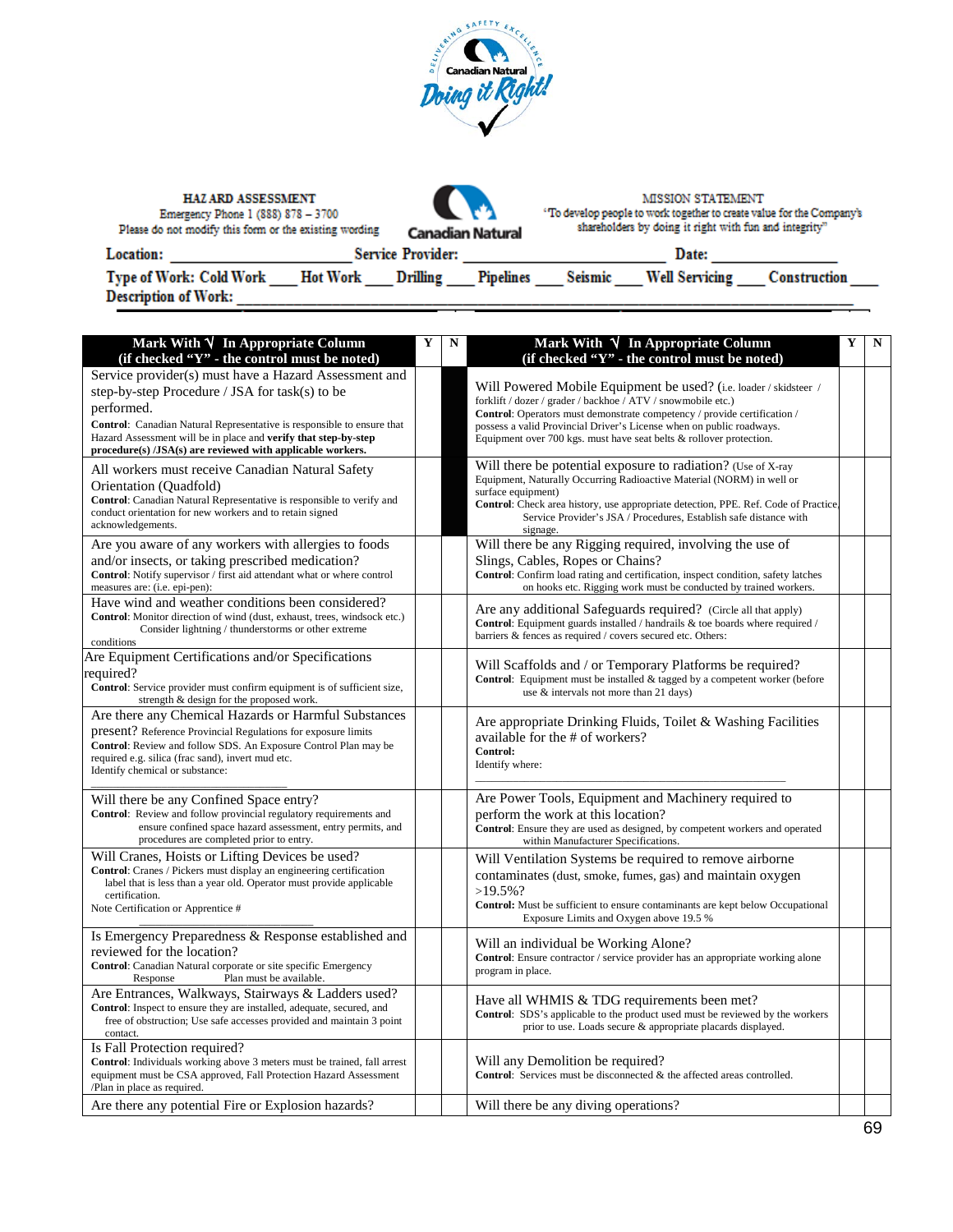

| Control: Identify ignition sources, use continuous gas monitoring, Fire<br>& Explosion Prevention Plan, Fire suppression provided as per Wildfire<br>Act.                                                                                                                                                                                                                    |  |  |                                                                                  |            |                                                                                                                                                                                                                                                                                                                   |          |                              |      |                  |            | Control: Safety procedures must be prepared and reviewed at the dive site. |      |                |      |
|------------------------------------------------------------------------------------------------------------------------------------------------------------------------------------------------------------------------------------------------------------------------------------------------------------------------------------------------------------------------------|--|--|----------------------------------------------------------------------------------|------------|-------------------------------------------------------------------------------------------------------------------------------------------------------------------------------------------------------------------------------------------------------------------------------------------------------------------|----------|------------------------------|------|------------------|------------|----------------------------------------------------------------------------|------|----------------|------|
| Provincial First Aid requirements must be in place.<br>Canadian Natural Transportation of Injured Worker Plan posted,<br>Consider number of workers / distance to medical aid / First Aiders /                                                                                                                                                                               |  |  |                                                                                  |            | Will there be any Excavating, or Ground Disturbance?<br>Control: Adhere to Canadian Natural Ground Disturbance Guidelines, at<br>minimum Consider provincial 1 <sup>st</sup> . call.<br>#                                                                                                                         |          |                              |      |                  |            |                                                                            |      |                |      |
| Medic / equipment / ETV as required.                                                                                                                                                                                                                                                                                                                                         |  |  | AB 1.800, 242, 3447 BC 1.800, 474, 6886 SK 1.866, 828, 4888 MB<br>1.800.940.3447 |            |                                                                                                                                                                                                                                                                                                                   |          |                              |      |                  |            |                                                                            |      |                |      |
| General Safety Precautions identified? (Circle all that apply)<br>Daily housekeeping / additional lighting /slips & trips / pinch points /<br>location of eye wash stations & showers/traffic / Drive in - Drive out/<br>use of signalers & spotters / BC: Drivers - Resource Road Quadfold<br><b>Others / Control:</b>                                                      |  |  |                                                                                  |            | Will Explosives be required?<br>Control: Confirm safe work procedures are in place and undertaken by a<br>certified blaster.<br><b>Blasters</b> certification<br>#                                                                                                                                                |          |                              |      |                  |            |                                                                            |      |                |      |
| Will there be any lifting and handling of loads?<br>Control: When practicable, utilize equipment, tag ropes and<br>appropriate lifting techniques for manual lifts.                                                                                                                                                                                                          |  |  |                                                                                  |            | Will there be any Forestry activity such as felling or bucking?<br>Control: Workers must be competent in the use of equipment / Fallers must be<br>certified / all workers maintain 2 tree lengths distance from fallers / chainsaw<br>operators must have training.                                              |          |                              |      |                  |            |                                                                            |      |                |      |
| Will Lock Out and / or Isolation be required?<br>Control: Review applicable Lockout Procedure. Equipment must be<br>rendered inoperative & all energy sources must be<br>isolated/locked/tagged.                                                                                                                                                                             |  |  |                                                                                  |            | Are there any Violence / Harassment/Psychological /<br><b>Biological</b><br>Hazards?<br>Control: Policies/Procedures, RPE and PPE for storage, handling and disposal<br>of contaminated materials                                                                                                                 |          |                              |      |                  |            |                                                                            |      |                |      |
| Will workers be exposed to Noise above Provincial<br>Occupational Exposure Levels?<br>$(AB/BC/MB - 85dBA SK - 80dBA)$<br>Control: Appropriate hearing protection must be used.                                                                                                                                                                                               |  |  |                                                                                  |            | Have pre-cautions been taken to ensure no other work will be<br>done in the vicinity that could create a hazard while the job is<br>in progress?<br>Control: Review your hazard assessment with personnel & service providers<br>that may be affected. Consider appropriate barriers / fences, and warning signs. |          |                              |      |                  |            |                                                                            |      |                |      |
| Will any work be conducted near Overhead Power<br>Lines?<br>Control: Contact power service provider if within 7 meters of power<br>lines to determine voltage / safe distances / procedures<br>required.                                                                                                                                                                     |  |  |                                                                                  |            | Identify Canadian Natural Health & Safety Representative:<br>Phone:                                                                                                                                                                                                                                               |          |                              |      |                  |            |                                                                            |      |                |      |
| Is additional Personal Protective Equipment required<br>for the proposed work? (Circle all that apply)<br>Control: Respirator / SCBA or SABA / Face Shield / Goggles /<br>Gloves / Flotation Device / Limb & Body Protection<br>Identify other $(s)$ :                                                                                                                       |  |  |                                                                                  |            | Has a Maximum Operating Pressure (MOP) been identified for<br>this job? (Note: For Hydrate Removal – Maximum 10% Pressure<br>Differential)<br>Control: Ensure program / instructions are followed and workers are aware of<br><b>MOP</b><br>kPa.<br>Identify MOP: _                                               |          |                              |      |                  |            |                                                                            |      |                |      |
| Will workers be required to use respiratory protection?<br>Control: Ensure workers are fit tested for face piece.                                                                                                                                                                                                                                                            |  |  |                                                                                  |            |                                                                                                                                                                                                                                                                                                                   | devices) | Control: Identify where:     |      |                  |            | Designated Smoking Area? (includes Electronic Smoking                      |      |                |      |
| Prior to performing Hot Work, Atmospheric Testing must be conducted and the results recorded:                                                                                                                                                                                                                                                                                |  |  |                                                                                  |            |                                                                                                                                                                                                                                                                                                                   |          |                              |      |                  |            |                                                                            |      |                |      |
| <b>Tester name:</b>                                                                                                                                                                                                                                                                                                                                                          |  |  | Time of reading:                                                                 |            |                                                                                                                                                                                                                                                                                                                   |          | <b>LEL</b>                   | %    | $H_2S$           | <b>PPM</b> | <sub>CO</sub>                                                              | %    | O <sub>2</sub> | %    |
| Tester name:                                                                                                                                                                                                                                                                                                                                                                 |  |  | Time of reading:                                                                 |            |                                                                                                                                                                                                                                                                                                                   |          | <b>LEL</b>                   | $\%$ | H <sub>2</sub> S | <b>PPM</b> | C <sub>O</sub>                                                             | $\%$ | O <sub>2</sub> | $\%$ |
| Comments:                                                                                                                                                                                                                                                                                                                                                                    |  |  |                                                                                  |            |                                                                                                                                                                                                                                                                                                                   |          |                              |      |                  |            |                                                                            |      |                |      |
| Note: Service provider(s) agree to comply with applicable Government Regulations, Industry Recommended Practices and Canadian Natural Guidelines /<br>Policies. Service provider(s) will identify any other hazards that may be present at the worksite and ensure that their workers understand the hazards,<br>conditions and control measures in their Hazard Assessment. |  |  |                                                                                  |            |                                                                                                                                                                                                                                                                                                                   |          |                              |      |                  |            |                                                                            |      |                |      |
| <b>Assessment Issued to:</b>                                                                                                                                                                                                                                                                                                                                                 |  |  |                                                                                  | Signature: |                                                                                                                                                                                                                                                                                                                   |          |                              |      |                  |            | Contact #:                                                                 |      |                |      |
| (or see acknowledgement)<br><b>Issued By:</b>                                                                                                                                                                                                                                                                                                                                |  |  |                                                                                  | Signature: |                                                                                                                                                                                                                                                                                                                   |          |                              |      |                  |            | Contact #:                                                                 |      |                |      |
|                                                                                                                                                                                                                                                                                                                                                                              |  |  |                                                                                  |            |                                                                                                                                                                                                                                                                                                                   |          |                              |      |                  |            |                                                                            |      |                |      |
| <b>Assessment Valid From:</b>                                                                                                                                                                                                                                                                                                                                                |  |  |                                                                                  |            |                                                                                                                                                                                                                                                                                                                   | To:      |                              |      |                  |            |                                                                            |      |                |      |
| <b>Alternate Onsite Designate:</b>                                                                                                                                                                                                                                                                                                                                           |  |  |                                                                                  |            |                                                                                                                                                                                                                                                                                                                   |          | <b>Identify Muster Area:</b> |      |                  |            |                                                                            |      |                |      |
| <b>Prime Contractor:</b>                                                                                                                                                                                                                                                                                                                                                     |  |  |                                                                                  |            |                                                                                                                                                                                                                                                                                                                   |          |                              |      |                  |            |                                                                            |      |                |      |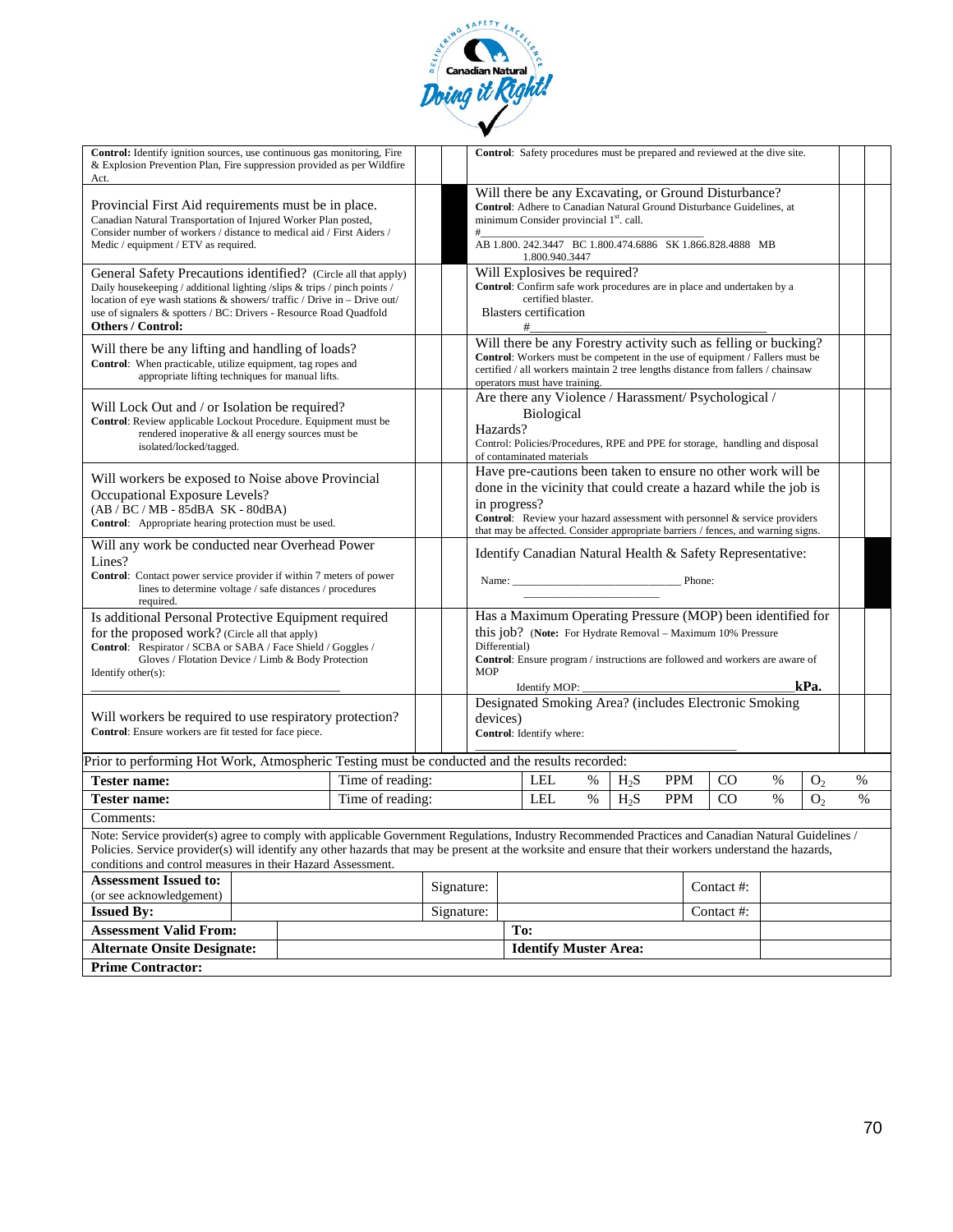

#### HAZARD ASSESSMENT ACKNOWLEDGEMENT

By signing this document I acknowledge that I have reviewed and understand the Canadian Natural Hazard Assessment. In addition, I will review my company's Hazard Assessment and step-by-step Procedure / JSA prior to performing the intended work.

| LOCATION:                                                                                                   | DATE:                      |                         |                                             |           |  |  |  |  |  |
|-------------------------------------------------------------------------------------------------------------|----------------------------|-------------------------|---------------------------------------------|-----------|--|--|--|--|--|
| SITE SUPERVISOR:                                                                                            |                            | CONTACT#                |                                             |           |  |  |  |  |  |
| <b>Service Provider Company</b><br><b>Name</b><br><b>Designated Supervisor must check</b><br>the box $\Box$ | <b>Worker Name (Print)</b> | <b>Worker Signature</b> | <b>Experience</b><br>in Current<br>Position | Contact # |  |  |  |  |  |
| $\Box$                                                                                                      |                            |                         | Yrs.                                        |           |  |  |  |  |  |
| $\overline{\square}$                                                                                        |                            |                         | Yrs.                                        |           |  |  |  |  |  |
| $\Box$                                                                                                      |                            |                         | Yrs.                                        |           |  |  |  |  |  |
| $\Box$                                                                                                      |                            |                         | Yrs.                                        |           |  |  |  |  |  |
| $\Box$                                                                                                      |                            |                         | Yrs.                                        |           |  |  |  |  |  |
| $\Box$                                                                                                      |                            |                         | Yrs.                                        |           |  |  |  |  |  |
| $\overline{\Box}$                                                                                           |                            |                         | Yrs.                                        |           |  |  |  |  |  |
| $\Box$                                                                                                      |                            |                         | Yrs.                                        |           |  |  |  |  |  |
| $\Box$                                                                                                      |                            |                         | Yrs.                                        |           |  |  |  |  |  |
| $\overline{\square}$                                                                                        |                            |                         | Yrs.                                        |           |  |  |  |  |  |
| $\Box$                                                                                                      |                            |                         | Yrs.                                        |           |  |  |  |  |  |
| $\Box$                                                                                                      |                            |                         | Yrs.                                        |           |  |  |  |  |  |
| $\Box$                                                                                                      |                            |                         | Yrs.                                        |           |  |  |  |  |  |
| $\overline{\square}$                                                                                        |                            |                         | Yrs.                                        |           |  |  |  |  |  |
| $\Box$                                                                                                      |                            |                         | Yrs.                                        |           |  |  |  |  |  |
| $\Box$                                                                                                      |                            |                         | Yrs.                                        |           |  |  |  |  |  |
| $\Box$                                                                                                      |                            |                         | Yrs.                                        |           |  |  |  |  |  |
| $\Box$                                                                                                      |                            |                         | Yrs.                                        |           |  |  |  |  |  |
| $\Box$                                                                                                      |                            |                         | Yrs.                                        |           |  |  |  |  |  |
| $\overline{\square}$                                                                                        |                            |                         | Yrs.                                        |           |  |  |  |  |  |
| $\Box$                                                                                                      |                            |                         | Yrs.                                        |           |  |  |  |  |  |
| $\Box$                                                                                                      |                            |                         | Yrs.                                        |           |  |  |  |  |  |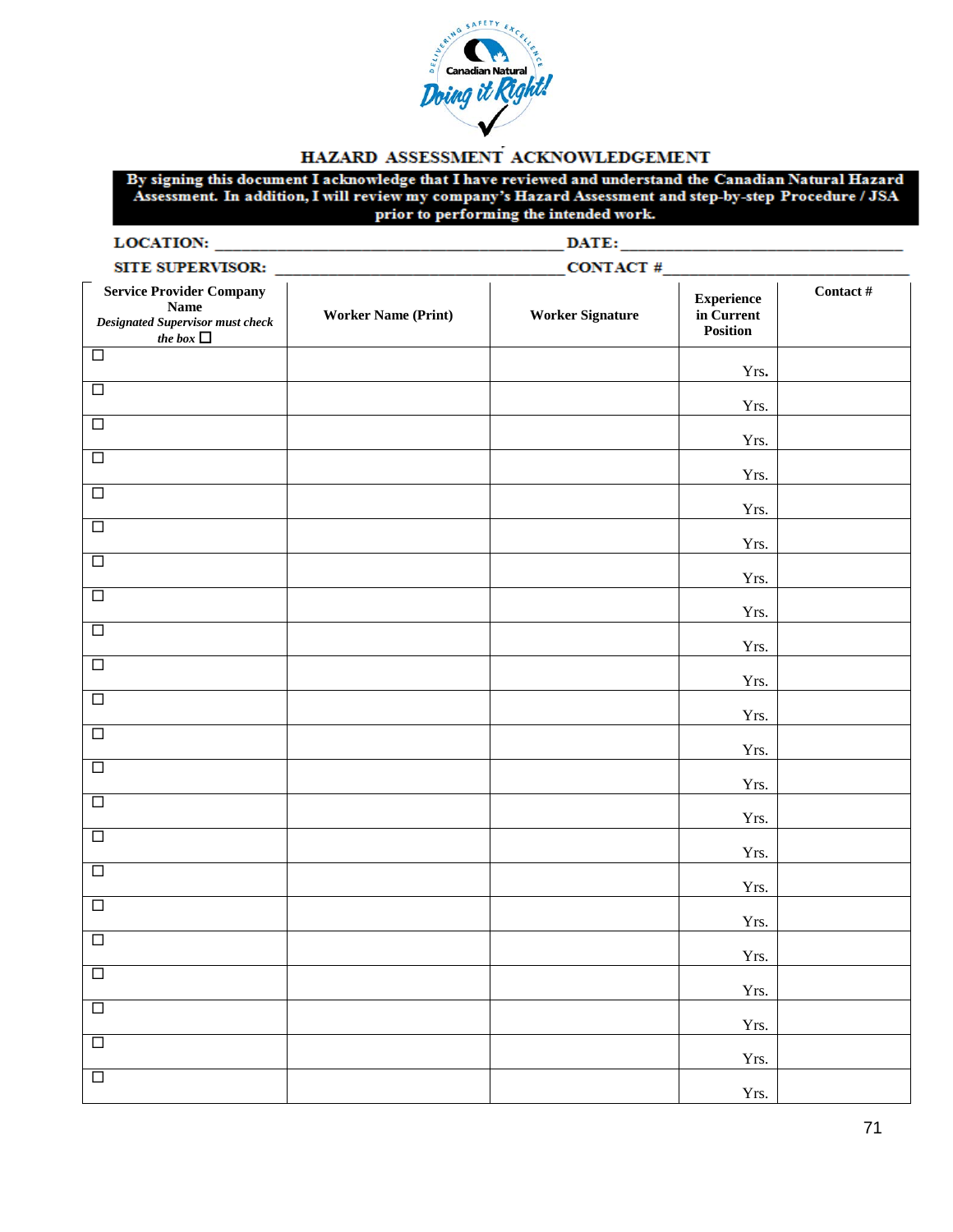





#### **TRANSPORTATION of INJURED WORKER & EVACUATION PLAN**

Please do not modify this form or the existing wording

Mission Statement: To develop people to work together to create value for the Company's shareholders by doing it right with fun and integrity

|                                                                                                                                                                                                                                                                                                                                  |                                                  |                         | Date of Plan                   |      |
|----------------------------------------------------------------------------------------------------------------------------------------------------------------------------------------------------------------------------------------------------------------------------------------------------------------------------------|--------------------------------------------------|-------------------------|--------------------------------|------|
| <b>Muster Area / Emergency Assembly Area</b>                                                                                                                                                                                                                                                                                     |                                                  |                         | <b>Prime Contractor</b>        |      |
| <b>Site Supervisor</b>                                                                                                                                                                                                                                                                                                           |                                                  |                         | Phone                          |      |
| First Aid Attendant(s) / Contact Number(s):                                                                                                                                                                                                                                                                                      |                                                  |                         |                                |      |
|                                                                                                                                                                                                                                                                                                                                  |                                                  |                         |                                |      |
|                                                                                                                                                                                                                                                                                                                                  |                                                  |                         |                                |      |
|                                                                                                                                                                                                                                                                                                                                  |                                                  |                         |                                |      |
| INOTE: Unless care is refused - the First Ald Attendent is responsible and has full authority. For all first aid theatment of the injured worker until the                                                                                                                                                                       |                                                  |                         |                                |      |
| responsibility. For treatment is accepted, by; a place, of medical treatment or an accepted, ambulance, service, or by a person with equal or higher first aid.<br>certification. If the first aid attendent leaves the site with the injured worker - all critical work shall cease until they return or a replacement annives. |                                                  |                         |                                |      |
|                                                                                                                                                                                                                                                                                                                                  |                                                  |                         |                                |      |
| Service to be used at Work Location: The First Aid Altendant is responsible to determine the most appropriate method of                                                                                                                                                                                                          |                                                  |                         |                                |      |
| transportation depending on severity of injury, etc. if a helicopter is the primary, or only, method of evacuation, prior arrangements<br>must ensure an aircraft will be available during working hours. In extreme situations, STARS will be dispatched by 911 personnel.                                                      |                                                  |                         |                                |      |
| Local Ambulance                                                                                                                                                                                                                                                                                                                  | Helicopter                                       | On-Site ETV             | Other:                         |      |
| Local Ambulance                                                                                                                                                                                                                                                                                                                  |                                                  |                         |                                |      |
| Phone                                                                                                                                                                                                                                                                                                                            |                                                  |                         | Response Time to Location      | min. |
| <b>Nearest Helicopter</b>                                                                                                                                                                                                                                                                                                        |                                                  |                         |                                |      |
| Phone                                                                                                                                                                                                                                                                                                                            |                                                  |                         | Response Time to Location      | min. |
| <b>Alternate Helicopter</b>                                                                                                                                                                                                                                                                                                      |                                                  |                         | Response Time to Location      |      |
| Phone                                                                                                                                                                                                                                                                                                                            |                                                  |                         |                                | min. |
| <b>Nearest Medical Center</b>                                                                                                                                                                                                                                                                                                    |                                                  |                         | <b>Response Time to Center</b> | min. |
| Phone                                                                                                                                                                                                                                                                                                                            |                                                  |                         |                                |      |
|                                                                                                                                                                                                                                                                                                                                  |                                                  |                         |                                |      |
| Cell Phone (Number)<br>Other:                                                                                                                                                                                                                                                                                                    |                                                  |                         |                                |      |
| Information to be given to Emergency Responding Personnel:                                                                                                                                                                                                                                                                       |                                                  |                         |                                |      |
|                                                                                                                                                                                                                                                                                                                                  |                                                  |                         | <b>Weather Conditions</b>      |      |
| <b>Total Number of Workers</b><br><b>Legal Land Description</b>                                                                                                                                                                                                                                                                  |                                                  |                         | <b>Site Contact Number</b>     |      |
|                                                                                                                                                                                                                                                                                                                                  |                                                  | Nature of Injury        |                                |      |
|                                                                                                                                                                                                                                                                                                                                  |                                                  | <b>Closest Airstrip</b> |                                |      |
|                                                                                                                                                                                                                                                                                                                                  |                                                  |                         |                                |      |
|                                                                                                                                                                                                                                                                                                                                  |                                                  |                         |                                |      |
|                                                                                                                                                                                                                                                                                                                                  |                                                  |                         |                                |      |
| Latitude<br>Longitude<br>Direction to Location:<br>Transport by Ground: Provide clear directions to site using specific road instructions. If possible have someone meet the<br>ambulance at a main road to guide to location: (route in / out of the worksteps, and to medial, treatment, a required in B.C.)                   |                                                  |                         |                                |      |
|                                                                                                                                                                                                                                                                                                                                  |                                                  |                         |                                |      |
| I ran sport by Air: Provide Coordinates (Lat / Long) or Legal Land Description (LSD).                                                                                                                                                                                                                                            |                                                  |                         |                                |      |
|                                                                                                                                                                                                                                                                                                                                  | Request Stretcher Equipped Helicopter.           |                         |                                |      |
|                                                                                                                                                                                                                                                                                                                                  | Ensure a landing site is cleared and identified. |                         |                                |      |
|                                                                                                                                                                                                                                                                                                                                  |                                                  |                         |                                |      |
|                                                                                                                                                                                                                                                                                                                                  |                                                  |                         |                                |      |
| Workers Covered by This Plan if additional room is required, use the back of this page, or reference the Canadian Natural<br>Hazard Assessment / Acknowledgement.                                                                                                                                                                |                                                  |                         |                                |      |
|                                                                                                                                                                                                                                                                                                                                  |                                                  |                         |                                |      |

| 1. Initial Contact Regarding Problem    | 6. Decide on Public Protection Method       |
|-----------------------------------------|---------------------------------------------|
| <b>Assess the Situation</b>             | 7. Make External Notifications (Government) |
| 3. Classify the Emergency Level         | 8. Activate Personnel and Equipment         |
| 4. Activate the Emergency Response Plan | 9. Respond and Control the Emergency        |
| 5. Define the Emergency Planning Zone   | 10. Stand Down                              |

(Conventional - 1.888.878.3700) (Horizon - 1.780.828.3000) (Albian - 1.780.713.3700)

CNQ-OVR-FM-LM-000022\_3

 $2018$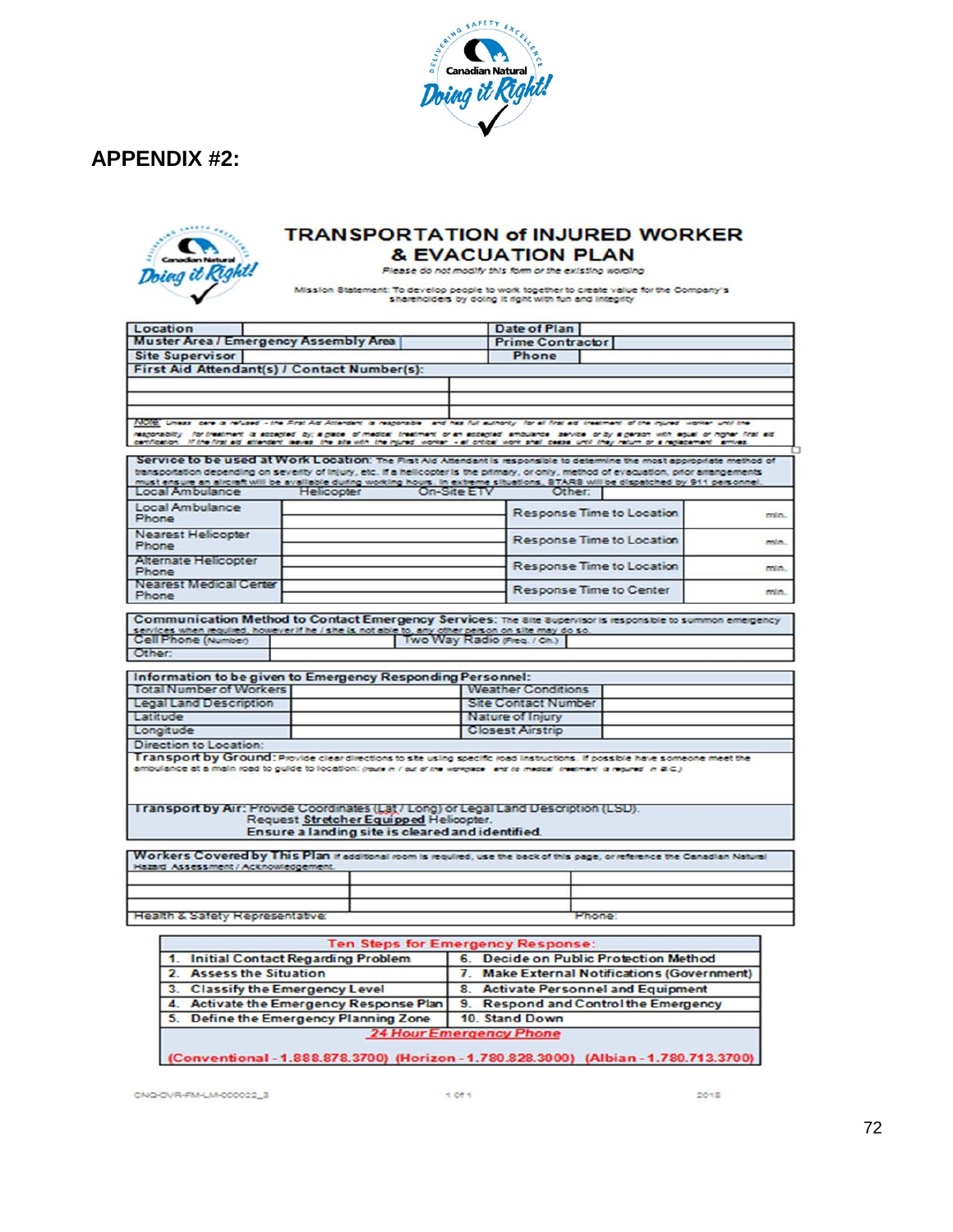

# **APPENDIX#3: PROJECT SPECIFIC FACILITIES AND EQUIPMENT LIST**

## **Project Specific Facilities and Equipment List**

### **Well Facilities**

| <b>UWI Locations</b>    | <b>Well Names</b>           | <b>License Number</b> | <b>Facilities on site</b> |
|-------------------------|-----------------------------|-----------------------|---------------------------|
| 00/C-55-60.40-122.45/00 | <b>ARROWHEAD RIVER C-55</b> | 1979                  | Wellhead only             |
| 00/I-75-60.40-122.45/00 | <b>ARROWHEAD RIVER I-75</b> | 1981                  | Wellhead only             |
| 00/J-74-60.40-122.45/00 | <b>ARROWHEAD RIVER J-74</b> | 1987                  | Wellhead only             |
| 00/P-16-60.30-123.30/00 | LIARD P-16                  | 1976                  | Wellhead only             |
| 00/F-56-60.40-122.45/02 | <b>ARROWHEAD RIVER F-56</b> | 1978                  | Wellhead only             |
| 00/0-38-60.40-122.45/00 | <b>ARROWHEAD RIVER O-38</b> | 1983                  | Wellhead only             |
| 00/K-35-60.40-122.45/01 | <b>ARROWHEAD RIVER K-35</b> | 1991                  | Wellhead only             |
| 00/A-77-60.50-122.30/00 | <b>EMILE LAKE A-77</b>      | 1964                  | Wellhead only             |
| 00/M-35-60.30-123.00/00 | SW ARROWHEAD M-35           | 1989                  | Wellhead only             |
| 00/A-68-60.50-122.30/00 | NETLA A-68                  | 1936                  | Wellhead only             |
| 00/C-07-60.50-122.45/00 | NETLA C-07                  | 191                   | Wellhead only             |
| 00/K-77-60.50-122.30/00 | NETLAK-77                   | 1862                  | Wellhead only             |
| 00/P-66-60.40-123.30/00 |                             | 4050                  | Wellhead only             |

### **Equipment List**

| <b>Number</b>  | Type                              | Size                   | <b>Proposed Use</b>                    |
|----------------|-----------------------------------|------------------------|----------------------------------------|
|                | Helicopter                        | Light equipment        | Crew transportation                    |
| 1              | Service Rig                       | Heavy equipment        | Well abandonment                       |
| 1              | <b>Wire Line Truck</b>            | <b>Heavy equipment</b> | Well abandonment                       |
| 1              | <b>Welding Truck</b>              | Light equipment        | Well abandonment                       |
| 1              | Truck with flatbed trailer        | <b>Heavy equipment</b> | Transporting tubing and wellhead       |
| 1              | Grader                            | <b>Heavy equipment</b> | <b>Recontouring wellsite</b>           |
| 1              | Temporary Camp (possible)         | 15 persons             | Crew accommodation                     |
| 2              | <b>Tracked hoe</b>                | <b>Heavy equipment</b> | Phase II ESA and recontouring wellsite |
| $\overline{c}$ | Excavators - Caterpillar 335F or  | <b>Heavy equipment</b> | Access and wellsite clearing/repair    |
|                | equivalent (38,200kg)             |                        |                                        |
| $\overline{2}$ | Crawler tractors - Caterpillar D6 | <b>Heavy equipment</b> | Access and wellsite clearing/repair    |
|                | (21,400kg) or equivalent          |                        |                                        |
| 1              | <b>Truck and Trailer</b>          | <b>Heavy equipment</b> | Hauling heavy equipment                |
| 2              | <b>Crew Truck</b>                 | Light equipment        | Crew transportation                    |
| 2              | Storage tanks                     | <b>TBD</b>             | Storage of fresh water                 |
| 2              | 6 x 6 Polaris Ranger              | Light equipment        | Crew transportation                    |
| 6              | ATVs/Snowmobiles                  | Light equipment        | Crew transportation                    |
| 4              | <b>Trash Pumps</b>                | N/A                    |                                        |
| 1              | Tracked compact excavator with    | Light equipment        | <b>Recontouring wellsite</b>           |
|                | bucket and blade                  |                        |                                        |
| 1              | <b>Fuel truck</b>                 | <b>Heavy equipment</b> | <b>Refueling vehicles</b>              |
|                |                                   |                        |                                        |